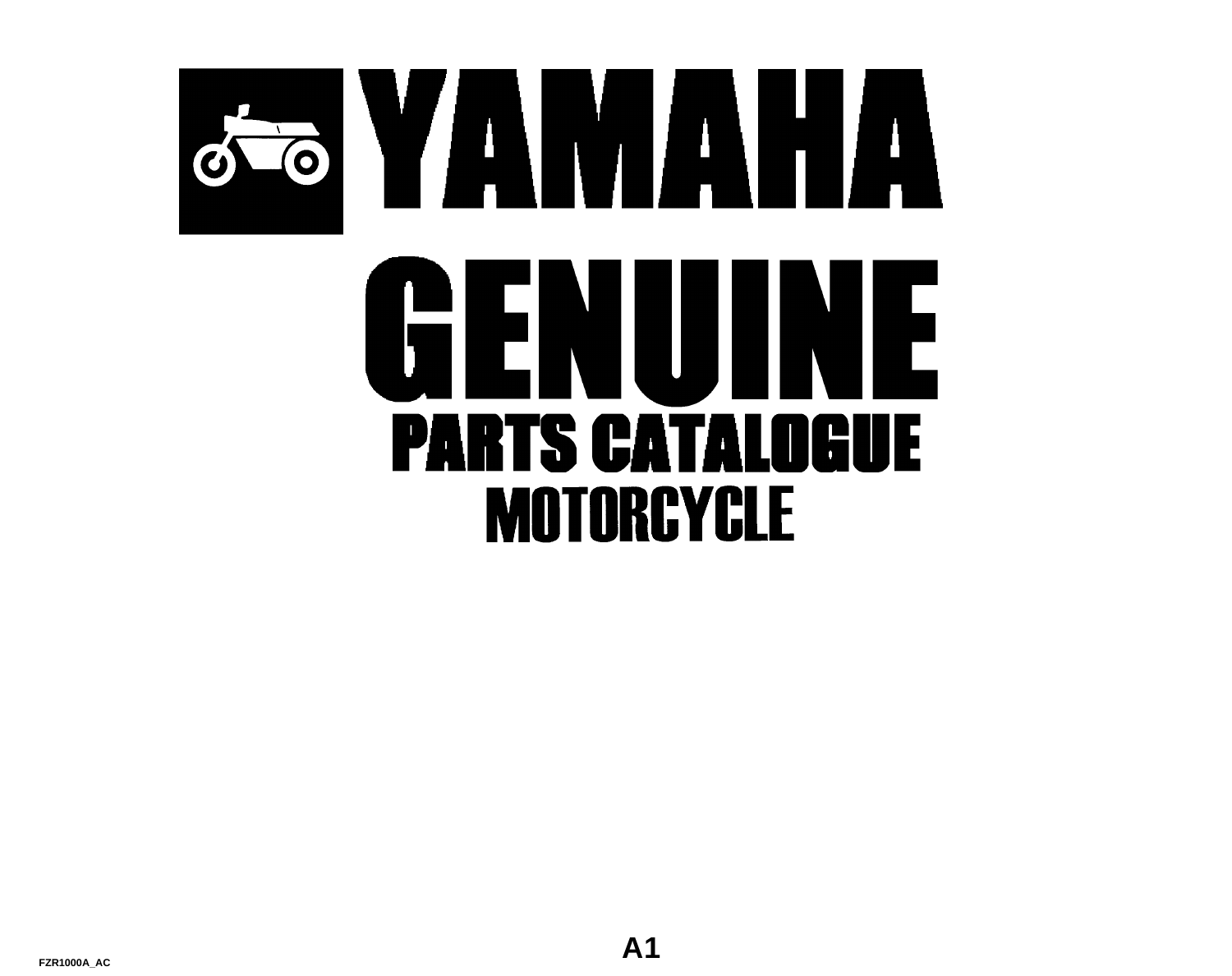

# **CYLINDER HEAD**

| Ref.         | Part                   |                                       |                |                |
|--------------|------------------------|---------------------------------------|----------------|----------------|
| No.          | <b>Number</b>          | <b>Description</b>                    | Qty            | <b>Remarks</b> |
|              |                        |                                       |                |                |
| 1            | 3GM-11102-00-00        | <b>CYLINDER HEAD ASSEMBLY.</b>        | 1              |                |
| $\mathbf{2}$ | 93440-10153-00         | . CIRCLIP                             | 20             |                |
| 3            | 90340-18101-00         | . PLUG, STRAIGHT SCREW                | 4              |                |
| 4            | 3GM-11133-10-00        | . GUIDE, INTAKE VALVE                 | 12             |                |
| 5            | 3GM-11134-10-00        | . GUIDE, EXHAUST VALVE                | 8              |                |
| 6            | 95612-08325-00         | BOLT, STUD (95601-08325)              | 8              |                |
| 7            | <b>NGK-DP8EA-90-00</b> | PLUG, SPARK (NGK DP8EA-9)             | 4              | <b>UR</b>      |
| 8            | 90201-103M4-00         | WASHER, PLATE                         | 12             |                |
| 9            | 90176-10049-00         | NUT, CROWN                            | 4              |                |
| 10           | 90179-10584-00         | <b>NUT</b>                            | 8              |                |
| 11           | 99530-10014-00         | PIN, DOWEL                            | $\overline{2}$ |                |
| $12 \,$      | 3GM-11182-00-00        | <b>GASKET, CYLINDER HEAD 2 .</b>      | 1              |                |
| 13           | 3GM-1115A-00-00        | <b>CAM CASE ASSEMBLY</b>              | 1              |                |
| 14           | 99510-08016-00         | $.$ PIN, DOWEL $\ldots \ldots \ldots$ | 16             |                |
| 15           | 90105-06153-00         | . BOLT, WASHER BASED                  | 16             |                |
| 16           | 95023-06012-00         | BOLT, FLANGE                          | 1              |                |
| 17           | 90430-06014-00         | <b>GASKET</b>                         | 1              |                |
| 18           | 90105-06541-00         | <b>BOLT, WASHER BASED</b>             | 24             |                |
| 19           | 95023-06025-00         | BOLT, FLANGE                          | 11             |                |
| 20           | 3GM-1135A-00-00        | $BRACKET$                             | 1              |                |
| 21           | 3GM-11191-00-00        | <b>COVER, CYLINDER HEAD 1 </b>        | 1              |                |
| 22           | 3GM-11193-00-00        | <b>GASKET, HEAD COVER 1 </b>          | 1              |                |
| 23           | 90109-064F0-00         | <b>BOLT</b>                           | 8              |                |
| 24           | 90209-11262-00         | WASHER                                | 8              |                |
| 25           | 2GH-1111G-00-00        | RUBBER, MOUNT 1                       | 8              |                |
|              |                        |                                       |                |                |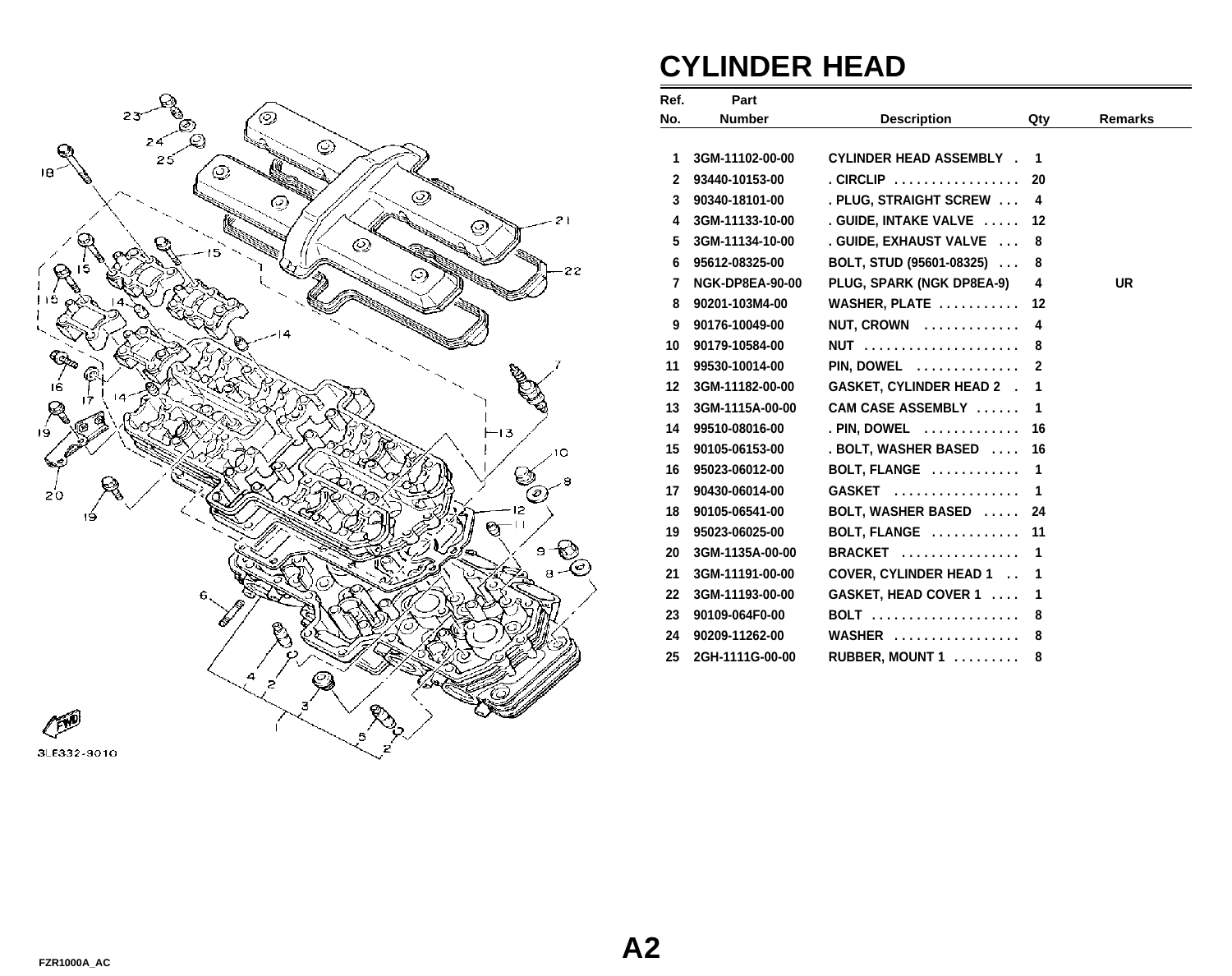

#### **CYLINDER**

| Ref. | Part            |                                 |     |                |
|------|-----------------|---------------------------------|-----|----------------|
| No.  | <b>Number</b>   | <b>Description</b>              | Qty | <b>Remarks</b> |
|      |                 |                                 |     |                |
|      | 3GM-11351-00-00 | GASKET, CYLINDER  1             |     |                |
| 2    | 3GM-11310-00-00 | <b>CYLINDER</b> 1               |     |                |
| 3    | 93210-77363-00  | 0-RING                          | 4   |                |
| 4    | 495-02306-01-20 | UNAVAILABLE IN PRICE BOOK       | -2  |                |
| 5.   | 90430-06014-00  | $GASKET$                        | 2   |                |
| 6    | 99510-14016-00  | <b>PIN, DOWEL</b> 2             |     |                |
|      | 3GM-11181-00-00 | <b>GASKET, CYLINDER HEAD 1.</b> |     |                |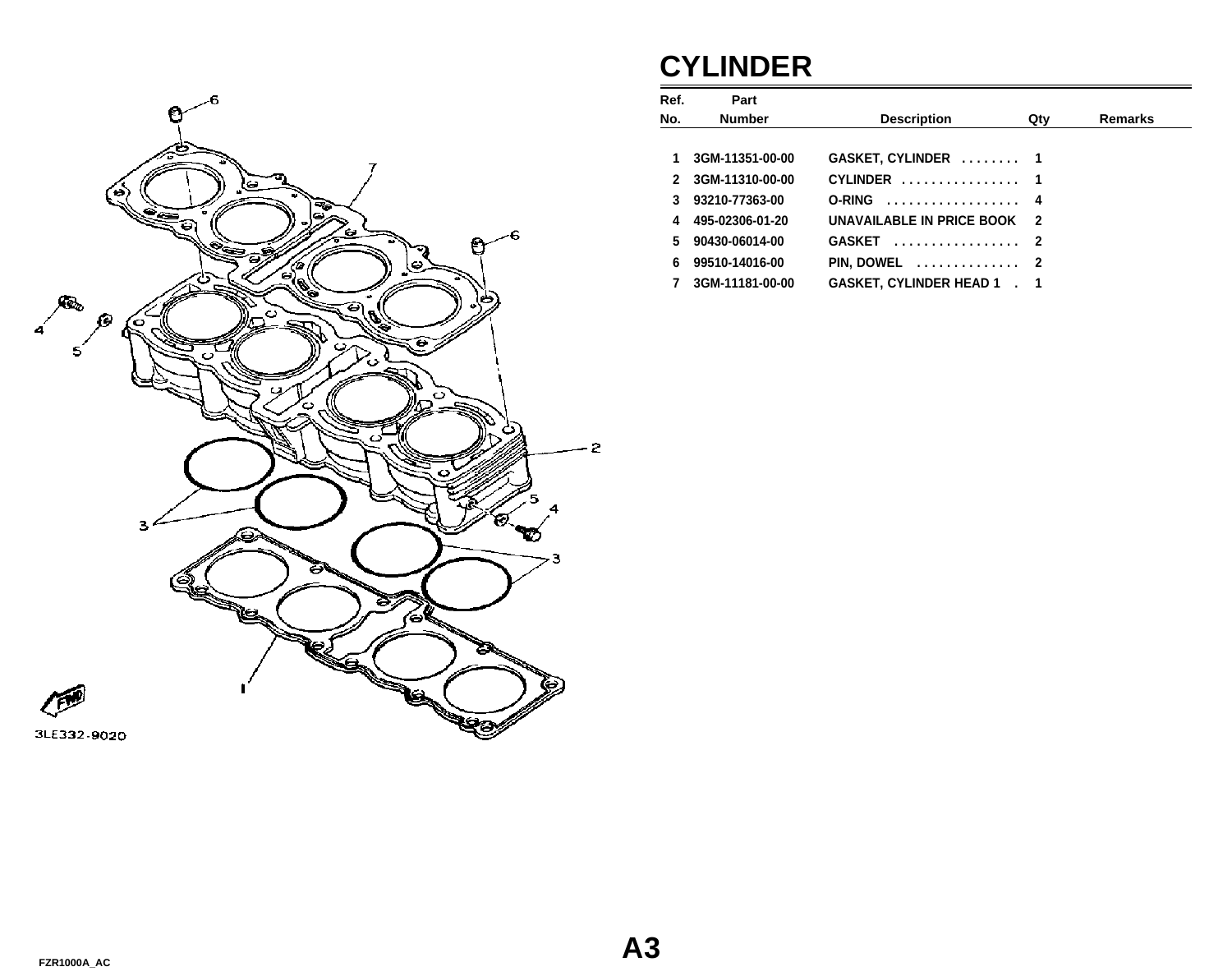

#### **CRANKSHAFT - PISTON**

| Ref.         | Part            |                                                                                   |              |                  |
|--------------|-----------------|-----------------------------------------------------------------------------------|--------------|------------------|
| No.          | <b>Number</b>   | <b>Description</b>                                                                | Qty          | <b>Remarks</b>   |
|              |                 |                                                                                   |              |                  |
| 1            | 3GM-11411-01-00 | CRANKSHAFT                                                                        | 1            |                  |
| $\mathbf{2}$ | 2GH-11416-00-00 | <b>PLANE BEARING,</b><br><b>CRANKSHAFT 1</b><br><u>.</u>                          | 8            | UR BLUE          |
|              | 2GH-11416-10-00 | <b>PLANE BEARING,</b><br><b>CRANKSHAFT 1</b><br>.                                 | 8            | UR BLACK         |
|              | 2GH-11416-20-00 | <b>PLANE BEARING,</b><br><b>CRANKSHAFT 1</b><br><u>.</u>                          | 8            | UR BROWN         |
|              | 2GH-11416-30-00 | <b>PLANE BEARING,</b><br><b>CRANKSHAFT 1</b><br>.                                 | 8            | UR GREEN         |
|              | 2GH-11416-40-00 | <b>PLANE BEARING,</b><br><b>CRANKSHAFT 1</b><br>.                                 | 8            | UR YELLOW        |
| 3            | 3GM-11416-00-00 | <b>PLANE BEARING,</b><br><b>CRANKSHAFT 1</b>                                      | $\mathbf 2$  | UR BLUE          |
|              | 3GM-11416-10-00 | <b>PLANE BEARING,</b><br><b>CRANKSHAFT 1</b><br><u>.</u>                          | $\mathbf{2}$ | <b>UR BLACK</b>  |
|              | 3GM-11416-20-00 | <b>PLANE BEARING,</b><br><b>CRANKSHAFT 1</b><br>.                                 | $\mathbf{2}$ | UR BROWN         |
|              | 3GM-11416-30-00 | <b>PLANE BEARING,</b><br><b>CRANKSHAFT 1</b><br>.                                 | $\mathbf{2}$ | <b>UR GREEN</b>  |
|              | 3GM-11416-40-00 | <b>PLANE BEARING,</b><br><b>CRANKSHAFT 1</b><br>.                                 | $\mathbf{2}$ | <b>UR YELLOW</b> |
| 4            | 3GM-11631-00-00 | PISTON (STD)                                                                      | 4            |                  |
|              | 3GM-11636-00-00 | PISTON (0.50MM O/S)                                                               | 4            | <b>AP</b>        |
| 5            | 3GM-11610-00-00 | PISTON RING SET (STD)                                                             | 4            |                  |
|              | 3GM-11610-20-00 | <b>PISTON RING SET</b><br>$(0.50MM \space O/S) \quad \ldots \ldots \ldots \ldots$ | 4            | <b>AP</b>        |
| 6            | 3GM-11633-00-00 | PIN, PISTON<br>.                                                                  | 4            |                  |
| 7            | 93450-19095-00  | $CIRCLIP$                                                                         | 8            |                  |
| 8            | 3GM-11650-01-00 | <b>CONNECTING ROD ASSEMBLY</b>                                                    | 4            |                  |
| 9            | 12R-11654-00-00 | . BOLT, CONNECTING ROD<br>$\sim$ .                                                | 2            |                  |
| 10           | 90179-08327-00  |                                                                                   | $\mathbf{2}$ |                  |
| 11           | 3GM-11656-00-00 | <b>PLANE BEARING,</b><br>CONNECTING ROD                                           | 8            | <b>UR BLUE</b>   |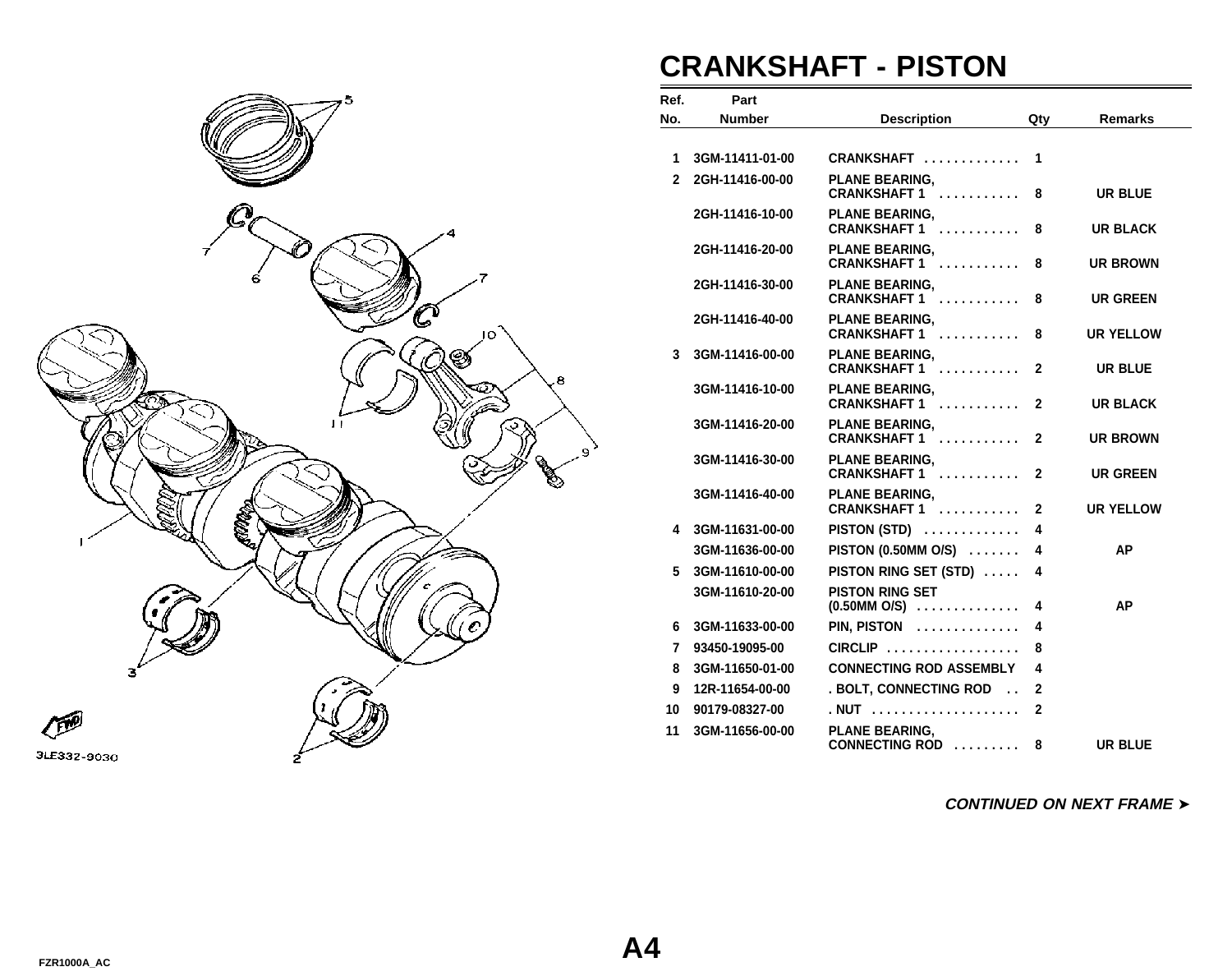<span id="page-4-0"></span>

## **CRANKSHAFT - PISTON**

| Ref. | Part            |                                                       |     |                 |
|------|-----------------|-------------------------------------------------------|-----|-----------------|
| No.  | <b>Number</b>   | <b>Description</b>                                    | Qtv | <b>Remarks</b>  |
|      | 3GM-11656-10-00 | <b>PLANE BEARING,</b>                                 |     |                 |
|      |                 | CONNECTING ROD                                        | - 8 | UR BLACK        |
|      | 3GM-11656-20-00 | <b>PLANE BEARING,</b><br><b>CONNECTING ROD</b><br>. 8 |     | <b>UR BROWN</b> |
|      | 3GM-11656-30-00 | <b>PLANE BEARING,</b><br><b>CONNECTING ROD</b><br>.   | - 8 | UR GREEN        |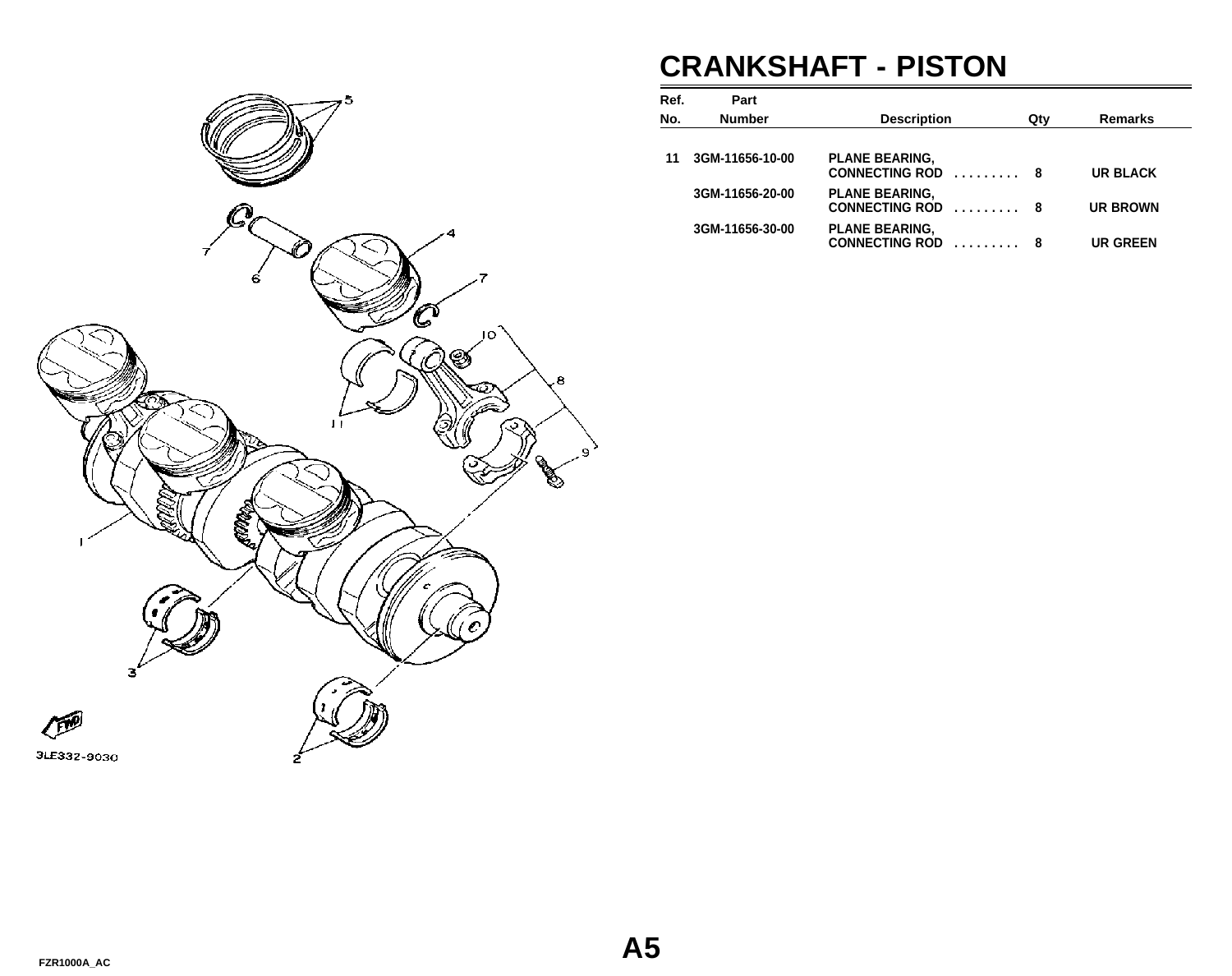

# **CAMSHAFT - CHAIN**

| Ref.         | Part            |                                                           |              |                |
|--------------|-----------------|-----------------------------------------------------------|--------------|----------------|
| No.          | <b>Number</b>   | <b>Description</b>                                        | Qty          | <b>Remarks</b> |
|              |                 |                                                           |              |                |
| 1            | 3GM-12171-00-00 | CAMSHAFT 1                                                | 1            |                |
| $\mathbf{2}$ | 3GM-12176-00-00 | SPROCKET, CAM CHAIN                                       | $\mathbf{2}$ |                |
| 3            | 3GM-12181-00-00 | <b>CAMSHAFT 2 </b>                                        | 1            |                |
| 4            | 90105-07342-00  | <b>BOLT, WASHER BASED</b>                                 | 4            |                |
| 5            | 94581-01108-00  | <b>CHAIN (DID219FS-108L)</b><br>$\cdots$                  | 1            |                |
| 6            | 94681-01021-00  | JOINT, CHAIN                                              | 1            |                |
| 7            | 2GH-12241-00-00 | GUIDE, STOPPER 2                                          | 1            |                |
| 8            | 3GM-12210-00-00 | <b>TENSIONER ASSEMBLY, CAM</b><br>CHAIN (1WG-12210-02-00) | 1            |                |
| 9            | 90109-112F1-00  | <b>BOLT</b>                                               | 1            |                |
| 10           | 4BE-12213-00-00 | <b>GASKET, TENSIONER CASE </b>                            | 1            |                |
| 11           | 95023-06025-00  | BOLT, FLANGE                                              | $\mathbf{2}$ |                |
| 12           | 3GM-12251-00-00 | DAMPER, CHAIN 1                                           | 1            |                |
| 13           | 3GM-12252-00-00 | DAMPER, CHAIN 2                                           | 1            |                |
| 14           | 90109-065A8-00  | <b>BOLT</b>                                               | 2            |                |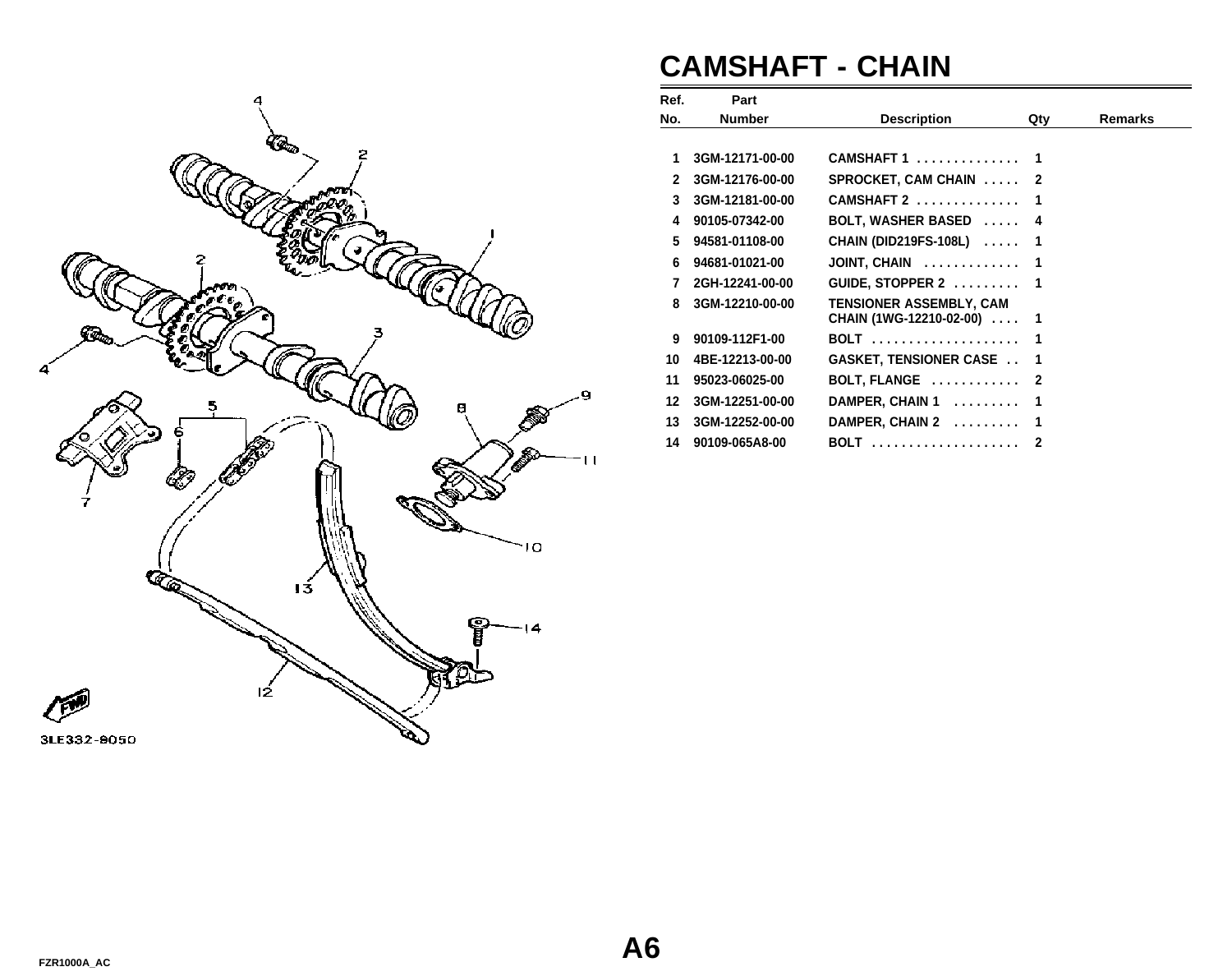

## **VALVE**

| Ref.         | Part            |                                                       |     |                |
|--------------|-----------------|-------------------------------------------------------|-----|----------------|
| No.          | <b>Number</b>   | <b>Description</b>                                    | Qty | <b>Remarks</b> |
|              |                 |                                                       |     |                |
| 1            | 3GM-12111-00-00 | VALVE, INTAKE                                         | 4   |                |
| $\mathbf{2}$ | 3GM-12112-00-00 | VALVE, INTAKE 2                                       | 8   |                |
| 3            | 3GM-12121-00-00 | VALVE, EXHAUST                                        | 8   |                |
| 4            | 3GM-12116-00-00 | SEAT, VALVE SPRING                                    | 12  |                |
| 5            | 3GM-12126-00-00 | SEAT, VALVE SPRING 2                                  | 8   |                |
| 6            | 3GM-12113-00-00 | SPRING, VALVE INNER                                   | 12  |                |
| 7            | 3GM-12114-00-00 | SPRING, VALVE OUTER                                   | 8   |                |
| 8            | 3GM-12117-00-00 | <b>RETAINER, VALVE SPRING</b><br>$\ddot{\phantom{a}}$ | 12  |                |
| 9            | 1WG-12117-00-00 | <b>RETAINER, VALVE SPRING</b><br>$\sim$ $\sim$        | 8   |                |
| 10           | 1WG-12118-00-00 | COTTER, VALVE                                         | 40  |                |
| 11           | 1WG-12119-00-00 | SEAL, VALVE STEM                                      | 20  |                |
| 12           | 1HX-12168-00-00 | PAD, ADJUSTING 2 (1.20)                               | 20  | <b>UR</b>      |
|              | 1HX-12168-20-00 | PAD, ADJUSTING 2 (1.25)                               | 20  | <b>UR</b>      |
|              | 1HX-12168-40-00 | PAD, ADJUSTING 2 (1.30)                               | 20  | <b>UR</b>      |
|              | 1HX-12168-60-00 | PAD, ADJUSTING 2 (1.35)                               | 20  | <b>UR</b>      |
|              | 1HX-12168-80-00 | PAD, ADJUSTING 2 (1.40)                               | 20  | <b>UR</b>      |
|              | 1HX-12168-A0-00 | PAD, ADJUSTING 2 (1.45)                               | 20  | <b>UR</b>      |
|              | 1HX-12168-F0-00 | PAD, ADJUSTING 2 (1.50)                               | 20  | <b>UR</b>      |
|              | 1HX-12168-H1-00 | PAD, ADJUSTING 2 (1.55)                               | 20  | <b>UR</b>      |
|              | 1HX-12168-K1-00 | PAD, ADJUSTING 2 (1.60)                               | 20  | <b>UR</b>      |
|              | 1HX-12168-M1-00 | PAD, ADJUSTING 2 (1.65)                               | 20  | <b>UR</b>      |
|              | 1HX-12168-R1-00 | PAD, ADJUSTING 2 (1.70)                               | 20  | <b>UR</b>      |
|              | 1HX-12168-U1-00 | PAD, ADJUSTING 2 (1.75)                               | 20  | <b>UR</b>      |
|              | 1HX-12168-W1-00 | PAD, ADJUSTING 2 (1.80)                               | 20  | <b>UR</b>      |
|              | 1HX-12168-Y1-00 | PAD, ADJUSTING 2 (1.85)                               | 20  | <b>UR</b>      |
|              | 1HX-12169-11-00 | PAD, ADJUSTING 2 (1.90)                               | 20  | <b>UR</b>      |
|              | 1HX-12169-31-00 | PAD, ADJUSTING 2 (1.95)                               | 20  | <b>UR</b>      |
|              | 1HX-12169-50-00 | PAD, ADJUSTING 2 (2.00)                               | 20  | <b>UR</b>      |
|              | 1HX-12169-70-00 | PAD, ADJUSTING 2 (2.05)                               | 20  | <b>UR</b>      |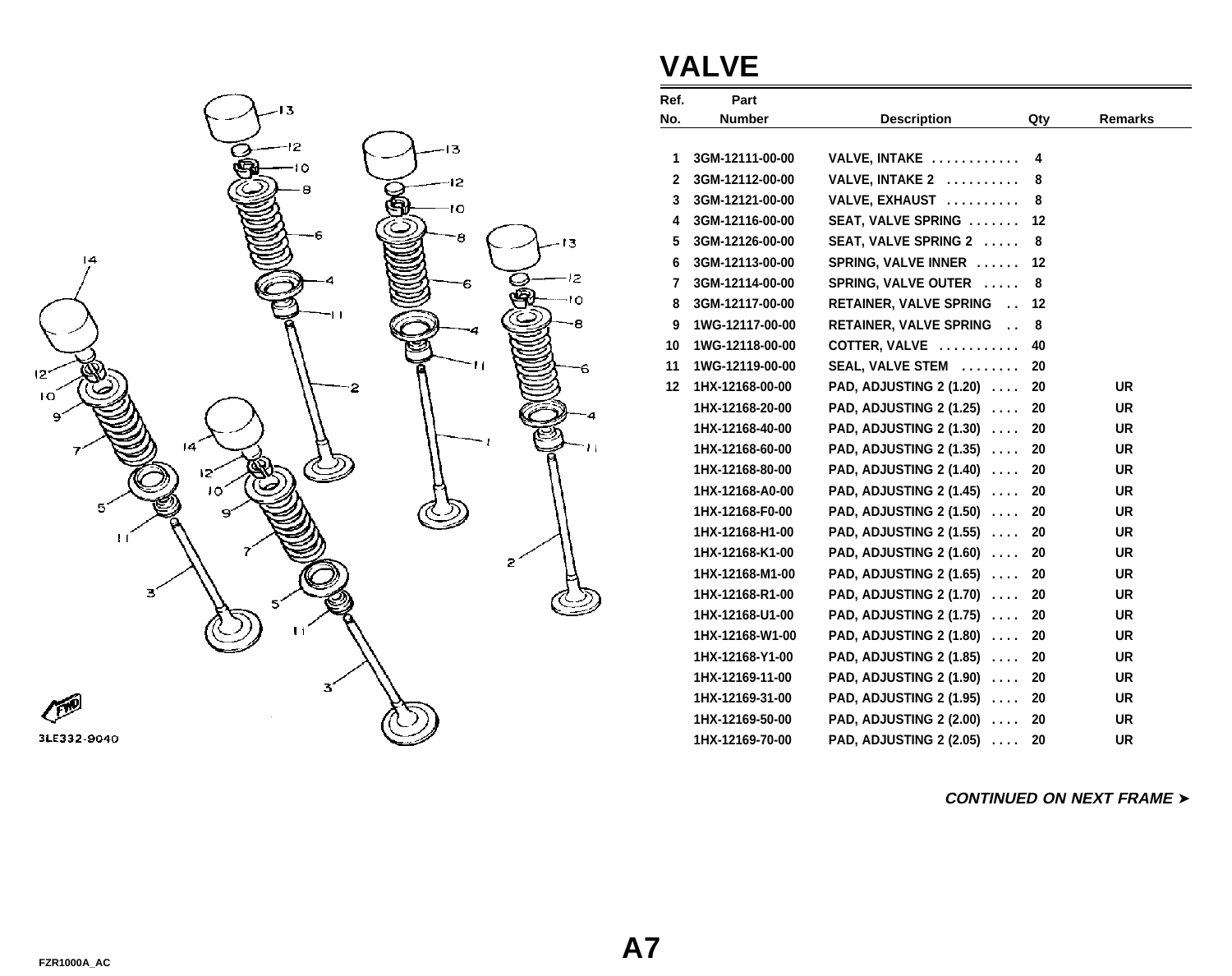<span id="page-7-0"></span>

# **VALVE**

| Ref.    | <b>Part</b>     |                             |     |                 |
|---------|-----------------|-----------------------------|-----|-----------------|
| No.     | <b>Number</b>   | <b>Description</b>          | Qty | <b>Remarks</b>  |
|         |                 |                             |     |                 |
| $12 \,$ | 1HX-12169-90-00 | PAD, ADJUSTING 2 (2.10)  20 |     | UR              |
|         | 1HX-12169-E0-00 | PAD, ADJUSTING 2 (2.15) 20  |     | UR.             |
|         | 1HX-12169-G0-00 | PAD, ADJUSTING 2 (2.20)  20 |     | <b>UR</b>       |
|         | 1HX-12169-J0-00 | PAD, ADJUSTING 2 (2.25)  20 |     | <b>UR</b>       |
|         | 1HX-12169-L0-00 | PAD, ADJUSTING 2 (2.30)     | -20 | <b>UR</b>       |
|         | 1HX-12169-N0-00 | PAD, ADJUSTING 2 (2.35)  20 |     | <b>UR</b>       |
|         | 1HX-12169-T0-00 | PAD, ADJUSTING 2 (2.40)  20 |     | <b>UR</b>       |
| 13      | 2NK-12153-02-00 | LIFTER, VALVE  12           |     | <b>UR BLACK</b> |
|         | 2NK-12153-09-00 | LIFTER, VALVE (O/S)  12     |     | <b>UR GREEN</b> |
| 14      | 1WG-12153-09-00 | LIFTER, VALVE (O/S)         | 8   | <b>UR GREEN</b> |
|         | 1WG-12153-21-00 | LIFTER, VALVE               | 8   | UR BLUE         |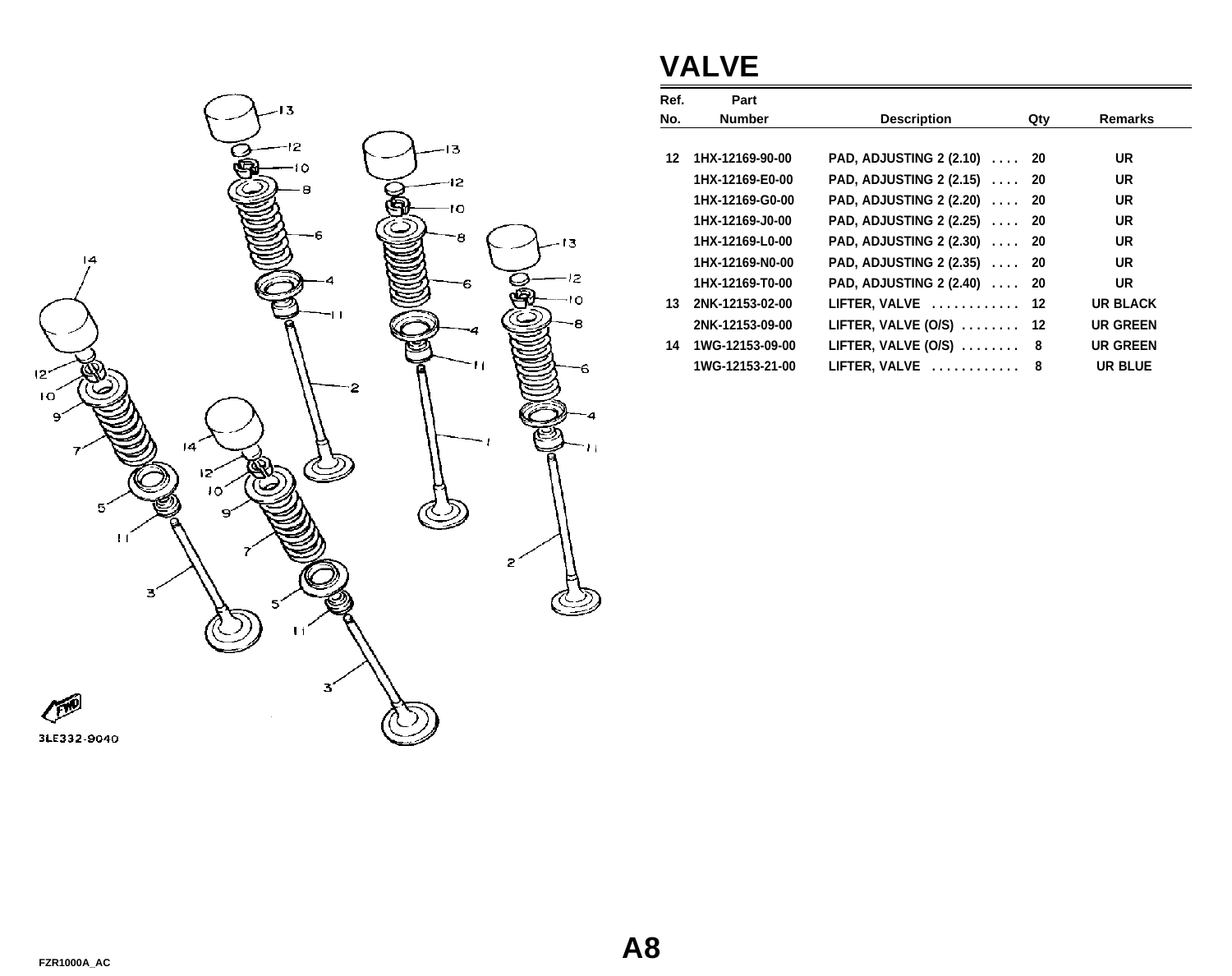

## **WATER PUMP**

| <b>Number</b>   | <b>Description</b>                 | Qty          | <b>Remarks</b>           |
|-----------------|------------------------------------|--------------|--------------------------|
|                 |                                    |              |                          |
| 1UF-12421-09-00 | <b>HOUSING, WATER PUMP </b>        | 1            |                          |
| 93306-00106-00  | BEARING                            | 1            |                          |
| 93101-12060-00  | OIL SEAL                           | 1            |                          |
| 11H-12438-00-00 | SEAL, MECHANICAL                   | 1            |                          |
| 1UF-12450-00-00 | <b>IMPELLER SHAFT ASSEMBLY</b>     | 1            |                          |
| 99009-12400-00  | CIRCLIP                            | 1            |                          |
| 1AE-12439-00-00 | 0-RING                             | 1            |                          |
| 93604-10011-00  | PIN, DOWEL                         | $\mathbf{2}$ |                          |
| 3GM-12422-00-00 | COVER, HOUSING                     | 1            |                          |
| 95023-06025-00  | BOLT, FLANGE                       | $\mathbf{3}$ |                          |
| 90430-06014-00  | <b>GASKET</b>                      | 1            |                          |
| 93210-33133-00  | <b>O-RING</b><br>.                 | 1            |                          |
| 95021-06050-00  | BOLT, FLANGE                       | $\mathbf{2}$ |                          |
| 3GM-12481-00-00 | PIPE <sub>1</sub><br>.             | 1            |                          |
| 93210-23787-00  | 0-RING                             | 2            |                          |
| 95023-06012-00  | BOLT, FLANGE                       | 1            |                          |
| 3DX-12469-00-00 | $JOINT 1$                          | 1            |                          |
| 93210-30694-00  | <b>O-RING</b><br>.                 | $\mathbf{2}$ |                          |
| 95023-06020-00  | BOLT, FLANGE                       | 1            |                          |
| 95023-06030-00  | <b>BOLT, FLANGE (95021-06030).</b> | 1            |                          |
| 95023-06040-00  | BOLT, FLANGE (1YW)                 | $\mathbf{2}$ |                          |
| 3GM-12482-00-00 |                                    | 1            |                          |
| 93210-18417-00  | <b>O-RING</b><br>.                 | $\mathbf{2}$ |                          |
| 93210-23787-00  | <b>O-RING</b><br>.                 | 1            |                          |
| 95023-06010-00  | BOLT, FLANGE                       | $\mathbf{2}$ |                          |
| 2GH-14413-00-00 | <b>STAY</b>                        | 1            | <b>UR</b>                |
| 3LK-14413-00-00 | <b>STAY</b>                        | 1            | <b>UR FOR CALIFORNIA</b> |
|                 |                                    |              |                          |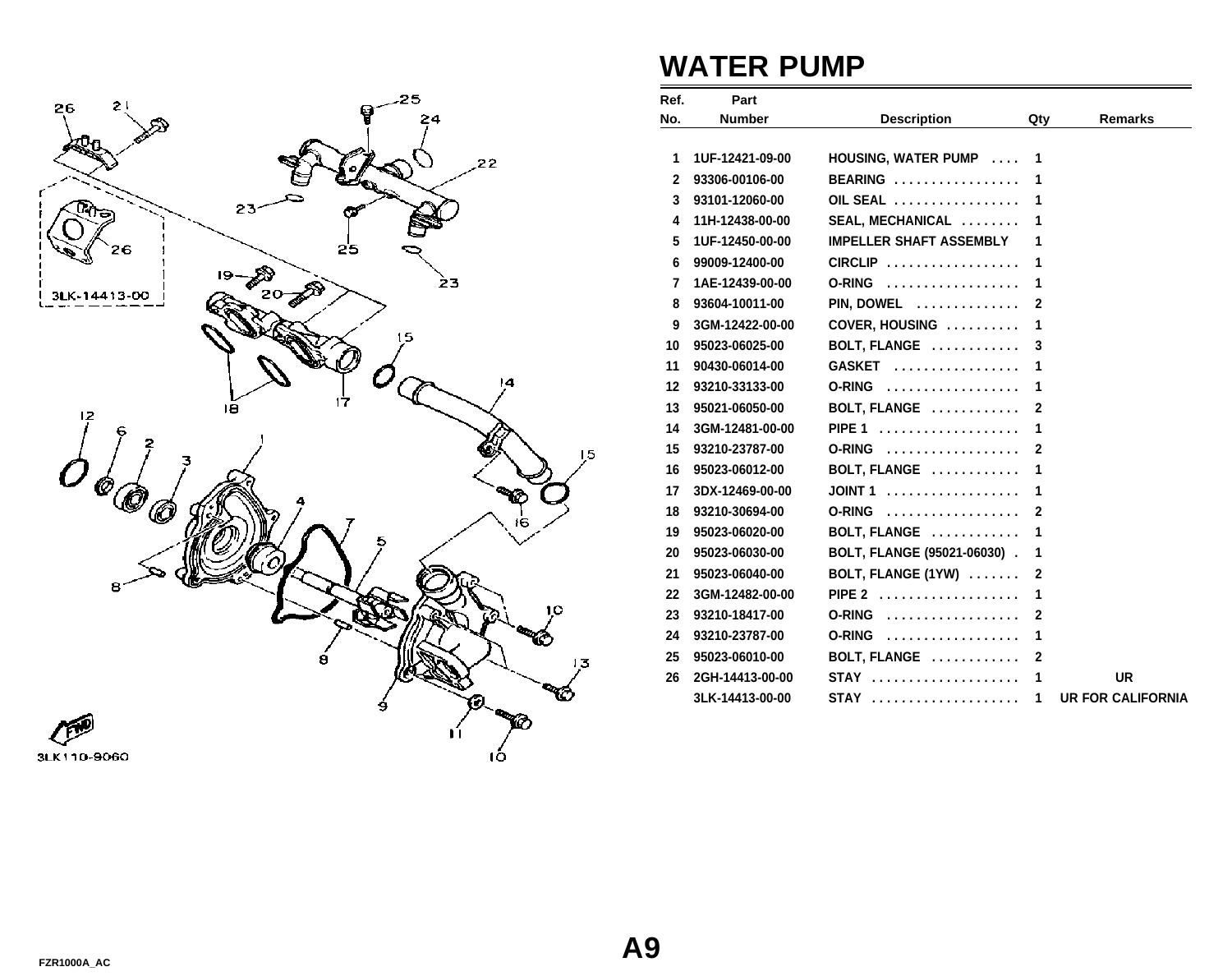

#### **RADIATOR - HOSE**

| Ref. | Part            |                                                  |                         |                |
|------|-----------------|--------------------------------------------------|-------------------------|----------------|
| No.  | <b>Number</b>   | <b>Description</b>                               | Qty                     | <b>Remarks</b> |
|      |                 |                                                  |                         |                |
| 1    | 3GM-12417-00-00 | <b>HOUSING, THERMOSTAT </b>                      | 1                       |                |
| 2    | 3GM-12410-00-00 | THERMOSTAT ASSEMBLY                              | 1                       |                |
| 3    | 3GM-12413-00-00 | COVER, THERMOSTAT                                | 1                       |                |
| 4    | 95023-06025-00  | BOLT, FLANGE                                     | $\mathbf{2}$            |                |
| 5    | 3GM-12576-00-00 | $HOSE 1$                                         | 1                       |                |
| 6    | 90450-38040-00  | HOSE CLAMP ASSEMBLY                              | 2                       |                |
| 7    | 3GM-12483-00-00 |                                                  | 1                       |                |
| 8    | 95023-06008-00  | BOLT $\ldots \ldots \ldots \ldots \ldots \ldots$ | 2                       |                |
| 9    | 3GM-12577-00-00 | HOSE 2                                           | 1                       |                |
| 10   | 90450-38040-00  | HOSE CLAMP ASSEMBLY                              | $\mathbf{2}$            |                |
| 11   | 3GM-12461-00-00 | RADIATOR ASSEMBLY                                | 1                       |                |
| 12   | 22W-12462-00-00 | . CAP, RADIATOR                                  | 1                       |                |
| 13   | 95706-06500-00  | NUT, FLANGE                                      | 3                       |                |
| 14   | 3GM-12405-00-00 | BLOWER ASSEMBLY                                  | 1                       |                |
| 15   | 3GM-12682-00-00 | HEAT PROTECTOR 1                                 | 1                       |                |
| 16   | 90480-18276-00  | GROMMET                                          | $\mathbf{2}$            |                |
| 17   | 90387-07037-00  | $COLLAR$                                         | $\mathbf{2}$            |                |
| 18   | 90480-10297-00  | GROMMET                                          | $\mathbf{2}$            |                |
| 19   | 90387-06033-00  | $COLLAR$                                         | $\mathbf{2}$            |                |
| 20   | 95826-06020-00  | BOLT, flange (95806-06020-00)                    | 4                       |                |
| 21   | 90201-06697-00  | WASHER, PLATE                                    | $\mathbf{2}$            |                |
| 22   | 95706-06500-00  | NUT, FLANGE                                      | 1                       |                |
| 23   | 3GM-12467-00-00 | COVER, RADIATOR                                  | 1                       |                |
| 24   | 98516-05012-00  | <b>SCREW, PAN HEAD 4CG </b>                      | 4                       |                |
| 25   | 92906-05100-00  | WASHER, SPRING                                   | 4                       |                |
| 26   | 92906-05600-00  | WASHER, PLATE                                    | 4                       |                |
| 27   | 90183-05024-00  | NUT, SPRING                                      | $\overline{\mathbf{4}}$ |                |
| 28   | 3GM-12579-00-00 | $HOSE, 4 \ldots \ldots \ldots \ldots$            | $\mathbf 1$             |                |
| 29   | 90450-38040-00  | <b>HOSE CLAMP ASSEMBLY</b><br>$\sim 100$         | $\mathbf{2}$            |                |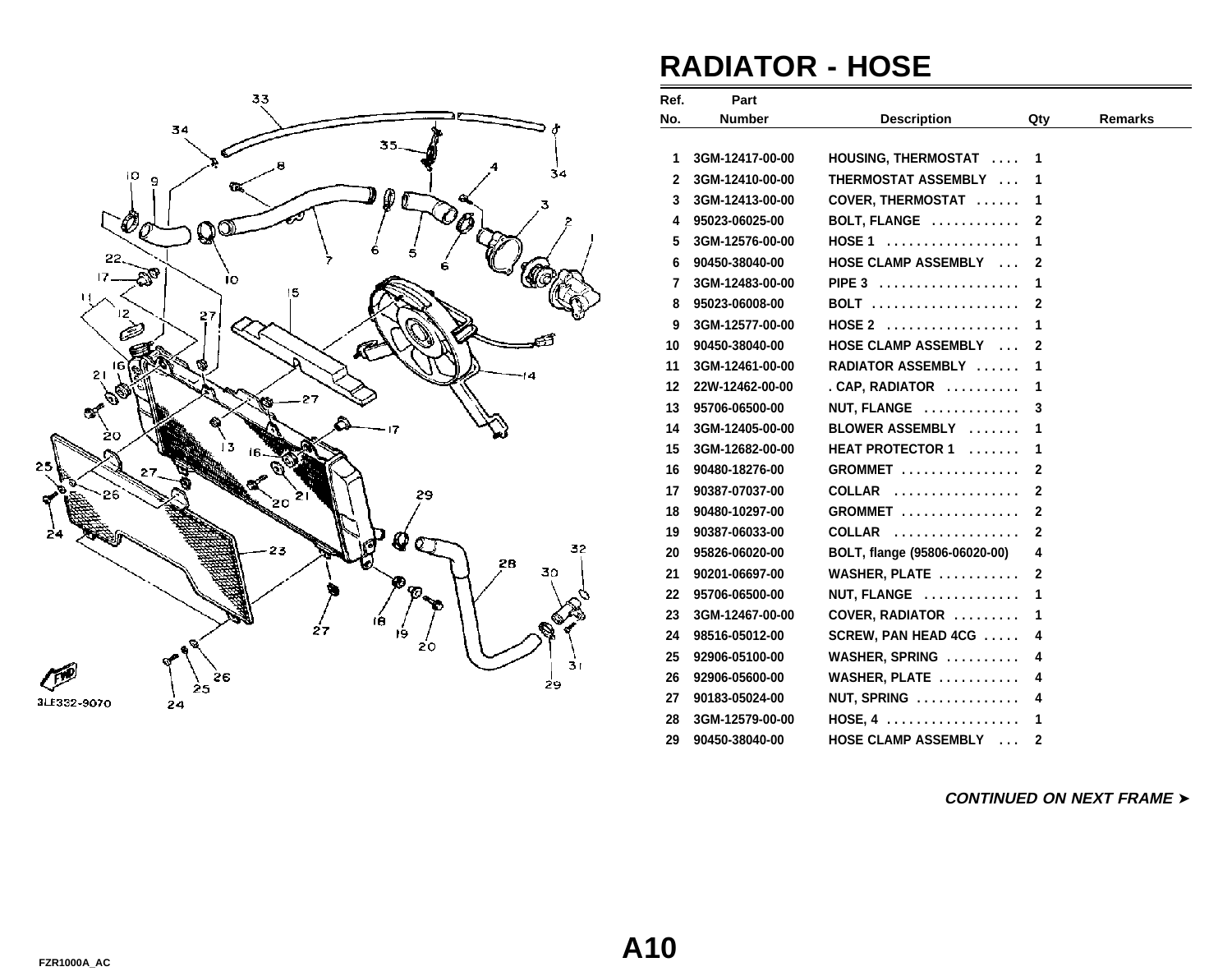<span id="page-10-0"></span>

#### **RADIATOR - HOSE**

| Ref.            | Part            |                                            |     |                |
|-----------------|-----------------|--------------------------------------------|-----|----------------|
| No.             | <b>Number</b>   | <b>Description</b>                         | Qty | <b>Remarks</b> |
|                 |                 |                                            |     |                |
| 30              | 2GH-12484-00-00 |                                            |     |                |
| 31              | 90110-06142-00  | <b>BOLT, HEXAGON SOCKET</b><br><b>HFAD</b> |     |                |
| 32 <sub>2</sub> | 93210-23787-00  | 0-RING                                     |     |                |
| 33              | 90445-096E8-00  | HOSE  1                                    |     |                |
| 34              | 90467-08003-00  | <b>CLIP</b>                                | 2   |                |
| 35              | 90464-35047-00  | <b>CLAMP</b><br>.                          |     |                |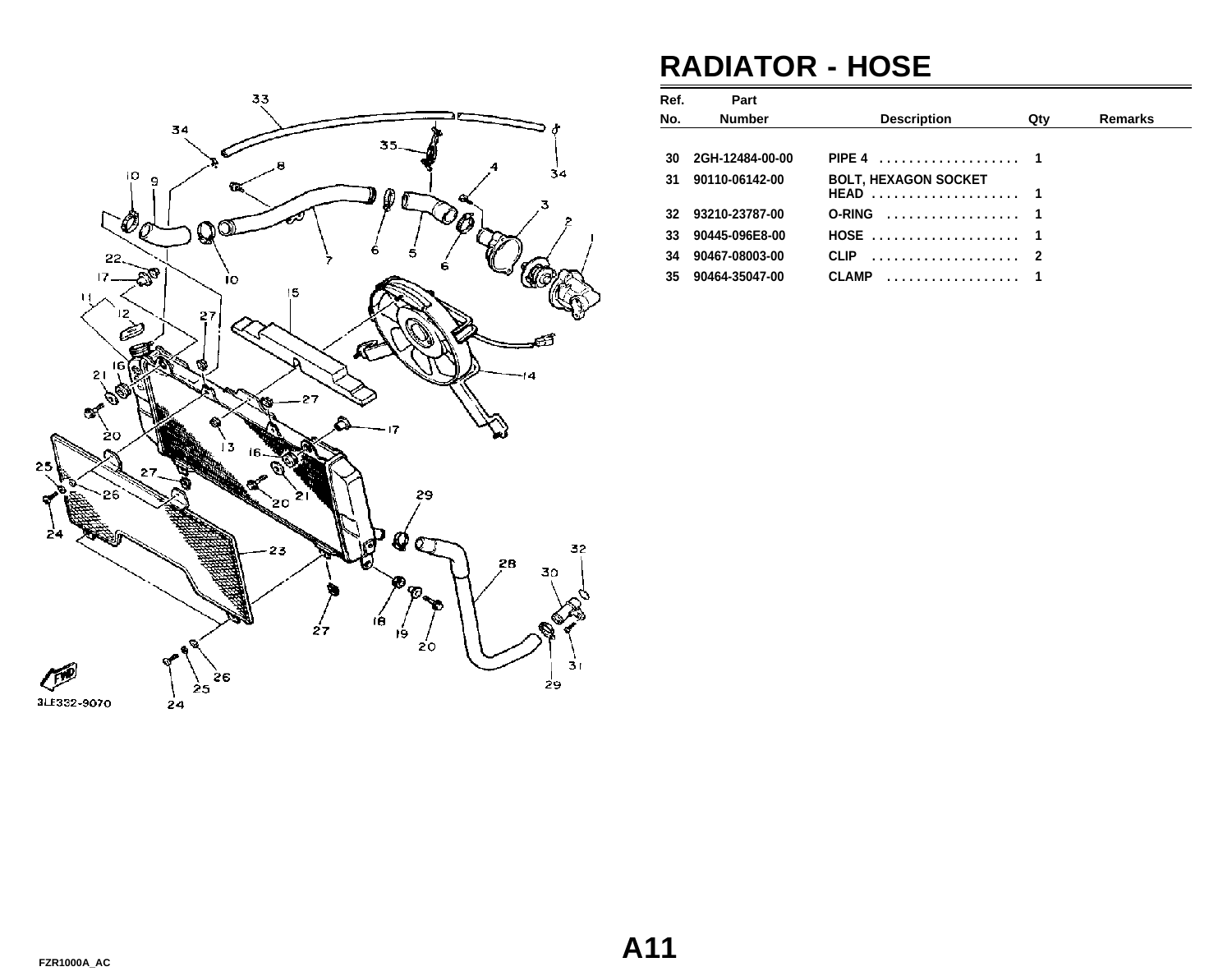

#### **OIL PUMP**

| Ref.         | Part            |                            |              |                |
|--------------|-----------------|----------------------------|--------------|----------------|
| No.          | <b>Number</b>   | <b>Description</b>         | Qty          | <b>Remarks</b> |
| 1            | 1AE-13300-01-00 | UNAVAILABLE IN PRICE BOOK  | 1            |                |
| $\mathbf{2}$ | 99510-08012-00  | PIN, DOWEL<br>. <b>.</b>   | 1            |                |
| 3            | 2GH-13329-00-00 | <b>GASKET, PUMP COVER </b> | 1            |                |
| 4            | 91316-06080-00  | <b>BOLT</b>                | 3            |                |
| 5            | 3GM-13412-00-00 | HOUSING,                   |              |                |
|              |                 | STRAINERSTRAINER           | 1            |                |
| 6            | 3GM-13411-00-00 | STRAINER, OIL              | 1            |                |
| 7            | 2GH-13431-00-00 | PIPE, OIL DRAIN 1          | 1            |                |
| 8            | 93210-11765-00  | O-RING (2GH)               | $\mathbf{2}$ |                |
| 9            | 95026-06010-00  | BOLT, FLANGE               | 1            |                |
| 10           | 95026-06030-00  | BOLT, FLANGE               | $\mathbf{2}$ |                |
| 11           | 3GM-13171-00-00 | PIPE, DELIVERY 2           | 1            |                |
| 12           | 90430-10171-00  | <b>GASKET</b>              | 6            |                |
| 13           | 90401-10139-00  | BOLT, UNION                | 3            |                |
| 14           | 3GM-13181-00-00 | PIPE, DELIVERY 3           | 1            |                |
| 15           | 95026-06012-00  | BOLT, FLANGE               | 1            |                |
| 16           | 93210-06632-00  | <b>O-RING</b><br>.         | $\mathbf{2}$ |                |
| 17           | 3GM-13191-00-00 | PIPE, DELIVERY 4           | 1            |                |
| 18           | 95026-06012-00  | BOLT, FLANGE               | 1            |                |
| 19           | 93210-06632-00  | <b>O-RING</b>              | 2            |                |
| 20           | 2GH-1316E-00-00 | PIPE, DELEVERY 5           | 1            |                |
| 21           | 93210-07135-00  | .<br><b>O-RING</b>         | $\mathbf{2}$ |                |
| 22           | 95026-06012-00  | BOLT, FLANGE               | 1            |                |
| 23           | 2GH-15123-00-00 | PLATE, BUFFLE 1            | 1            |                |
| 24           | 95026-06012-00  | BOLT, FLANGE               | 2            |                |
| 25           | 1AE-15124-00-00 | PLATE, BUFFLE 2            | $\mathbf{2}$ |                |
| 26           | 95026-06012-00  | BOLT, FLANGE               | 6            |                |
| 27           | 2GH-15133-00-00 | PLATE, BUFFLE 3            | 1            |                |
| 28           | 95026-06012-00  | BOLT, FLANGE               | 2            |                |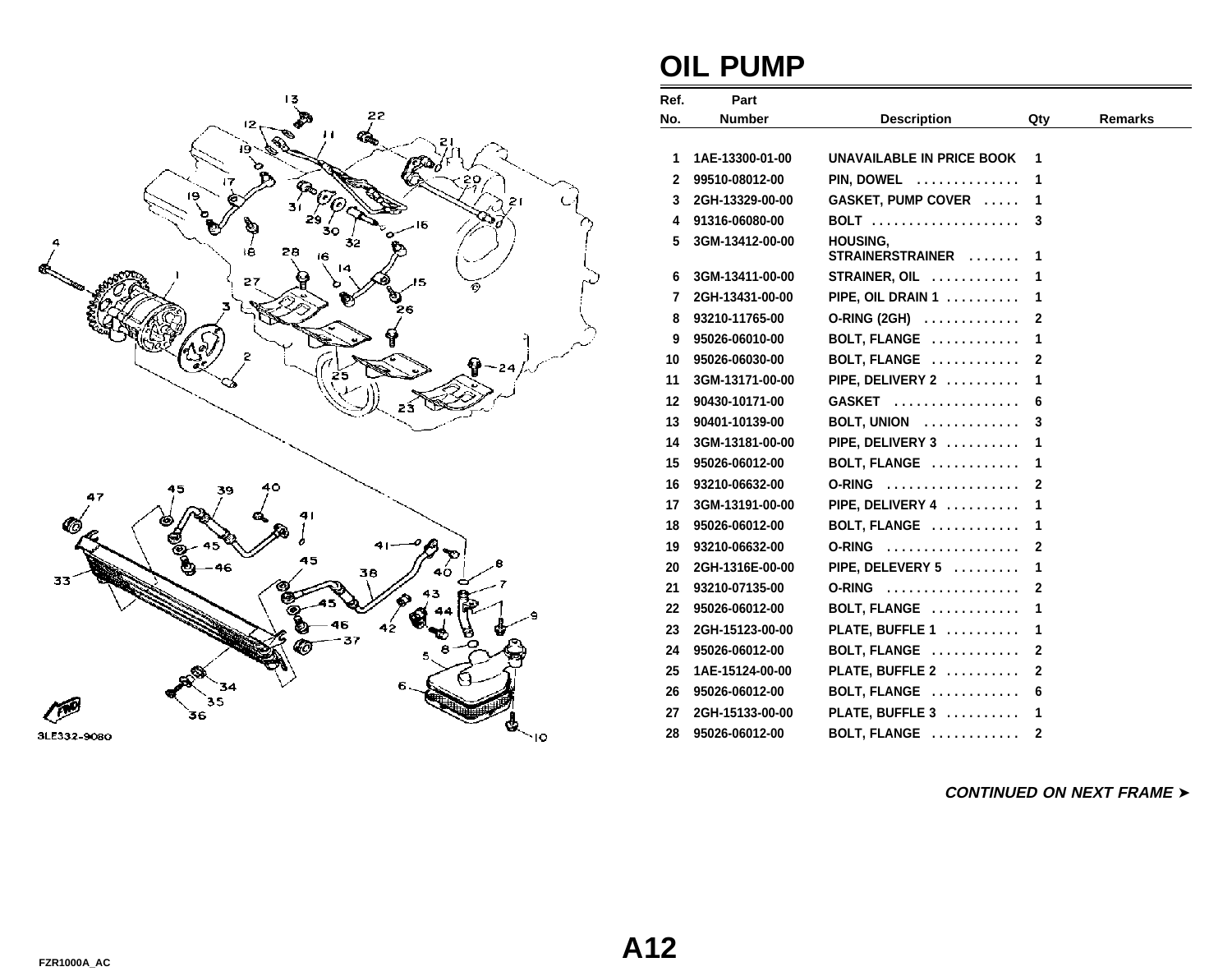<span id="page-12-0"></span>

## **OIL PUMP**

| Ref. | Part            |                                  |              |                |
|------|-----------------|----------------------------------|--------------|----------------|
| No.  | <b>Number</b>   | <b>Description</b>               | Qty          | <b>Remarks</b> |
|      |                 |                                  |              |                |
| 29   | 90201-061M7-00  | WASHER, PLATE                    | 1            |                |
| 30   | 90430-06210-00  | <b>GASKET</b><br>.               | 1            |                |
| 31   | 95811-06016-00  | BOLT, FLANGE (95822-06016) .     | 1            |                |
| 32   | 3GM-13454-00-00 |                                  | 1            |                |
| 33   | 3GM-13470-00-00 | OIL COOLER ASSEMBLY              | 1            |                |
| 34   | 90480-12475-00  | GROMMET                          | $\mathbf{2}$ |                |
| 35   | 90387-067K8-00  | <b>COLLAR</b><br>.               | $\mathbf{2}$ |                |
| 36   | 91316-06020-00  | BOLT, SOCKET HEAD                | $\mathbf{2}$ |                |
| 37   | 90480-13428-00  | <b>GROMMET</b>                   | 1            |                |
| 38   | 3GM-13464-00-00 | HOSE, OIL 1 $\ldots$             | 1            |                |
| 39   | 3GM-13465-00-00 | HOSE, OIL $2$                    | 1            |                |
| 40   | 90105-06707-00  | BOLT (95023-06016-00)            | 4            |                |
| 41   | 93210-10197-00  | <b>O-RING</b><br>.               | $\mathbf{2}$ |                |
| 42   | 3GM-13159-00-00 | DAMPER $\ldots$ ,,,,,,,,,,,,,,,, | 1            |                |
| 43   | 3GM-13151-00-00 | <b>STAY</b>                      | 1            |                |
| 44   | 90105-06707-00  | BOLT (95023-06016-00)            | 1            |                |
| 45   | 90430-12202-00  | <b>GASKET</b>                    | 4            |                |
| 46   | 90401-12122-00  | BOLT, UNION                      | $\mathbf{2}$ |                |
| 47   | 90480-13428-00  | <b>GROMMET</b><br>.              | 1            |                |
|      |                 |                                  |              |                |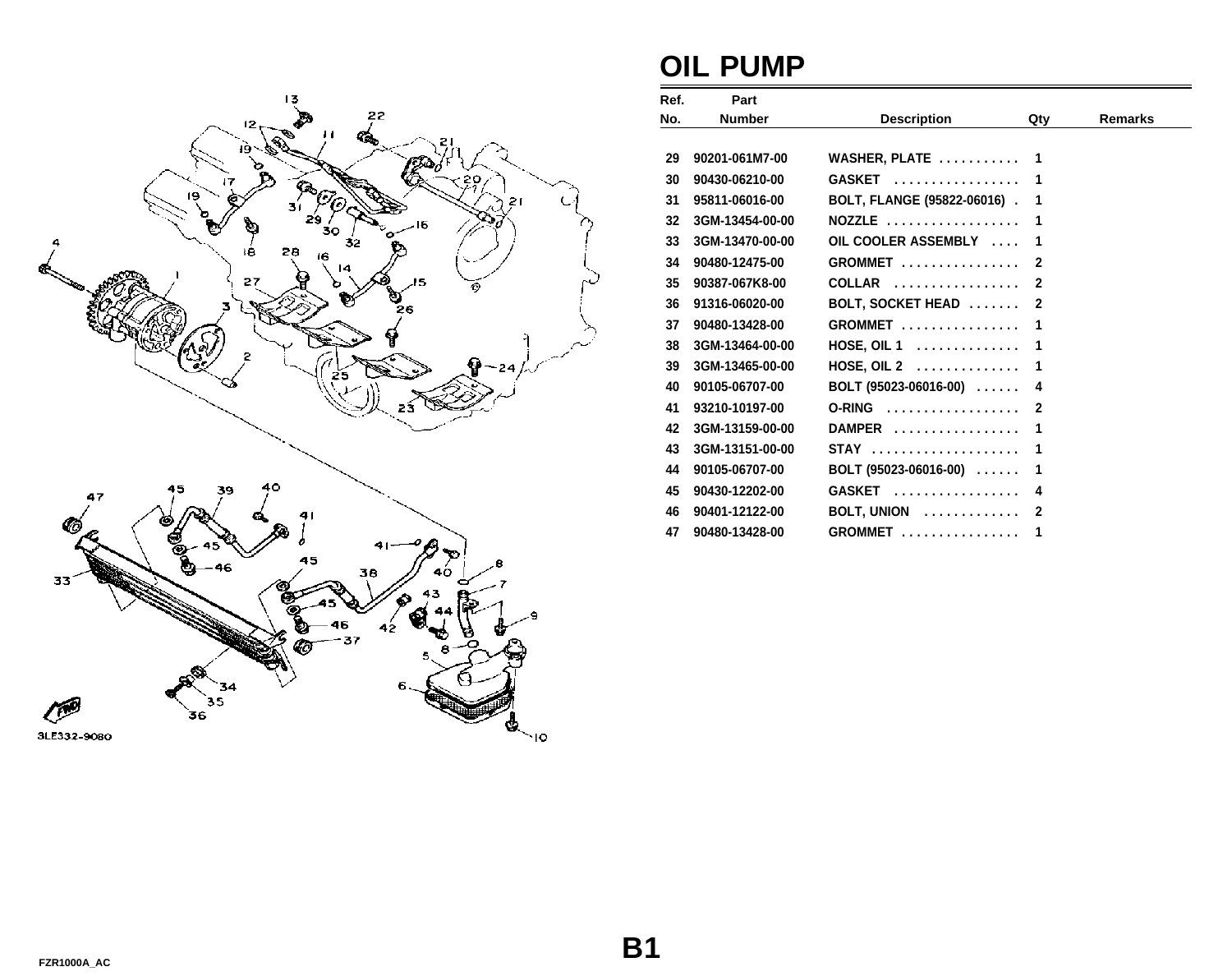

# **OIL FILTER**

| Ref. | Part            |                                    |              |                |
|------|-----------------|------------------------------------|--------------|----------------|
| No.  | <b>Number</b>   | <b>Description</b>                 | Qty          | <b>Remarks</b> |
| 1    | 1AE-13447-00-00 |                                    |              |                |
|      |                 | COVER, OIL<br>ELEMENTELEMENT       | 1            |                |
| 2    | 36Y-13340-00-00 | <b>BY-PASS VALVE ASSEMBLY</b> .    | 1            |                |
| 3    | 93210-16629-00  | . O-RING<br>.                      | 1            |                |
| 4    | 93210-87723-00  | <b>O-RING</b><br>.                 | 1            |                |
| 5    | 90501-20422-00  | <b>SPRING, COMPRESSION </b>        | 1            |                |
| 6    | 90201-21608-00  | WASHER, PLATE                      | 1            |                |
| 7    | 36Y-13441-00-00 | ELEMENT, OIL CLNR                  | 1            |                |
| 8    | 3KS-13490-00-00 | <b>RELIEF VALVE ASSEMBLY </b>      | 1            |                |
| 9    | 93210-15566-00  | 0-RING                             | 1            |                |
| 10   | 3GM-13418-00-00 | PIPE, OIL 2                        | 1            |                |
| 11   | 93210-08764-00  | O-RING (2GH)                       | $\mathbf{2}$ |                |
| 12   | 3GM-13417-01-00 | COVER, STRAINER                    | 1            |                |
| 13   | 3FV-13416-01-00 | PIPE, OIL 1                        | 1            |                |
| 14   | 93210-14579-00  | 0-RING                             | $\mathbf{2}$ |                |
| 15   | 1L9-13483-00-00 | PLUNGER, RELIEF                    | 1            |                |
| 16   | 11H-13484-00-00 | SPRING, RELIEF                     | 1            |                |
| 17   | 90331-14025-00  | PLUG, TIGHT                        | 1            |                |
| 18   | 36Y-15189-00-00 |                                    | 1            |                |
| 19   | 93210-16629-00  | 0-RING                             | 1            |                |
| 20   | 3GM-13337-00-00 | PLATE, BAFFLE LOWER                | 1            |                |
| 21   | 95026-06010-00  | BOLT, FLANGE                       | 4            |                |
| 22   | 99510-08016-00  | PIN, DOWEL                         | 2            |                |
| 23   | 4BH-13414-00-00 | <b>GASKET, STRAINER COVER </b>     | 1            |                |
| 24   | 95023-06030-00  | <b>BOLT, FLANGE (95021-06030).</b> | 12           |                |
| 25   | 3VD-13455-00-00 | PLUG                               | 1            |                |
| 26   | 98901-06008-00  | $SCREW, BIND$                      | 1            |                |
| 27   | 214-11198-01-00 | GASKET                             | 1            |                |
| 28   | 3GM-13161-01-00 | PIPE, DELIVERY 1                   | 1            |                |
|      |                 |                                    |              |                |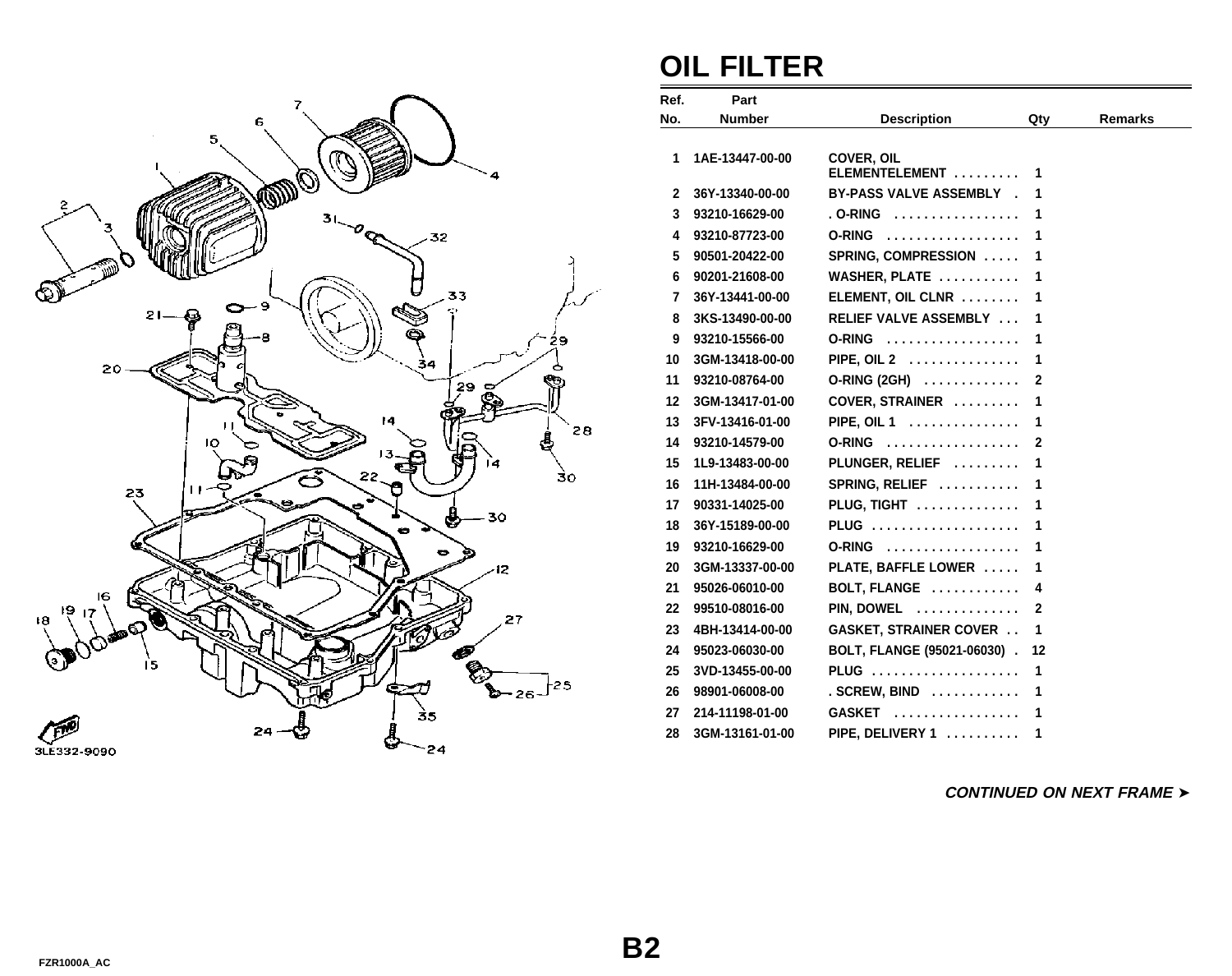<span id="page-14-0"></span>

# **OIL FILTER**

| Ref. | Part            |                     |     |                |
|------|-----------------|---------------------|-----|----------------|
| No.  | <b>Number</b>   | <b>Description</b>  | Qty | <b>Remarks</b> |
|      |                 |                     |     |                |
| 29   | 93210-06714-00  | 0-RING              | -3  |                |
| 30   | 95026-06012-00  | BOLT, FLANGE  3     |     |                |
| 31   | 93210-09418-00  | 0-RING  1           |     |                |
| 32   | 3GM-15373-00-00 | PIPE, BREATHER  1   |     |                |
| 33   | 3GM-13174-00-00 | HOLDER, OIL PIPE  1 |     |                |
| 34   | 99009-10400-00  | CIRCLIP 1           |     |                |
| 35   | 90465-08076-00  | .<br><b>CLAMP</b>   |     |                |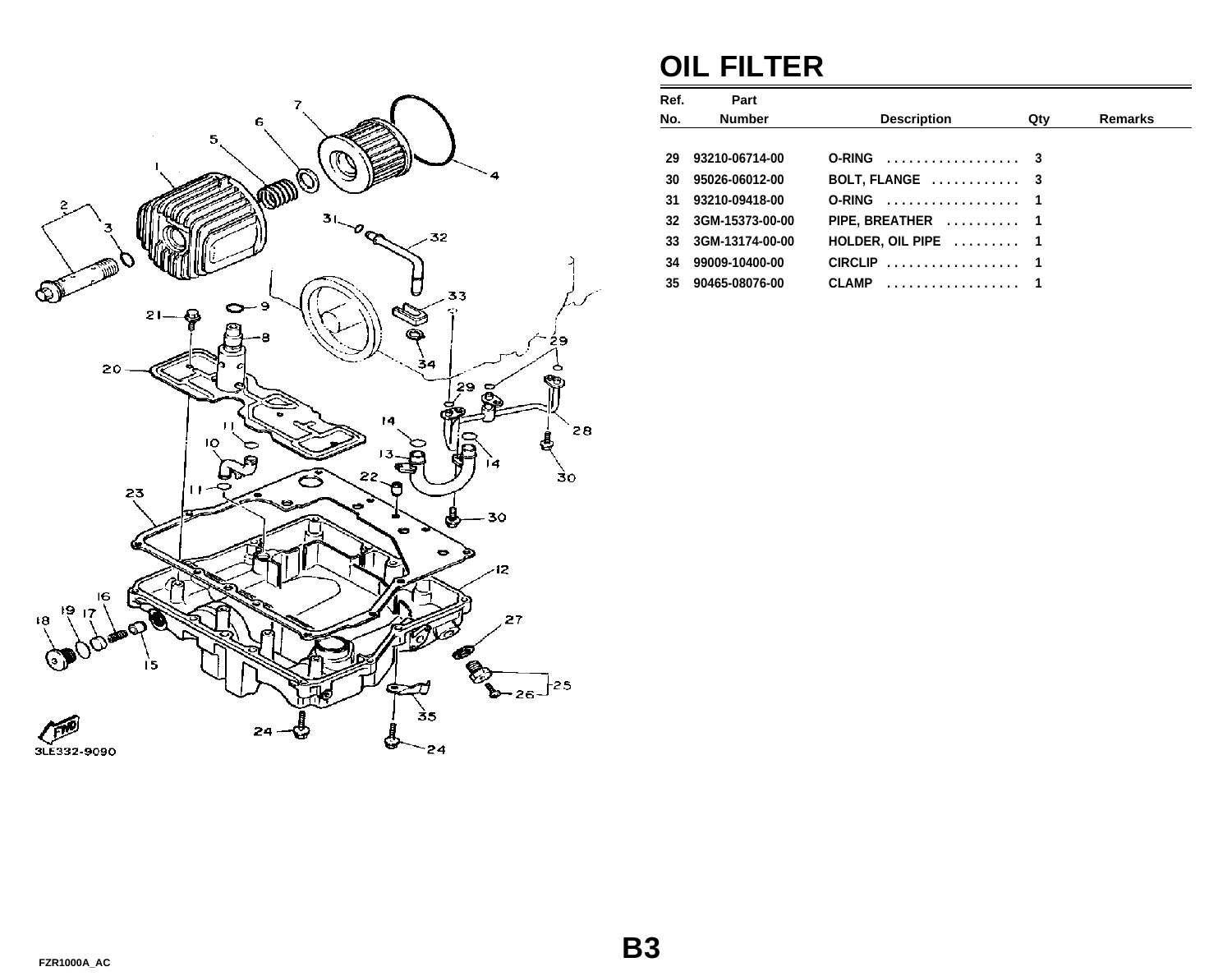

#### **AIR FILTER**

| Ref.              | Part            |                                        |     |                |
|-------------------|-----------------|----------------------------------------|-----|----------------|
| No.               | <b>Number</b>   | <b>Description</b>                     | Qty | <b>Remarks</b> |
|                   |                 |                                        |     |                |
| 1                 | 3GM-13586-00-00 | <b>JOINT, CARBURETOR 1</b><br>$\cdots$ | 2   |                |
| 2                 | 90430-06014-00  |                                        | 1   |                |
| 3                 | 91312-06012-00  | .BOLT                                  | 1   |                |
| 4                 | 3GM-13596-00-00 | JOINT, CARBURETOR 2                    | 2   |                |
| 5                 | 90430-06014-00  | .GASKET                                | 1   |                |
| 6                 | 91312-06012-00  | .BOLT                                  | 1   |                |
| 7                 | 3GM-13597-00-00 | <b>JOINT, CARBURETOR 3</b><br>$\cdots$ | 2   |                |
| 8                 | 3GM-13598-00-00 | JOINT, CARBURETOR 4                    | 2   |                |
| 9                 | 93210-44545-00  | <b>O-RING</b><br>.                     | 4   |                |
| 10                | 91316-06020-00  | <b>BOLT, SOCKET HEAD </b>              | 8   |                |
| 11                | 90450-57034-00  | HOSE CLAMP ASSEMBLY                    | 8   |                |
| $12 \overline{ }$ | 90445-08740-00  | HOSE                                   | 1   |                |
| 13                | 3GM-14401-00-00 | <b>AIR CLEANER CASE</b><br>ASSEMBLY    | 1   |                |
| 14                | 3GM-14451-00-00 | ELEMENT, AIR CLEANER                   | 1   |                |
| 15                | 3GM-14422-00-00 | CAP, CLEANER CASE 2                    | 1   |                |
| 16                | 36F-14457-00-00 | <b>SEAL</b>                            | 1   |                |
| 17                | 3GM-14443-00-00 | COLLAR                                 | 1   |                |
| 18                | 92990-06600-00  | WASHER, PLATE                          | 1   |                |
| 19                | 92511-06140-00  | SCREW, PAN HEAD                        | 1   |                |
| 20                | 3GM-14453-00-00 | JOINT, AIR CLEANER 1                   | 4   |                |
| 21                | 90450-67033-00  | <b>HOSE CLAMP ASSEMBLY </b>            | 4   |                |
| 22                | 90445-11288-00  | HOSE                                   | 1   |                |
| 23                | 4X7-2149Y-00-00 | FILTER ASSEMBLY                        | 1   |                |
| 24                | 90445-114E2-00  | HOSE                                   | 1   |                |
| 25                | 90467-10008-00  | <b>CLIP</b>                            | 3   |                |
| 26                | 3GM-14432-00-00 | SILENCER, INNER                        | 1   |                |
| 27                | 90480-14023-00  | <b>GROMMET</b>                         | 1   |                |
| 28                | 90387-060M9-00  | COLLAR                                 | 1   |                |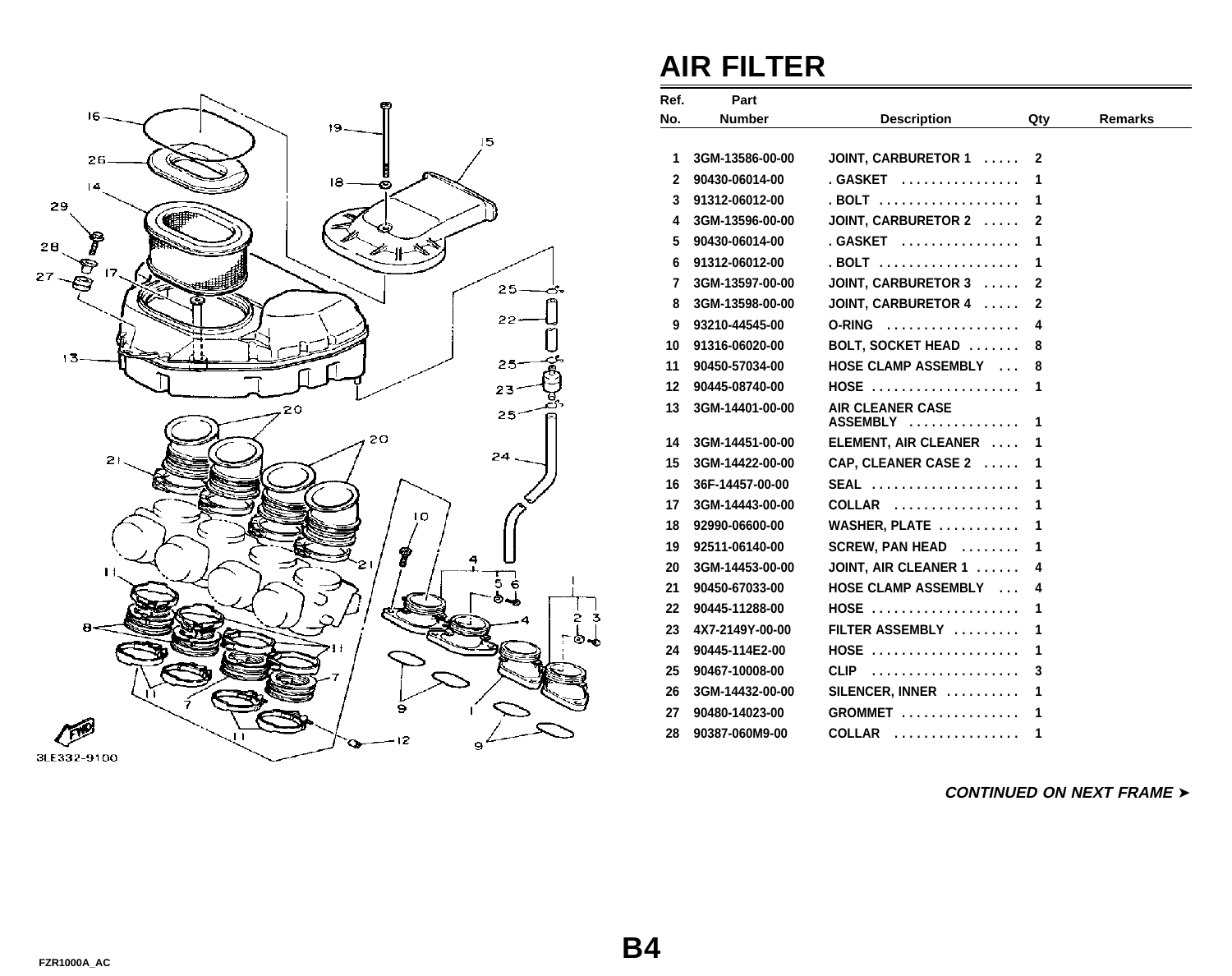<span id="page-16-0"></span>

#### **AIR FILTER**

| Ref.<br>No. | Part<br><b>Number</b> | <b>Description</b> | Qtv | Remarks |
|-------------|-----------------------|--------------------|-----|---------|
| 29          | 91012-06030-00        | BOLT, FLANGE  1    |     |         |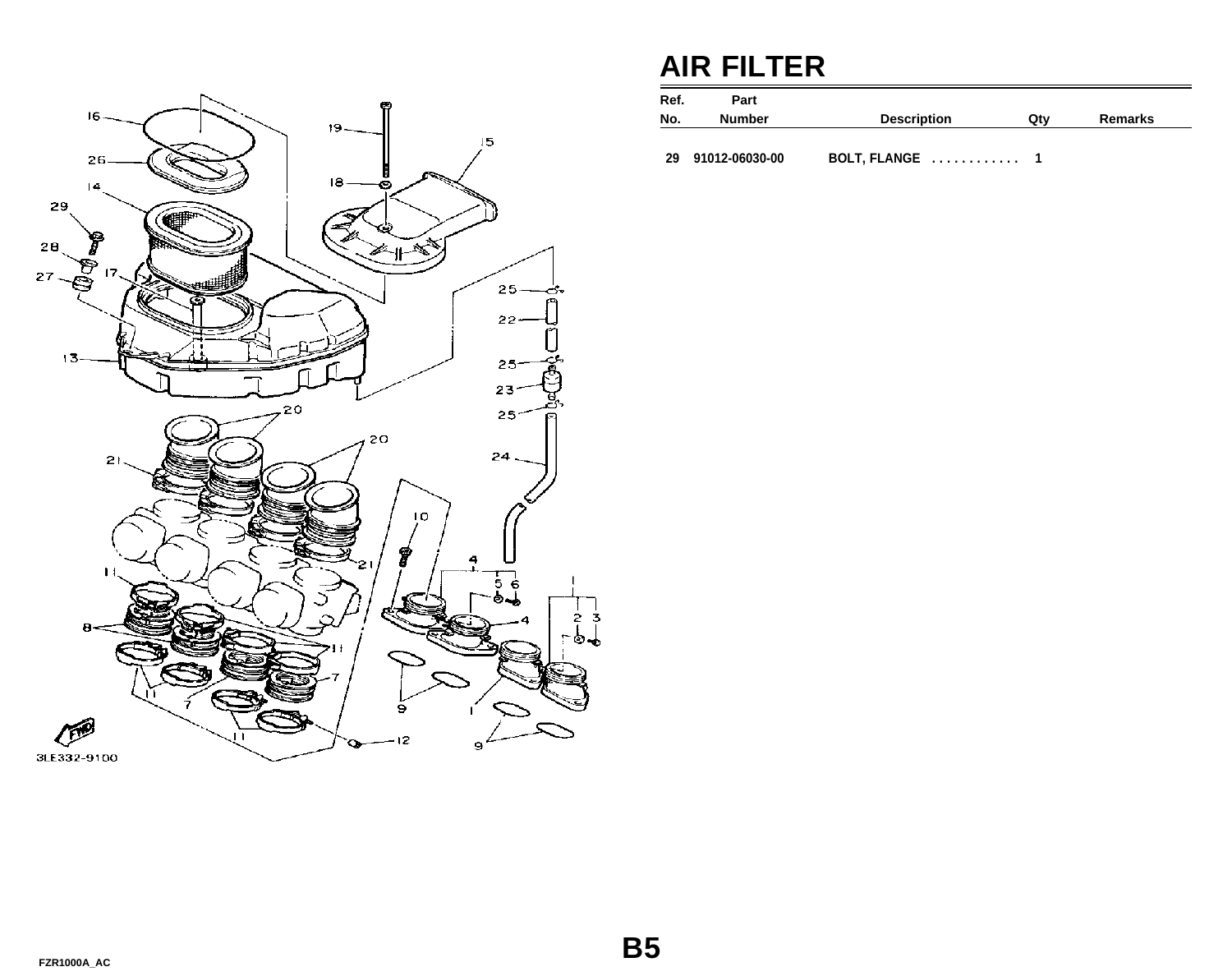

## **CARBURETOR**

| Ref.         | Part              |                                |              |                      |
|--------------|-------------------|--------------------------------|--------------|----------------------|
| No.          | <b>Number</b>     | <b>Description</b>             | Qty          | <b>Remarks</b>       |
|              |                   |                                |              |                      |
| 1            | 3LK-14901-10-00   | <b>CARBURETOR ASSEMBLY 1</b>   | 1            | <b>UR FOR CALIF.</b> |
|              | 3LK-14901-10-00   | <b>CARBURETOR ASSEMBLY 1</b>   | 1            | <b>URNON-CALIF.</b>  |
| $\mathbf{2}$ | 3LK-14902-10-00   | <b>CARBURETOR ASSEMBLY 2</b>   | 1            | <b>UR FOR CALIF.</b> |
|              | 3LK-14902-10-00   | <b>CARBURETOR ASSEMBLY 2</b>   | 1            | URNON-CALIF.         |
| 3            | 3LK-14903-10-00   | <b>CARBURETOR ASSEMBLY 3</b>   | 1            | <b>UR FOR CALIF.</b> |
|              | 3LK-14903-10-00   | <b>CARBURETOR ASSEMBLY 3</b>   | 1            | <b>URNON-CALIF.</b>  |
| 4            | (3LK-14904-00-00) | <b>CARBURETOR ASSEMBLY 4</b>   | 1            | <b>URNON-CALIF.</b>  |
|              | 3LK-14904-10-00   | <b>CARBURETOR ASSEMBLY 4 .</b> | 1            | <b>UR FOR CALIF.</b> |
| 5.           | 12R-14191-00-00   | PLUG, DRAIN                    | 1            |                      |
| 6            | 98580-05012-00    | . SCREW, PAN HEAD              | $\mathbf{2}$ |                      |
| 7            | 98580-04008-00    | . SCREW, PAN HEAD<br>.         | 1            |                      |
| 8            | 98580-04008-00    | . SCREW, PAN HEAD<br>.         | $\mathbf{2}$ |                      |
| 9            | 98586-05016-00    | . SCREW, PAN HEAD<br>.         | 2            |                      |
| 10           | 92906-05100-00    | . WASHER, SPRING               | $\mathbf{2}$ |                      |
| 11           | 92906-05600-00    | . WASHER, PLATE                | $\mathbf{2}$ |                      |
| 12           | 3EN-14147-00-00   | . O-RING                       | 1            |                      |
| 13           | 53L-14186-00-00   | . PIN, FLOAT                   | 1            |                      |
| 14           | 3GM-14985-00-00   |                                | 1            |                      |
| 15           | 3EN-1410A-00-00   | STARTER SET                    | 1            |                      |
| 16           | 12R-14105-00-00   | . PILOT SCREW SET              | 1            |                      |
| 17           | 3FV-14147-00-00   | . O-RING                       | 1            |                      |
| 18           | 3GM-14940-00-00   | . DIAPHRAGM ASSEMBLY           | 1            |                      |
| 19           | 3GM-1411E-00-00   | . BLOCK, JET                   | 1            |                      |
| 20           | 3FV-14933-00-00   | . SPRING, DIAPHRAGM            | 1            |                      |
| 21           | 3LK-1490J-00-00   | . NEEDLE SET                   | 1            |                      |
| 22           | 3GM-1411A-00-00   | . BLOCK JET ASSEMBLY           | 1            |                      |
| 23           | 3GM-14153-00-00   | . WASHER, MAIN JET             | 1            |                      |
| 24           | 1HX-14565-00-00   | . SCREW                        | 1            |                      |
| 25           | 3LF-14147-00-00   | . O-RING<br>.                  | 1            |                      |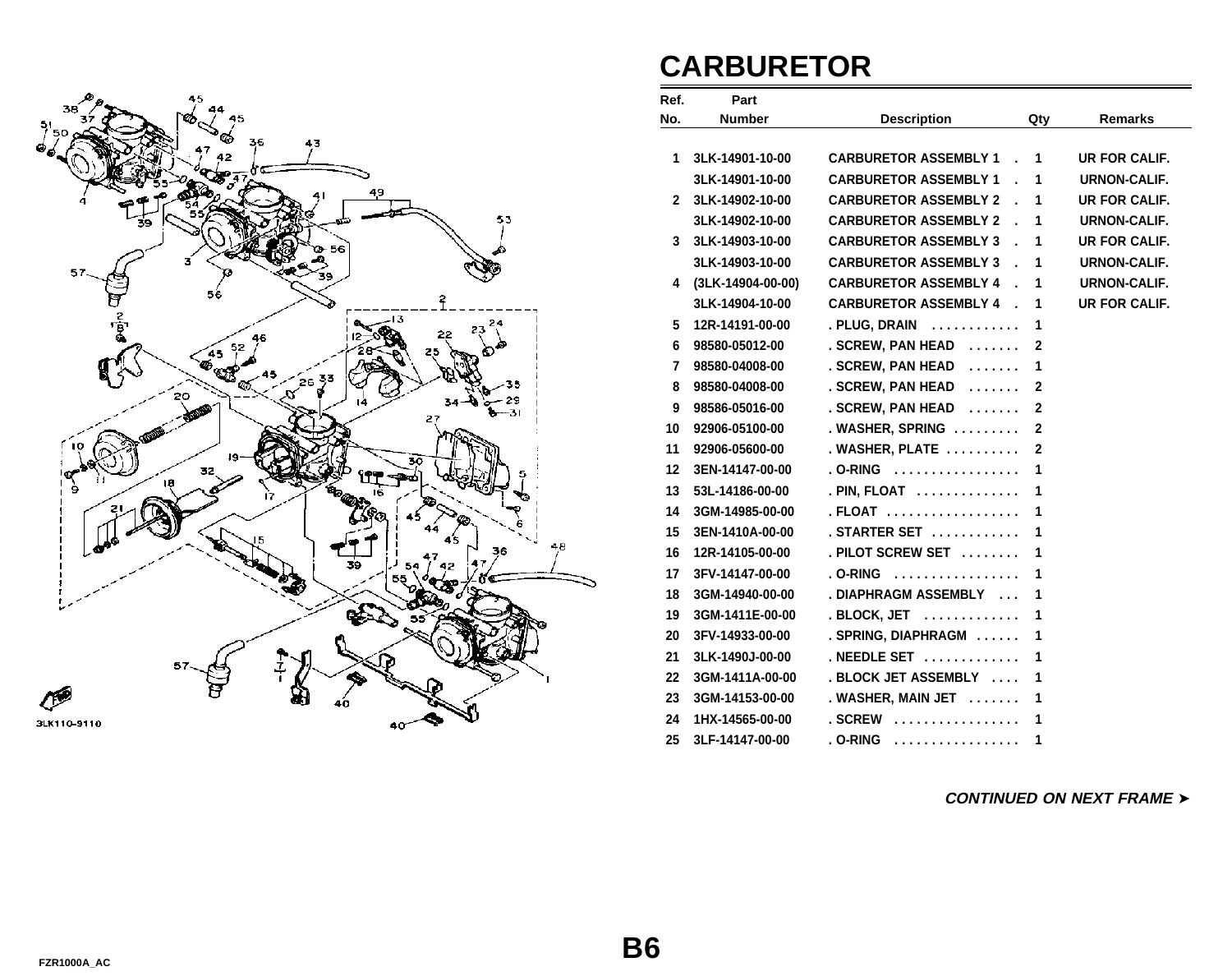<span id="page-18-0"></span>

## **CARBURETOR**

| Ref. | Part            |                                                      |             |                       |
|------|-----------------|------------------------------------------------------|-------------|-----------------------|
| No.  | <b>Number</b>   | <b>Description</b>                                   | Qty         | <b>Remarks</b>        |
|      |                 |                                                      |             |                       |
| 26   | 1AE-14147-00-00 | . O-RING<br>.                                        | 1           |                       |
| 27   | 3GM-14997-00-00 | .SEAL                                                | 1           |                       |
| 28   | 3GM-14107-17-00 | . NEEDLE VALVE SET                                   | 1           |                       |
| 29   | 1AE-14227-00-00 | . O-RING<br>.                                        | 1           |                       |
| 30   | 3F9-14118-00-00 | .CAP                                                 | 1           |                       |
| 31   | 3G2-14231-25-00 | . JET, MAIN $(#125)$                                 | 1           |                       |
|      | 3G2-1423A-75-A1 | . JET, MAIN (#122.5)<br>$(3G2-14231-75-00)$ (#122.5) | 1           |                       |
| 32   | 3GM-14141-90-00 | $. NoZZLE, MAIN$                                     | 1           |                       |
| 33   | 830-14231-25-00 | . JET, MAIN $(#125)$                                 | 1           |                       |
| 34   | 4G0-14142-37-A0 | . JET, PILOT #37.5<br>$(4G0-14142-37-00)$            | 1           |                       |
| 35   | 3G2-14231-12-00 | . JET, POWER $(# 60)$                                | 1           |                       |
| 36   | 8U9-14139-00-00 | <b>CLIP, PIPE</b>                                    | 2           |                       |
| 37   | 92901-05600-00  | WASHER, PLATE                                        | 1           |                       |
| 38   | 95380-05600-00  | NUT                                                  | 1           |                       |
| 39   | 3EN-1490K-00-00 | STOP SCREW SET                                       | 3           |                       |
| 40   | 3EN-14261-00-00 | <b>HOLDER</b><br>.                                   | 2           |                       |
| 41   | 3GM-14918-00-00 | <b>RING</b>                                          | 1           |                       |
| 42   | 17A-14251-00-00 | <b>NIPPLE</b><br>.                                   | $\mathbf 2$ |                       |
| 43   | 4G0-14197-00-00 | PIPE (2GH-14197-00-00)                               | 1           |                       |
| 44   | 3GM-14988-00-00 | PIPE, STARTER CONNECTING                             | 2           |                       |
| 45   | 3EN-14997-00-00 | <b>SEAL</b>                                          | 6           |                       |
| 46   | 1KT-14994-00-00 | NET, FILTER                                          | 1           |                       |
| 47   | 822-14147-00-00 | <b>O-RING</b><br>.                                   | 4           |                       |
| 48   | 3FV-14197-00-00 | <b>PIPE</b>                                          | 1           | <b>UR CALIF.MODEL</b> |
|      | 3LF-14197-00-00 | <b>PIPE</b><br>.                                     | 1           | URNON-CALIF.          |
| 49   | 3GM-14103-00-00 | THROTTLE SCREW SET                                   | 1           |                       |
| 51   | 95380-06600-00  |                                                      | 1           |                       |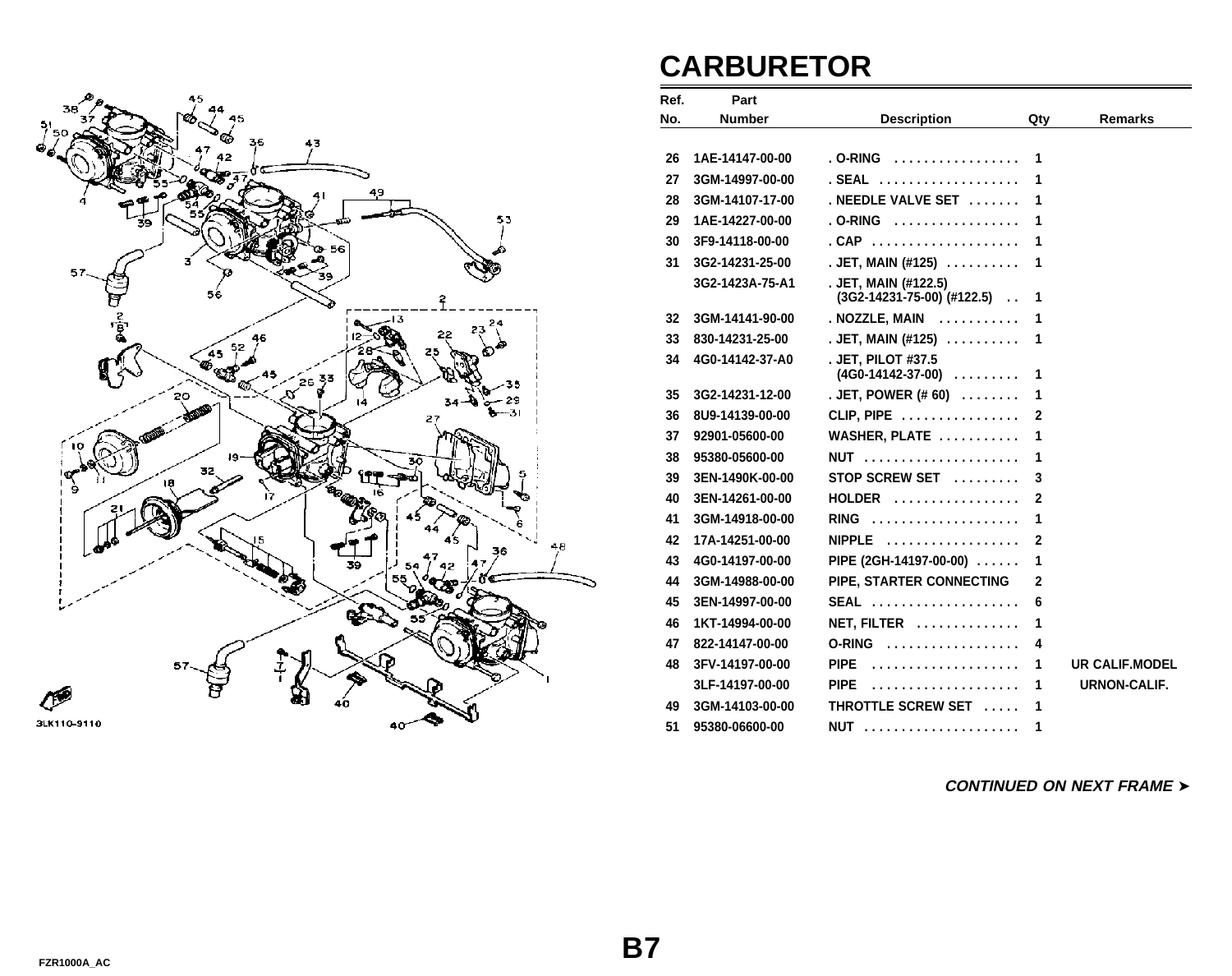<span id="page-19-0"></span>

## **CARBURETOR**

| Ref.         | Part            |                          |     |                |
|--------------|-----------------|--------------------------|-----|----------------|
| No.          | <b>Number</b>   | <b>Description</b>       | Qty | <b>Remarks</b> |
|              |                 |                          |     |                |
| $52^{\circ}$ | 3EN-14988-00-00 | PIPE, STARTER CONNECTING | 1   |                |
| 53           | 98580-05010-00  | SCREW, PAN HEAD  1       |     |                |
| 54           | 3GM-14251-00-00 | NIPPLE  2                |     |                |
| 55           | 3LK-14147-00-00 | 0-RING  4                |     |                |
| 56           | 3GM-14992-00-00 | <b>ROD</b>               |     |                |
| 57           | 3GM-14197-00-00 | <b>PIPE</b><br>.         |     |                |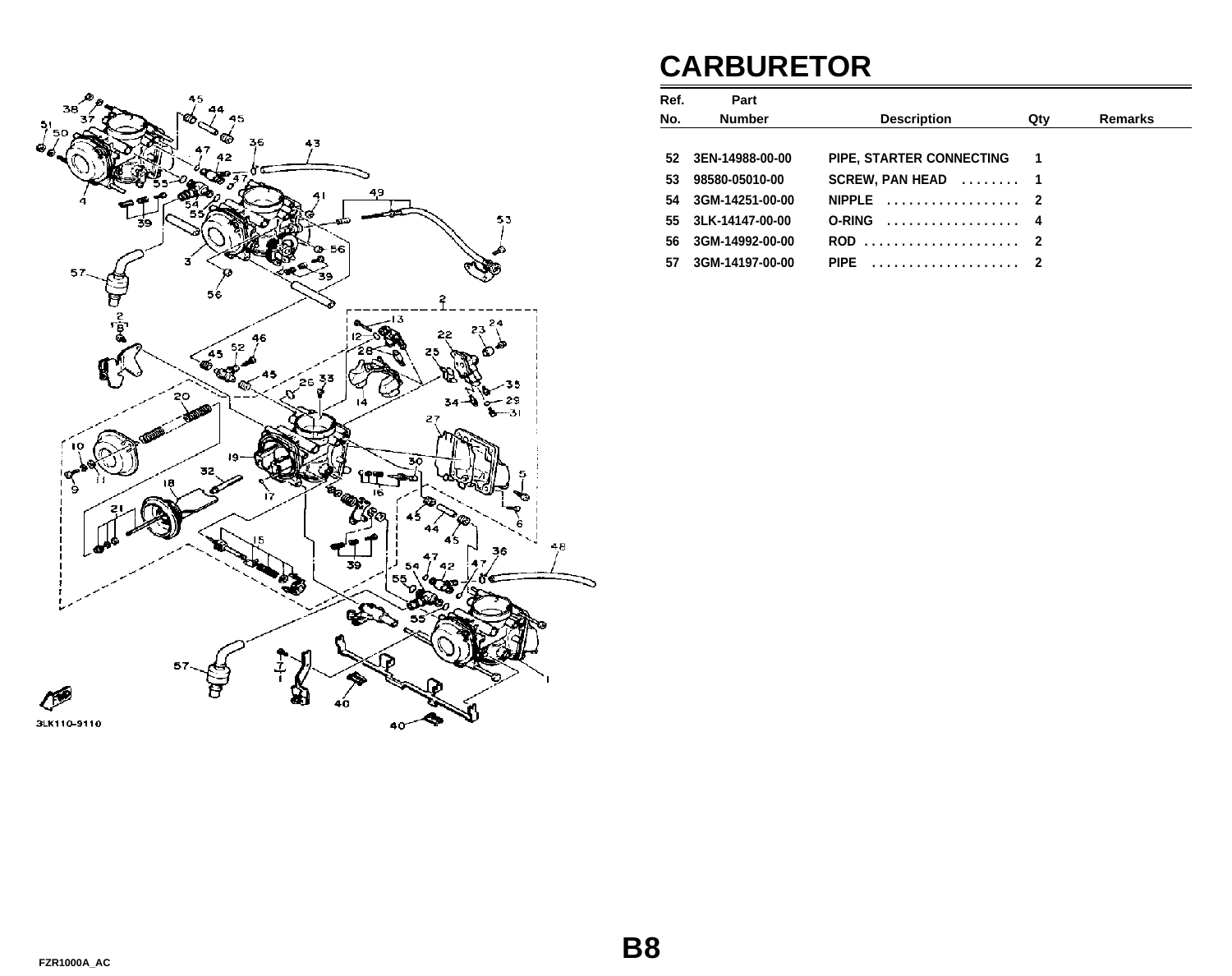

#### **EXHAUST**

| Ref.         | Part            |                                 |             |                |
|--------------|-----------------|---------------------------------|-------------|----------------|
| No.          | <b>Number</b>   | <b>Description</b>              | Qty         | <b>Remarks</b> |
|              |                 |                                 |             |                |
| 1            | 3GM-14610-10-00 | <b>EXHAUST PIPE ASSEMBLY L.</b> | 1           |                |
| $\mathbf{2}$ | 90101-06576-00  | .BOLT                           | 4           |                |
| 3            | 92906-06600-00  | . WASHER                        | 4           |                |
| 4            | 3GM-14821-00-00 | . ARM, SHAFT (VALVE)            | 1           |                |
| 5            | 3GM-14811-00-00 | . HOUSING                       | 1           |                |
| 6            | 3FH-14815-00-00 |                                 | 1           |                |
| 7            | 2TK-14845-00-00 | . DUST SEAL ASSEMBLY            | 1           |                |
| 8            | 2TK-14867-01-00 | <b>. BRACKET</b>                | 1           |                |
| 9            | 90119-06115-00  | . BOLT, WITH WASHER             | 3           |                |
| 10           | 90201-106M5-00  | . WASHER, PLATE                 | 1           |                |
| 11           | 90380-10195-00  | . BUSH, SOLID                   | $\mathbf 2$ |                |
| $12 \,$      | 2TK-14865-01-00 | . PULLEY                        | 1           |                |
| 13           | 92990-05200-00  | . WASHER, PLAIN                 | 1           |                |
| 14           | 97080-05012-00  | .BOLT                           | 1           |                |
| 15           | 90387-106U7-00  | $COLLAR$                        | 1           |                |
| 16           | 3GM-14683-00-00 | $.$ SPRING, HOOK $.$            | 1           |                |
| 17           | 3EN-14826-10-00 | <b>PROTECTOR, EXHAUST </b>      | 1           |                |
| 18           | 90119-06187-00  | <b>BOLT, WITH WASHER </b>       | 3           |                |
| 19           | 3YF-14613-01-00 | <b>GASKET, EXHAUST PIPE </b>    | 4           |                |
| 20           | 90179-08410-00  |                                 | 8           |                |
| 21           | 95816-08035-00  | BOLT, FLANGE                    | 1           |                |
| 22           | 3LK-14710-10-00 | MUFFLER ASSEMBLY L              | 1           |                |
| 23           | 3HE-14755-00-00 | . GASKET, SILENCER              | 1           |                |
| 24           | 91011-08025-00  | . BOLT, FLANGE (3GM)            | 1           |                |
| 25           | 3GM-1133E-01-00 | CABLE, PULLEY 1                 | 1           |                |
| 26           | 3GM-1133F-01-00 | CABLE, PULLEY 2                 | 1           |                |
|              |                 |                                 |             |                |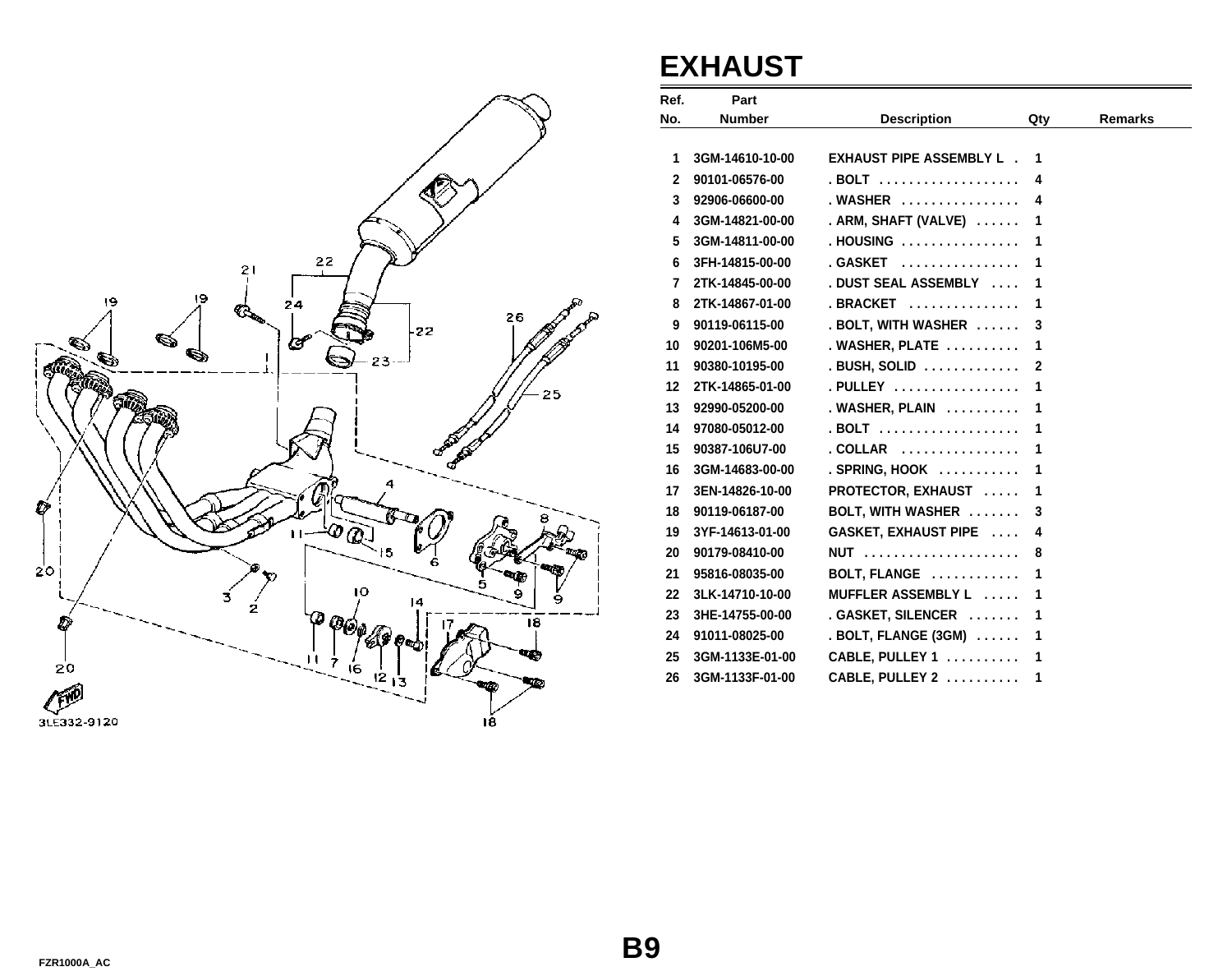

## **CRANKCASE**

| <b>Number</b><br><b>Description</b><br><b>Remarks</b><br>Qty<br>1<br>3GM-15100-01-00<br><b>CRANKCASE ASSEMBLY </b><br>1<br>2<br>99530-10014-00<br>PIN, DOWEL<br>$\mathbf{2}$<br>.<br><b>BOLT, STUD</b><br>3<br>90116-10532-00<br>8<br>.<br>4<br>90116-10531-00<br><b>BOLT, STUD</b><br>1<br><b>BOLT, STUD</b><br>5<br>90116-10537-00<br>3<br>90387-05383-00<br><b>COLLAR</b><br>.<br>6<br>1<br>7<br>93210-07135-00<br>0-RING<br>1<br>90105-09373-00<br><b>BOLT, WASHER BASED </b><br>8<br>9<br>9<br>90105-09580-00<br><b>BOLT, WASHER BASED </b><br>1<br>WASHER, PLATE<br>10<br>90201-096J9-00<br>4<br>11<br>95811-06035-00<br>BOLT, FLANGE<br>1<br>12<br>BOLT, FLANGE (JN5)<br>95811-08045-00<br>1<br>13<br>BOLT, FLANGE<br>95811-06060-00<br>2<br>14<br>BOLT, FLANGE<br>3<br>95811-06080-00<br>15<br>BOLT, FLANGE<br>95811-06140-00<br>1<br>16<br>BOLT, FLANGE (JN5)<br>9<br>95811-08045-00<br>17<br>$\mathbf{2}$<br>95811-08055-00<br>BOLT, FLANGE<br>1<br>18<br>95811-08065-00<br><b>BOLT, FLANGE</b><br>.<br>19<br>95811-08090-00<br><b>BOLT, FLANGE (95822-08090).</b><br>2<br>20<br>BOLT, FLANGE<br>$\mathbf{2}$<br>95811-08060-00<br><b>BOLT, WASHER BASED </b><br>1<br>21<br>90105-09555-00<br>22<br>WASHER, PLATE<br>1<br>90201-08087-00<br>PIPE, BREATHER 1<br>23<br>1AE-11166-00-00<br>1<br>24<br>90467-15054-00<br><b>CLIP</b><br>1<br>25<br><b>CLIP</b><br>90467-14015-00<br>1<br>GAUGE, LEVEL<br>26<br>2H7-15361-00-00<br>1<br>27<br>PLUG, OIL LEVEL<br>3F9-15362-00-00<br>1<br>0-RING<br>28<br>93210-27778-00<br>1<br>29<br>4H7-15189-00-00<br>PLUG<br>2 | Ref. | Part |  |  |
|--------------------------------------------------------------------------------------------------------------------------------------------------------------------------------------------------------------------------------------------------------------------------------------------------------------------------------------------------------------------------------------------------------------------------------------------------------------------------------------------------------------------------------------------------------------------------------------------------------------------------------------------------------------------------------------------------------------------------------------------------------------------------------------------------------------------------------------------------------------------------------------------------------------------------------------------------------------------------------------------------------------------------------------------------------------------------------------------------------------------------------------------------------------------------------------------------------------------------------------------------------------------------------------------------------------------------------------------------------------------------------------------------------------------------------------------------------------------------------------------------------------------------------------------------------------------------|------|------|--|--|
|                                                                                                                                                                                                                                                                                                                                                                                                                                                                                                                                                                                                                                                                                                                                                                                                                                                                                                                                                                                                                                                                                                                                                                                                                                                                                                                                                                                                                                                                                                                                                                          | No.  |      |  |  |
|                                                                                                                                                                                                                                                                                                                                                                                                                                                                                                                                                                                                                                                                                                                                                                                                                                                                                                                                                                                                                                                                                                                                                                                                                                                                                                                                                                                                                                                                                                                                                                          |      |      |  |  |
|                                                                                                                                                                                                                                                                                                                                                                                                                                                                                                                                                                                                                                                                                                                                                                                                                                                                                                                                                                                                                                                                                                                                                                                                                                                                                                                                                                                                                                                                                                                                                                          |      |      |  |  |
|                                                                                                                                                                                                                                                                                                                                                                                                                                                                                                                                                                                                                                                                                                                                                                                                                                                                                                                                                                                                                                                                                                                                                                                                                                                                                                                                                                                                                                                                                                                                                                          |      |      |  |  |
|                                                                                                                                                                                                                                                                                                                                                                                                                                                                                                                                                                                                                                                                                                                                                                                                                                                                                                                                                                                                                                                                                                                                                                                                                                                                                                                                                                                                                                                                                                                                                                          |      |      |  |  |
|                                                                                                                                                                                                                                                                                                                                                                                                                                                                                                                                                                                                                                                                                                                                                                                                                                                                                                                                                                                                                                                                                                                                                                                                                                                                                                                                                                                                                                                                                                                                                                          |      |      |  |  |
|                                                                                                                                                                                                                                                                                                                                                                                                                                                                                                                                                                                                                                                                                                                                                                                                                                                                                                                                                                                                                                                                                                                                                                                                                                                                                                                                                                                                                                                                                                                                                                          |      |      |  |  |
|                                                                                                                                                                                                                                                                                                                                                                                                                                                                                                                                                                                                                                                                                                                                                                                                                                                                                                                                                                                                                                                                                                                                                                                                                                                                                                                                                                                                                                                                                                                                                                          |      |      |  |  |
|                                                                                                                                                                                                                                                                                                                                                                                                                                                                                                                                                                                                                                                                                                                                                                                                                                                                                                                                                                                                                                                                                                                                                                                                                                                                                                                                                                                                                                                                                                                                                                          |      |      |  |  |
|                                                                                                                                                                                                                                                                                                                                                                                                                                                                                                                                                                                                                                                                                                                                                                                                                                                                                                                                                                                                                                                                                                                                                                                                                                                                                                                                                                                                                                                                                                                                                                          |      |      |  |  |
|                                                                                                                                                                                                                                                                                                                                                                                                                                                                                                                                                                                                                                                                                                                                                                                                                                                                                                                                                                                                                                                                                                                                                                                                                                                                                                                                                                                                                                                                                                                                                                          |      |      |  |  |
|                                                                                                                                                                                                                                                                                                                                                                                                                                                                                                                                                                                                                                                                                                                                                                                                                                                                                                                                                                                                                                                                                                                                                                                                                                                                                                                                                                                                                                                                                                                                                                          |      |      |  |  |
|                                                                                                                                                                                                                                                                                                                                                                                                                                                                                                                                                                                                                                                                                                                                                                                                                                                                                                                                                                                                                                                                                                                                                                                                                                                                                                                                                                                                                                                                                                                                                                          |      |      |  |  |
|                                                                                                                                                                                                                                                                                                                                                                                                                                                                                                                                                                                                                                                                                                                                                                                                                                                                                                                                                                                                                                                                                                                                                                                                                                                                                                                                                                                                                                                                                                                                                                          |      |      |  |  |
|                                                                                                                                                                                                                                                                                                                                                                                                                                                                                                                                                                                                                                                                                                                                                                                                                                                                                                                                                                                                                                                                                                                                                                                                                                                                                                                                                                                                                                                                                                                                                                          |      |      |  |  |
|                                                                                                                                                                                                                                                                                                                                                                                                                                                                                                                                                                                                                                                                                                                                                                                                                                                                                                                                                                                                                                                                                                                                                                                                                                                                                                                                                                                                                                                                                                                                                                          |      |      |  |  |
|                                                                                                                                                                                                                                                                                                                                                                                                                                                                                                                                                                                                                                                                                                                                                                                                                                                                                                                                                                                                                                                                                                                                                                                                                                                                                                                                                                                                                                                                                                                                                                          |      |      |  |  |
|                                                                                                                                                                                                                                                                                                                                                                                                                                                                                                                                                                                                                                                                                                                                                                                                                                                                                                                                                                                                                                                                                                                                                                                                                                                                                                                                                                                                                                                                                                                                                                          |      |      |  |  |
|                                                                                                                                                                                                                                                                                                                                                                                                                                                                                                                                                                                                                                                                                                                                                                                                                                                                                                                                                                                                                                                                                                                                                                                                                                                                                                                                                                                                                                                                                                                                                                          |      |      |  |  |
|                                                                                                                                                                                                                                                                                                                                                                                                                                                                                                                                                                                                                                                                                                                                                                                                                                                                                                                                                                                                                                                                                                                                                                                                                                                                                                                                                                                                                                                                                                                                                                          |      |      |  |  |
|                                                                                                                                                                                                                                                                                                                                                                                                                                                                                                                                                                                                                                                                                                                                                                                                                                                                                                                                                                                                                                                                                                                                                                                                                                                                                                                                                                                                                                                                                                                                                                          |      |      |  |  |
|                                                                                                                                                                                                                                                                                                                                                                                                                                                                                                                                                                                                                                                                                                                                                                                                                                                                                                                                                                                                                                                                                                                                                                                                                                                                                                                                                                                                                                                                                                                                                                          |      |      |  |  |
|                                                                                                                                                                                                                                                                                                                                                                                                                                                                                                                                                                                                                                                                                                                                                                                                                                                                                                                                                                                                                                                                                                                                                                                                                                                                                                                                                                                                                                                                                                                                                                          |      |      |  |  |
|                                                                                                                                                                                                                                                                                                                                                                                                                                                                                                                                                                                                                                                                                                                                                                                                                                                                                                                                                                                                                                                                                                                                                                                                                                                                                                                                                                                                                                                                                                                                                                          |      |      |  |  |
|                                                                                                                                                                                                                                                                                                                                                                                                                                                                                                                                                                                                                                                                                                                                                                                                                                                                                                                                                                                                                                                                                                                                                                                                                                                                                                                                                                                                                                                                                                                                                                          |      |      |  |  |
|                                                                                                                                                                                                                                                                                                                                                                                                                                                                                                                                                                                                                                                                                                                                                                                                                                                                                                                                                                                                                                                                                                                                                                                                                                                                                                                                                                                                                                                                                                                                                                          |      |      |  |  |
|                                                                                                                                                                                                                                                                                                                                                                                                                                                                                                                                                                                                                                                                                                                                                                                                                                                                                                                                                                                                                                                                                                                                                                                                                                                                                                                                                                                                                                                                                                                                                                          |      |      |  |  |
|                                                                                                                                                                                                                                                                                                                                                                                                                                                                                                                                                                                                                                                                                                                                                                                                                                                                                                                                                                                                                                                                                                                                                                                                                                                                                                                                                                                                                                                                                                                                                                          |      |      |  |  |
|                                                                                                                                                                                                                                                                                                                                                                                                                                                                                                                                                                                                                                                                                                                                                                                                                                                                                                                                                                                                                                                                                                                                                                                                                                                                                                                                                                                                                                                                                                                                                                          |      |      |  |  |
|                                                                                                                                                                                                                                                                                                                                                                                                                                                                                                                                                                                                                                                                                                                                                                                                                                                                                                                                                                                                                                                                                                                                                                                                                                                                                                                                                                                                                                                                                                                                                                          |      |      |  |  |
|                                                                                                                                                                                                                                                                                                                                                                                                                                                                                                                                                                                                                                                                                                                                                                                                                                                                                                                                                                                                                                                                                                                                                                                                                                                                                                                                                                                                                                                                                                                                                                          |      |      |  |  |

**[CONTINUED ON NEXT FRAME](#page-22-0)** ➤

А

12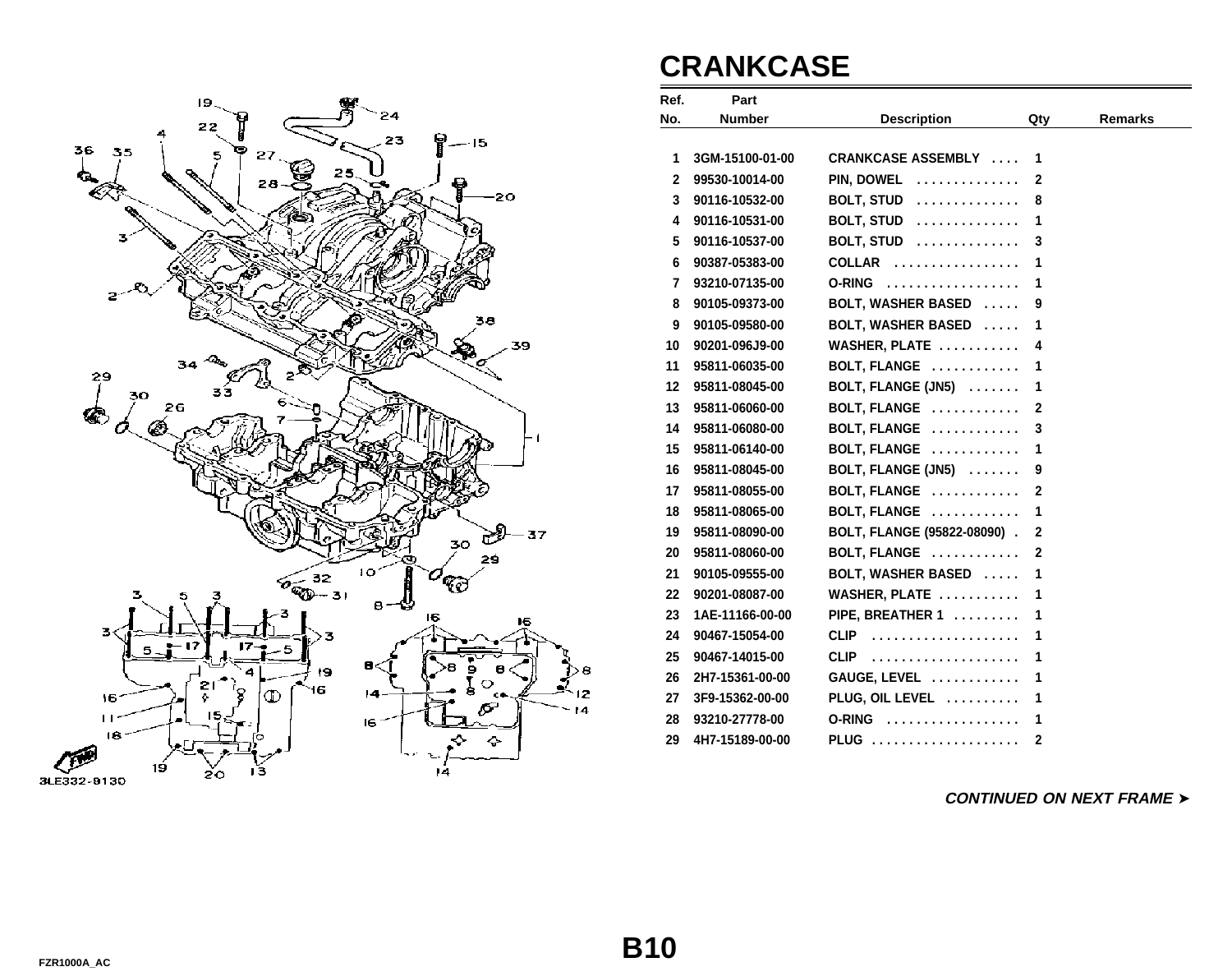<span id="page-22-0"></span>

| 3LE332-9130 |  |
|-------------|--|
|             |  |

# **CRANKCASE**

| Ref. | Part            |                            |              |                |
|------|-----------------|----------------------------|--------------|----------------|
| No.  | <b>Number</b>   | <b>Description</b>         | Qty          | <b>Remarks</b> |
|      |                 |                            |              |                |
| 30   | 93210-20573-00  | <b>O-RING</b><br>.         | 2            |                |
| 31   | 90340-14068-00  | PLUG, STRAIGHT SCREW       | 1            |                |
| 32   | 93210-14369-00  | <b>O-RING</b><br>.         | 1            |                |
| 33   | 1AE-15383-00-00 | PLATE, BEARING COVER       | 1            |                |
| 34   | 90151-06014-00  | <b>SCREW, COUNTERSUNK </b> | 3            |                |
| 35   | 90462-08184-00  | .<br><b>CLAMP</b>          | 1            |                |
| 36   | 95023-06012-00  | BOLT, FLANGE               | 1            |                |
| 37   | 90462-08158-00  | <b>CLAMP</b><br>.          | 1            |                |
| 38   | 2TK-15105-00-00 | NOZZLE ASSEMBLY            | $\mathbf{2}$ |                |
| 39   | 93210-06632-00  | <b>O-RING</b><br>.         | 2            |                |

8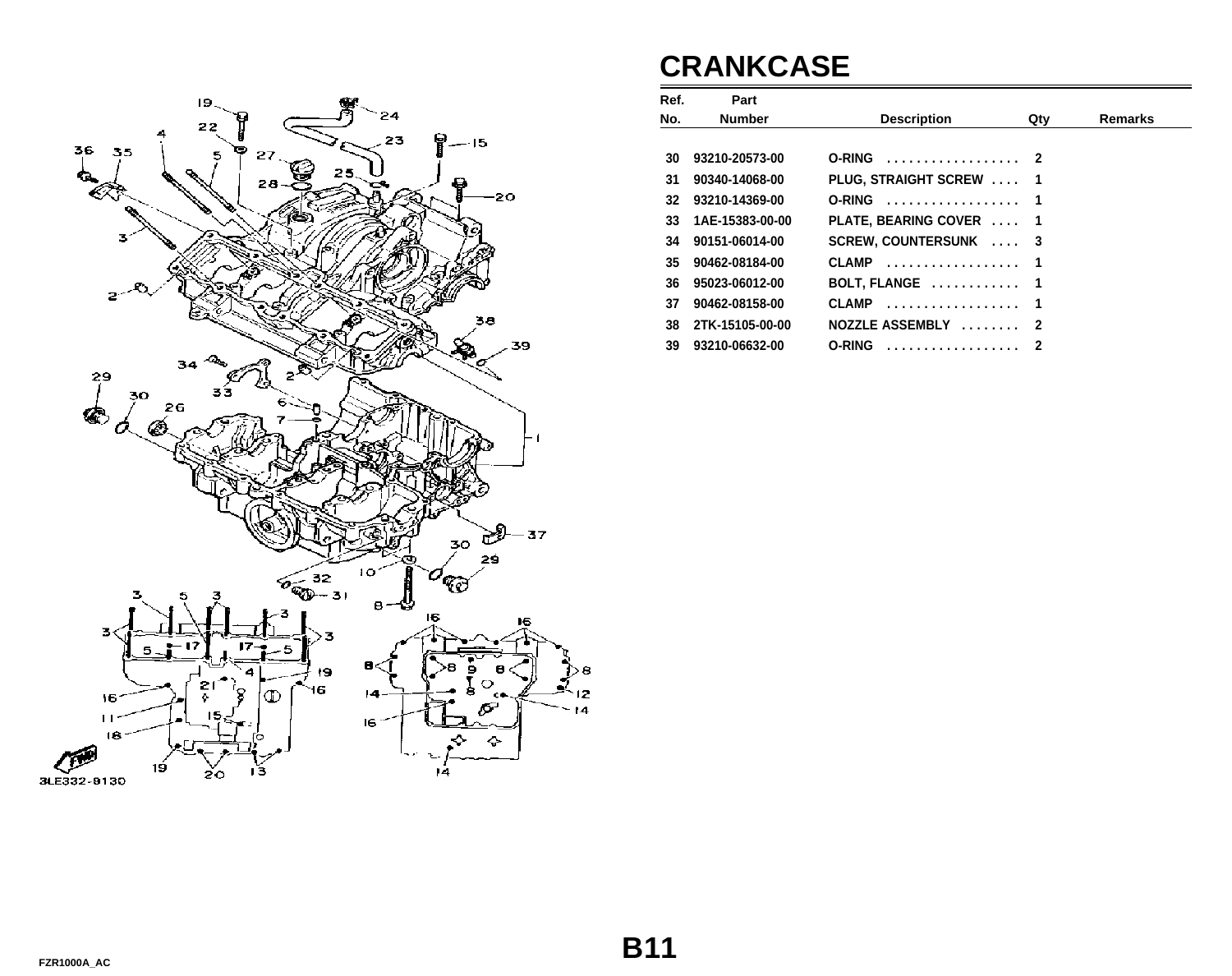

# **CRANKCASE COVER 1**

| Ref. | Part            |                                                  |              |                |
|------|-----------------|--------------------------------------------------|--------------|----------------|
| No.  | <b>Number</b>   | <b>Description</b>                               | Qty          | <b>Remarks</b> |
|      |                 |                                                  |              |                |
| 1    | 3GM-15416-00-00 | <b>COVER, OIL PUMP</b>                           | 2            |                |
| 2    | 1AE-15456-00-00 | <b>GASKET, OIL PUMP COVER 1</b>                  | 2            |                |
| 3    | 90152-06014-00  | <b>SCREW, COUNTERSUNK</b><br>$\cdots$            | 6            |                |
| 4    | 3GM-15410-00-00 | <b>CRANKCASE COVER</b><br>ASSEMBLY 1             | 1            |                |
| 5    | 2GH-15435-00-00 |                                                  | 1            |                |
| 6    | 3GM-15427-00-00 | COVER, CAP $2$                                   | 1            |                |
| 7    | 1AE-15316-00-00 | <b>DAMPER, ENGINE MOUNT 1 </b>                   | 1            |                |
| 8    | 92011-06010-00  | BOLT, BUTTON HEAD                                | 1            |                |
| 9    | 4BH-15451-00-00 | <b>GASKET, CRANKCASE</b><br><b>COVER 1</b><br>.  | 1            |                |
| 10   | 1UF-15467-00-00 | GASKET                                           | 1            |                |
| 11   | 99510-08012-00  | PIN, DOWEL                                       | 2            |                |
| 12   | 95023-06040-00  | BOLT, FLANGE (1YW)                               | 3            |                |
| 13   | 95021-06050-00  | BOLT, FLANGE                                     | $\mathbf{2}$ |                |
| 14   | 3GM-15421-00-00 | COVER, CRANKCASE 2                               | 1            |                |
| 15   | 3F9-15362-00-00 | PLUG, OIL LEVEL                                  | 1            |                |
| 16   | 93210-27778-00  | <b>O-RING</b><br>.                               | 1            |                |
| 17   | 3GM-15417-00-00 | COVER, CAP                                       | 1            |                |
| 18   | 3GM-15449-00-00 | RING, RUBBER                                     | 1            |                |
| 19   | 4H7-15486-00-00 | GROMMET                                          | 1            |                |
|      | 4H7-15486-00-00 | GROMMET                                          | 3            |                |
| 20   | 90209-06096-00  | WASHER                                           | 3            |                |
| 21   | 98580-06010-00  | <b>SCREW, PAN HEAD</b><br>$(92503 - 06010)$<br>. | 3            |                |
| 22   | 3GM-15346-00-00 | <b>BREATHER 1</b>                                | 1            |                |
| 23   | 4BH-15463-00-00 | <b>GASKET, CARBURETOR</b><br>COVER 2             | 1            |                |
| 24   | 98580-06020-00  | <b>SCREW</b><br>.                                | 4            |                |
| 25   | 90157-06104-00  | <b>SCREW, PAN HEAD</b><br><u>.</u>               | 1            |                |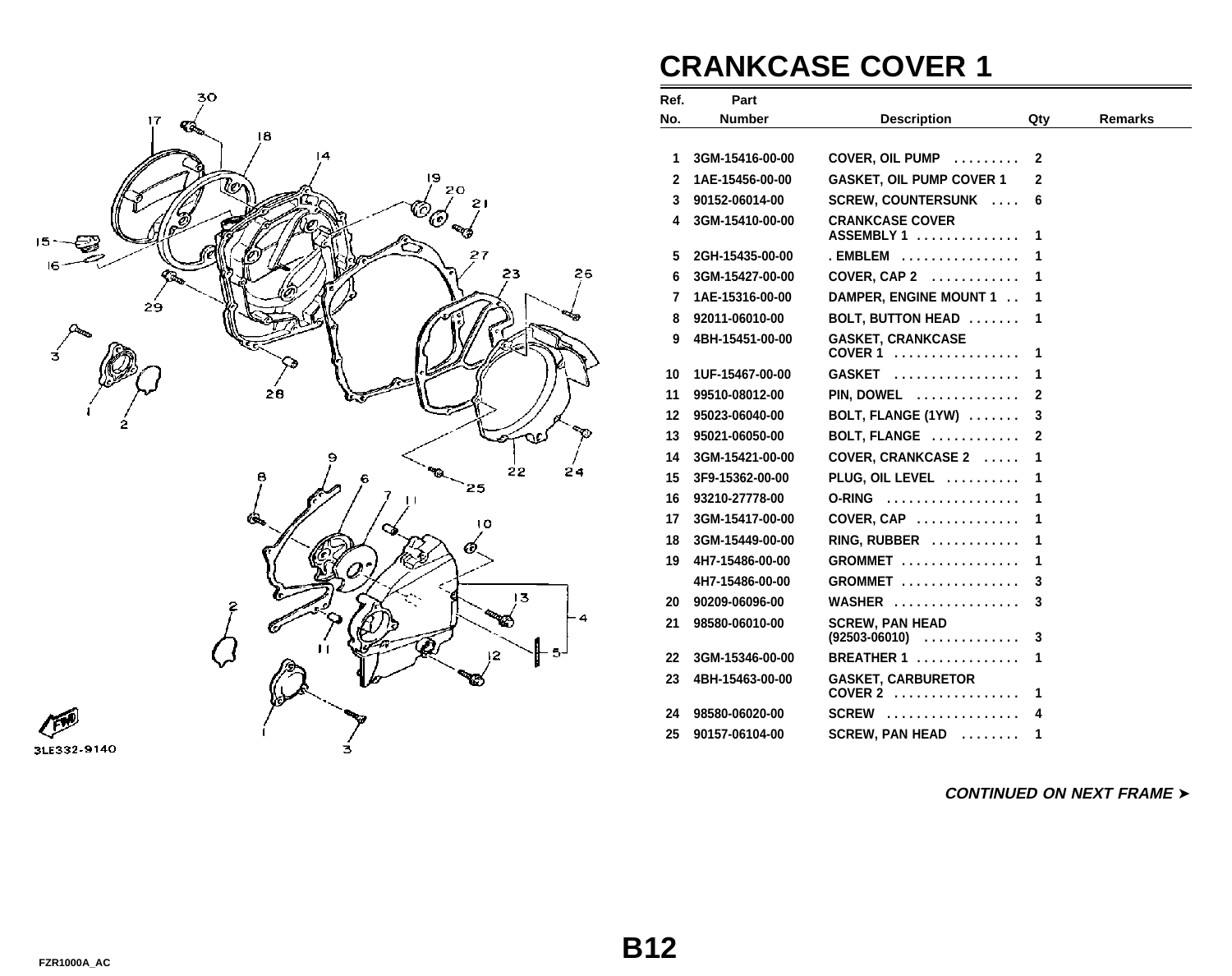<span id="page-24-0"></span>

# **CRANKCASE COVER 1**

| Ref. | Part            |                                    |     |                |
|------|-----------------|------------------------------------|-----|----------------|
| No.  | <b>Number</b>   | <b>Description</b>                 | Qty | <b>Remarks</b> |
|      |                 |                                    |     |                |
| 26   | 90152-06024-00  | <b>SCREW, COUNTERSUNK  1</b>       |     |                |
| 27   | 4BH-15461-00-00 | <b>GASKET, CRANKCASE</b>           |     |                |
|      |                 | COVER 2 1                          |     |                |
| 28   | 99510-08012-00  | PIN, DOWEL  1                      |     |                |
|      | 99510-08012-00  | PIN, DOWEL  2                      |     |                |
| 29   | 95023-06030-00  | <b>BOLT, FLANGE (95021-06030).</b> | - 2 |                |
| 30   | 95023-06020-00  | BOLT, FLANGE                       | 9   |                |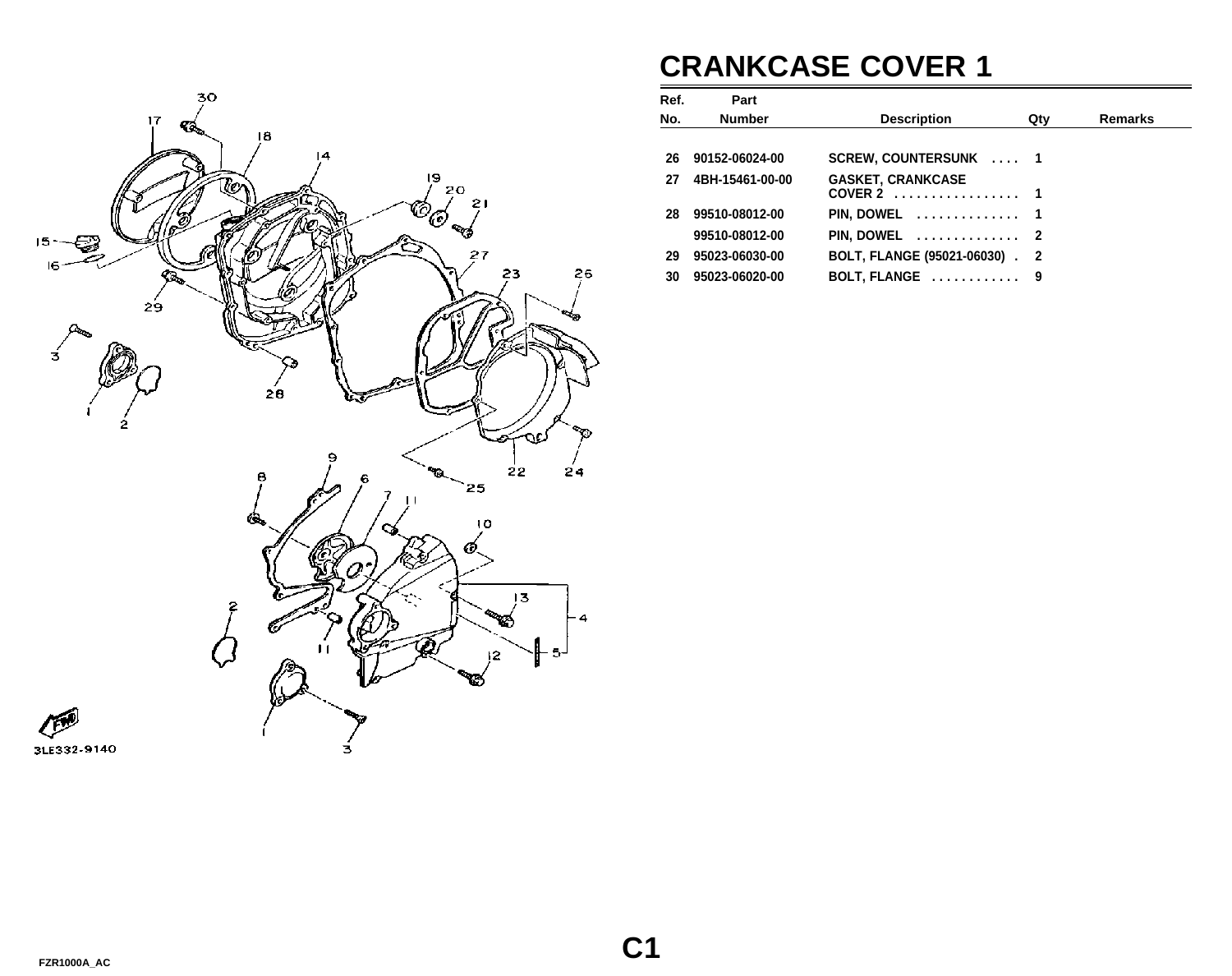

#### **GENERATOR**

| Ref.         | Part            |                                        |              |                |
|--------------|-----------------|----------------------------------------|--------------|----------------|
| No.          | <b>Number</b>   | <b>Description</b>                     | Qty          | <b>Remarks</b> |
|              |                 |                                        |              |                |
| 1            | 2GH-81600-55-00 | A.C. GENERATOR ASSEMBLY                | 1            |                |
| $\mathbf{2}$ | 2KT-81634-50-00 | . STATOR ASSEMBLY                      | 1            |                |
| 3            | 36Y-81643-30-00 | BEARING                                | 1            |                |
| 4            | 2KT-81645-50-00 | SCREW<br>.                             | 3            |                |
| 5            | 36Y-81643-50-00 | . BEARING<br>$    -$                   | 1            |                |
| 6            | 36Y-81970-50-00 | RECTIFIER ASSEMBLY                     | 1            |                |
| 7            | 36Y-81910-50-00 | . VOLTAGE REGULATOR<br><b>ASSEMBLY</b> | 1            |                |
| 8            | 3FV-81619-00-00 | . BRUSH HOLDER ASSEMBLY                | 1            |                |
| 9            | 36Y-81972-50-00 | . COVER, RECTIFIER                     | 1            |                |
| 10           | 36Y-81645-30-00 | . SCREW<br>.                           | $\mathbf{2}$ |                |
| 11           | 98501-05018-00  | . SCREW, PAN HEAD                      | 3            |                |
| 12           | 92990-05100-00  | . WASHER, SPRING                       | $\mathbf{3}$ |                |
| 13           | 92901-05600-00  | . WASHER, PLATE                        | 3            |                |
| 14           | 2KT-81604-50-00 | . COVER ASSEMBLY                       | 1            |                |
| 15           | 2KT-81675-50-00 |                                        | 3            |                |
| 16           | 36Y-81638-50-00 | . OIL SEAL                             | 1            |                |
| 17           | 2KT-81642-50-00 | . O-RING<br>.                          | 1            |                |
| 18           | 2GH-81660-52-00 | ROTOR ASSEMBLY                         | 1            |                |
| 19           | 95816-08030-00  | BOLT, FLANGE                           | 3            |                |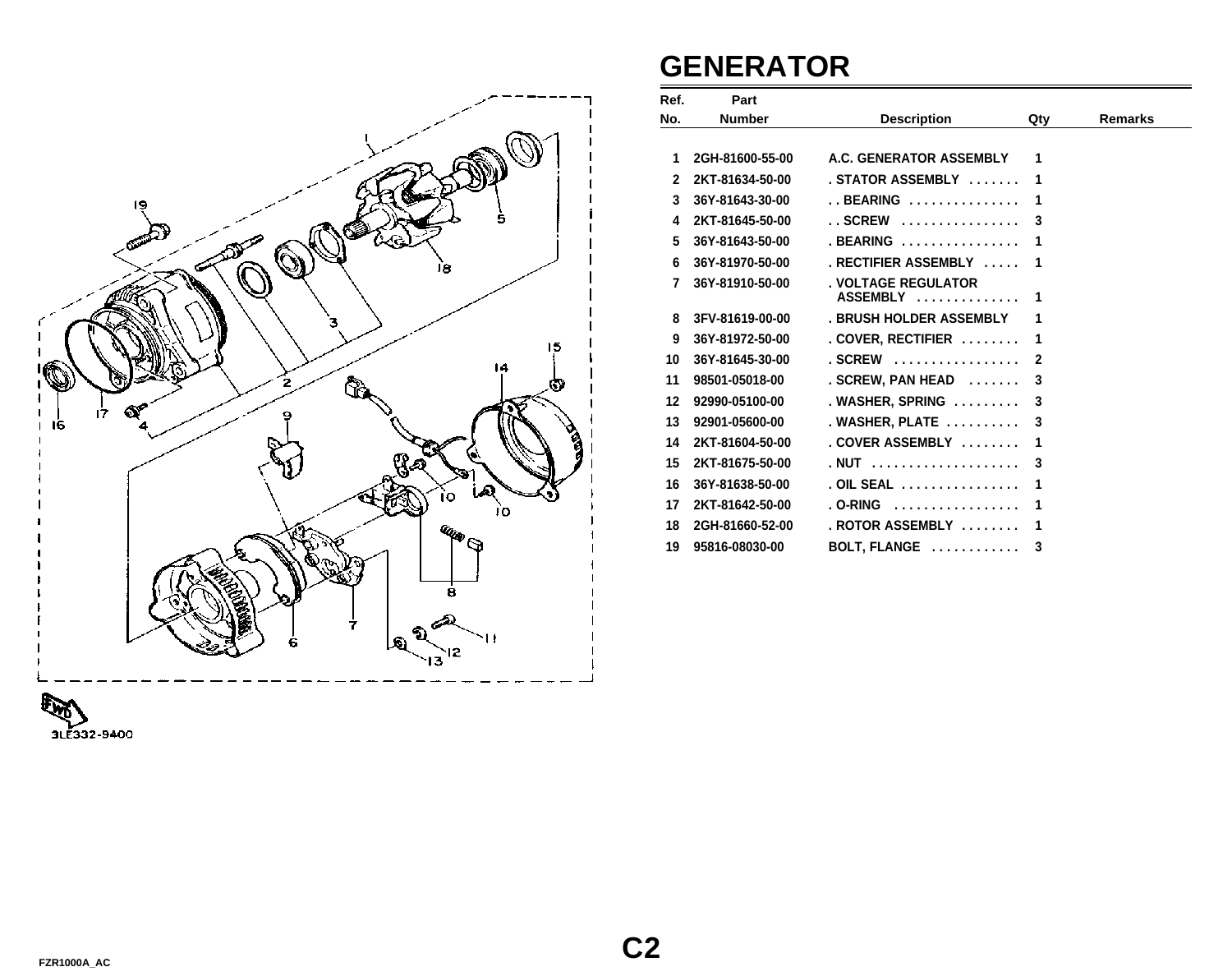

## **PICK UP COIL - GOVERNOR**

| Ref. | Part            |                     |     |         |
|------|-----------------|---------------------|-----|---------|
| No.  | <b>Number</b>   | <b>Description</b>  | Qtv | Remarks |
|      |                 |                     |     |         |
|      | 3GM-81670-00-00 | PICK-UP ASSEMBLY  1 |     |         |
| 2    | 93210-19216-00  | 0-RING  1           |     |         |
| 3    | 95023-06012-00  | BOLT, FLANGE  1     |     |         |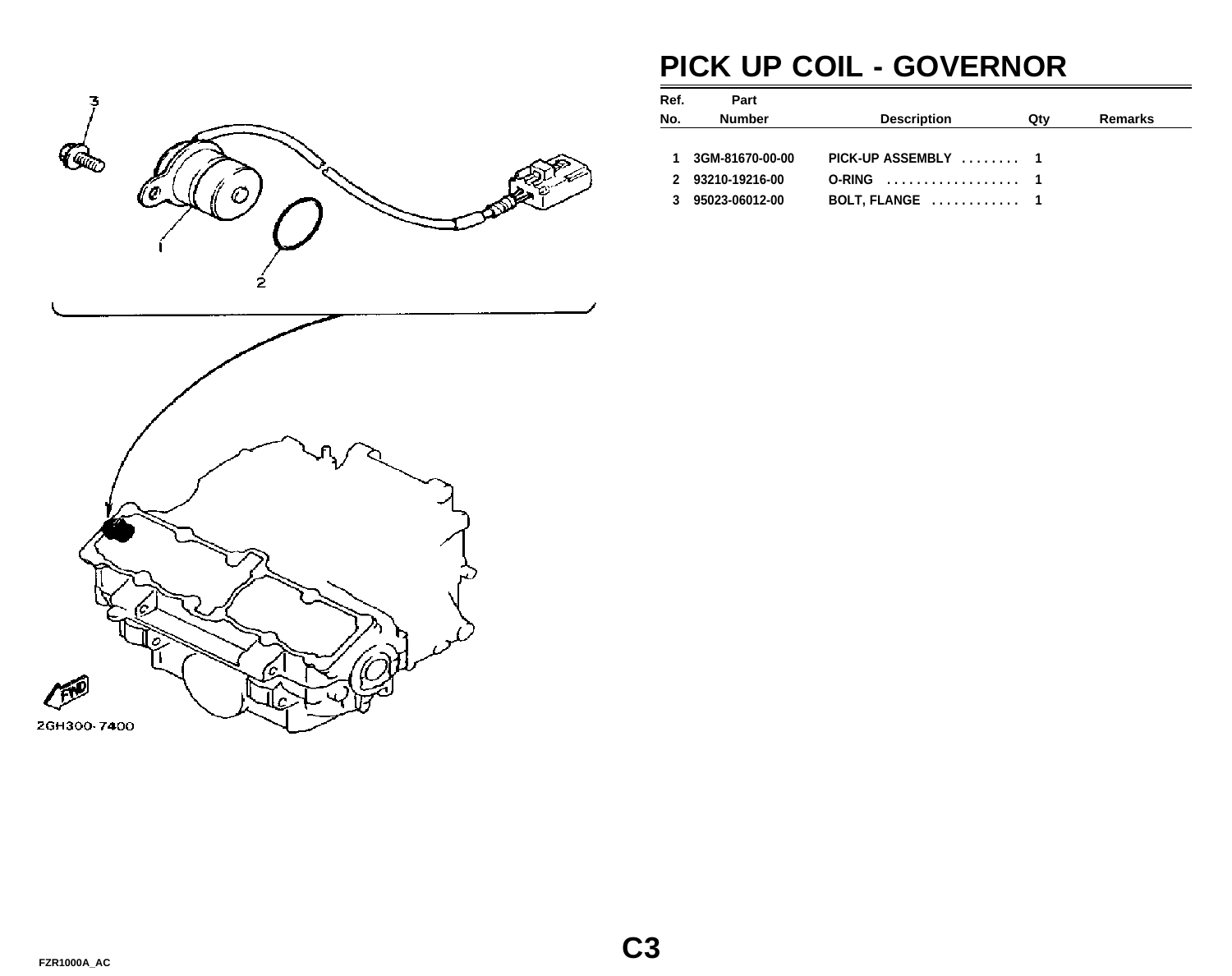

#### **STARTER**

| Ref.         | Part            |                                         |              |                |
|--------------|-----------------|-----------------------------------------|--------------|----------------|
| No.          | <b>Number</b>   | <b>Description</b>                      | Qty          | <b>Remarks</b> |
|              |                 |                                         |              |                |
| 1            | 3GM-15512-00-00 | GEAR, IDLER 1                           | 1            |                |
| $\mathbf{2}$ | 51Y-15521-00-00 | <b>SHAFT 1</b><br>.                     | 1            |                |
| 3            | 4BH-15517-00-00 | GEAR, IDLER 2                           | 1            |                |
| 4            | 3GM-15580-00-00 | <b>STARTER CLUTCH OUTER</b><br>ASSEMBLY | 1            |                |
| 5            | 93615-12088-00  | $.$ PIN, DOWEL $.$                      | 3            |                |
| 6            | 1J7-15583-01-00 | . CAP, STARTER CLUTCH<br><b>SPRING</b>  | 3            |                |
| 7            | 90501-04623-00  | . SPRING, COMPRESSION                   | 3            |                |
| 8            | 3GM-15524-00-00 | WHEEL, STARTER                          | 1            |                |
| 9            | 90110-08177-00  | <b>BOLT, HEXAGON SOCKET</b><br>HEAD     | 3            |                |
| 10           | 4H7-16155-01-00 | ABSORBER 1                              | 4            |                |
| 11           | 3GM-15689-00-00 | $RETAINER$                              | 1            |                |
| 12           | 3GM-15519-00-00 | <b>SPROCKET, STARTER 2 </b>             | 1            |                |
| 13           | 3GM-15522-00-00 |                                         | 1            |                |
| 14           | 93306-20335-00  | $BEARNING$                              | 1            |                |
| 15           | 93306-20541-00  | BEARING (B6205)                         | 1            |                |
| 16           | 1AE-15381-00-00 | PLATE, BEARING COVER                    | 1            |                |
| 17           | 95026-06016-00  | BOLT, FLANGE                            | 3            |                |
| 18           | 3GM-11474-00-00 | GUIDE, UPPER                            | 1            |                |
| 19           | 95816-06014-00  | BOLT, FLANGE                            | $\mathbf{2}$ |                |
| 20           | 36Y-11456-00-00 | CHAIN, PRIMARY                          | 1            |                |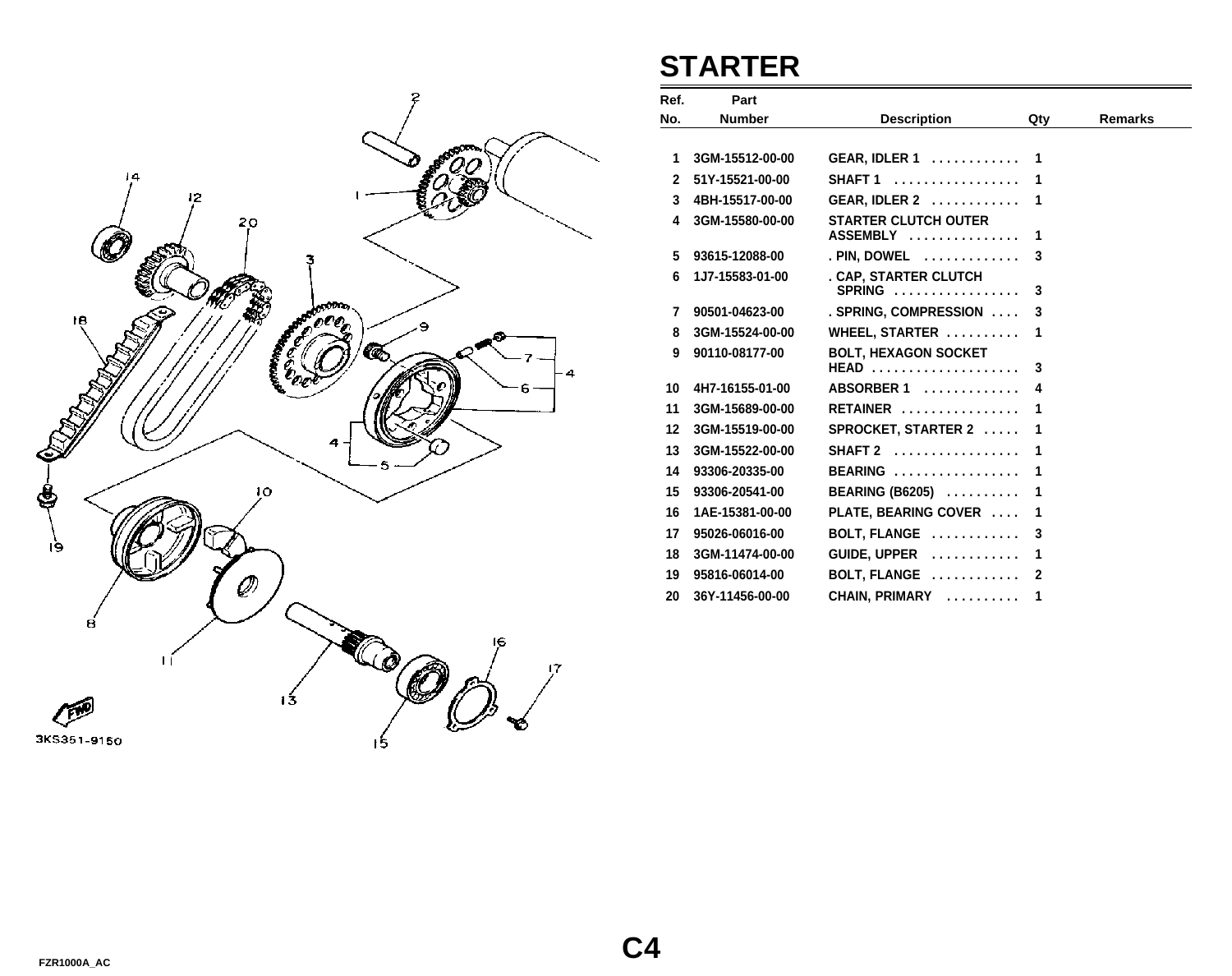

# **STARTING MOTOR**

| Ref.         | Part            |                                       |     |         |
|--------------|-----------------|---------------------------------------|-----|---------|
| No.          | <b>Number</b>   | <b>Description</b>                    | Qty | Remarks |
|              |                 |                                       |     |         |
| 1            | 3KS-81800-02-00 | <b>STARTING MOTOR</b><br>ASSEMBLYASSY |     |         |
| $\mathbf{p}$ | 26H-81847-00-00 | . O-RING<br>.                         |     |         |
| 3            | 11H-81844-00-00 |                                       | 2   |         |
| 4            | 2KT-81815-00-00 | . CORD, STARTER MOTOR                 |     |         |
| 5.           | 3KS-81840-00-00 | . BRUSH HOLDER ASSEMBLY               | 1   |         |
| 6            | 3HE-81826-00-00 | .<br>. BOLT                           | 2   |         |
|              | 95811-06025-00  | BOLT, FLANGE                          | 2   |         |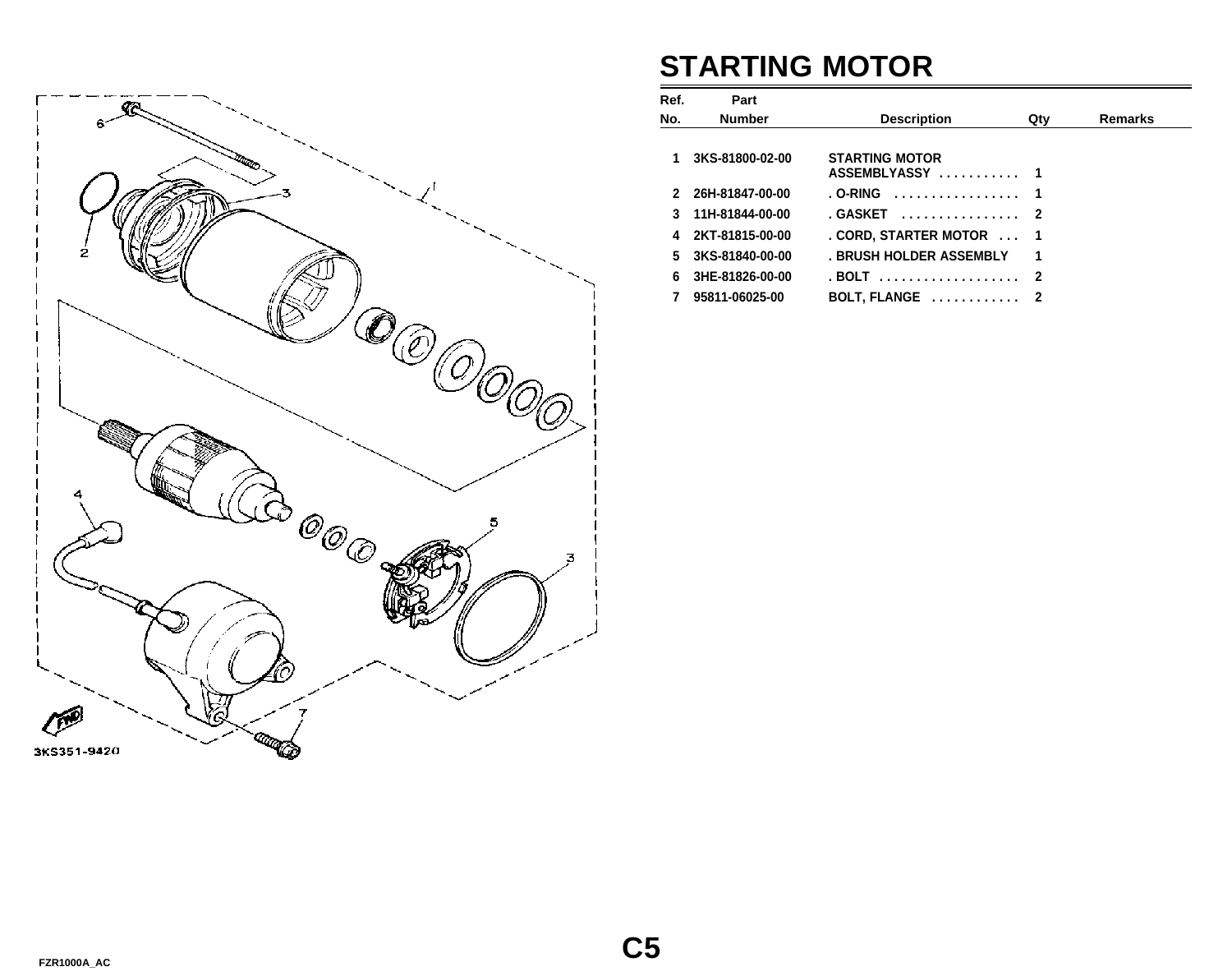

## **CLUTCH**

| Ref. | Part            |                             |              |                |
|------|-----------------|-----------------------------|--------------|----------------|
| No.  | Number          | <b>Description</b>          | Qty          | <b>Remarks</b> |
|      |                 |                             |              |                |
| 1    | 3GM-16150-01-00 | <b>PRIMARY DRIVEN GEAR</b>  | 1            |                |
| 2    | 1AE-16154-00-00 | PLATE, THRUST 1             | 1            |                |
| 3    | 90560-25270-00  | <b>SPACER</b><br>.          | 1            |                |
| 4    | 93310-340N8-00  | BEARING, CYLINDRICAL        | 1            |                |
| 5    | 4BH-16371-00-00 | BOSS, CLUTCH                | 1            |                |
| 6    | 31A-16325-00-00 | PLATE, CLUTCH 2             | 8            |                |
| 7    | 4H7-16321-01-00 | PLATE, FRICTION             | 6            |                |
| 8    | 5Y1-16383-00-00 | SPRING, CLUTCH BOSS         | 1            |                |
| 9    | 31A-16321-00-00 | PLATE, FRICTION             | 1            |                |
| 10   | 3GM-16351-00-00 | PLATE, PRESSURE 1           | $\mathbf{1}$ |                |
| 11   | 90501-230E4-00  |                             |              |                |
| 12   |                 | <b>SPRING, COMPRESSION </b> | 6            |                |
|      | 90159-06123-00  | <b>SCREW, WITH WASHER </b>  | 6            |                |
| 13   | 5Y1-16331-01-00 | PLATE, FRICTION 2           | 1            |                |
| 14   | 3GM-16321-00-00 | PLATE, FRICTION             | 1            |                |
| 15   | 1AE-16164-00-00 | PLATE, THRUST 2             | 1            |                |
| 16   | 90215-20231-00  | WASHER, LOCK                | 1            |                |
| 17   | 90170-20327-00  | <b>NUT</b>                  | 1            |                |
| 18   | 1LJ-16356-00-00 | ROD, PUSH 1                 | 1            |                |
| 19   | 93210-06632-00  | <b>O-RING</b><br>.          | 1            |                |
| 20   | 93511-32027-00  | <b>BALL</b>                 | 1            |                |
| 21   | 1AE-16357-00-00 | ROD, PUSH 2                 | 1            |                |
| 22   | 93109-08061-00  | <b>OIL SEAL</b>             | 1            |                |
| 23   | 1TV-16381-10-00 | PUSH LEVER COMP.            | 1            |                |
| 24   | 36Y-W0048-00-00 | . BLEED SCREW KIT           | 1            |                |
| 25   | 26H-W0098-00-00 | . PUSH LEVER SEAL KIT       | 1            |                |
| 26   | 99510-08012-00  | PIN, DOWEL                  | $\mathbf{2}$ |                |
| 27   | 95026-06030-00  | BOLT, FLANGE                | $\mathbf{2}$ |                |
| 28   | 95026-06090-00  | BOLT, FLANGE                | 1            |                |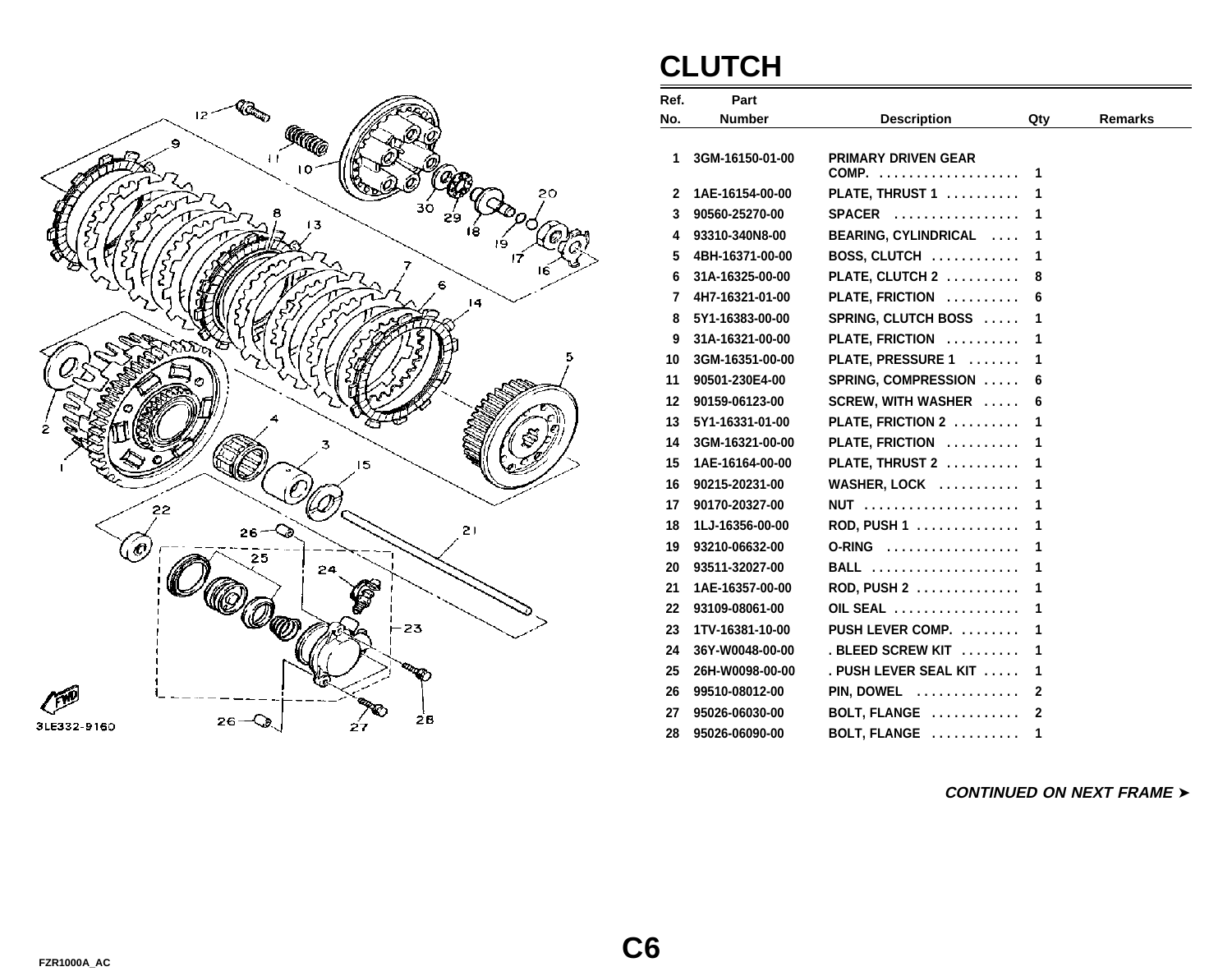<span id="page-30-0"></span>

# **CLUTCH**

| Ref.<br>No. | Part<br><b>Number</b> |                    | Qtv | <b>Remarks</b> |
|-------------|-----------------------|--------------------|-----|----------------|
|             |                       | <b>Description</b> |     |                |
| 29          | 93340-21505-00        | <b>BEARING</b> 1   |     |                |
| 30          | 90201-150H2-00        | WASHER, PLATE  1   |     |                |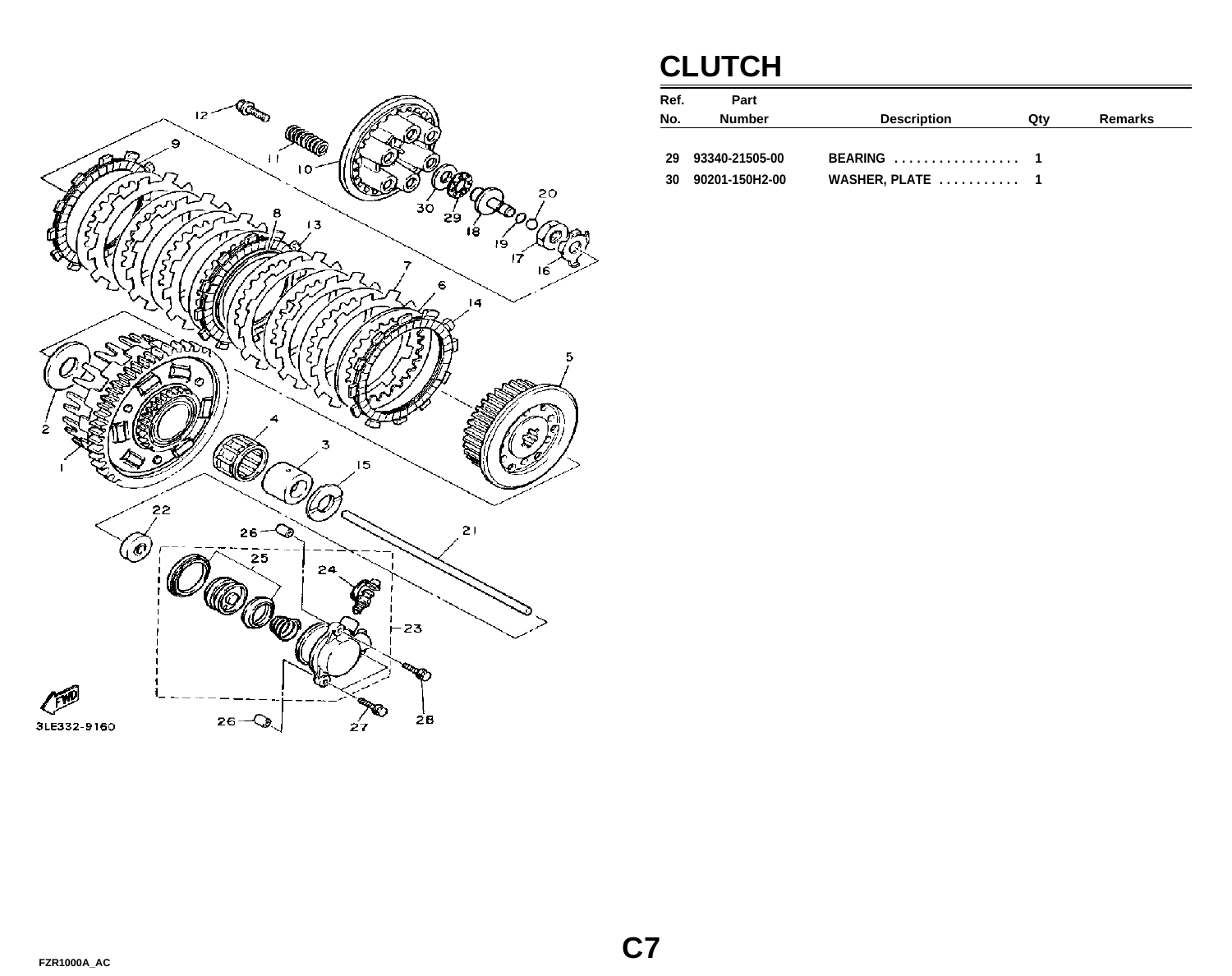

# **TRANSMISSION**

| Ref.         | Part            |                                  |     |                |
|--------------|-----------------|----------------------------------|-----|----------------|
| No.          | <b>Number</b>   | <b>Description</b>               | Qty | <b>Remarks</b> |
|              |                 |                                  |     |                |
| 1            | 2GH-W1741-00-00 | <b>MAIN AXLE ASSEMBLY (14T).</b> | 1   |                |
| $\mathbf{2}$ | 90387-253M6-00  | $COLLAR$                         | 1   |                |
| 3            | 2GH-17151-00-00 | GEAR, 5TH PINION (27T)           | 1   |                |
| 4            | 90209-22191-00  | <b>WASHER</b>                    | 1   |                |
| 5.           | 93440-25084-00  | $CIRCLIP$                        | 1   |                |
| 6            | 2GH-17131-00-00 | GEAR, 3RD PINION (21T)           | 1   |                |
| 7            | 2GH-17141-00-00 | GEAR, 4TH PINION (23T)           | 1   |                |
| 8            | 2GH-17121-00-00 | GEAR, 2ND PINION (18T)           | 1   |                |
| 9            | 93306-30525-00  | BEARING (B6305)                  | 1   |                |
| 10           | 90387-203M7-00  | COLLAR                           | 1   |                |
| 11           | 90201-200K3-00  | WASHER, PLATE                    | 1   |                |
| 12           | 93306-20455-00  | $BEARING$                        | 1   |                |
| 13           | 3GM-W1742-00-00 | DRIVE AXLE ASSEMBLY              | 1   |                |
| 14           | 90387-271T7-00  | . COLLAR                         | 1   |                |
| 15           | 90387-281T8-00  | . COLLAR                         | 1   |                |
| 16           | 90387-211T9-00  | .COLLAR                          | 1   |                |
| 17           | 3GM-17221-00-00 | GEAR, 2ND WHEEL (32T)            | 1   |                |
| 18           | 93305-30501-00  | $BEARING$                        | 1   |                |
| 19           | 90387-255V9-00  | COLLAR                           | 1   |                |
| 20           | 3GM-17231-00-00 | GEAR, 3RD WHEEL (29T)            | 1   |                |
| 21           | 3GM-17241-00-00 | GEAR, 4TH WHEEL (27T)            | 1   |                |
| 22           | 90209-25196-00  | <b>WASHER</b>                    | 1   |                |
| 23           | 93440-28062-00  | CIRCLIP                          | 1   |                |
| 24           | 3GM-17251-00-00 | GEAR, 5TH WHEEL (28T)            | 1   |                |
| 25           | 2GH-17211-01-00 | GEAR, 1ST WHEEL                  | 1   |                |
| 26           | 93102-35423-00  | OIL SEAL                         | 1   |                |
| 27           | 2GH-11746-01-10 | UNAVAILABLE IN PRICE BOOK        | 1   |                |
| 28           | 90215-21022-00  | WASHER, LOCK                     | 1   |                |
| 29           | 90179-18020-00  |                                  | 1   |                |

**[CONTINUED ON NEXT FRAME](#page-32-0)** ➤

-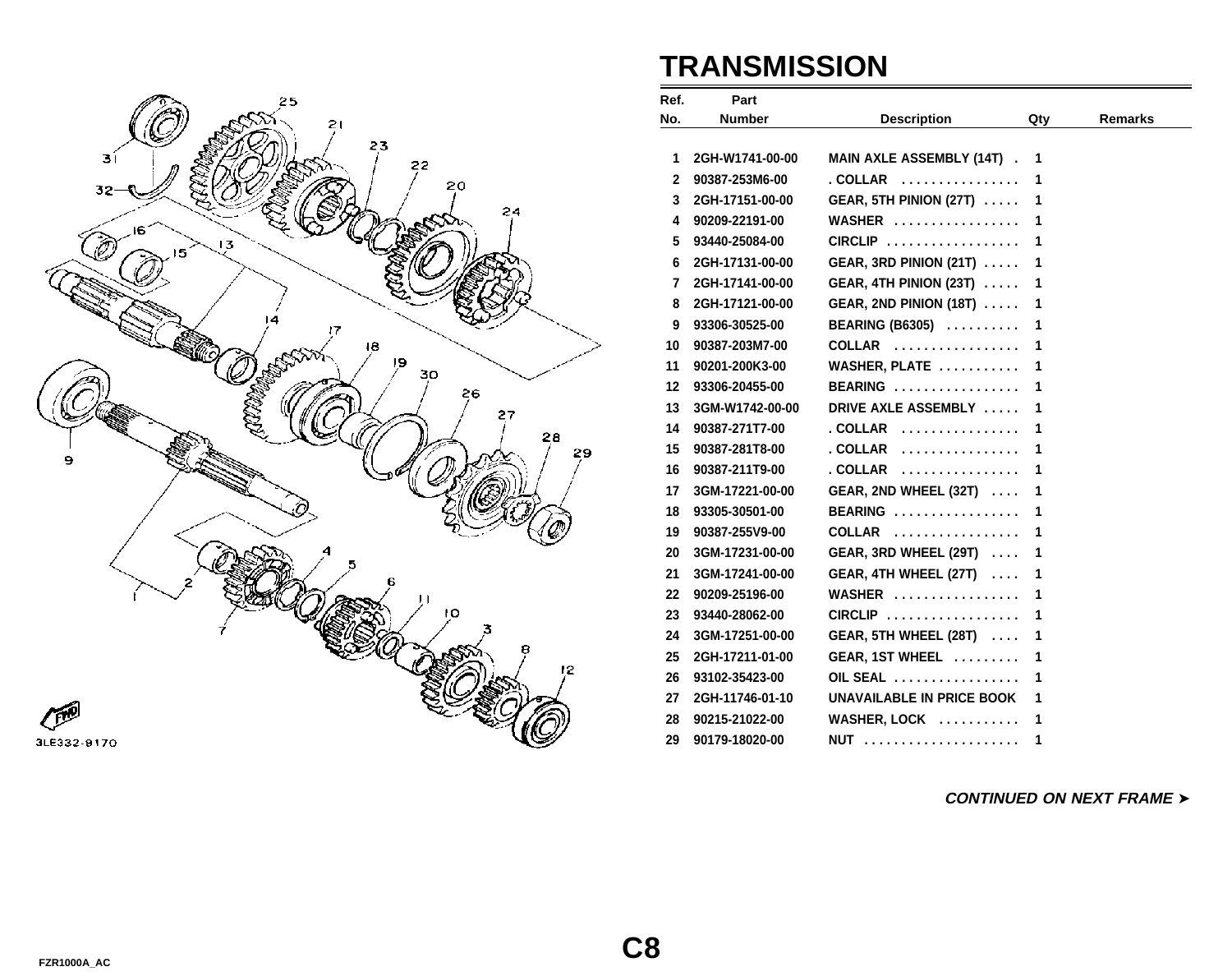<span id="page-32-0"></span>

## **TRANSMISSION**

| Ref. | Part               |                    |     |         |
|------|--------------------|--------------------|-----|---------|
| No.  | <b>Number</b>      | <b>Description</b> | Qtv | Remarks |
|      |                    |                    |     |         |
|      | 30 278-17424-01-00 |                    |     |         |
| -31  | 93306-20455-00     | <b>BEARING</b> 1   |     |         |
| 32   | 93440-45144-00     | CIRCLIP 1          |     |         |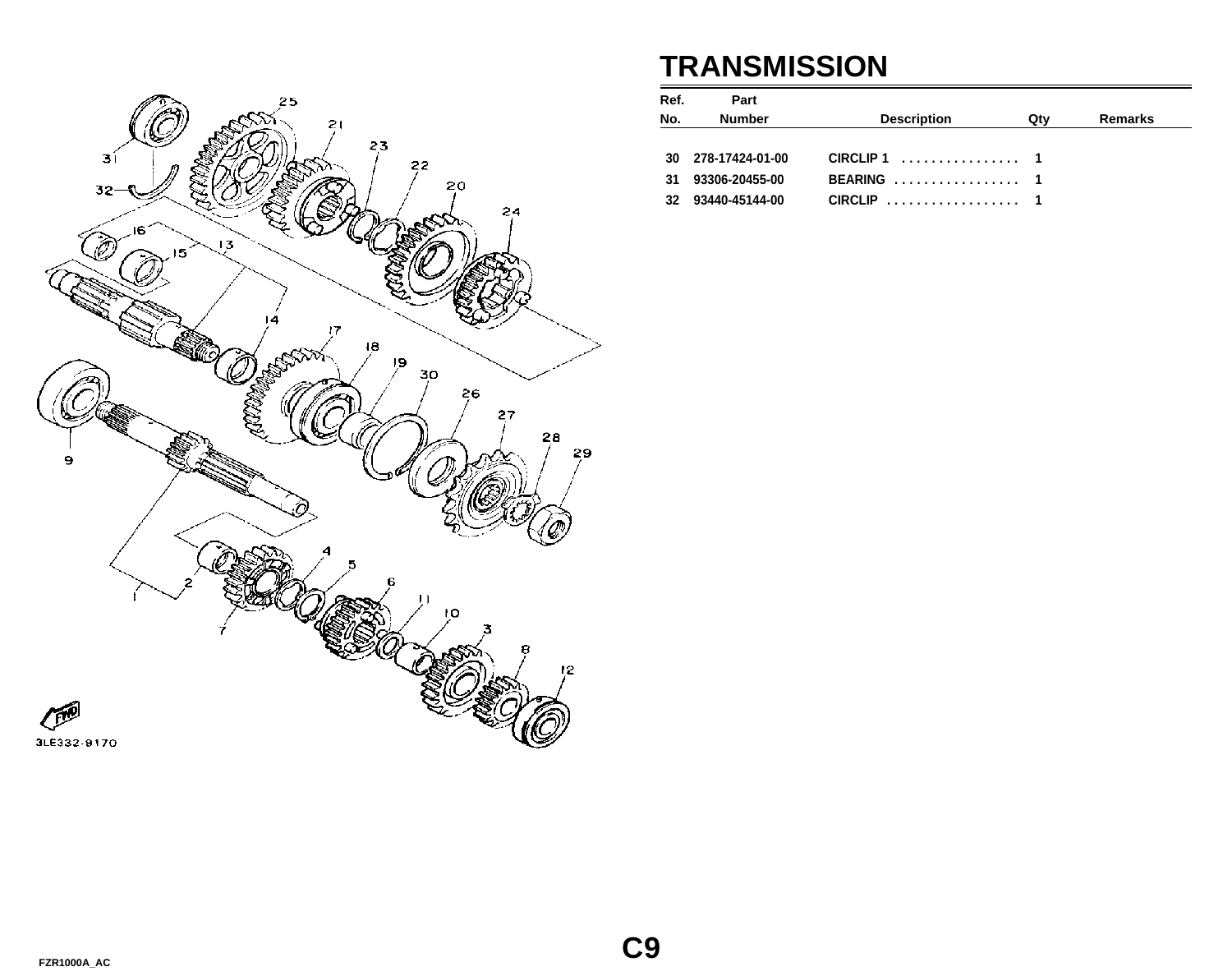

## **SHIFT CAM - FORK**

| Ref.         | Part            |                                         |                |         |
|--------------|-----------------|-----------------------------------------|----------------|---------|
| No.          | <b>Number</b>   | <b>Description</b>                      | Qty            | Remarks |
|              |                 |                                         |                |         |
| 1            | 2GH-18540-00-00 | SHIFT CAM ASSEMBLY                      | 1              |         |
| $\mathbf{2}$ | 90501-06022-00  | . SPRING, COMPRESSION                   | 1              |         |
| 3            | 278-18542-00-00 | . POINT, NEUTRAL                        | 1              |         |
| 4            | 98701-05012-00  | $.$ SCREW, FLAT HEAD $\,\ldots\ldots\,$ | 1              |         |
| 5            | 278-18566-00-00 | $.$ PLATE, SIDE 2 $.$                   | 1              |         |
| 6            | 90201-06643-00  | WASHER, PLATE                           | 1              |         |
| 7            | 95811-06016-00  | <b>BOLT, FLANGE (95822-06016).</b>      | $\overline{2}$ |         |
| 8            | 2GH-18511-00-00 | FORK, SHIFT 1                           | 1              |         |
| 9            | 2GH-18512-00-00 | FORK, SHIFT 2                           | 1              |         |
| 10           | 2GH-18513-00-00 | FORK, SHIFT $3$                         | 1              |         |
| 11           | 12R-18531-00-00 | BAR, SHIF FRK GDE 1                     | 1              |         |
| 12           | 1AE-18536-00-00 | STOPPER, SHIFT BAR                      | 1              |         |
| 13           | 90508-26681-00  | SPRING, TORSION                         | 1              |         |
| 14           | 36Y-18140-00-00 | STOPPER LEVER ASSEMBLY.                 | 1              |         |
| 15           | 90109-063F8-00  | <b>BOLT</b>                             |                |         |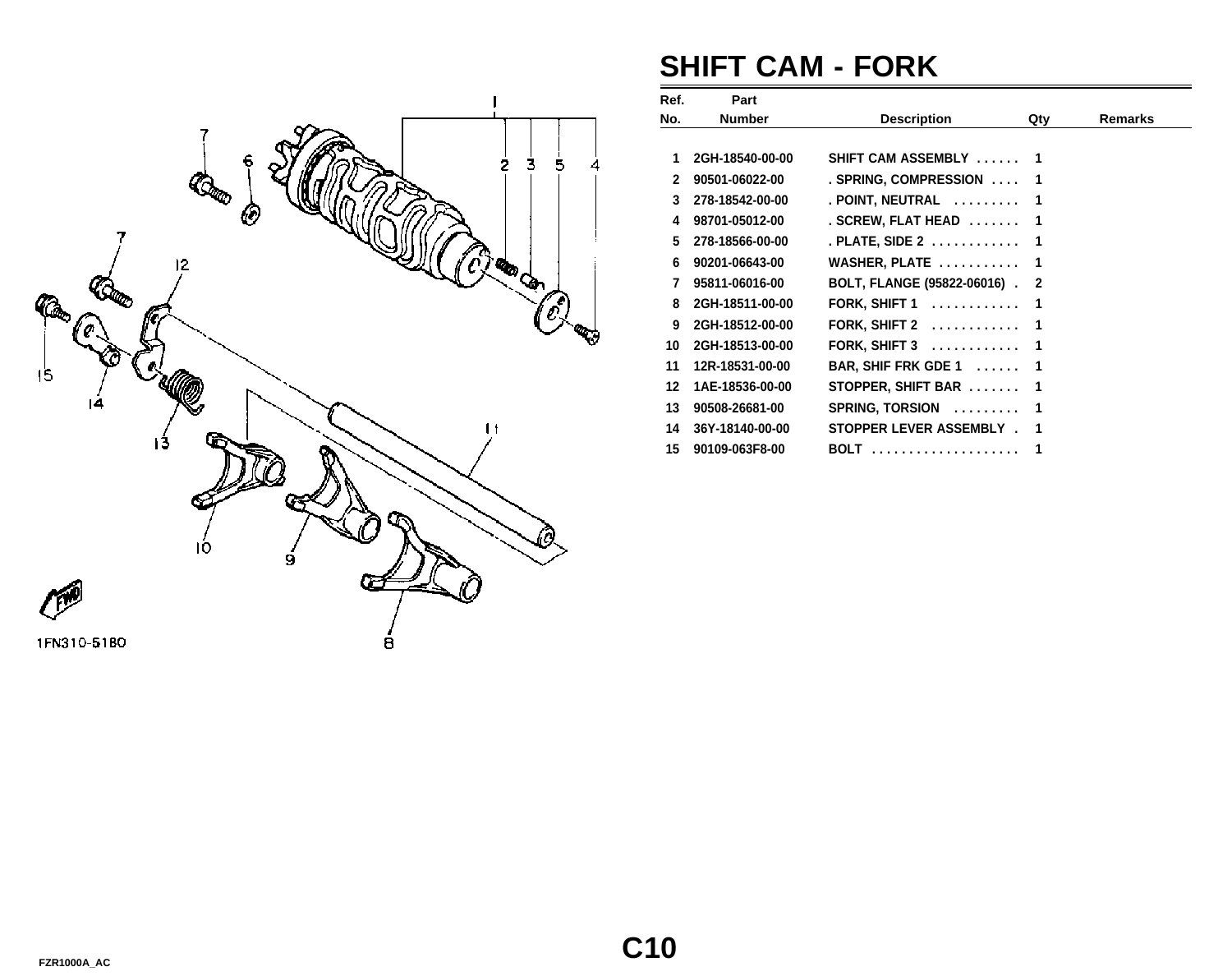

# **SHIFT SHAFT**

| Ref.         | Part            |                                  |              |                |
|--------------|-----------------|----------------------------------|--------------|----------------|
| No.          | <b>Number</b>   | <b>Description</b>               | Qty          | <b>Remarks</b> |
|              |                 |                                  |              |                |
| 1            | 4G0-18127-00-00 | STOPPER, SCREW                   | 1            |                |
| $\mathbf{2}$ | 93102-12321-00  | OIL SEAL, SD-TYPE                | 1            |                |
| 3            | 1AE-18101-01-00 | SHIFT SHAFT ASSEMBLY             | 1            |                |
| 4            | 90508-32682-00  | . SPRING, TORSION                | 1            |                |
| 5            | 90387-114K8-00  | . COLLAR                         | 1            |                |
| 6            | 90201-12575-00  | WASHER, PLATE                    | 1            |                |
| 7            | 99006-10600-00  | $CIRCLIP$ ,,,,,,,,,,,,,,,,,,,,,, | 1            |                |
| 8            | 90560-12191-00  | <b>SPACER</b><br>.               | 1            |                |
| 9            | 93109-12053-00  | OIL SEAL (SDO 12/18/4-1)         | $\mathbf{2}$ |                |
| 10           | 2GH-18112-01-00 | <b>ARM, SHIFT</b>                | 1            |                |
| 11           | 2H9-18154-00-00 | COVER, DUST                      | 1            |                |
| $12 \,$      | 95826-06020-00  | BOLT, flange (95806-06020-00)    | 1            |                |
| 13           | 46X-18115-00-00 | ROD, SHIFT                       | 1            |                |
| 14           | 90170-06228-00  | <b>NUT (COUNTER CLOCKWISE)</b>   | 1            |                |
| 15           | 95380-06700-00  |                                  | 1            |                |
| 16           | 2GH-18110-00-00 | SHIFT PEDAL ASSEMBLY             | 1            |                |
| 17           | 2H9-18154-00-00 | $.$ COVER, DUST $.$              | 1            |                |
| 18           | 132-18113-01-00 | . COVER, SHIFT PEDAL             | 1            |                |
|              |                 |                                  |              |                |

۰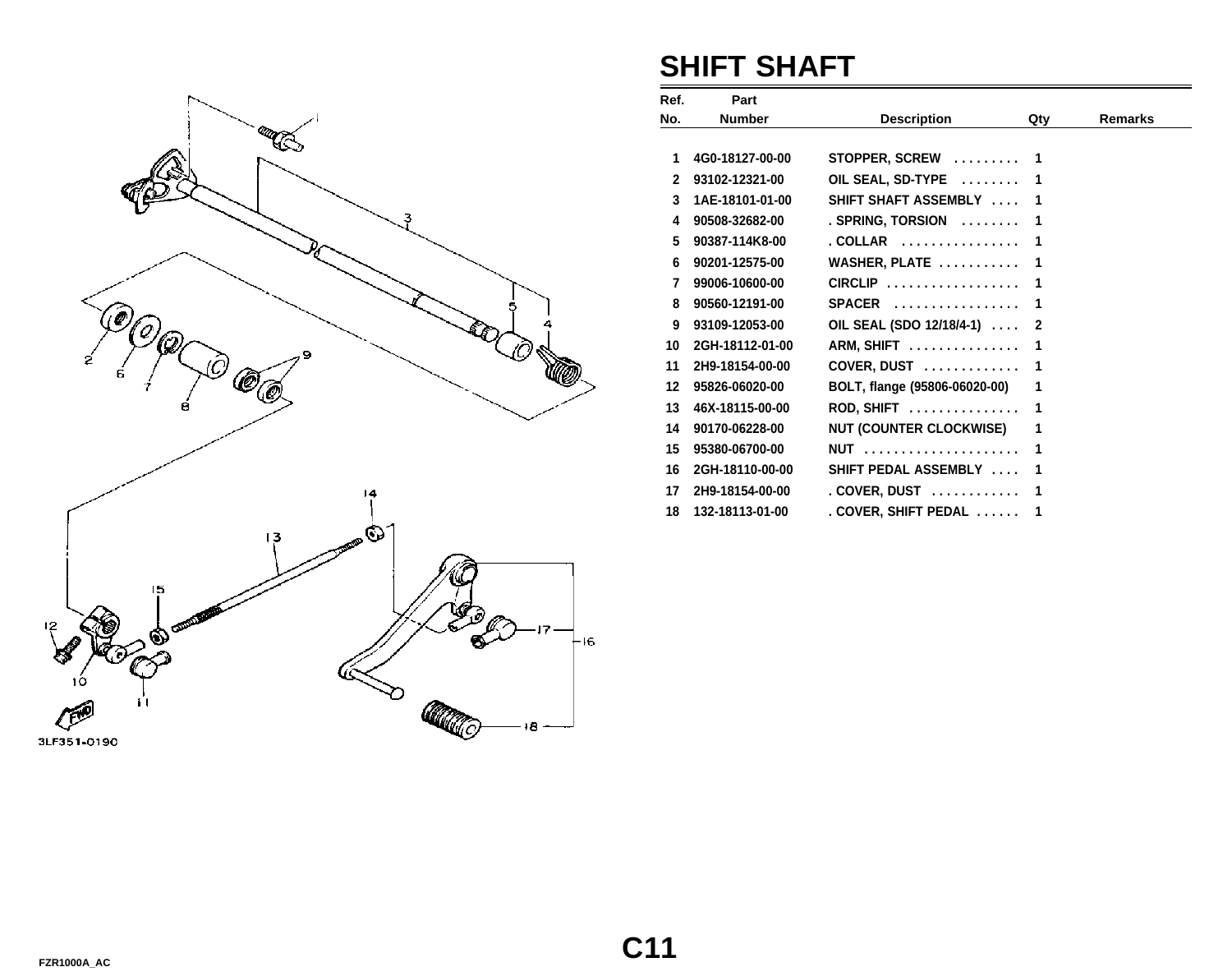

#### **FRAME**

| Ref.         | Part            |                                          |              |                |
|--------------|-----------------|------------------------------------------|--------------|----------------|
| No.          | <b>Number</b>   | <b>Description</b>                       | Qty          | <b>Remarks</b> |
|              |                 |                                          |              |                |
| 1            | 3LK-21110-00-00 | <b>FRAME</b><br>.                        | 1            |                |
| $\mathbf{2}$ | 3GM-21190-00-33 | FRAME, REAR                              | 1            | YAMAHA BLACK   |
| 3            | 90105-10459-00  | <b>BOLT, WASHER BASEDBASED</b>           | 4            |                |
| 4            | 91316-10045-00  | <b>BOLT</b>                              | 2            |                |
| 5            | 90110-10168-00  | <b>BOLT, HEXAGON SOCKET</b><br>HEAD      | 2            |                |
| 6            | 90387-115V8-00  | COLLAR<br>.                              | 4            |                |
| 7            | 90387-105V7-00  | .<br>COLLAR                              | 1            |                |
| 8            | 90179-10590-00  | NUT                                      | 1            |                |
| 9            | 90110-10169-00  | <b>BOLT, HEXAGON SOCKET</b><br>HEAD      | 1            |                |
| 10           | 3GM-21348-01-00 | <b>BRACKET, TANK FTNGFITTING</b>         | 1            |                |
| 11           | 3GM-21347-00-00 | <b>BRACKET, TANK FITTING </b>            | 1            |                |
| 12           | 97001-06035-00  | BOLT                                     | $\mathbf{2}$ |                |
| 13           | 97013-06012-00  |                                          | 4            |                |
| 14           | 92990-06600-00  | WASHER, PLATE                            | 4            |                |
| 15           | 3GM-21548-00-00 | <b>CLAMP</b><br>.                        | 1            |                |
| 16           | 90338-15202-00  | PLUG                                     | 3            |                |
| 17           | 2GH-2117T-00-00 | COVER 5                                  | 1            |                |
| 18           | 90105-10559-00  | <b>BOLT, WASHER BASED</b>                | 1            |                |
| 19           | 90179-10247-00  | NUT                                      | 1            |                |
| 20           | 97006-08035-00  | <b>BOLT</b>                              | $\mathbf{2}$ |                |
| 21           | 92990-08200-00  | WASHER, PLAIN                            | 6            |                |
| 22           | 97021-08035-00  | <b>BOLT</b>                              | 4            |                |
| 23           | 3GM-2136A-00-00 | <b>BRACKET, COOLER</b><br>.<br>1COOLER 1 | 1            |                |
| 24           | 97013-06012-00  | $BOLT$                                   | 4            |                |
| 25           | 92990-06600-00  | WASHER, PLATE                            | 4            |                |
| 26           | 3GM-2117M-00-00 | COVER 2                                  | 1            |                |
| 27           | 90267-40076-00  | RIVET, BLIND<br>.                        | 4            |                |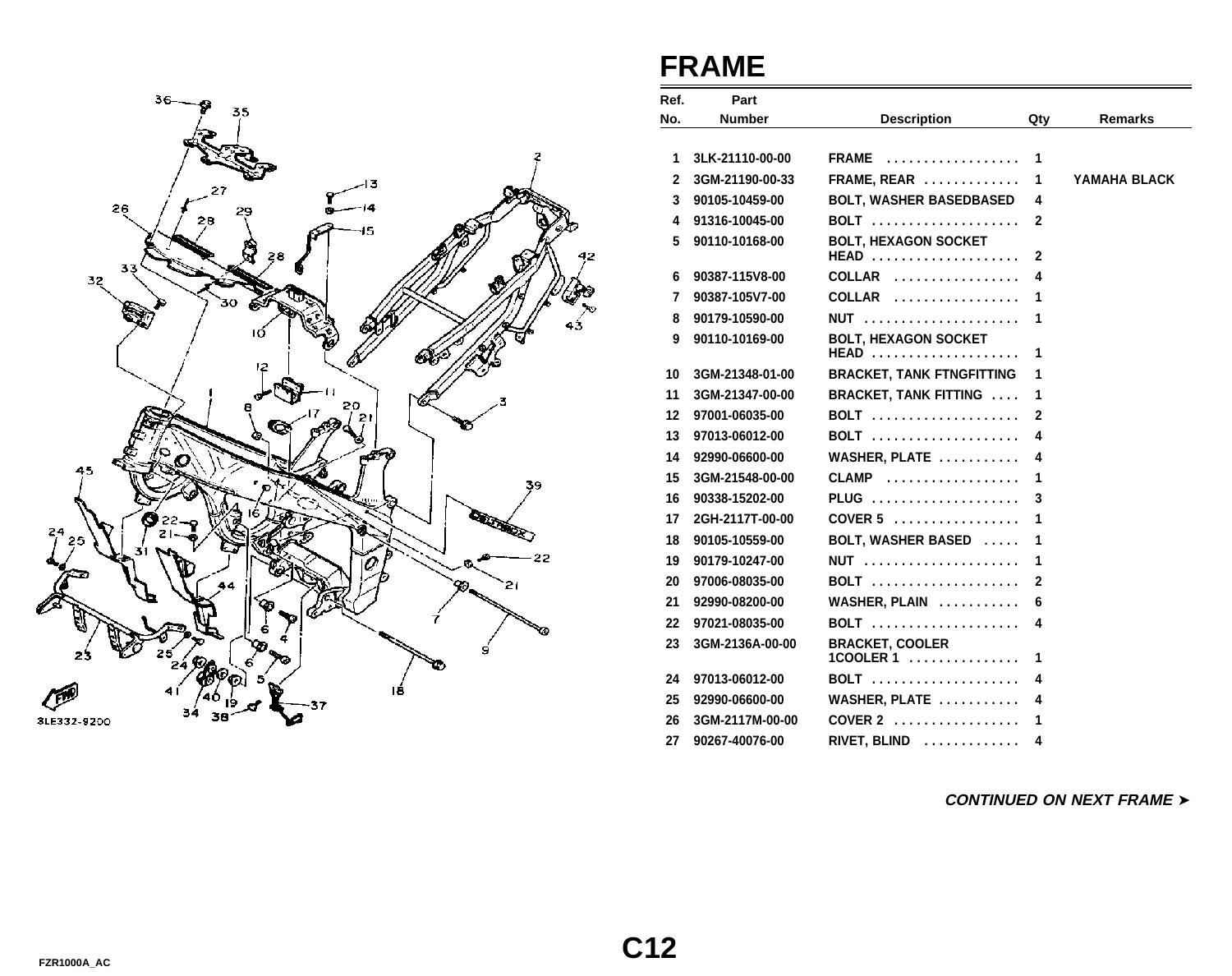

#### **FRAME**

| Ref. | Part            |                                                        |              |                |
|------|-----------------|--------------------------------------------------------|--------------|----------------|
| No.  | <b>Number</b>   | <b>Description</b>                                     | Qty          | <b>Remarks</b> |
|      |                 |                                                        |              |                |
| 28   | 2GH-15365-00-00 | $GROMMET$                                              | $\mathbf{2}$ |                |
| 29   | 3GM-2117A-00-00 | <b>STAY</b>                                            | $\mathbf{2}$ |                |
| 30   | 90267-40054-00  | RIVET, BLIND                                           | $\mathbf{2}$ |                |
| 31   | 90480-35526-00  | $GROMMET$                                              | $\mathbf{2}$ |                |
| 32   | 3GM-21345-00-00 | <b>BRACKET, TANK FTNGFITTING</b>                       | 1            |                |
| 33   | 91316-08016-00  | BOLT, SOCKET HEAD                                      | $\mathbf{2}$ |                |
| 34   | 3GM-21446-02-00 | STAY, MUFFLER 2                                        | 1            |                |
| 35   | 3GM-21359-00-00 | BRACKET, COIL                                          | 1            |                |
| 36   | 90119-06114-00  | BOLT, WITH WASHER                                      | 3            |                |
| 37   | 3GM-21149-00-00 | <b>BRACKET, BATTERY BOX </b>                           | 1            |                |
| 38   | 91026-06010-00  | <b>BOLT</b>                                            | 1            |                |
| 39   | 1RK-2118E-00-00 | $EMBLEM$                                               | 2            |                |
| 40   | 90201-101J1-00  | WASHER, PLATE                                          | 1            |                |
| 41   | 95701-10500-00  | NUT, FLANGE (95702-10500)                              | 1            |                |
| 42   | 26H-21308-00-00 | <b>HELMET HANGER ASSEMBLY</b><br>$(4R8-21308-00)$<br>. | 1            |                |
| 43   | 90149-06150-00  | <b>SCREW</b><br>.                                      | 1            |                |
| 44   | 3GM-28396-00-00 | <b>PLATE 1</b><br>. <b>.</b> .                         | 1            |                |
| 45   | 3GM-28397-00-00 | <b>PLATE 2</b><br>.                                    | 1            |                |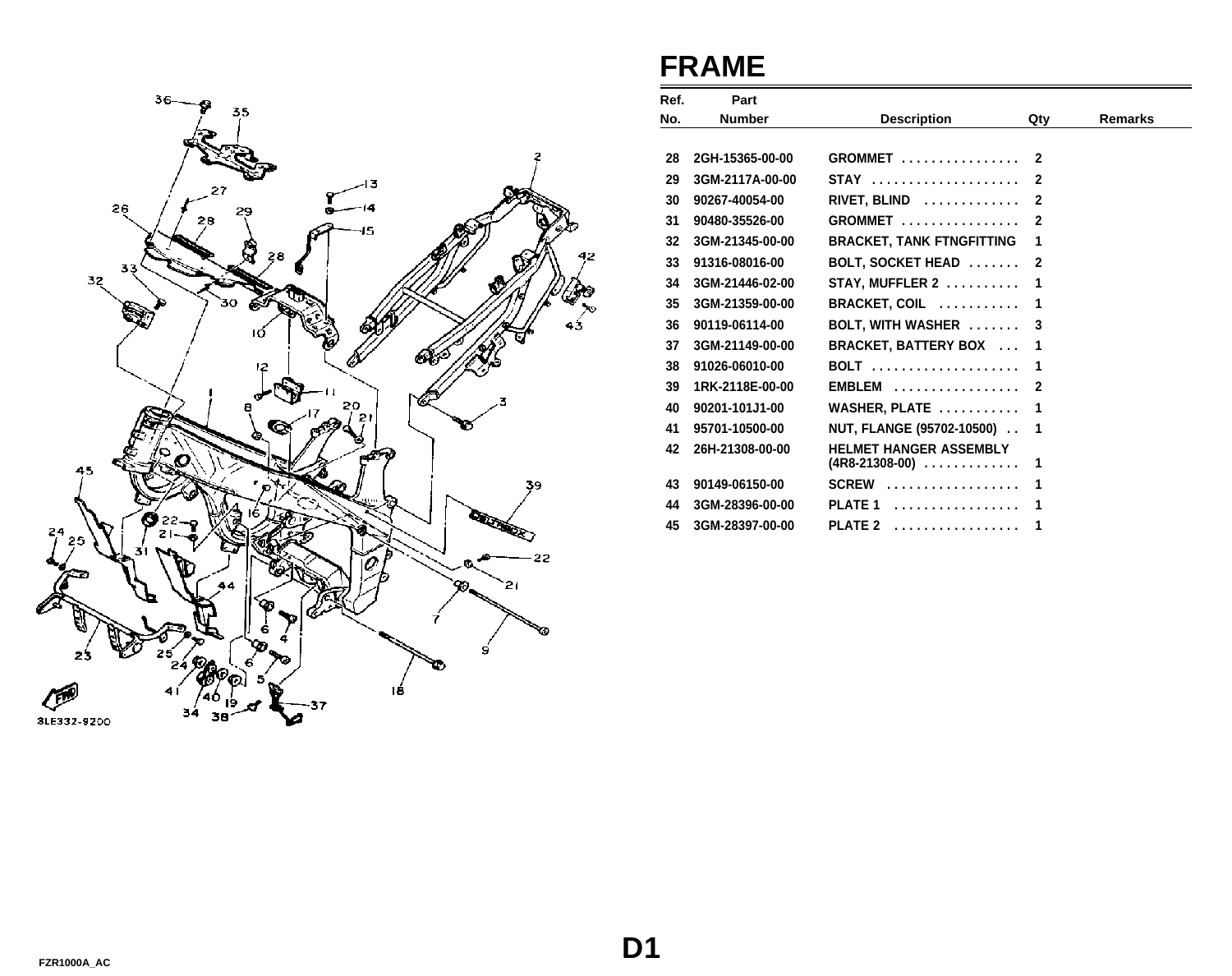

#### **FENDER**

| Ref.           | Part            |                                  |                |                         |
|----------------|-----------------|----------------------------------|----------------|-------------------------|
| No.            | <b>Number</b>   | <b>Description</b>               | Qty            | <b>Remarks</b>          |
|                |                 |                                  |                |                         |
| 1              | 3GM-W2151-00-P0 | <b>FRONT FENDER</b><br>.         | 1              | <b>BLACK METALLIC 2</b> |
| $\overline{2}$ | 90105-06564-00  | <b>BOLT, WASHER BASED </b>       | 4              |                         |
| 3              | 1A8-21518-00-00 | HOLDER, CABLE                    | 1              |                         |
| 4              | 3LK-W2161-01-00 | REAR FENDER                      | 1              |                         |
| 5              | 97011-06020-00  | BOLT                             | 2              |                         |
| 6              | 92995-06100-00  | WASHER, SPRING                   | $\overline{2}$ |                         |
| 7              | 92901-06600-00  | WASHER                           | 2              |                         |
| 8              | 90387-061M0-00  | COLLAR                           | $\mathbf{2}$   |                         |
| 9              | 31A-14477-00-00 | <b>PLATE</b>                     | $\mathbf{2}$   |                         |
| 10             | 97313-06016-00  | BOLT, HEXAGON                    | $\mathbf{2}$   |                         |
| 11             | 92995-06100-00  | WASHER, SPRING                   | $\mathbf{2}$   |                         |
| 12             | 90387-06648-00  | <b>COLLAR</b><br>.               | 2              |                         |
| 13             | 3GM-28100-00-00 | TOOL KIT                         | 1              |                         |
| 14             | 90480-10258-00  | GROMMET                          | $\mathbf{2}$   |                         |
| 15             | 3GM-21629-00-00 | GUARD, MUD                       | 1              |                         |
| 16             | 2JG-21638-00-00 | DAMPER 1 $\ldots$ ,,,,,,,,,,,,,, | 1              |                         |
| 17             | 90119-06052-00  | BOLT, WITH WASHER                | 2              |                         |
| 18             | 90159-06056-00  | <b>SCREW, WITH WASHER </b>       | 1              |                         |
| 19             | 3GM-21651-00-P0 | <b>COVER, REAR FENDER </b>       | 1              | <b>BLACK METALLIC 2</b> |
| 20             | 2GH-21732-00-00 | SEAL 1<br>.                      | 2              |                         |
| 21             | 2GH-21735-00-00 | <b>SEAL 2</b><br>.               | $\mathbf{2}$   |                         |
| 22             | 90159-06042-00  | <b>SCREW, WITH WASHER </b>       | 4              |                         |
| 23             | 4K5-28186-00-00 | POUCH                            | 1              |                         |
| 24             | 4K5-2814E-10-00 | HOOK                             | $\mathbf{2}$   |                         |
| 25             | 122-82131-00-00 | BAND, BATTERY                    | 1              |                         |
| 26             | 4G0-21639-00-00 | DAMPER 2                         | 1              |                         |
| 27             | J44-78248-00-00 | .<br><b>SEAL 4</b>               | 1              |                         |
| 28             | 99236-00020-00  | EMBLEM, YAMAHA                   | 1              |                         |
|                |                 |                                  |                |                         |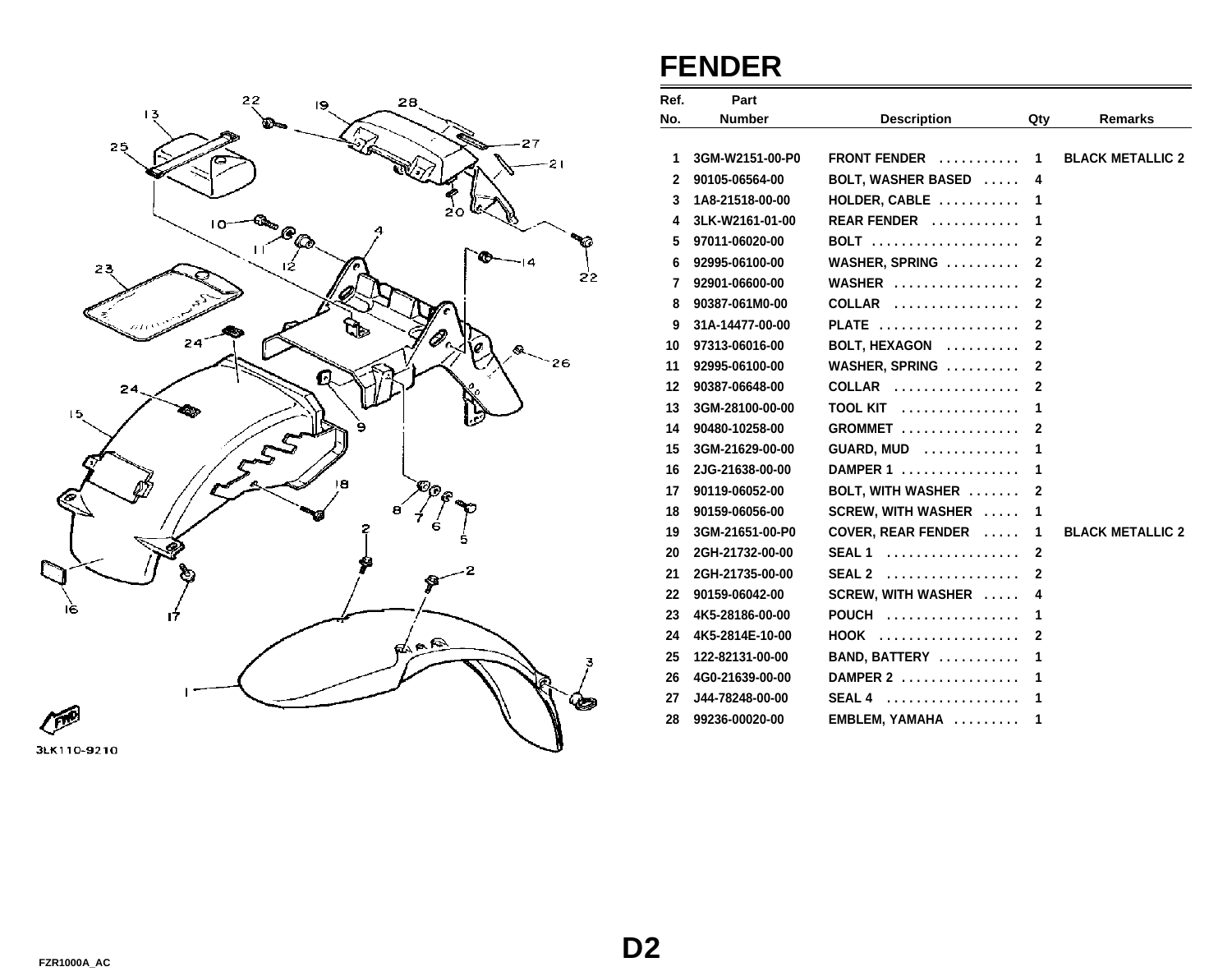

## **SIDE COVER**

| Ref.         | Part            |                                  |              |                         |
|--------------|-----------------|----------------------------------|--------------|-------------------------|
| No.          | <b>Number</b>   | <b>Description</b>               | Qty          | <b>Remarks</b>          |
|              |                 |                                  |              |                         |
| 1            | 13G-MY217-14-0  | <b>UNAVAILABLE IN PRICE BOOK</b> | 1            | <b>BLACK METALLIC 2</b> |
| $\mathbf{2}$ | 2GH-21732-00-00 | . SEAL 1<br>.                    | 1            |                         |
| 3            | 3GM-2173L-50-00 | . GRAPHIC SET 1                  | 1            |                         |
| 4            | 3GM-21781-50-00 | $.$ EMBLEM 1 $.$                 | 1            |                         |
| 5            | 3GM-21782-50-00 | . EMBLEM 2                       | 1            |                         |
| 6            | 90159-06033-00  | <b>SCREW, WITH WASHER </b>       | 1            |                         |
| 7            | 90480-14074-00  | <b>GROMMET</b>                   | 1            |                         |
| 8            | 90480-12320-00  | $GROMMET$                        | 1            |                         |
| 9            | 90480-22084-00  | $GROMMET$                        | 1            |                         |
| 10           | 3GM-Y2172-40-P0 | COVER, SIDE 2                    | 1            | <b>BLACK METALLIC 2</b> |
| 11           | 2GH-21732-00-00 | . SEAL 1                         | 1            |                         |
| 12           | 3GM-2174L-50-00 | . GRAPHIC SET 2                  | 1            |                         |
| 13           | 3GM-21781-50-00 | . EMBLEM 1                       | 1            |                         |
| 14           | 90159-06033-00  | <b>SCREW, WITH WASHER </b>       | 1            |                         |
| 15           | 90480-14074-00  | $GROMMET$                        | 1            |                         |
| 16           | 90480-12320-00  | GROMMET                          | 1            |                         |
| 17           | 90480-22084-00  | GROMMET                          | 1            |                         |
| 18           | 3GM-21240-00-00 | <b>BOX</b>                       | 1            |                         |
| 19           | 90119-06097-00  | <b>BOLT, WITH WASHER </b>        | 2            |                         |
| 20           | 90387-060A7-00  | .<br>COLLAR                      | 2            |                         |
| 21           | 90480-16233-00  | <b>GROMMET</b>                   | $\mathbf{2}$ |                         |
| 22           | 95701-06500-00  | NUT, FLANGE                      | $\mathbf{2}$ |                         |
| 23           | 3GM-21249-00-00 | BRACKET                          | 1            |                         |
| 24           | 95811-06012-00  | BOLT, FLANGE                     | $\mathbf{2}$ |                         |
| 25           | 90480-23192-00  | <b>GROMMET</b>                   | 1            |                         |
| 26           | 2GH-21871-00-00 | TANK, RECOVERY                   | 1            |                         |
| 27           | 90159-06056-00  | <b>SCREW, WITH WASHER </b>       | $\mathbf{2}$ |                         |
| 28           | 4L0-21875-00-00 | CAP                              | 1            |                         |
| 29           | 1AA-21874-00-00 | <b>GASKET</b><br>.               | 1            |                         |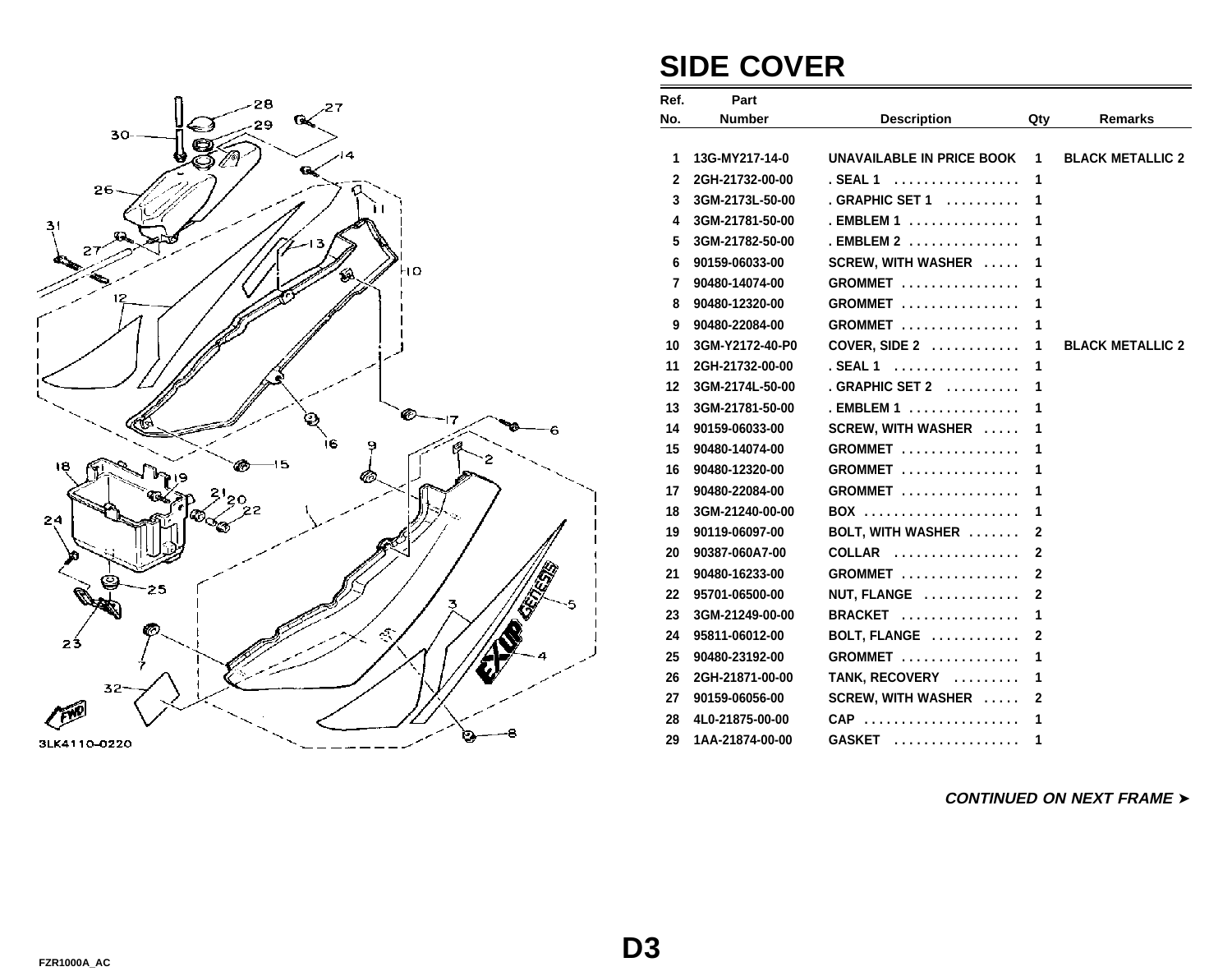<span id="page-39-0"></span>

## **SIDE COVER**

| Ref.<br>No. | Part<br><b>Number</b> | <b>Description</b>                                | Qtv | <b>Remarks</b>  |
|-------------|-----------------------|---------------------------------------------------|-----|-----------------|
|             |                       |                                                   |     |                 |
| 30          | 3GM-21816-00-00       | PIPE 1  1                                         |     |                 |
| 31          | 437-83936-10-00       | <b>BAND, SWITCH CORD</b><br>$(437-83936-10-00)$ 1 |     |                 |
| 32          | 3LK-2179R-10-00       | PLATE, EPA CAL 2  1                               |     | UR CALIF. MODEL |
|             | 3LK-2179V-10-00       | PLATE, EPA U 9  1                                 |     | UR NON CAL      |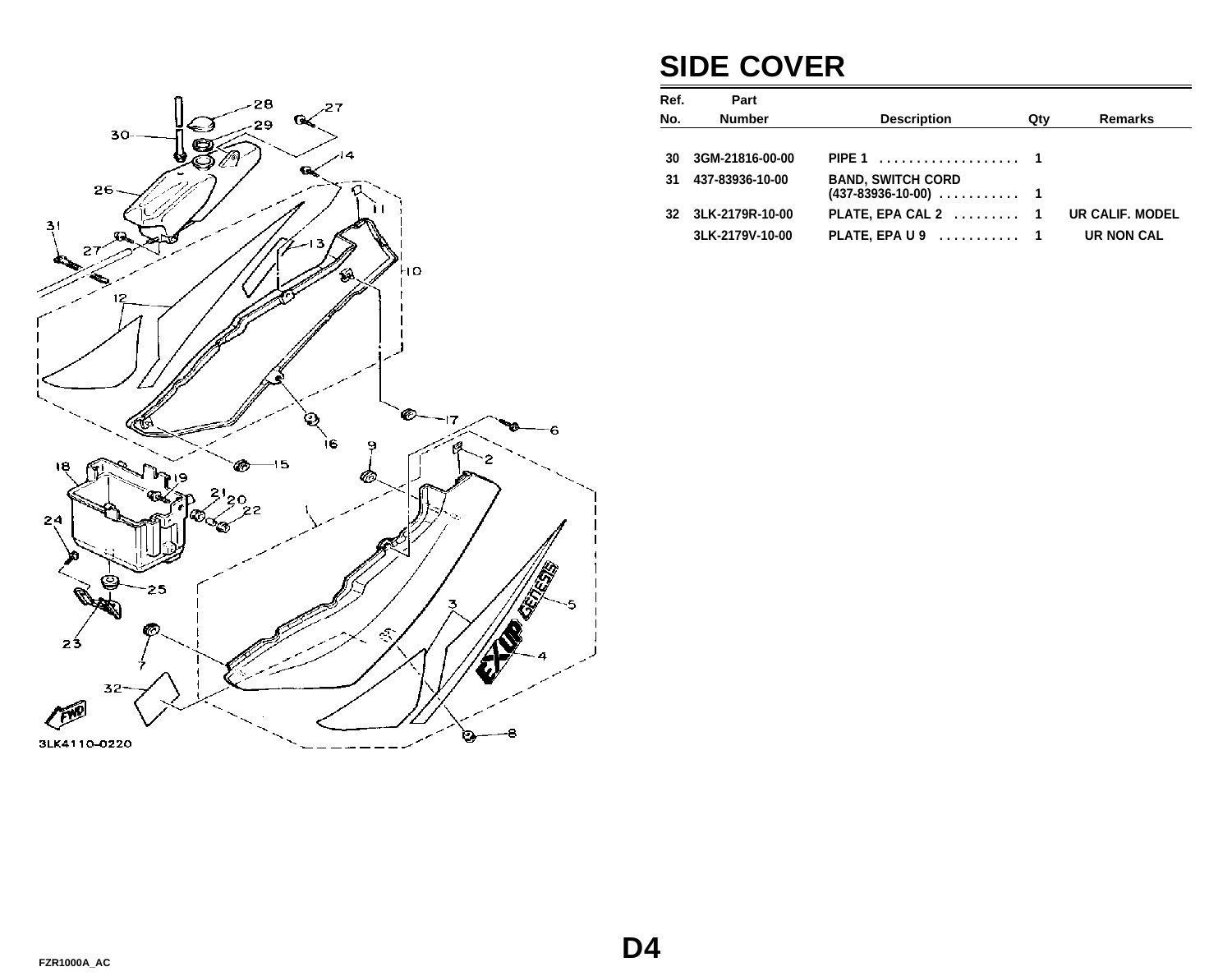

#### **SWING ARM**

| Ref.         | Part            |                            |                |                |
|--------------|-----------------|----------------------------|----------------|----------------|
| No.          | Number          | <b>Description</b>         | Qty            | <b>Remarks</b> |
|              |                 |                            |                |                |
| 1            | 3GM-22110-00-00 | REAR ARM COMP.             | 1              |                |
| $\mathbf{2}$ | 3GM-22184-00-00 | BUSH                       | 1              |                |
| 3            | 93317-52865-00  | BEARING, CYLINDRICAL       | $\mathbf{2}$   |                |
| 4            | 3GM-22127-00-00 | <b>SHIM</b>                | $\mathbf{2}$   |                |
| 5            | 3GM-22128-00-00 | COVER, THRUST 1            | $\overline{2}$ |                |
| 6            | 3GM-22141-00-00 | SHAFT, PIVOT               | 1              |                |
| 7            | 90185-18104-00  | NUT, SELF-LOCKING          | 1              |                |
| 8            | 90201-186M4-00  | WASHER, PLATE              | 1              |                |
| 9            | 3GM-2217A-00-00 | ARM, RELAY                 | 1              |                |
| 10           | 3GM-2217M-00-00 | ARM 1                      | $\mathbf{2}$   |                |
| 11           | 90101-12673-00  |                            | $\mathbf{2}$   |                |
| 12           | 90387-126T1-00  | COLLAR                     | $\mathbf{2}$   |                |
| 13           | 90201-126A7-00  | WASHER, PLATE              | $\overline{2}$ |                |
| 14           | 95611-12100-00  |                            | $\overline{2}$ |                |
| 15           | 93317-41761-00  | $BEARING$                  | 4              |                |
| 16           | 90109-101F1-00  | <b>BOLT</b>                | 1              |                |
| 17           | 90387-100T8-00  | $COLLAR$                   | 1              |                |
| 18           | 95601-10200-00  | NUT, SELF-LOCKING          | 1              |                |
| 19           | 93317-42060-00  | $BEARING$                  | 1              |                |
| 20           | 90101-10659-00  |                            | 1              |                |
| 21           | 90387-124W2-00  | COLLAR                     | $\mathbf{2}$   |                |
| 22           | 90201-10437-00  | WASHER, PLATE              | 1              |                |
| 23           | 95611-10100-00  |                            | 1              |                |
| 24           | 93101-16131-00  | OIL SEAL                   | $\mathbf{2}$   |                |
| 25           | 93399-99919-00  | BEARING                    | 1              |                |
| 26           | 3GM-22311-00-00 | CASE, CHAIN                | 1              |                |
| 27           | 90159-06084-00  | <b>SCREW, WITH WASHER </b> | 1              |                |
| 28           | 90159-06108-00  | <b>SCREW, WITH WASHER </b> | 1              |                |
| 29           | 3GM-22321-00-00 | STAY, CHAIN CASE 1         | 1              |                |
|              |                 |                            |                |                |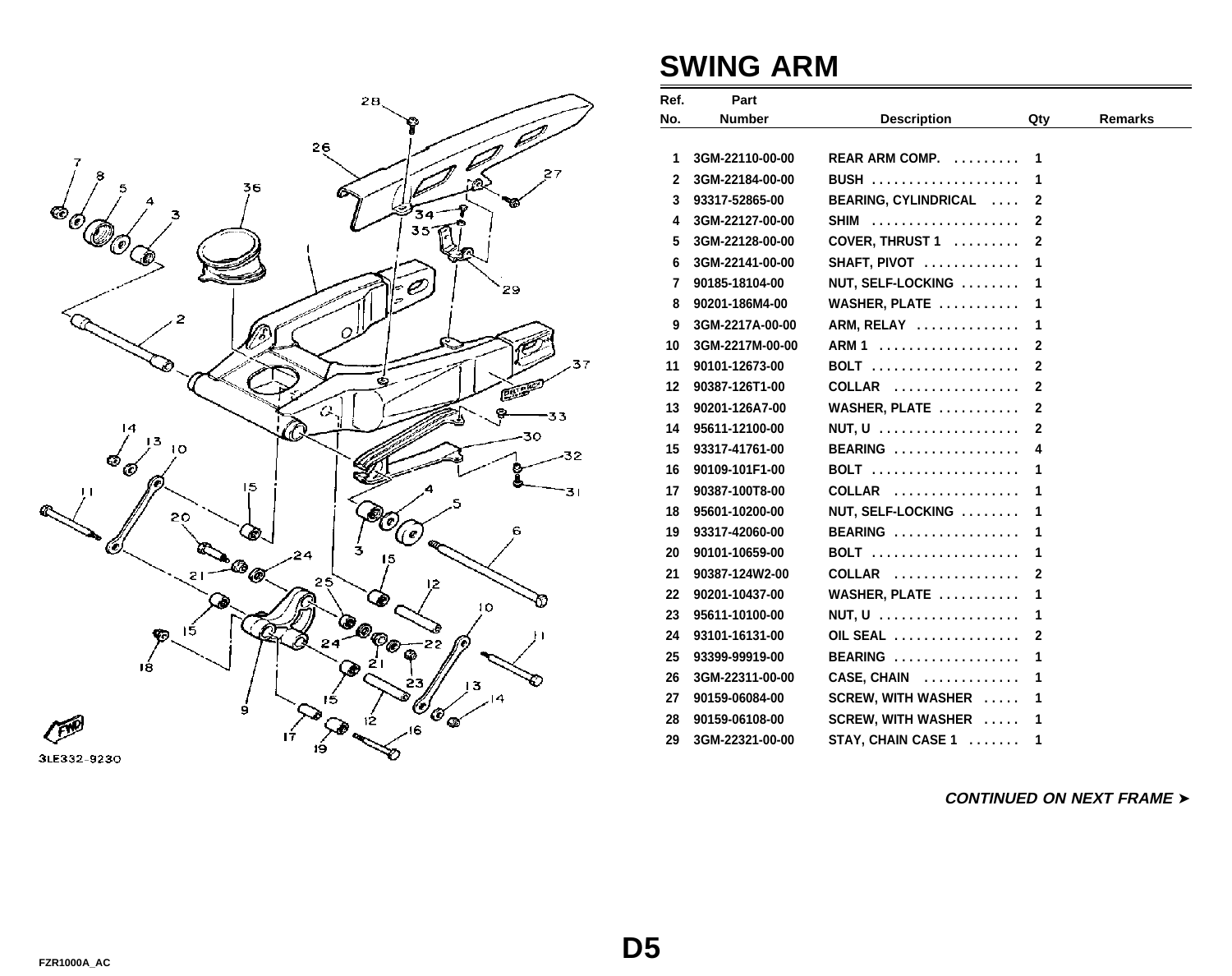<span id="page-41-0"></span>

### **SWING ARM**

| Ref.   | Part            |                       |     |                |
|--------|-----------------|-----------------------|-----|----------------|
| No.    | <b>Number</b>   | <b>Description</b>    | Qty | <b>Remarks</b> |
|        |                 |                       |     |                |
| 30     | 3GM-22151-00-00 | SEAL, GUARD  1        |     |                |
| 31     | 90159-06108-00  | SCREW, WITH WASHER  1 |     |                |
| $32\,$ | 90387-06704-00  | <b>COLLAR</b> 1       |     |                |
| 33     | 90387-06216-00  | <b>COLLAR</b> 1       |     |                |
| 34     | 97013-06012-00  |                       |     |                |
| 35     | 92995-06100-00  | WASHER, SPRING  1     |     |                |
| 36     | 3GM-22129-00-00 | COVER, THRUST 2  1    |     |                |
| 37     | 3EN-2218A-51-00 | EMBLEM, REAR ARM  1   |     |                |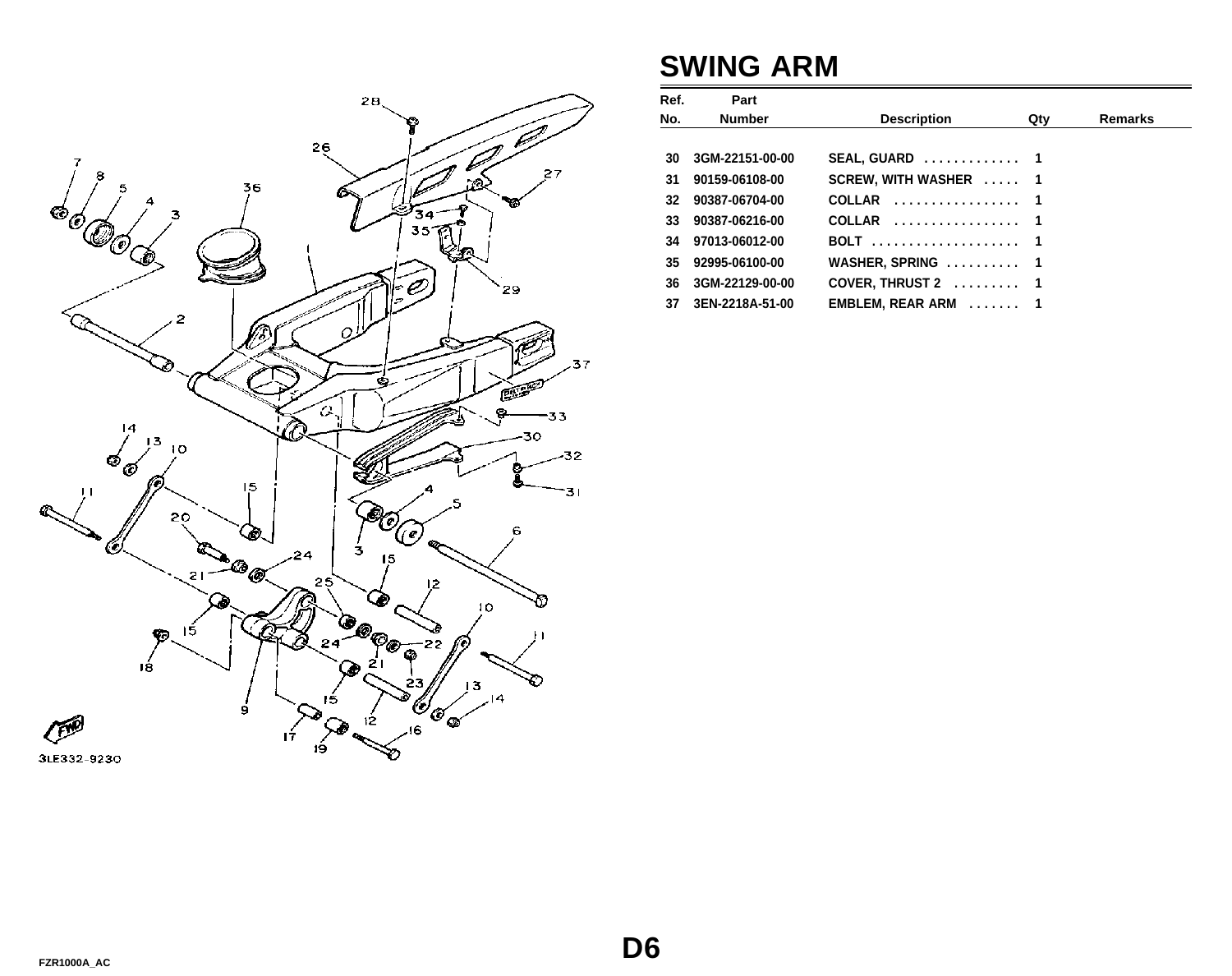

## **REAR SHOCKS**

| Ref. | Part            |                                                 |     |         |
|------|-----------------|-------------------------------------------------|-----|---------|
| No.  | <b>Number</b>   | <b>Description</b>                              | Qty | Remarks |
|      |                 |                                                 |     |         |
| 1    | 3GM-22210-00-00 | <b>SHK/ABS ASSEMBLY,</b><br>REARASSEMBLY, REAR. | 1   |         |
| 2    | 90109-101F1-00  | <b>BOLT</b>                                     | 1   |         |
| 3    | 90387-102T0-00  | COLLAR                                          |     |         |
| 4    | 95601-10200-00  | NUT, SELF-LOCKING                               | 1   |         |
| 5.   | 3GM-22262-00-00 | HOLDER, SUB TANK                                |     |         |
| 6    | 24X-22261-00-00 | DAMPER, SUB TANK                                | 1   |         |
| 7    | 90480-17359-00  | GROMMET                                         |     |         |
| 8    | 97001-06040-00  | <b>BOLT</b>                                     |     |         |
| 9    | 92995-06100-00  | WASHER, SPRING                                  | 1   |         |
| 10   | 24X-22262-00-00 | HOLDER, SUB TANK                                |     |         |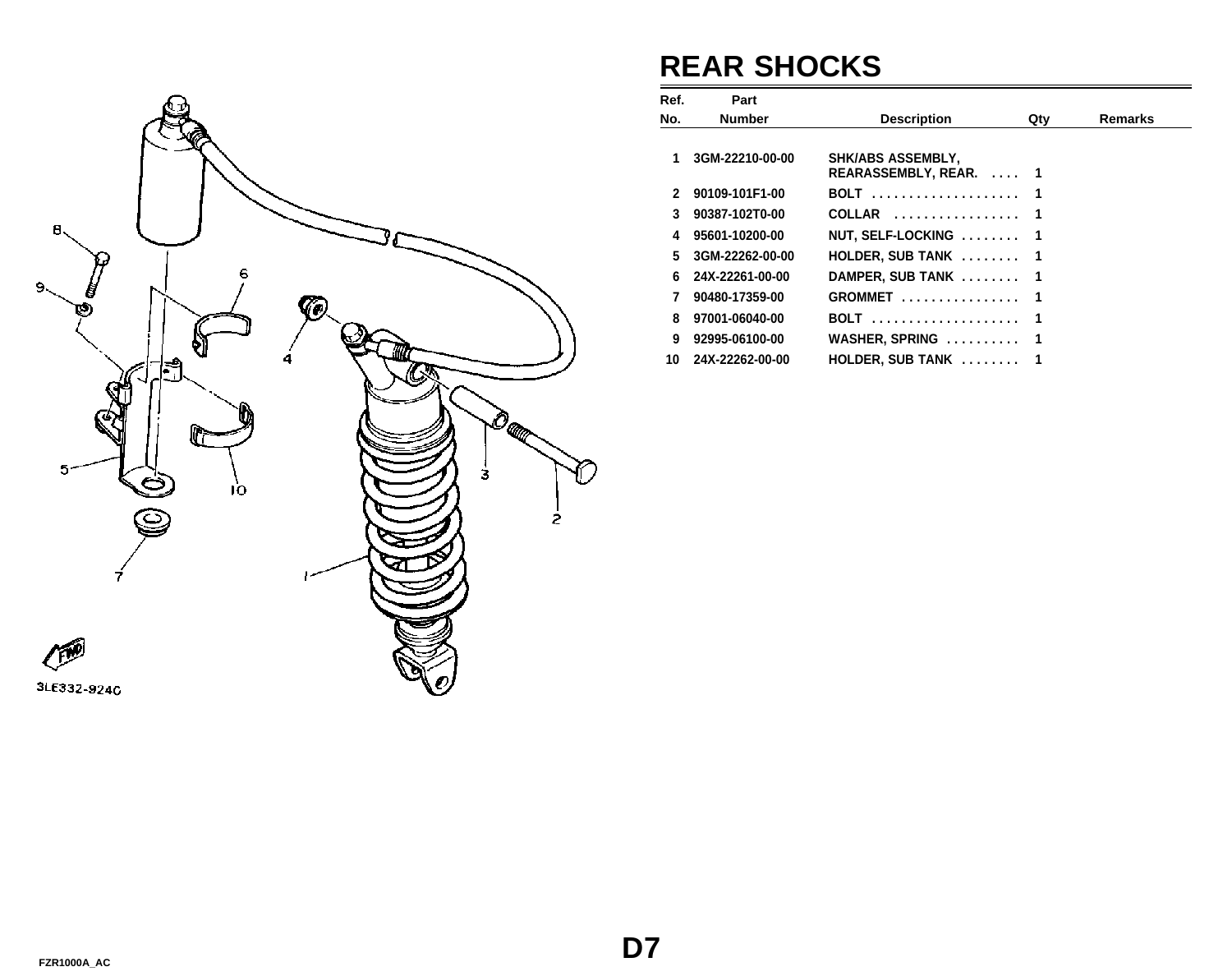

#### **FRONT FORK**

| Ref. | Part            |                                                                            |     |                |
|------|-----------------|----------------------------------------------------------------------------|-----|----------------|
| No.  | <b>Number</b>   | <b>Description</b>                                                         | Qty | <b>Remarks</b> |
| 1    | 3GM-23102-10-00 | <b>FRONT FORK ASSEMBLY L</b>                                               | 1   |                |
| 2    | 3GM-23126-00-00 | $.$ TUBE, OUTER 1 $.$                                                      | 1   |                |
| 3    | 4H7-23119-00-00 | PLUG, DRAIN -                                                              |     |                |
|      |                 | $(122 - 23119 - 01)$                                                       | 1   |                |
| 4    | 122-23129-00-00 | GASKET, DRAIN PLUG                                                         | 1   |                |
| 5    | 4V4-23153-L0-00 | . RING, SNAP                                                               | 1   |                |
| 6    | 3GM-23145-00-00 | . OIL SEAL                                                                 | 1   |                |
| 7    | 3XJ-23125-L0-00 | . METAL, SLIDE 1                                                           | 1   |                |
| 8    | 3GM-23144-00-00 | . SEAL, DUST                                                               | 1   |                |
| 9    | 4V4-23146-L0-00 | . WASHER, OIL SEAL                                                         | 1   |                |
| 10   | 3GM-23110-00-00 | . INNER TUBE 1COMP 1                                                       | 1   |                |
| 11   | 3XJ-23171-L0-00 | PISTON, FRONT FORK                                                         | 1   |                |
| 12   | 3GM-23173-00-00 | . SPINDLE, TAPER                                                           | 1   |                |
| 13   | 3GM-23170-00-00 | . CYLINDER, FRTFRKFRONT<br><b>FORK</b><br>$\sim$ $\sim$ $\sim$ $\sim$<br>. | 1   |                |
| 14   | 3GM-23157-00-00 | $\ldots$ RING, PISTON $\ldots$                                             | 1   |                |
| 15   | 3GM-23141-00-00 | . SPRING, FRONT FORKFORK                                                   | 1   |                |
| 16   | 3GM-23149-00-00 | . WASHER, SPRING<br>UPRUPPER                                               | 1   |                |
| 17   | 3GM-23111-10-00 | . BOLT, CAP                                                                | 1   |                |
| 18   | 4V4-23188-L0-00 | . . O-RING<br>.                                                            | 1   |                |
| 19   | 4V4-23158-L0-00 | . GASKET<br>.                                                              | 1   |                |
| 20   | 3GM-23142-00-00 | . SEAT, SPRING UPPER                                                       | 1   |                |
| 21   | 3GM-23118-10-00 | . SPACER<br>.                                                              | 1   |                |
| 22   | 3GM-23153-00-00 | . RING, SNAP                                                               | 1   |                |
| 23   | 4V4-23181-L0-00 | . BOLT, HEXAGON SOCKET<br><b>HEAD</b>                                      | 1   |                |
| 24   | 3GM-23103-10-00 | <b>FRONT FORK ASSEMBLY R </b>                                              | 1   |                |
| 25   | 3GM-23136-00-00 | $.$ TUBE, OUTER 2 $.$                                                      | 1   |                |
| 26   | 4H7-23119-00-00 | PLUG, DRAIN -<br>$(122-23119-01)$                                          | 1   |                |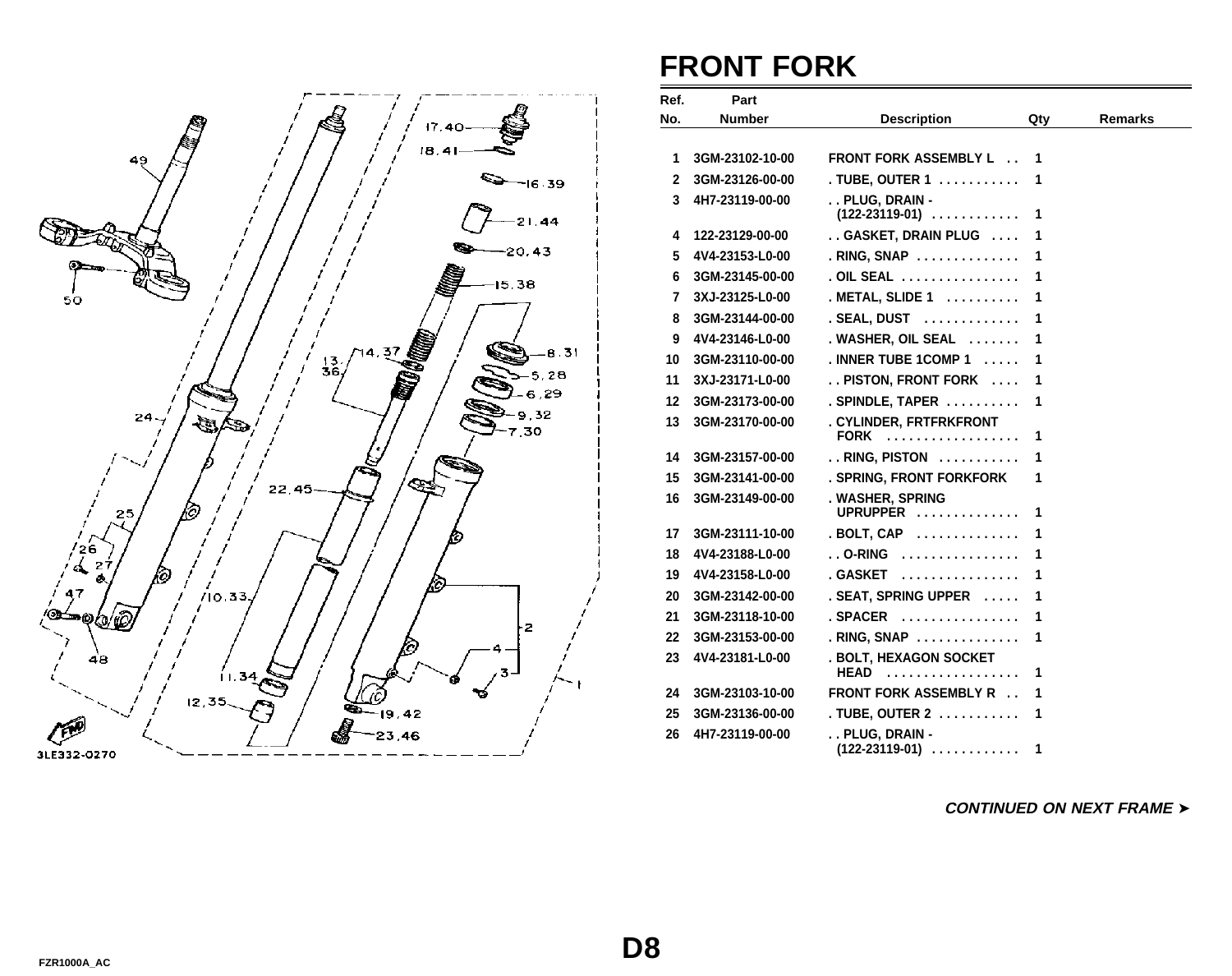<span id="page-44-0"></span>

#### **FRONT FORK**

| Ref. | Part            |                                                  |     |         |
|------|-----------------|--------------------------------------------------|-----|---------|
| No.  | <b>Number</b>   | <b>Description</b>                               | Qty | Remarks |
|      |                 |                                                  |     |         |
| 27   | 122-23129-00-00 | GASKET, DRAIN PLUG                               | 1   |         |
| 28   | 4V4-23153-L0-00 | . RING, SNAP                                     | 1   |         |
| 29   | 3GM-23145-00-00 | . OIL SEAL                                       | 1   |         |
| 30   | 3XJ-23125-L0-00 | $METAL$ , SLIDE 1 $\ldots \ldots \ldots$         | 1   |         |
| 31   | 3GM-23144-00-00 | . SEAL, DUST                                     | 1   |         |
| 32   | 4V4-23146-L0-00 | . WASHER, OIL SEAL                               | 1   |         |
| 33   | 3GM-23110-00-00 | . INNER TUBE 1COMP 1                             | 1   |         |
| 34   | 3XJ-23171-L0-00 | PISTON, FRONT FORK                               | 1   |         |
| 35   | 3GM-23173-00-00 | SPINDLE, TAPER                                   | 1   |         |
| 36   | 3GM-23170-00-00 | . CYLINDER, FRTFRKFRONT                          |     |         |
|      |                 | <b>FORK</b>                                      | 1   |         |
| 37   | 3GM-23157-00-00 | $\ldots$ RING, PISTON $\ldots$                   | 1   |         |
| 38   | 3GM-23141-00-00 | . SPRING, FRONT FORKFORK                         | 1   |         |
| 39   | 3GM-23149-00-00 | . WASHER, SPRING<br>UPRUPPER                     | 1   |         |
| 40   | 3GM-23111-10-00 | . BOLT, CAP                                      | 1   |         |
| 41   | 4V4-23188-L0-00 | O-RING<br>.                                      | 1   |         |
| 42   | 4V4-23158-L0-00 | . GASKET<br>.                                    | 1   |         |
| 43   | 3GM-23142-00-00 | . SEAT, SPRING UPPER<br>1.1.1.1                  | 1   |         |
| 44   | 3GM-23118-10-00 | . SPACER<br>.                                    | 1   |         |
| 45   | 3GM-23153-00-00 | . RING, SNAP                                     | 1   |         |
| 46   | 4V4-23181-L0-00 | . BOLT, HEXAGON SOCKET<br><b>HEAD</b><br>.       | 1   |         |
| 47   | 91311-08045-00  | . BOLT                                           | 1   |         |
| 48   | 90201-08085-00  | . WASHER, PLATE                                  | 1   |         |
| 49   | 3GM-23340-00-00 | UNDER BRACKETCOMP                                | 1   |         |
| 50   | 5X3-23181-L0-00 | <b>BOLT, HEX SCKT</b><br><b>HEADSOCKET HEAD </b> | 4   |         |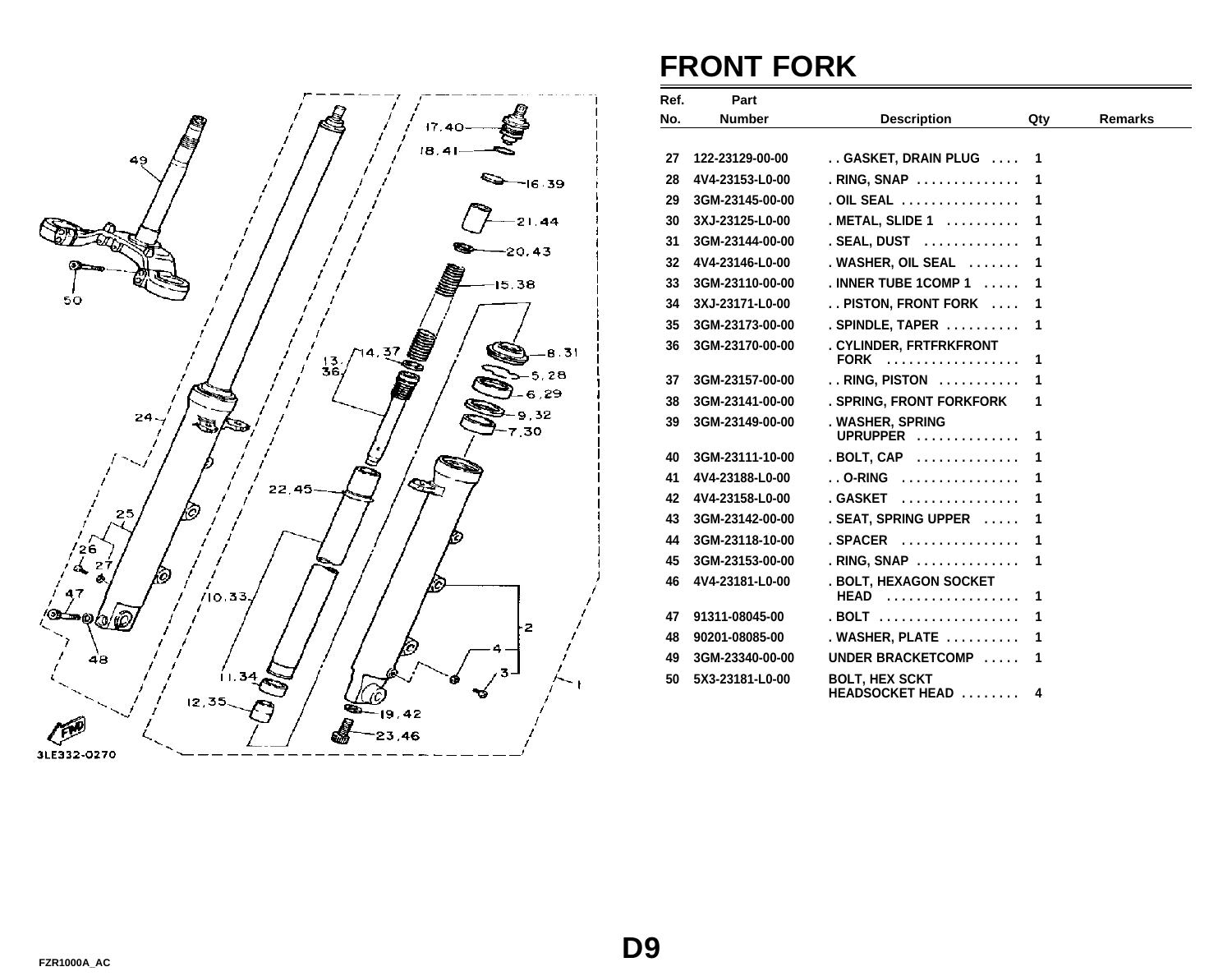![](_page_45_Figure_0.jpeg)

3LE332-9250

ÌТ

### **STEERING**

9

| Ref. | Part            |                                 |              |                |
|------|-----------------|---------------------------------|--------------|----------------|
| No.  | <b>Number</b>   | <b>Description</b>              | Qty          | <b>Remarks</b> |
|      |                 |                                 |              |                |
| 1    | 93332-00008-00  | $BEARING$                       | 1            |                |
| 2    | 93332-00001-00  | BEARING                         | 1            |                |
| 3    | 2GH-23415-10-00 | <b>COVER, BALL RACE 1RACE 1</b> | 1            |                |
| 4    | 90179-25033-00  |                                 | $\mathbf 2$  |                |
| 5    | 26H-23418-01-00 | WASHER, SPECIAL                 | 1            |                |
| 6    | 90202-26142-00  | WASHER, PLATE                   | 1            |                |
| 7    | 90176-22050-00  | NUT, CROWN                      | 1            |                |
| 8    | 3GM-W2341-00-00 | CROWN, HANDLE                   | 1            |                |
| 9    | 91316-08035-00  | BOLT, SOCKET HEAD               | $\mathbf{2}$ |                |
| 10   | 3GM-23377-00-00 | BRACKET, HORN                   | 1            |                |
| 11   | 91316-06012-00  | BOLT, SOCKET HEAD               | $\mathbf{2}$ |                |
| 12   | 3GM-23437-00-00 | COVER, CROWN                    | $\mathbf{2}$ |                |
| 13   | 3GM-23378-00-00 | $BRACKET$                       | 1            |                |
| 14   | 91316-06010-00  | BOLT, SOCKET HEAD               | 1            |                |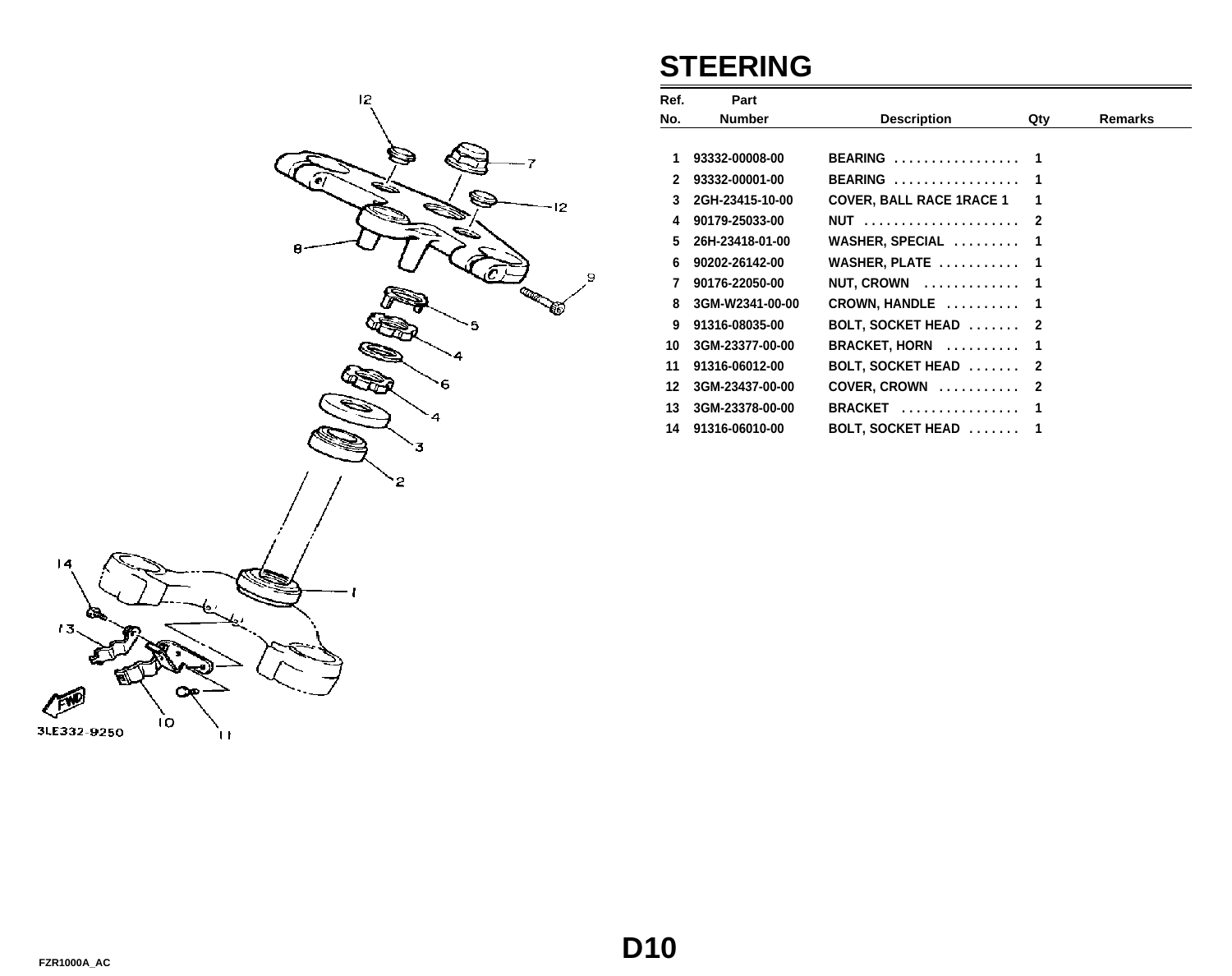![](_page_46_Figure_0.jpeg)

# **FUEL TANK (NON-CALIFORNIA MODEL)**

| Ref. | Part            |                                |                |                                            |
|------|-----------------|--------------------------------|----------------|--------------------------------------------|
| No.  | <b>Number</b>   | <b>Description</b>             | Qty            | <b>Remarks</b>                             |
| 1    | 3GM-24110-01-05 | FUEL TANK                      | 1              | <b>BLK METALL. 2 FINE</b><br><b>SILVER</b> |
| 2    | 99226-00040-00  | . EMBLEM, YAMAHA (2AW)         | $\mathbf{2}$   |                                            |
| 3    | 3LK-2414J-00-00 | DAMPER, PLATE 2                | 1              |                                            |
| 4    | 2GH-21732-00-00 | SEAL 1<br>. <b>.</b> .         | 1              |                                            |
| 5    | 2GH-24191-00-00 | <b>BRACKET, FUEL TANK 1 </b>   | 1              |                                            |
| 6    | 95303-06800-00  | NUT (CROWN)                    | 1              |                                            |
| 7    | 2GH-24181-00-00 | DAMPER, LOCATING 1             | 1              |                                            |
| 8    | 2GH-24183-00-00 | DAMPER, LOCATING 3             | 1              |                                            |
| 9    | 2GH-24186-00-00 | WASHER, SPECIAL                | 1              |                                            |
| 10   | 90387-06553-00  | COLLAR                         | 2              |                                            |
| 11   | 97011-06025-00  | BOLT (97001-06025)             | $\mathbf 2$    |                                            |
| 12   | 92995-06100-00  | WASHER, SPRING                 | $\overline{2}$ |                                            |
| 13   | 95811-06075-00  | BOLT, FLANGE                   | 1              |                                            |
| 14   | 2GH-24184-00-00 | DAMPER, LOCATING 4             | 1              |                                            |
| 15   | 3Y6-24183-00-00 | DAMPER, LOCATING 3             | 1              |                                            |
| 16   | 2GH-24187-00-00 | WASHER, SPECIAL                | 1              |                                            |
| 17   | 97011-08030-00  | BOLT (97001-08030-00)          | 1              |                                            |
| 18   | 3GM-24182-00-00 | DAMPER, LOCATING 2             | 2              |                                            |
| 19   | 26H-24500-00-00 | FUEL COCK ASSEMBLY 1           | 2              |                                            |
| 20   | 214-24512-00-00 |                                | $\mathbf 2$    |                                            |
| 21   | 90149-06011-00  | <b>SCREW</b><br>.              | $\overline{2}$ |                                            |
| 22   | 90202-05187-00  | WASHER, PLATE                  | $\mathbf{2}$   |                                            |
| 23   | 3GM-24311-01-00 | PIPE, FUEL 1                   | 1              |                                            |
| 24   | 3GM-24312-00-00 |                                | 1              |                                            |
| 25   | 90467-12124-00  | <b>CLIP</b>                    | 4              |                                            |
| 26   | 1FK-24560-00-00 | FILTER ASSEMBLY                | 1              |                                            |
| 27   | 1FK-24566-00-00 | BRACKET, FILTER                | 1              |                                            |
| 28   | 3GM-24136-00-00 | <b>CLAMP 2</b><br>. <b>.</b> . | 1              |                                            |

**[CONTINUED ON NEXT FRAME](#page-47-0)** ➤

**D11**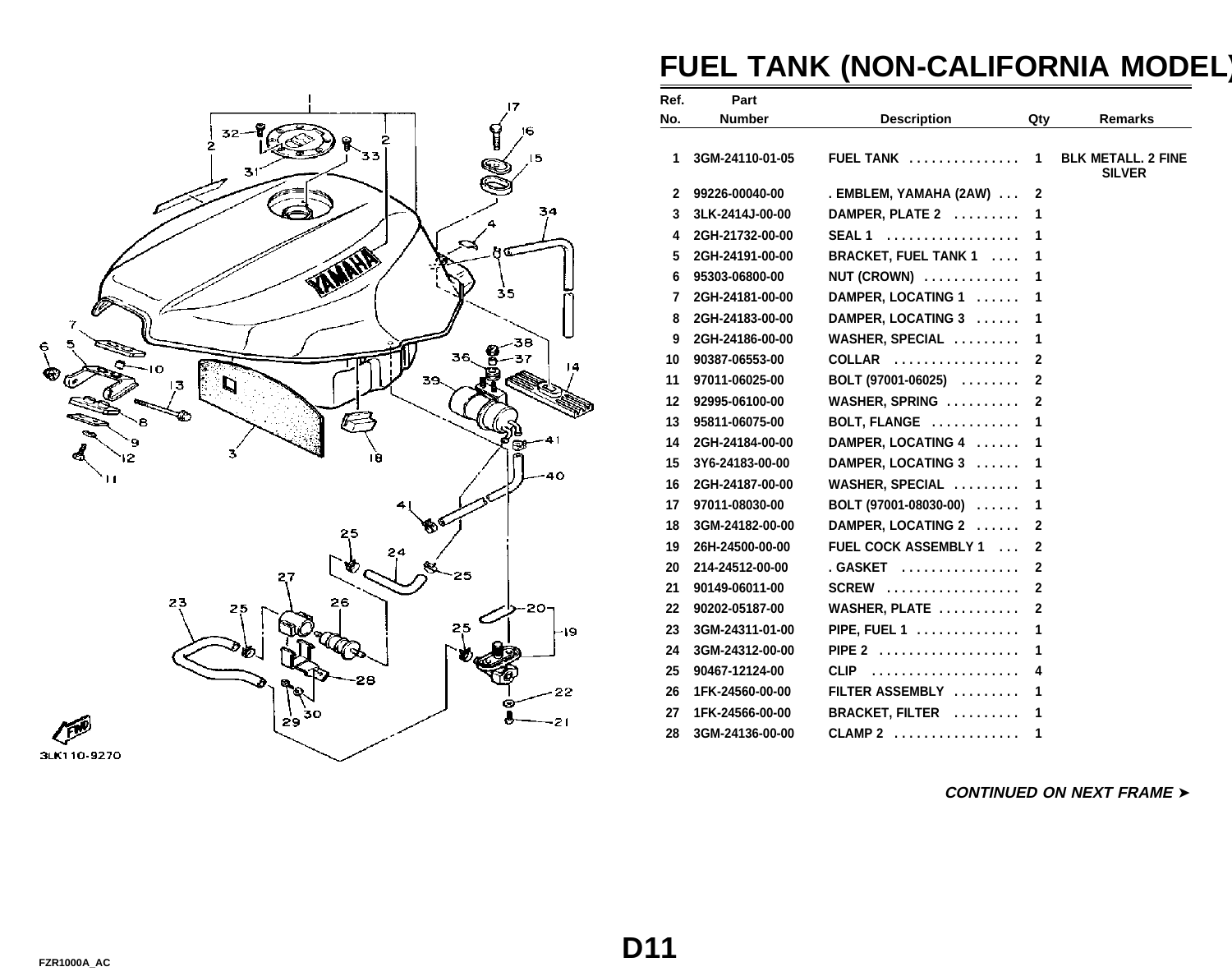<span id="page-47-0"></span>![](_page_47_Figure_0.jpeg)

# **FUEL TANK (NON-CALIFORNIA MODEL)**

| Ref. | Part            |                                            |              |                |
|------|-----------------|--------------------------------------------|--------------|----------------|
| No.  | <b>Number</b>   | <b>Description</b>                         | Qty          | <b>Remarks</b> |
|      |                 |                                            |              |                |
| 29   | 98580-06012-00  | SCREW, PAN HEAD                            | 1            |                |
| 30   | 92995-06100-00  | WASHER, SPRING                             | 1            |                |
| 31   | 1JK-24602-13-00 | CAP ASSEMBLY                               | 1            |                |
| 32   | 90110-05112-00  | <b>BOLT, HEXAGON SOCKET</b><br><b>HEAD</b> | 3            |                |
| 33   | 91311-05010-00  | BOLT, SOCKET HEAD                          | 1            |                |
| 34   | 90445-102G7-00  | HOSE                                       | 1            |                |
| 35   | 90467-09006-00  | <b>CLIP</b>                                | 1            |                |
| 36   | 90480-13163-00  | GROMMET                                    | $\mathbf{2}$ |                |
| 37   | 90387-062L2-00  | <b>COLLAR</b><br>.                         | $\mathbf{2}$ |                |
| 38   | 95701-06500-00  | NUT, FLANGE                                | $\mathbf{2}$ |                |
| 39   | 3GM-13907-00-00 | FUEL PUMP COMP.                            | 1            |                |
| 40   | 3GM-14294-00-00 | <b>HOSE</b>                                | 1            |                |
| 41   | 90467-13123-00  | <b>CLIP</b><br>.                           | $\mathbf{2}$ |                |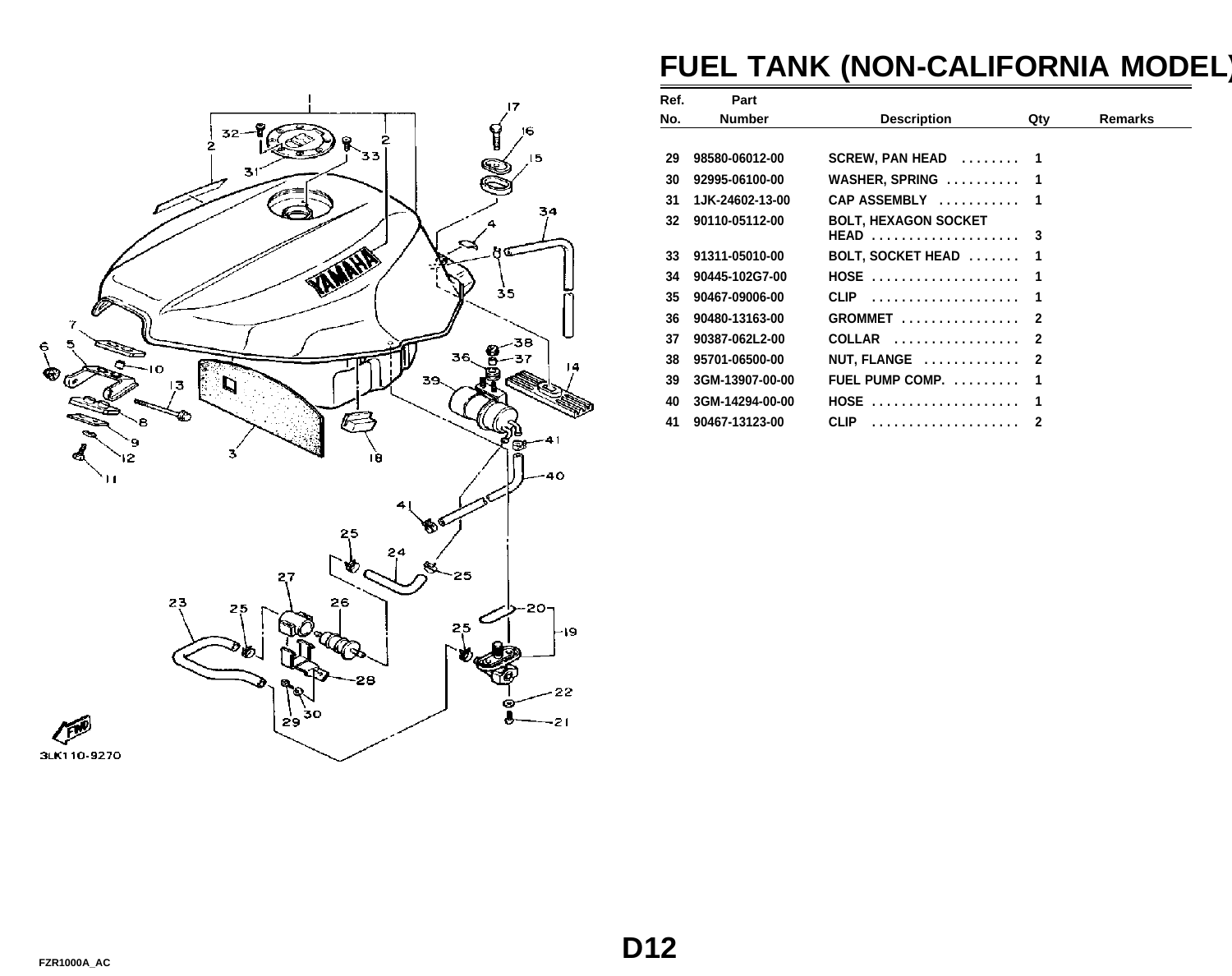![](_page_48_Figure_0.jpeg)

# **FUEL TANK (CALIFORNIA MODEL ONLY**

| Ref.         | Part            |                                    |                  |                                           |
|--------------|-----------------|------------------------------------|------------------|-------------------------------------------|
| No.          | <b>Number</b>   | <b>Description</b>                 | Qty              | Remarks                                   |
| 1            | 3LK-24110-01-08 | <b>FUEL TANK (3LK-24110-00-01)</b> | 1                | <b>BLK METALL. 2STAR</b><br><b>SILVER</b> |
| $\mathbf{2}$ | 99226-00040-00  | . EMBLEM, YAMAHA (2AW)             | $\mathbf{2}$     |                                           |
| 3            | 3LK-2414J-00-00 | DAMPER, PLATE 2                    | 1                |                                           |
| 4            | 2GH-21732-00-00 | <b>SEAL 1</b><br>.                 | 1                |                                           |
| 5            | 2GH-24191-00-00 | <b>BRACKET, FUEL TANK 1 </b>       | 1                |                                           |
| 6            | 95303-06800-00  | NUT (CROWN)                        | 1                |                                           |
| 7            | 2GH-24181-00-00 | DAMPER, LOCATING 1                 | 1                |                                           |
| 8            | 2GH-24183-00-00 | DAMPER, LOCATING 3                 | 1                |                                           |
| 9            | 2GH-24186-00-00 | WASHER, SPECIAL                    | 1                |                                           |
| 10           | 90387-06553-00  | <b>COLLAR</b><br>. <b>.</b> .      | $\mathbf{2}$     |                                           |
| 11           | 97011-06025-00  | BOLT (97001-06025)                 | $\overline{2}$   |                                           |
| 12           | 92995-06100-00  | WASHER, SPRING                     | $\boldsymbol{2}$ |                                           |
| 13           | 95811-06075-00  | BOLT, FLANGE                       | 1                |                                           |
| 14           | 2GH-24184-00-00 | DAMPER, LOCATING 4                 | 1                |                                           |
| 15           | 3Y6-24183-00-00 | DAMPER, LOCATING 3                 | 1                |                                           |
| 16           | 2GH-24187-00-00 | WASHER, SPECIAL                    | 1                |                                           |
| 17           | 97011-08030-00  | BOLT (97001-08030-00)              | 1                |                                           |
| 18           | 3GM-24182-00-00 | DAMPER, LOCATING 2                 | $\mathbf{2}$     |                                           |
| 19           | 26H-24500-00-00 | <b>FUEL COCK ASSEMBLY 1 </b>       | 1                |                                           |
| 20           | 214-24512-00-00 |                                    | 1                |                                           |
| 21           | 90149-06011-00  | <b>SCREW</b>                       | $\mathbf{2}$     |                                           |
| 22           | 90202-05187-00  | WASHER, PLATE                      | $\mathbf{2}$     |                                           |
| 23           | 3GM-24311-01-00 | PIPE, FUEL 1                       | 1                |                                           |
| 24           | 3GM-24312-00-00 | PIPE 2<br>.                        | 1                |                                           |
| 25           | 90467-12124-00  | CLIP                               | 4                |                                           |
| 26           | 1FK-24560-00-00 | FILTER ASSEMBLY                    | 1                |                                           |
| 27           | 1FK-24566-00-00 | <b>BRACKET, FILTER</b><br>.        | 1                |                                           |
| 29           | 98580-06012-00  | <b>SCREW, PAN HEAD</b><br>.        | 1                |                                           |

**[CONTINUED ON NEXT FRAME](#page-49-0)** ➤

**E1**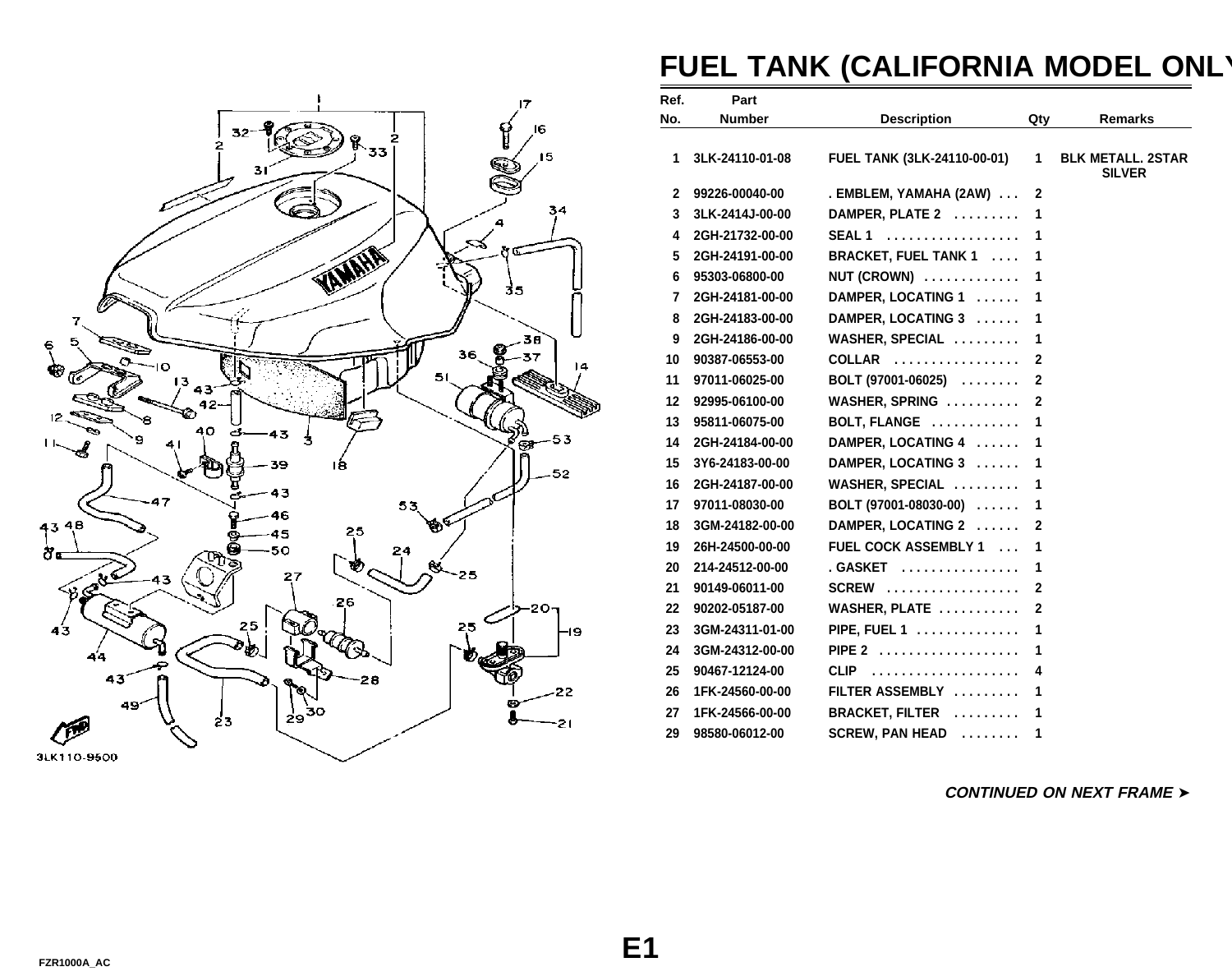<span id="page-49-0"></span>![](_page_49_Figure_0.jpeg)

# **FUEL TANK (CALIFORNIA MODEL ONLY**

| Ref. | Part            |                                                |                |                |
|------|-----------------|------------------------------------------------|----------------|----------------|
| No.  | <b>Number</b>   | <b>Description</b>                             | Qty            | <b>Remarks</b> |
|      |                 |                                                |                |                |
| 30   | 92995-06100-00  | WASHER, SPRING                                 | 1              |                |
| 31   | 1LJ-24602-03-00 | CAP ASSEMBLY                                   | 1              |                |
| 32   | 90110-05112-00  | <b>BOLT, HEXAGON SOCKET</b><br>$HEAD$          | 3              |                |
| 33   | 91311-05010-00  | BOLT, SOCKET HEAD                              | 1              |                |
| 34   | 90445-102G7-00  | $HOSE$                                         | 1              |                |
| 35   | 90467-09006-00  | <b>CLIP</b>                                    | 1              |                |
| 36   | 90480-13163-00  | GROMMET                                        | $\mathbf{2}$   |                |
| 37   | 90387-062L2-00  | <b>COLLAR</b><br>.                             | $\mathbf{2}$   |                |
| 38   | 95701-06500-00  | NUT, FLANGE                                    | $\mathbf{2}$   |                |
| 39   | 25H-24180-00-00 | <b>ROLL OVER VALVE</b><br><b>ASSEMBLY</b><br>. | 1              |                |
| 40   | 90461-15100-00  | <b>CLAMP</b><br>.                              | 1              |                |
| 41   | 98580-05010-00  | SCREW, PAN HEAD                                | 1              |                |
| 42   | 90445-11734-00  | HOSE                                           | 1              |                |
| 43   | 90467-10008-00  | <b>CLIP</b>                                    | 7              |                |
| 44   | 3LK-24170-00-00 | <b>CANISTER ASSEMBLY</b>                       | 1              |                |
| 45   | 90387-062L2-00  | <b>COLLAR</b><br>.                             | $\mathbf{2}$   |                |
| 46   | 97011-06016-00  | <b>BOLT</b>                                    | $\overline{2}$ |                |
| 47   | 3LK-24311-00-00 | PIPE, FUEL 1                                   | 1              |                |
| 48   | 3LK-24313-00-00 | PIPE 3<br>.                                    | 1              |                |
| 49   | 90445-114E2-00  | $HOSE$                                         | 1              |                |
| 50   | 90480-13163-00  | $GROMMET$                                      | $\mathbf{2}$   |                |
| 51   | 3GM-13907-00-00 | FUEL PUMP COMP.                                | 1              |                |
| 52   | 3GM-14294-00-00 | HOSE                                           | 1              |                |
| 53   | 90467-13123-00  | <b>CLIP</b><br>.                               | $\mathbf{2}$   |                |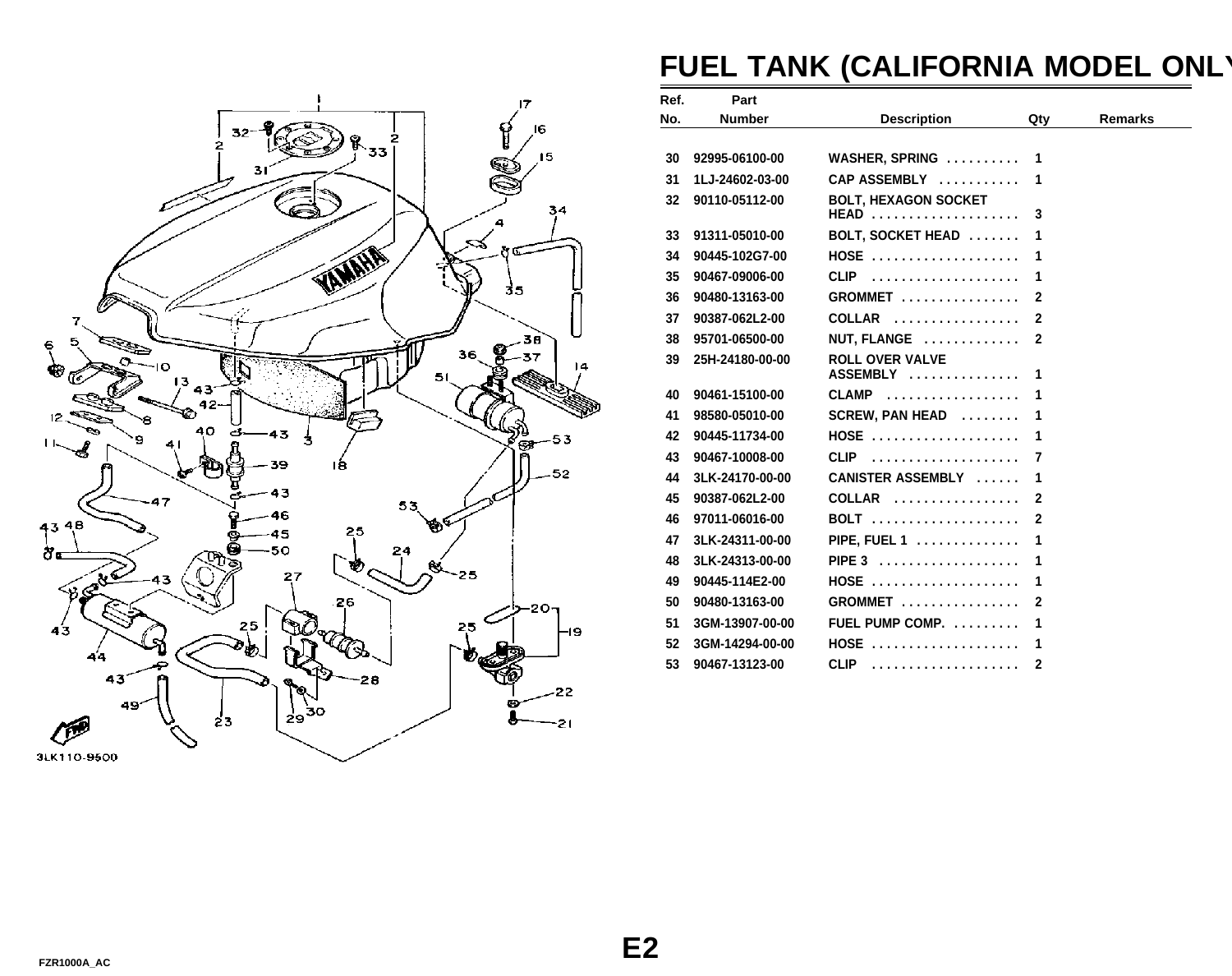![](_page_50_Figure_0.jpeg)

#### **SEAT**

| Ref. | Part            |                                                                |             |                |
|------|-----------------|----------------------------------------------------------------|-------------|----------------|
| No.  | <b>Number</b>   | <b>Description</b>                                             | Qty         | <b>Remarks</b> |
|      |                 |                                                                |             |                |
| 1    | 3GM-24730-00-00 | DOUBLE SEAT ASSEMBLY  1                                        |             |                |
| 2    | 3GM-24731-00-00 | . COVER, DOUBLE SEAT                                           | 1           |                |
| 3    | 2GH-24741-00-00 | $.$ PAD, SEAT $\,\,\ldots\,\ldots\,\ldots\,\ldots\,\ldots\,\,$ | 6           |                |
| 4    | 2GH-24776-00-00 | . LEVER, SEAT                                                  | 1           |                |
| 5.   | 1KT-24718-00-00 | . BRACKET, SEAT                                                | 1           |                |
| 6    | 1KT-24728-00-00 | . BRACKET, SEAT                                                | 1           |                |
| 7    | 95701-06500-00  | . NUT, FLANGE                                                  | 4           |                |
| 8    | 1JK-2478F-00-00 | . ROD, CONNECTING                                              | 1           |                |
| 9    | 95701-05500-00  | NUT, FLANGE                                                    | $\mathbf 2$ |                |
| 10   | 47X-24796-00-00 | <b>COVER</b>                                                   | 1           |                |
| 11   | 51X-24705-00-00 | <b>SEAT LOCK ASSEMBLY</b>                                      | 1           |                |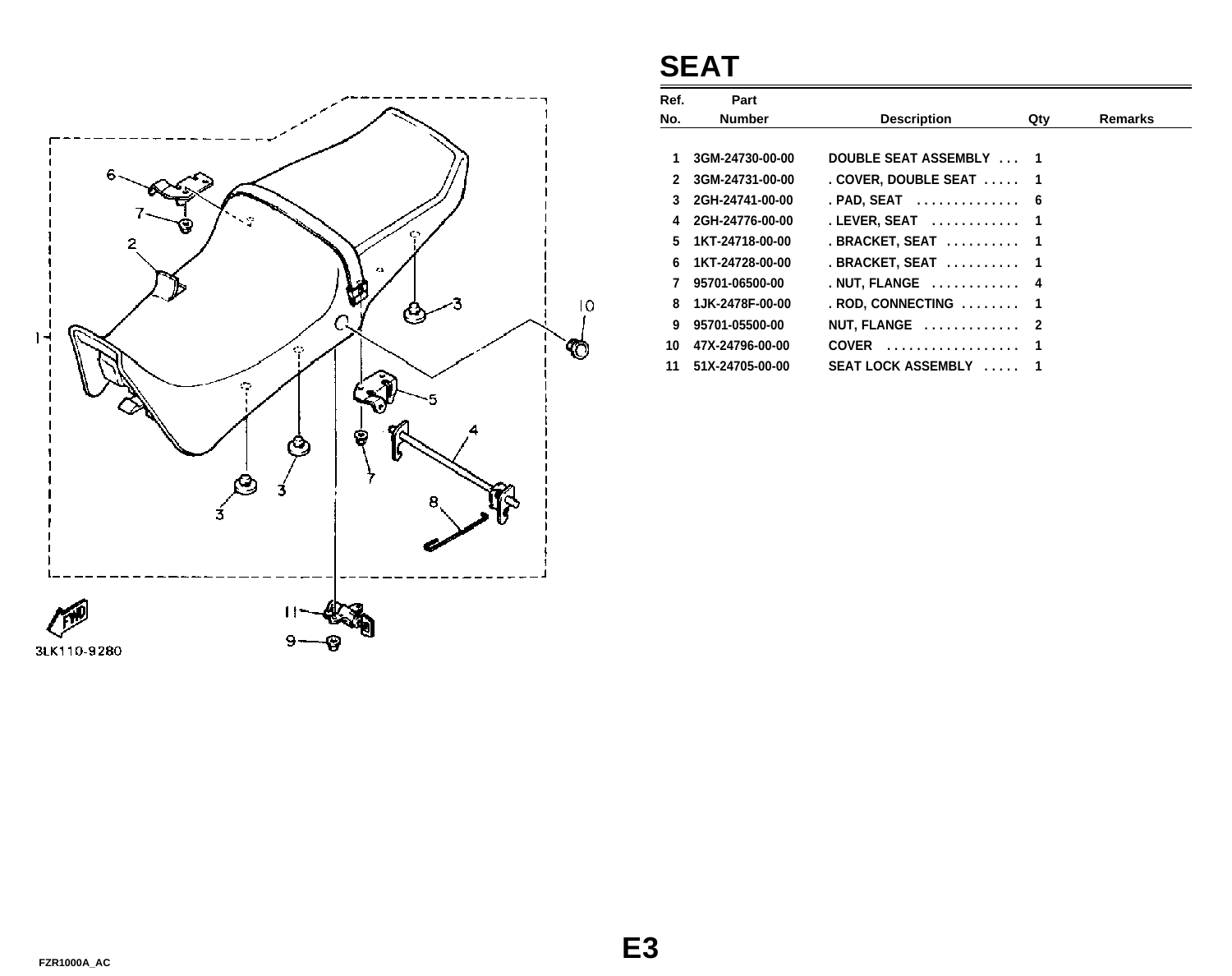![](_page_51_Figure_0.jpeg)

# **FRONT WHEEL**

| Ref.           | Part            |                           |                |                         |
|----------------|-----------------|---------------------------|----------------|-------------------------|
| No.            | <b>Number</b>   | <b>Description</b>        | Qty            | <b>Remarks</b>          |
|                |                 |                           |                |                         |
| 1              | 3GM-25168-00-WG | WHEEL, CAST FRONT  1      |                | <b>HIGH TECH SILVER</b> |
| $\mathbf{2}$   | 90560-17356-00  | SPACER                    | 1              |                         |
| 3              | 93306-20310-00  | BEARING                   | $\overline{2}$ |                         |
| 4              | 93102-25017-00  | OIL SEAL                  | 1              |                         |
| 5              | 341-25149-00-00 | CLUTCH, METER             | 1              |                         |
| 6              | 341-25846-00-00 | RETAINER, CLUTCH          | 1              |                         |
| $\overline{7}$ | 93105-45017-00  | OIL SEAL                  | 1              |                         |
| 8              | 94113-174U4-00  | $130/60$ ZR17-V280 P 1    |                | <b>PIRELLI</b>          |
| 9              | 93900-00030-00  | <b>VALVE, RIM</b> 1       |                |                         |
| 10             | 29L-25398-00-00 | BALANCER, WHEEL (10G)  1  |                | <b>UN</b>               |
|                | 29L-25398-10-00 | BALANCER, WHEEL (20G)  1  |                | UN                      |
|                | 29L-25398-20-00 | BALANCER, WHEEL (30G)  1  |                | <b>UN</b>               |
| 11             | 3MA-25190-00-00 | <b>GEAR UNIT ASSEMBLY</b> | 1              |                         |
| 12             | 3GM-25181-00-00 | AXLE, WHEEL               | 1              |                         |
| 13             | 90387-17530-00  | COLLAR                    | 1              |                         |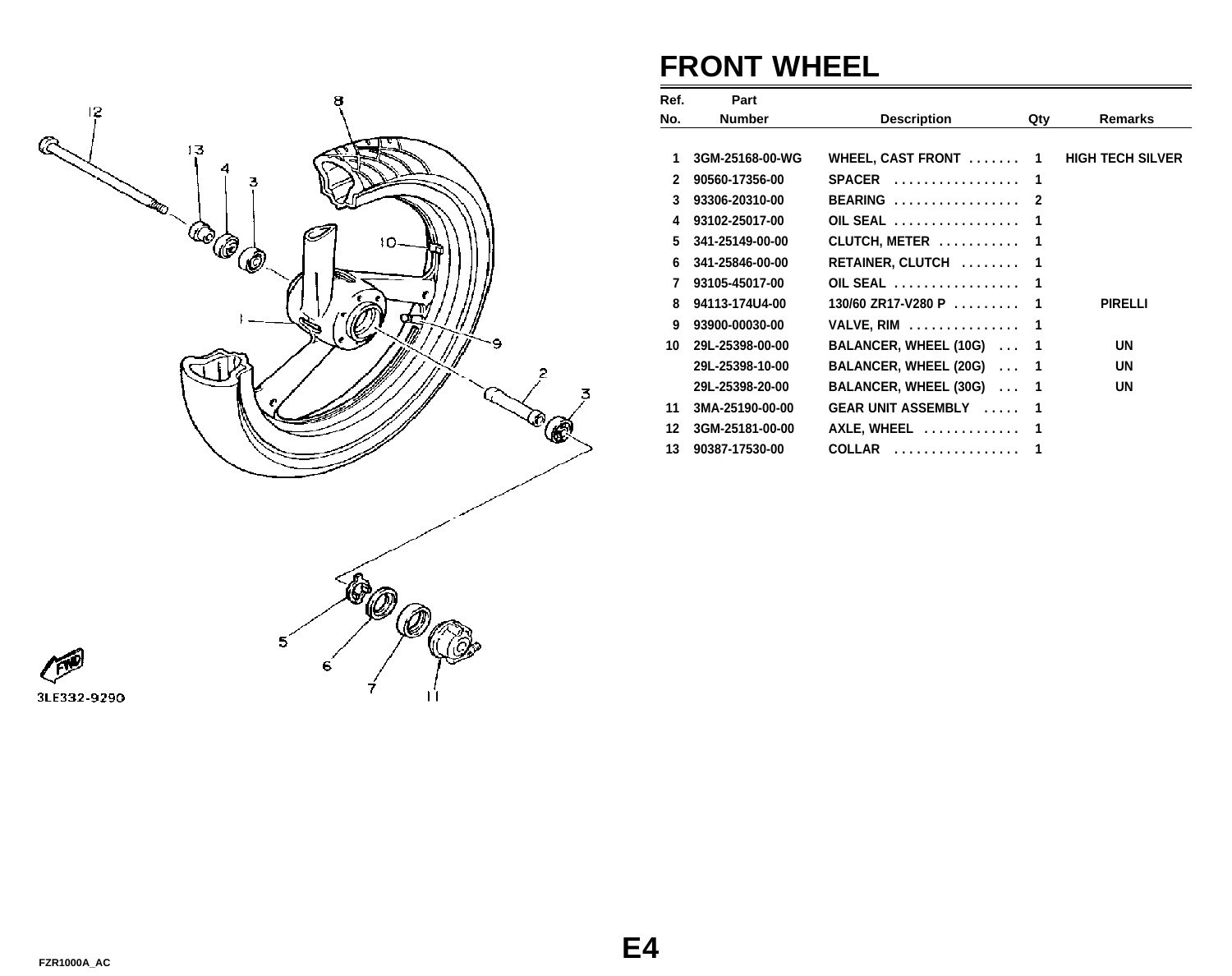![](_page_52_Figure_0.jpeg)

### **FRONT BRAKE CALIPER**

| Ref.         | <b>Part</b>     |                                               |              |                |
|--------------|-----------------|-----------------------------------------------|--------------|----------------|
| No.          | <b>Number</b>   | <b>Description</b>                            | Qty          | <b>Remarks</b> |
| 1            | 3GM-2581T-00-00 | <b>DISC BRAKE ASSEMBLYLEFT</b>                |              |                |
|              |                 | (LEFT)                                        | 2            |                |
| $\mathbf{2}$ | 90109-08718-00  | <b>BOLT</b>                                   | 12           |                |
| 3            | 3GM-2580T-01-00 | <b>CALIPER ASSEMBLY LEFT</b><br>$(LT.)$       | 1            |                |
| 4            | 3GM-W0057-00-00 | . PISTON ASSEMBLY, CALIPER                    | 1            |                |
| 5            | 3GM-W0047-00-00 | CALIPER SEAL KIT                              | 1            |                |
| 6            | 3GM-W0057-10-00 | . PISTON ASSEMBLY, CALIPER                    | 1            |                |
| 7            | 3GM-W0047-10-00 | CALIPER SEAL KIT                              | 1            |                |
| 8            | 3GM-W0045-11-00 | $BRAKE$ PAD KIT $\ldots \ldots$               | 1            |                |
| 9            | 3GM-25919-00-00 | $.$ SUPPORT, PAD $.$                          | 1            |                |
| 10           | 3HE-25924-00-00 | . PIN, PAD                                    | $\mathbf{2}$ |                |
| 11           | 3GM-25925-00-00 | $. CLIP$                                      | $\mathbf{2}$ |                |
| 12           | 1J3-W0048-00-00 | . BLEED SCREW KIT                             | 1            |                |
| 13           | 1KT-25836-00-00 | $.$ COVER, DUST $.$                           | 1            |                |
| 14           | 3GM-2580U-02-00 | <b>CALIPER ASSEMBLY RIGHT</b><br>(RIGHT)<br>. | 1            | <b>SLVR</b>    |
| 15           | 3GM-W0057-00-00 | . PISTON ASSEMBLY, CALIPER                    | 1            |                |
| 16           | 3GM-W0047-00-00 | . CALIPER SEAL KIT                            | 1            |                |
| 17           | 3GM-W0057-10-00 | . PISTON ASSEMBLY, CALIPER                    | 1            |                |
| 18           | 3GM-W0047-10-00 | CALIPER SEAL KIT                              | 1            |                |
| 19           | 3GM-W0045-11-00 | . BRAKE PAD KIT                               | 1            |                |
| 20           | 3GM-25919-00-00 | $.$ SUPPORT, PAD $.$                          | 1            |                |
| 21           | 3HE-25924-00-00 | . PIN, PAD                                    | $\mathbf{2}$ |                |
| 22           | 3GM-25925-00-00 |                                               | $\mathbf{2}$ |                |
| 23           | 1J3-W0048-00-00 | . BLEED SCREW KIT                             | 1            |                |
| 24           | 1KT-25836-00-00 | $.$ COVER, DUST $.$                           | 1            |                |
| 25           | 90105-10638-00  | <b>BOLT, WASHER BASED </b>                    | 4            |                |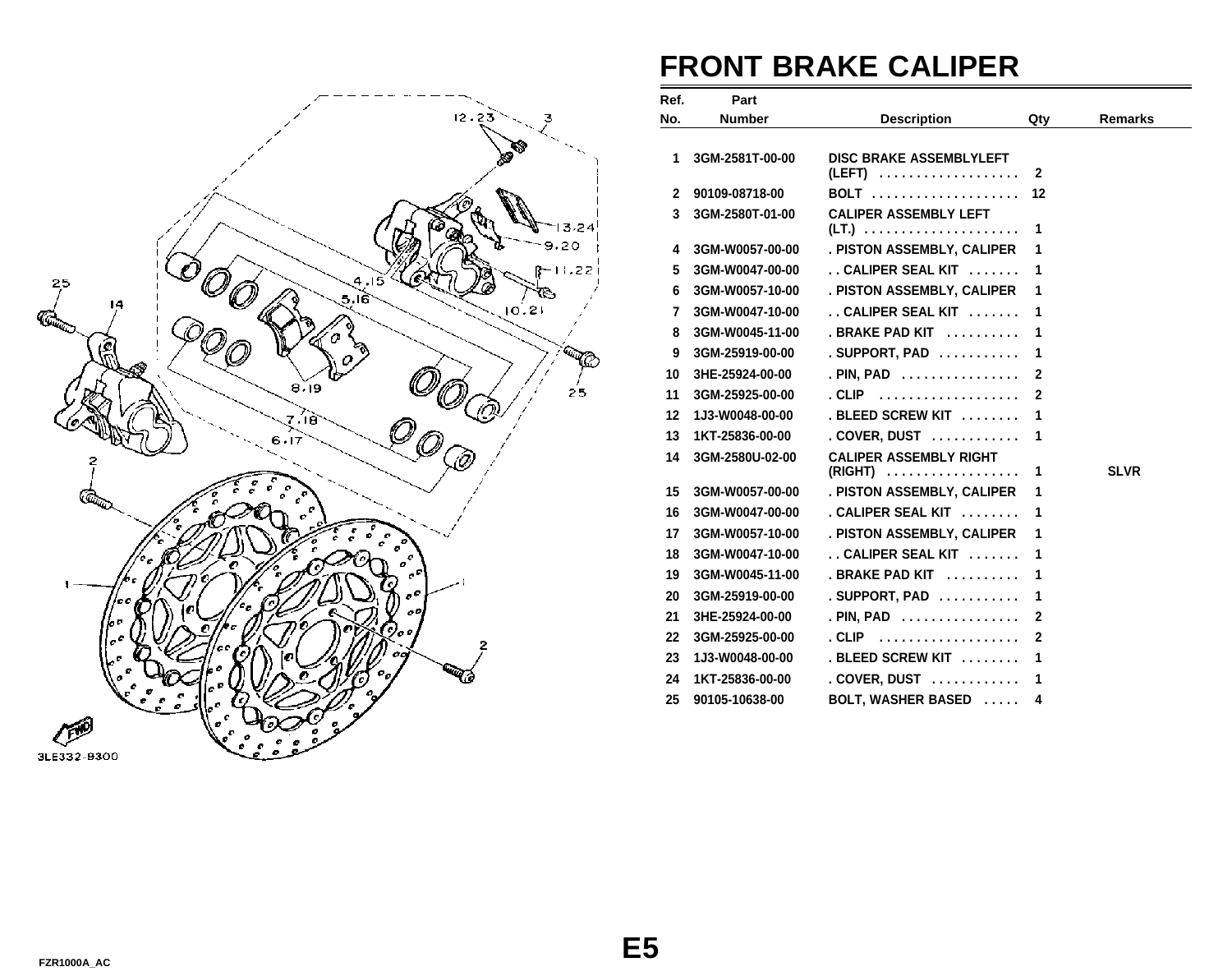![](_page_53_Figure_0.jpeg)

#### **REAR WHEEL**

| Ref. | Part            |                            |                |                         |
|------|-----------------|----------------------------|----------------|-------------------------|
| No.  | <b>Number</b>   | <b>Description</b>         | Qty            | <b>Remarks</b>          |
|      |                 |                            |                |                         |
| 1    | 3GM-25338-01-WG | WHEEL, CAST REAR           | 4              | <b>HIGH TECH SILVER</b> |
| 2    | 93306-30416-00  | <b>BEARING (B6304RS) </b>  | 2              |                         |
| 3    | 93106-40027-00  | OIL SEAL                   | 1              |                         |
| 4    | 90560-20357-00  | SPACER<br>.                | 1              |                         |
| 5    | 2GH-25364-00-00 | <b>DAMPER</b><br>.         | 5              |                         |
| 6    | 94117-173U9-00  | 170/60 ZR17-V280 P         | 1              | <b>PIRELLI</b>          |
| 7    | 93900-00030-00  | VALVE, RIM                 | 1              |                         |
| 8    | 29L-25398-00-00 | BALANCER, WHEEL (10G)      | 1              | <b>UN</b>               |
|      | 29L-25398-10-00 | BALANCER, WHEEL (20G)      | 1              | <b>UN</b>               |
|      | 29L-25398-20-00 | BALANCER, WHEEL (30G)      | 1              | UN                      |
| 9    | 36Y-25366-01-00 | CLUTCH, HUB                | 1              |                         |
| 10   | 93306-30507-00  | BEARING                    | 1              |                         |
| 11   | 93106-42026-00  | OIL SEAL                   | 1              |                         |
| 12   | 36Y-25377-00-00 | COLLAR, WHEEL              | 1              |                         |
| 13   | 2GH-25447-21-00 | SPROCKET, DRIVEN (47T)     | 1              | YAMAHA BLACK            |
| 14   | 90116-10485-00  | <b>BOLT, STUD</b>          | 6              |                         |
| 15   | 95601-10200-00  | NUT, SELF-LOCKING          | 6              |                         |
| 16   | 94571-31110-00  | CHAIN (RK532GSV2-110L)     | 1              | UR.                     |
|      | 94581-26110-00  | CHAIN (DID532ZLV-110L)     | 1              | UR.                     |
| 17   | 3GM-25388-00-00 | PULLER, CHAIN 1            | 1              |                         |
| 18   | 3GM-25389-00-00 | PULLER, CHAIN 2            | 1              |                         |
| 19   | 90101-08705-00  | <b>BOLT</b>                | $\mathbf 2$    |                         |
| 20   | 95333-08600-00  | NUT                        | $\overline{2}$ |                         |
| 21   | 3GM-25371-00-00 | BAR, TENSION               | 1              |                         |
| 22   | 90105-08321-00  | <b>BOLT, WASHER BASED </b> | $\mathbf 2$    |                         |
| 23   | 95701-08500-00  | NUT, FLANGE                | $\mathbf 2$    |                         |
| 24   | 91490-20020-00  | PIN, COTTER                | $\mathbf 2$    |                         |
| 25   | 3GM-25381-00-00 | AXLE, WHEEL                | 1              |                         |
| 26   | 90171-18043-00  | NUT, CASTLE                | 1              |                         |
|      |                 |                            |                |                         |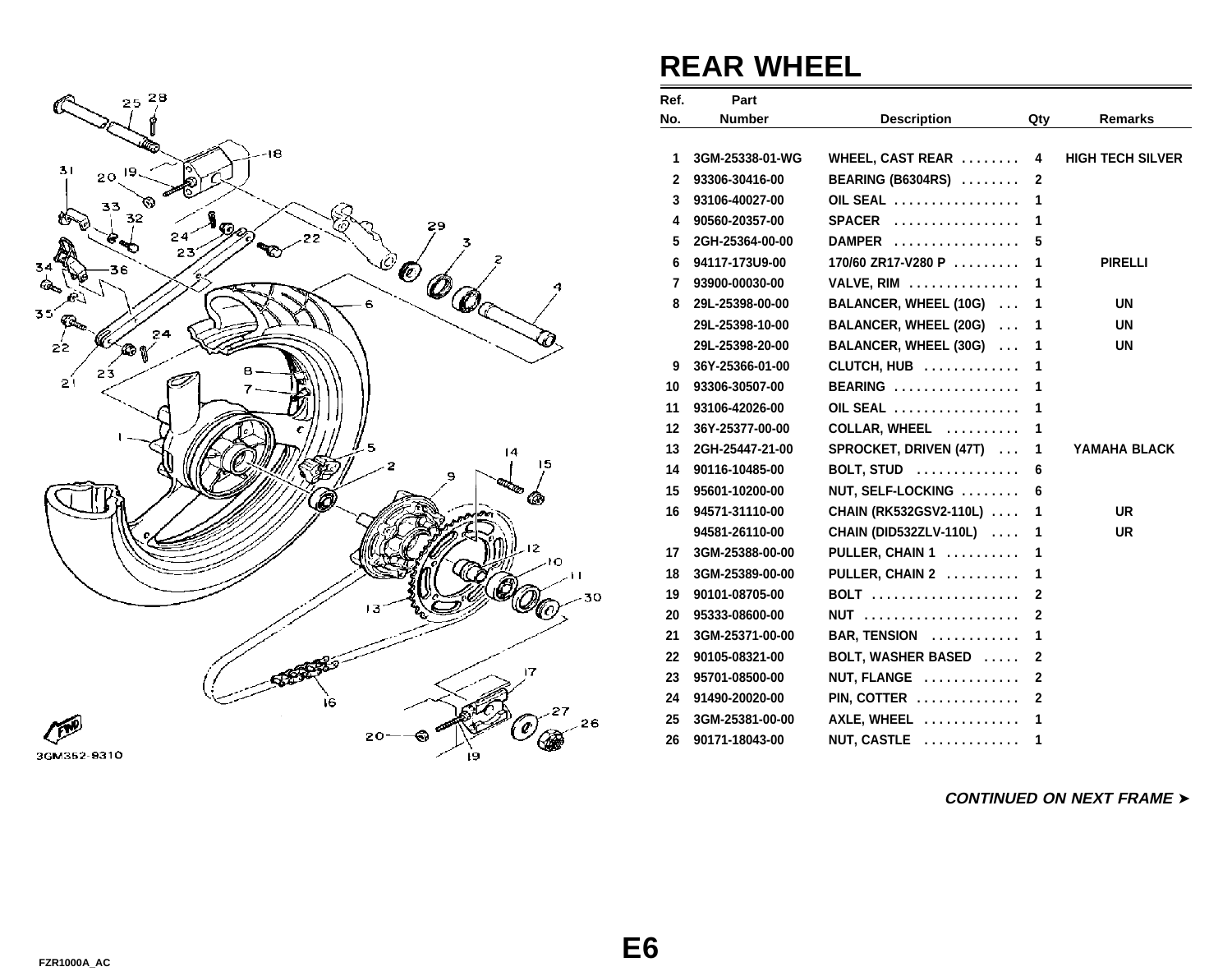<span id="page-54-0"></span>![](_page_54_Figure_0.jpeg)

#### **REAR WHEEL**

| Ref. | Part            |                                                  |     |                |
|------|-----------------|--------------------------------------------------|-----|----------------|
| No.  | <b>Number</b>   | <b>Description</b>                               | Qtv | <b>Remarks</b> |
|      |                 |                                                  |     |                |
| 27   | 90201-186M4-00  | WASHER, PLATE                                    | 1   |                |
| 28   | 91401-40040-00  | PIN, COTTER                                      | 1   |                |
| 29   | 90387-203U5-00  | COLLAR                                           | 1   |                |
| 30   | 90387-203U4-00  | COLLAR                                           | 1   |                |
| 31   | 3GM-25876-00-00 | HOLDER, BRAKE HOSE 2                             | 1   |                |
| 32   | 97011-06010-00  | BOLT $\ldots \ldots \ldots \ldots \ldots \ldots$ | 1   |                |
| 33   | 92995-06100-00  | WASHER, SPRING                                   | 1   |                |
| 34   | 97021-06030-00  | <b>BOLT</b>                                      | 1   |                |
| 35   | 92995-06100-00  | WASHER, SPRING                                   | 1   |                |
| 36   | 3GM-25875-00-00 | <b>HOLDER, BRKE HOSE</b><br>1HOSE 1              |     |                |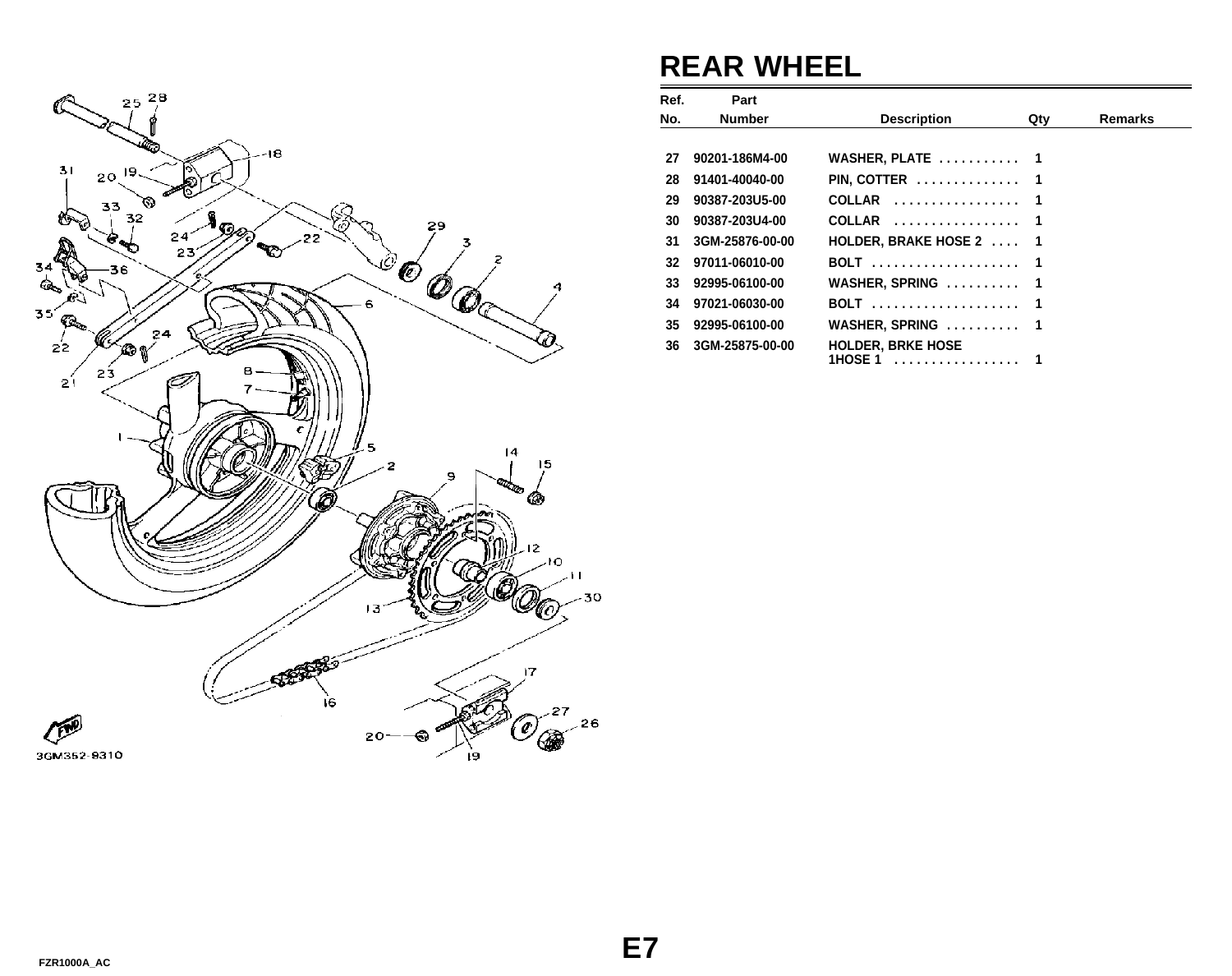![](_page_55_Picture_0.jpeg)

### **REAR BRAKE CALIPER**

| Ref.         | Part            |                                           |              |         |
|--------------|-----------------|-------------------------------------------|--------------|---------|
| No.          | <b>Number</b>   | <b>Description</b>                        | Qty          | Remarks |
|              |                 |                                           |              |         |
| 1            | 2KT-25831-00-00 | DISC, BRAKE (RIGHT)                       | 1            |         |
| $\mathbf{2}$ | 90109-08718-00  | <b>BOLT</b>                               | 6            |         |
| 3            | 3GM-2580W-00-00 | <b>CALIPER ASSEMBLY REA 2</b>             | 1            |         |
| 4            | 31A-W0057-00-00 | . PISTON ASSEMBLY, CALIPER                | 1            |         |
| 5            | 31A-W0047-00-00 | $\ldots$ CALIPER SEAL KIT $\ldots \ldots$ | 1            |         |
| 6            | 26H-W0045-11-00 | BRAKE PAD KIT                             | 1            |         |
| 7            | 1WG-25919-00-00 | $.$ SUPPORT, PAD $.$                      | 1            |         |
| 8            | 3HE-25924-00-00 | . PIN, PAD                                | $\mathbf{2}$ |         |
| 9            | 3HE-25925-00-00 |                                           | $\mathbf{2}$ |         |
| 10           | 1J3-W0048-00-00 | . BLEED SCREW KIT                         | $\mathbf{2}$ |         |
| 11           | 51J-25836-00-00 | $.$ COVER, DUST $.$                       | 1            |         |
| $12 \,$      | 1FK-25827-00-00 | . SHIM, CALIPER                           | 1            |         |
| 13           | 1FK-25828-00-00 | . SHIM, CALIPER                           | 1            |         |
| 14           | 3GM-25819-00-00 | BRACKET, CALIPER                          | 1            |         |
| 15           | 90105-10638-00  | <b>BOLT, WASHER BASED</b>                 | $\mathbf{2}$ |         |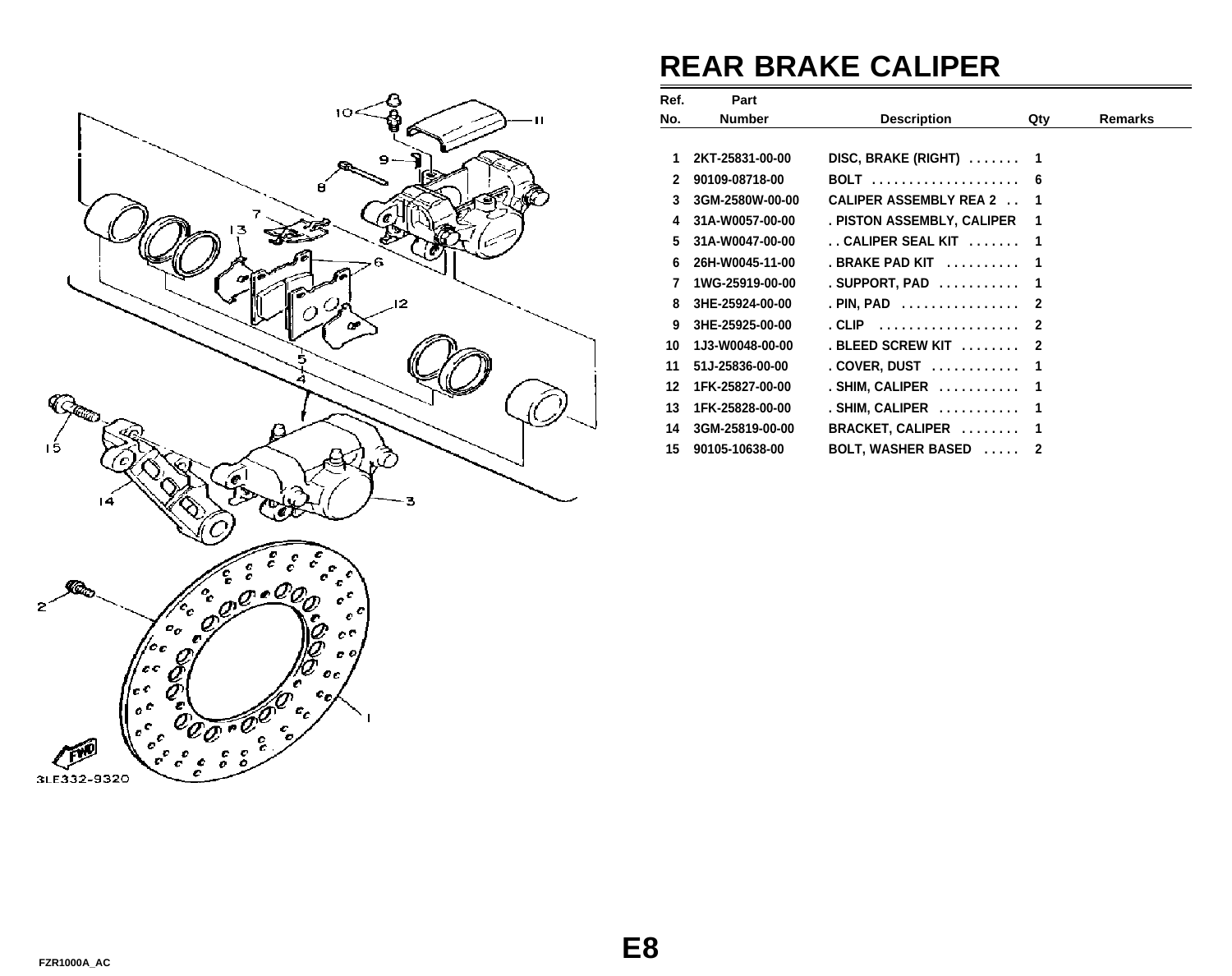![](_page_56_Figure_0.jpeg)

## **HANDLEBAR - CABLE**

| Ref.           | Part            |                                  |                |                |
|----------------|-----------------|----------------------------------|----------------|----------------|
| No.            | <b>Number</b>   | <b>Description</b>               | Qty            | <b>Remarks</b> |
|                |                 |                                  |                |                |
| 1              | 3GM-26121-00-00 | HANDLEBAR LH (LEFT)              | 1              |                |
| $\mathbf{2}$   | 3GM-26122-00-00 | HANDLEBAR RH (RT.)               | 1              |                |
| 3              | 3GM-26111-50-00 | HANDLEBAR                        | $\mathbf{2}$   |                |
| 4              | 36Y-26246-00-00 |                                  | $\mathbf{2}$   |                |
| 5              | 3GM-26113-00-00 | DAMPER $\ldots$ ,,,,,,,,,,,,,,,, | 4              |                |
| 6              | 90201-435M0-00  | WASHER, PLATE                    | $\mathbf{2}$   |                |
| $\overline{7}$ | 91316-08025-00  | BOLT, SOCKET HEAD                | $\overline{2}$ |                |
| 8              | 90109-082A1-00  | <b>BOLT</b>                      | $\overline{2}$ |                |
| 9              | 47X-26241-00-00 | GRIP (LEFT)                      | 1              |                |
| 10             | 47X-26240-00-00 | GRIP ASSEMBLY                    | 1              |                |
| 11             | 3GM-26331-00-00 | CABLE, STARTER 1                 | 1              |                |
| 12             | 3GM-83940-00-00 | <b>STARTER ASSEMBLY </b>         | 1              |                |
| 13             | 1WG-83941-00-00 | . LEVER, STARTER                 | 1              |                |
| 14             | 90209-10131-00  | <b>. WASHER</b>                  | 1              |                |
| 15             | 98906-06008-00  | $SCREW, BIND$                    | 1              |                |
| 16             | 91316-06012-00  | BOLT, SOCKET HEAD                | 1              |                |
| 17             | 3GM-26311-00-00 | CABLE, THROTTLE 1                | 1              |                |
| 18             | 3GM-26312-00-00 | CABLE, THROTTLE 2                | 1              |                |
| 19             | 90464-60067-00  | <b>CLAMP</b><br>.                | 1              |                |
| 20             | 5H0-26393-00-00 | <b>HOLDER</b><br>.               | 1              |                |
| 21             | 98506-05008-00  | SCREW, PAN HEAD                  | 1              |                |
| 22             | 437-83936-01-00 | <b>BAND, SWITCH CORD </b>        | 1              |                |
|                |                 |                                  |                |                |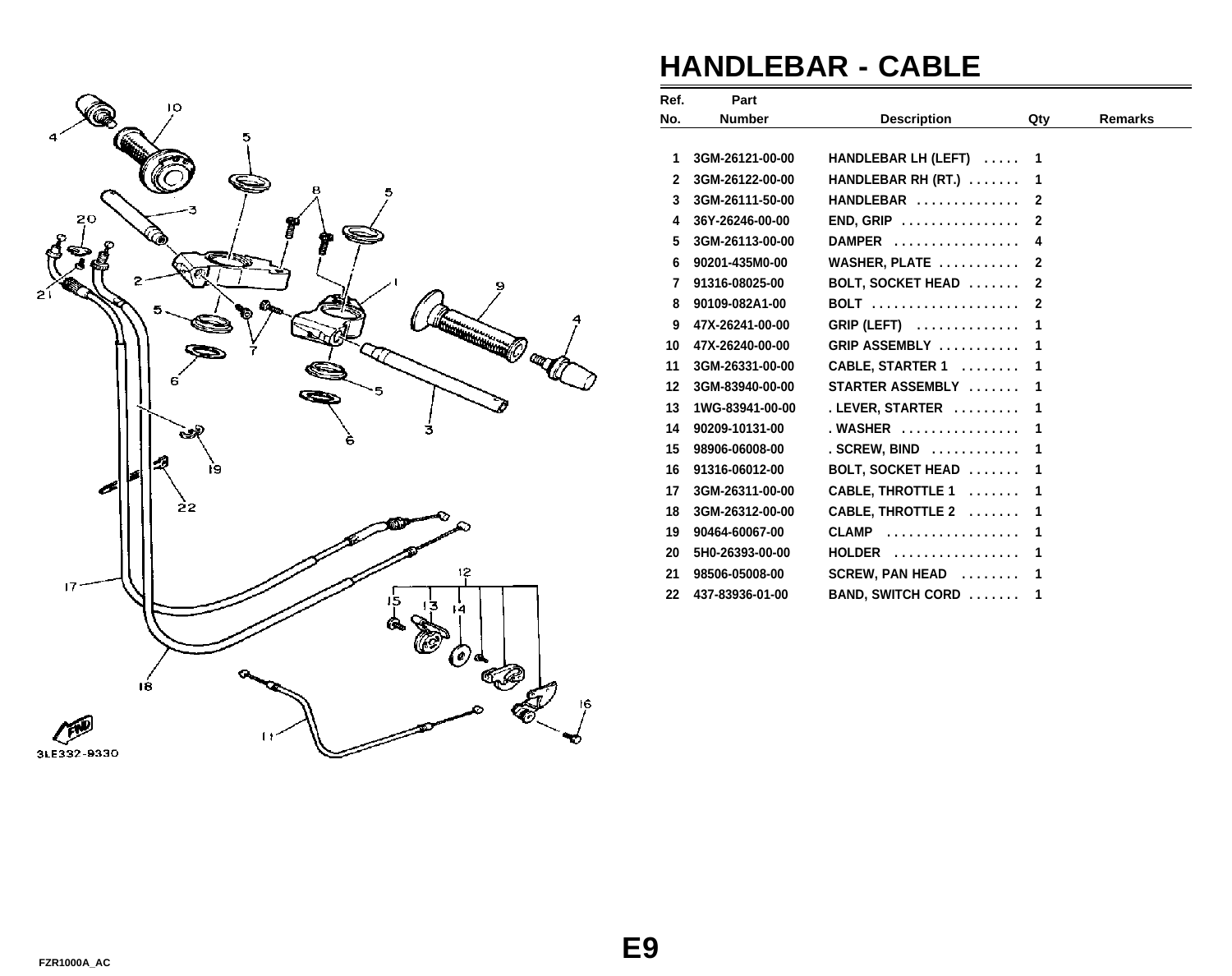![](_page_57_Figure_0.jpeg)

#### **FRONT MASTER CYLINDER**

| Ref.         | Part            |                                                        |              |                |
|--------------|-----------------|--------------------------------------------------------|--------------|----------------|
| No.          | <b>Number</b>   | <b>Description</b>                                     | Qty          | <b>Remarks</b> |
|              |                 |                                                        |              |                |
| 1            | 3SD-25870-20-00 | <b>MSTR. CYLINDER, SUB</b><br>ASSEMBLYSUB ASSEMBLY     | 1            |                |
| $\mathbf{2}$ | 4K0-25854-00-00 | . DIAPHRAGM RESERVOR                                   | 1            |                |
| 3            | 3GM-25852-01-00 | . CAP, RESERVOIR                                       | 1            |                |
| 4            | 98706-04012-00  | $.$ SCREW, FLAT HEAD $.$                               | 2            |                |
| 5            | 4K0-W0041-50-00 | . CYLINDER KIT, MASTER                                 | 1            |                |
| 6            | 4L0-25867-00-00 | <b>BRACKET, MASTER CYLINDER</b>                        | 1            |                |
| 7            | 95026-06025-00  | BOLT, FLANGE                                           | $\mathbf{2}$ |                |
| 8            | 90338-09012-00  | PLUG                                                   | 1            |                |
| 9            | 3GM-25872-00-00 | HOSE, BRAKE 1                                          | 1            |                |
| 10           | 3GM-25873-00-00 | HOSE, BRAKE 2                                          | 1            |                |
| 11           | 90401-10095-00  | BOLT, UNION                                            | 1            |                |
| 12           | 90401-10096-00  | BOLT, UNION                                            | $\mathbf{2}$ |                |
| 13           | 90201-10118-00  | WASHER, PLATE                                          | 7            |                |
| 14           | 3LK-25875-00-00 | <b>HOLDER, BRAKE HOSE 1</b><br>(3FH-25875-00-00)<br>.  | 1            |                |
| 15           | 3LK-25876-00-00 | <b>HOLDER, BRKE HOSE</b><br><b>2HOSE 2</b><br><u>.</u> | 1            |                |
| 16           | 95023-06025-00  | BOLT, FLANGE                                           | $\mathbf{2}$ |                |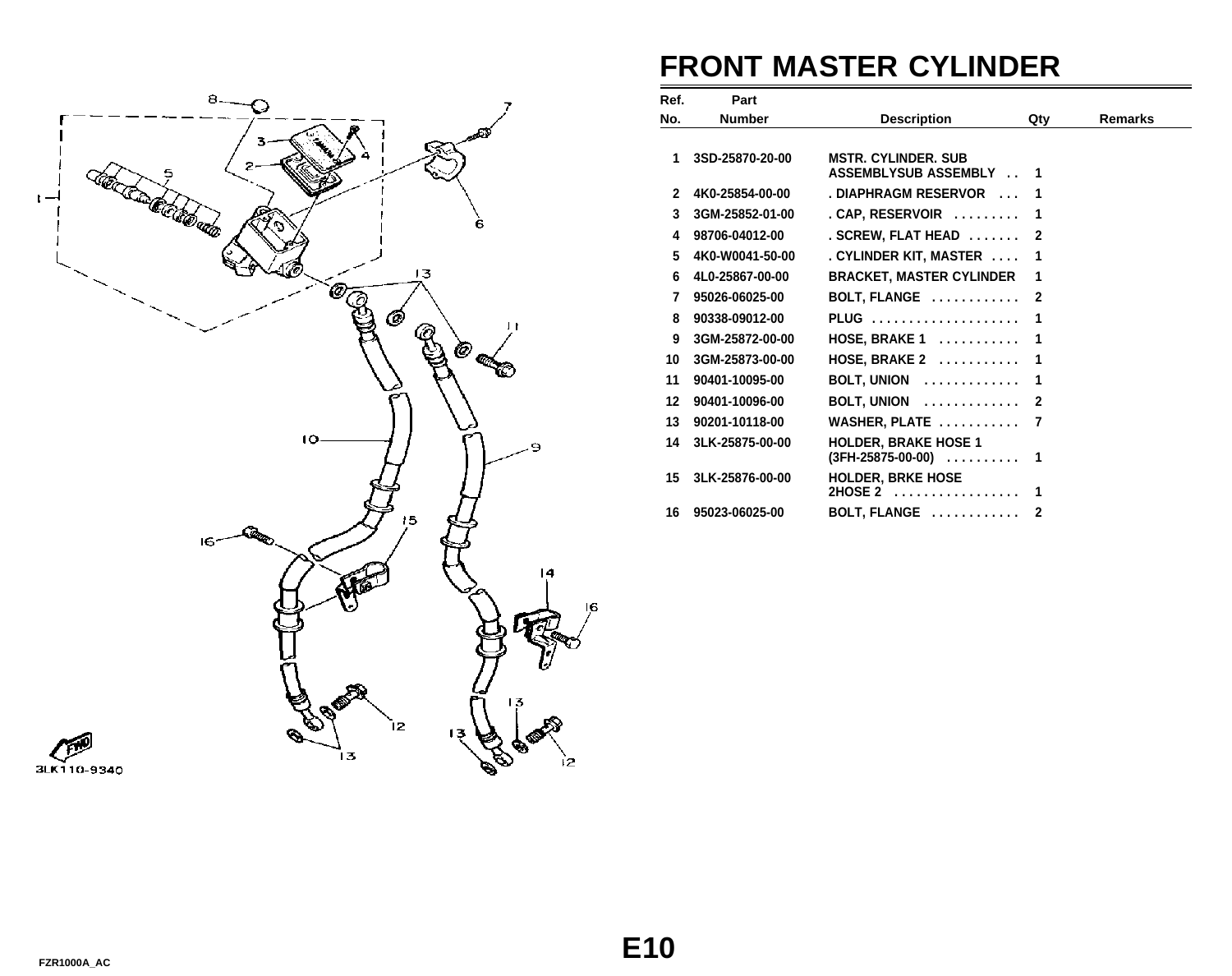![](_page_58_Figure_0.jpeg)

# **FRONT MASTER CYLINDER 2**

| Ref.         | Part            |                                                      |              |                |
|--------------|-----------------|------------------------------------------------------|--------------|----------------|
| No.          | <b>Number</b>   | <b>Description</b>                                   | Qty          | <b>Remarks</b> |
|              |                 |                                                      |              |                |
| 1            | 3SD-25870-11-00 | <b>MASTER CYLINDER SUB</b><br><b>ASSEMBLY</b><br>. 1 |              |                |
| $\mathbf{2}$ | 3GM-W0099-00-00 | . CYLINDER KIT, MASTER<br>$(CLUTCH)$                 | 1            |                |
| 3            | 3GM-26464-00-00 | . ROD, PUSH                                          | 1            |                |
| 4            | 3GM-26455-00-00 | . BUSH                                               | 1            |                |
| 5            | 55U-25854-00-00 | . DIAPHRAGM, RESERVOIR                               | 1            |                |
| 6            | 2KF-25852-01-00 | . CAP, RESERVOIR                                     | 1            |                |
| 7            | 98706-04012-00  | . SCREW, FLAT HEAD                                   | $\mathbf{2}$ |                |
| 8            | 3GM-83912-00-00 | $LEVER 1$                                            | 1            |                |
| 9            | 90149-06287-00  | . SCREW<br>.                                         | 1            |                |
| 10           | 95706-06500-00  | $. NUT, FLANGE$                                      | 1            |                |
| 11           | 3GM-83980-00-00 | . FRONT STOP SWITCH<br>ASSEMBLY                      | 1            |                |
| 12           | 98706-04016-00  | . SCREW, FLAT HEAD                                   | 1            |                |
| 13           | 56A-25867-00-00 | <b>BRACKET, MASTER CYLINDER</b>                      | 1            |                |
| 14           | 95026-06025-00  | BOLT, FLANGE                                         | $\mathbf{2}$ |                |
| 15           | 2GH-26470-01-00 | HOSE, CLUTCH                                         | 1            |                |
| 16           | 90401-10096-00  | BOLT, UNION                                          | $\mathbf{2}$ |                |
| 17           | 90201-10118-00  | WASHER, PLATE                                        | 4            |                |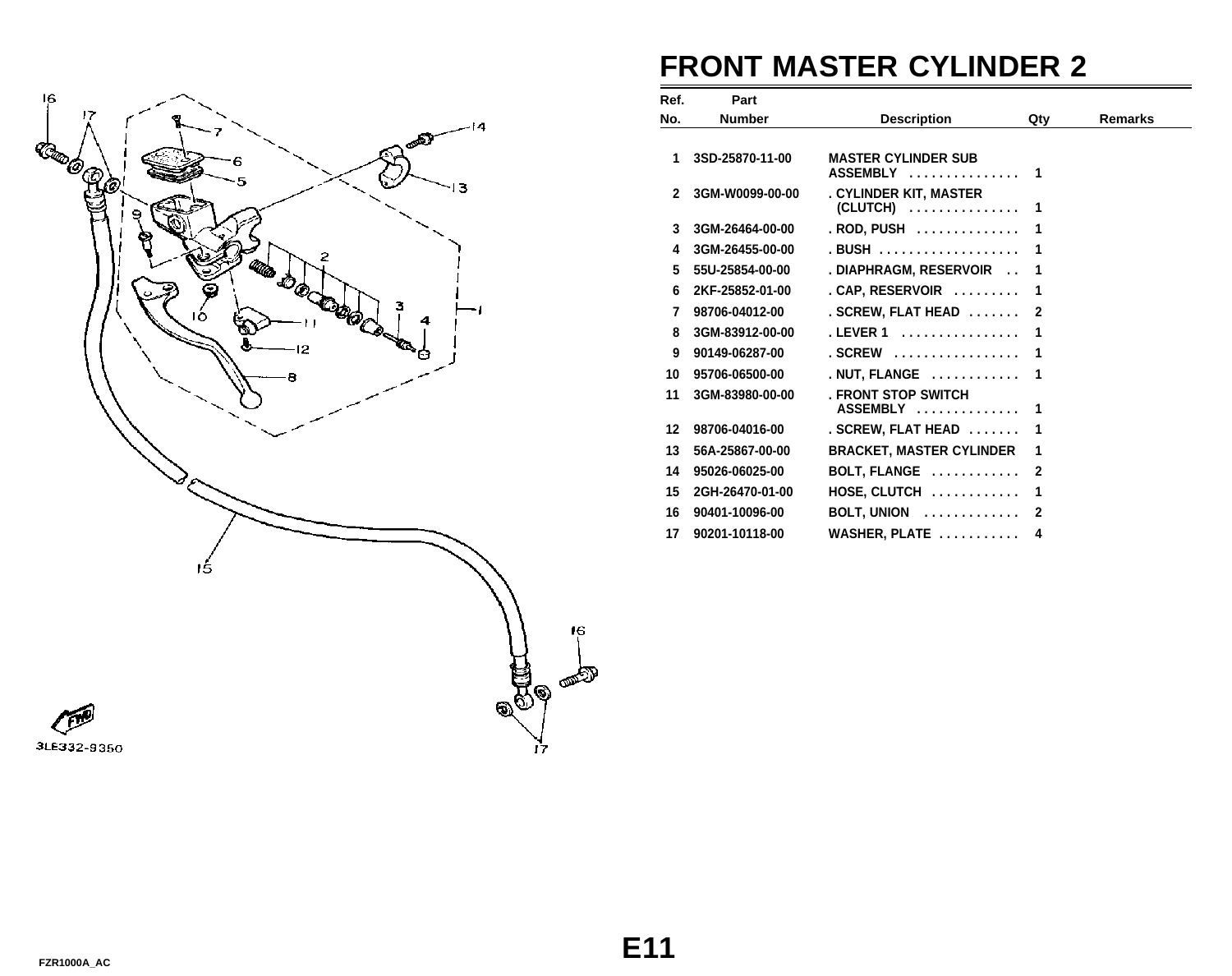![](_page_59_Figure_0.jpeg)

# **STAND - FOOTREST**

| Ref. | Part            |                                                |                |                |
|------|-----------------|------------------------------------------------|----------------|----------------|
| No.  | <b>Number</b>   | <b>Description</b>                             | Qty            | <b>Remarks</b> |
|      |                 |                                                |                |                |
| 1    | 3GM-27311-00-00 | STAND, SIDE                                    | 1              |                |
| 2    | 3GM-27321-00-00 | <b>BRACKET, SIDE STAND </b>                    | 1              |                |
| 3    | 3GM-21453-00-00 | <b>BRACKET, SWITCH </b>                        | 1              |                |
| 4    | 90105-06564-00  | <b>BOLT, WASHER BASED </b>                     | 2              |                |
| 5    | 90110-08155-00  | <b>BOLT, HEXAGON SOCKET</b><br>HEAD            | 2              |                |
| 6    | 90109-104E6-00  | <b>BOLT</b>                                    | 1              |                |
| 7    | 90185-10037-00  | NUT, SELF-LOCKING                              | 1              |                |
| 8    | 90506-18224-00  | SPRING, TENSION                                | 1              |                |
| 9    | 90506-26225-00  | SPRING, TENSION                                | 1              |                |
| 10   | 2KT-27315-00-00 | LINK, SIDE STAND<br><u>.</u>                   | 1              |                |
| 11   | 1TX-27351-00-00 | GUIDE, SIDE STAND                              | 1              |                |
| 12   | 2GH-27410-00-00 | <b>FRONT FOOTREST ASSEMBLY</b><br>(LEFT)       | 1              |                |
| 13   | 90109-083E2-00  | .BOLT                                          | 1              |                |
| 14   | 2GH-27413-00-00 | . COVER, FOOTREST<br>.                         | 1              |                |
| 15   | 90157-05079-00  | . SCREW, PAN HEAD                              | $\overline{2}$ |                |
| 16   | 2GH-27420-00-00 | <b>FRONT FOOTREST ASSEMBLY</b><br>(RIGHT)<br>. | 1              |                |
| 17   | 90109-083E2-00  | . BOLT                                         | 1              |                |
| 18   | 2GH-27413-00-00 | . COVER, FOOTREST<br>1.1.1.1.1.1               | 1              |                |
| 19   | 90157-05079-00  | . SCREW, PAN HEAD<br>.                         | $\mathbf{2}$   |                |
| 20   | 3GM-27442-00-00 | $BRACKET 2$                                    | 1              |                |
| 21   | 3GM-27443-00-00 | <b>BRACKET 3</b>                               | 1              |                |
| 22   | 90214-10056-00  | WASHER, CLAW                                   | $\mathbf{2}$   |                |
| 23   | 90109-103A9-00  | BOLT                                           | $\mathbf{2}$   |                |
| 24   | 90206-17084-00  | WASHER, WAVE                                   | $\overline{2}$ |                |
| 25   | 90110-08066-00  | <b>BOLT, HEX SKT HEADSOCKET</b><br>HEAD        | 4              |                |
| 26   | 3GM-2741L-00-00 | <b>BRACKET 4 </b>                              | 1              |                |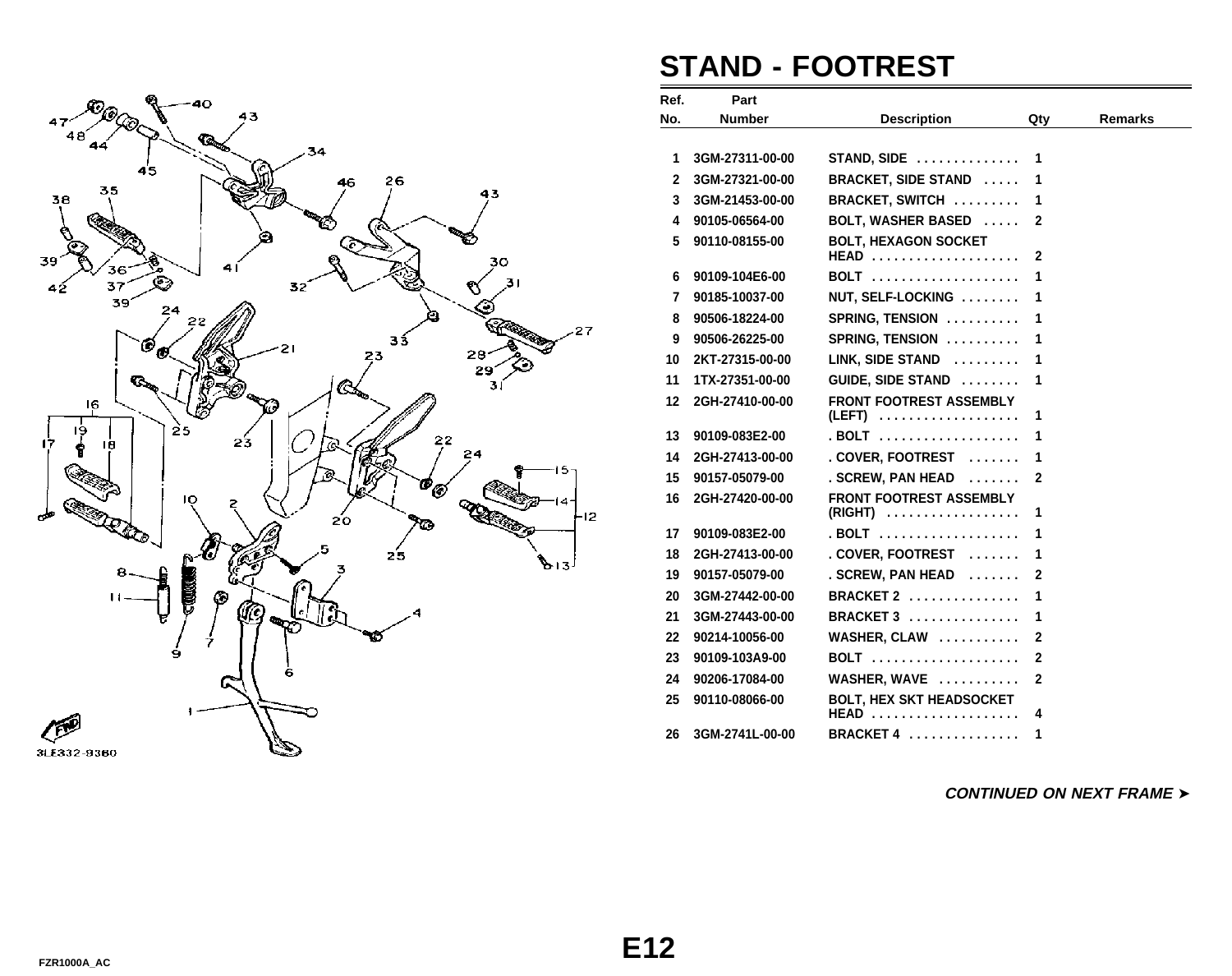<span id="page-60-0"></span>![](_page_60_Figure_0.jpeg)

# **STAND - FOOTREST**

| Ref.<br>No. | Part<br><b>Number</b> | <b>Description</b>          | Qty          | <b>Remarks</b> |
|-------------|-----------------------|-----------------------------|--------------|----------------|
|             |                       |                             |              |                |
| 27          | 1HX-27431-00-00       | FOOTREST, REAR 1            | 1            |                |
| 28          | 90501-12743-00        | SPRING, COMPRESSION         | 1            |                |
| 29          | 93501-04011-00        | <b>BALL</b>                 | 1            |                |
| 30          | 90387-064H8-00        | COLLAR                      | 1            |                |
| 31          | 1HX-27437-00-00       | WASHER, SPECIAL             | $\mathbf{2}$ |                |
| 32          | 91311-06045-00        | <b>BOLT</b>                 | 1            |                |
| 33          | 95601-06100-00        | NUT, U                      | 1            |                |
| 34          | 3GM-2742L-00-00       | <b>BRACKET 5</b>            | 1            |                |
| 35          | 3GM-27441-00-00       | FOOTREST, REAR 2            | 1            |                |
| 36          | 90501-12743-00        | <b>SPRING, COMPRESSION </b> | 1            |                |
| 37          | 93501-04011-00        | <b>BALL</b>                 | 1            |                |
| 38          | 90387-064H8-00        | <b>COLLAR</b><br>.          | 1            |                |
| 39          | 1HX-27437-00-00       | WASHER, SPECIAL             | $\mathbf{2}$ |                |
| 40          | 91311-06045-00        | <b>BOLT</b>                 | 1            |                |
| 41          | 95601-06100-00        | NUT, U                      | 1            |                |
| 42          | 90387-083W8-00        | COLLAR                      | 1            |                |
| 43          | 95821-08025-00        | BOLT, FLANGE                | 4            |                |
| 44          | 2H7-27414-00-00       | DAMPER, FOOTREST            | 1            |                |
| 45          | 90387-10636-00        | $COLLAR$                    | 1            |                |
| 46          | 90105-10316-00        | <b>BOLT, WASHER BASED </b>  | 1            |                |
| 47          | 95701-10500-00        | NUT, FLANGE (95702-10500)   | 1            |                |
| 48          | 90201-10669-00        | WASHER, PLATE               | 1            |                |
|             |                       |                             |              |                |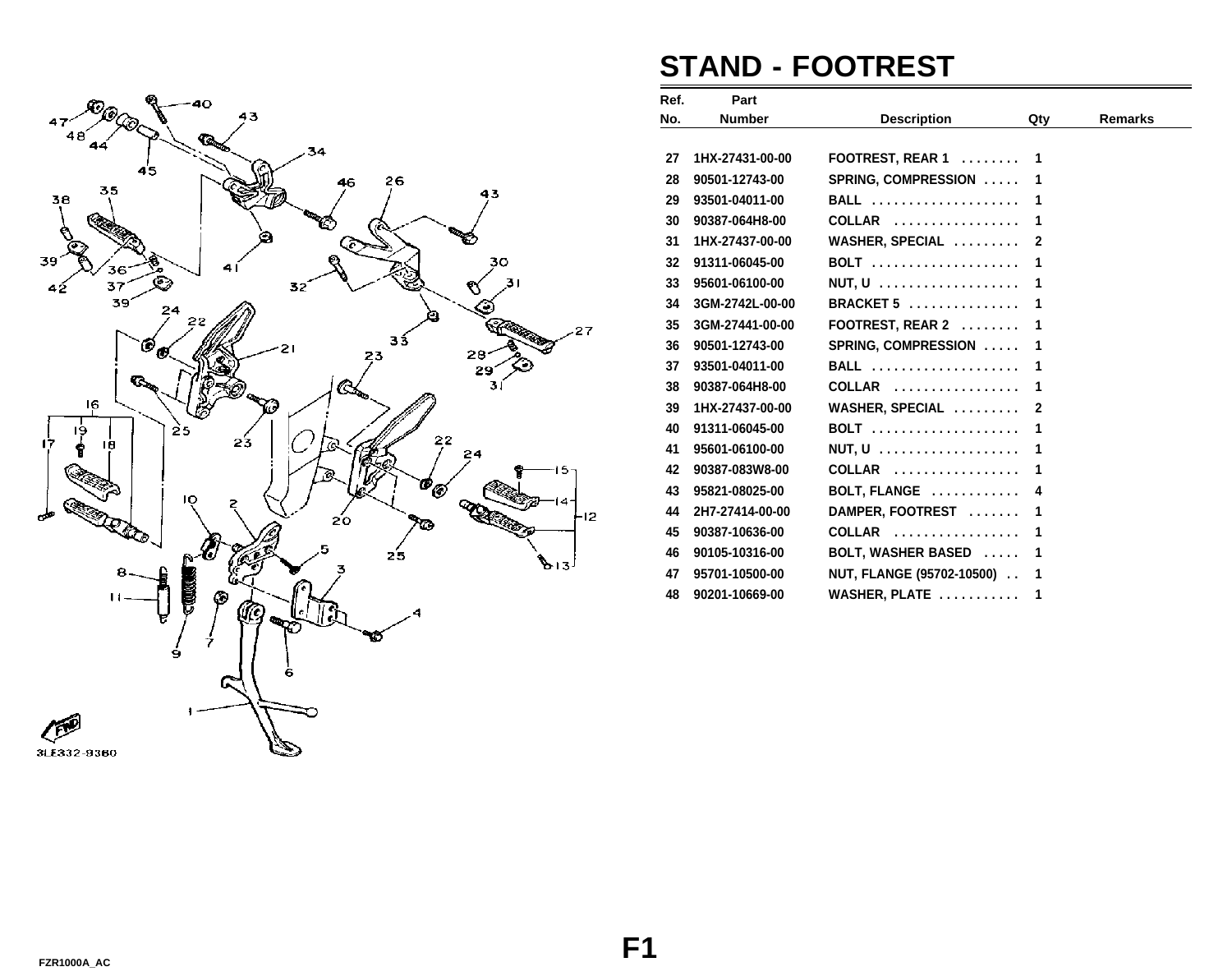![](_page_61_Figure_0.jpeg)

### **REAR MASTER CYLINDER**

| Ref. | Part            |                                         |             |                |
|------|-----------------|-----------------------------------------|-------------|----------------|
| No.  | <b>Number</b>   | <b>Description</b>                      | Qty         | <b>Remarks</b> |
|      |                 |                                         |             |                |
| 1    | 2GH-27211-00-00 | PEDAL, BRAKE                            | 1           |                |
| 2    | 2TK-27813-00-00 | PIN, PEDAL CRANK                        | 1           |                |
| 3    | 95611-08100-00  |                                         | 1           |                |
| 4    | 90508-20737-00  | SPRING, TORSION                         | 1           |                |
| 5    | 90446-17267-00  | HOSE                                    | 1           |                |
| 6    | 3GM-2583V-00-00 | <b>RR. MASTER CYLINDER</b><br>ASSEMBLY. | 1           |                |
| 7    | 2KR-W0042-50-00 | . CYLINDER KIT, MASTER                  | 1           |                |
| 8    | 93210-15620-00  | . O-RING                                | 1           |                |
| 9    | 98511-04012-00  | . SCREW, PAN HEAD                       | 1           |                |
| 10   | 92901-04100-00  | . WASHER, SPRING                        | 1           |                |
| 11   | 92901-04600-00  | $.$ WASHER, PLATE $.$                   | 1           |                |
| 12   | 92011-08030-00  | <b>BOLT, BUTTON HEAD </b>               | 2           |                |
| 13   | 47X-27222-00-00 | <b>JOINT</b>                            | 1           |                |
| 14   | 95303-08700-00  |                                         | 1           |                |
| 15   | 90240-08013-00  | PIN, CLEVIS                             | 1           |                |
| 16   | 90201-08083-00  | WASHER, PLATE                           | 1           |                |
| 17   | 91490-20020-00  | PIN, COTTER                             | 1           |                |
| 18   | 47X-25894-00-00 | TANK, RESERVOIR                         | 1           |                |
| 19   | 360-25854-00-00 | DIAPHRAGM, RESERVOIR                    | 1           |                |
| 20   | 2GU-25855-00-00 | BUSH, DIAPHRAGM                         | 1           |                |
| 21   | 2KF-25852-50-00 | CAP, RESERVOIR                          | 1           |                |
| 22   | 90159-06085-00  | <b>SCREW, WITH WASHER </b>              | 1           |                |
| 23   | 3GM-25895-00-00 | HOSE, RESERVOIR                         | 1           |                |
| 24   | 90467-14057-00  | <b>CLIP</b>                             | $\mathbf 2$ |                |
| 25   | 3GM-25874-00-00 | HOSE, BRAKE                             | 1           |                |
| 26   | 90401-10096-00  | <b>BOLT, UNION</b><br>.                 | $\mathbf 2$ |                |
| 27   | 90201-10118-00  | WASHER, PLATE                           | 4           |                |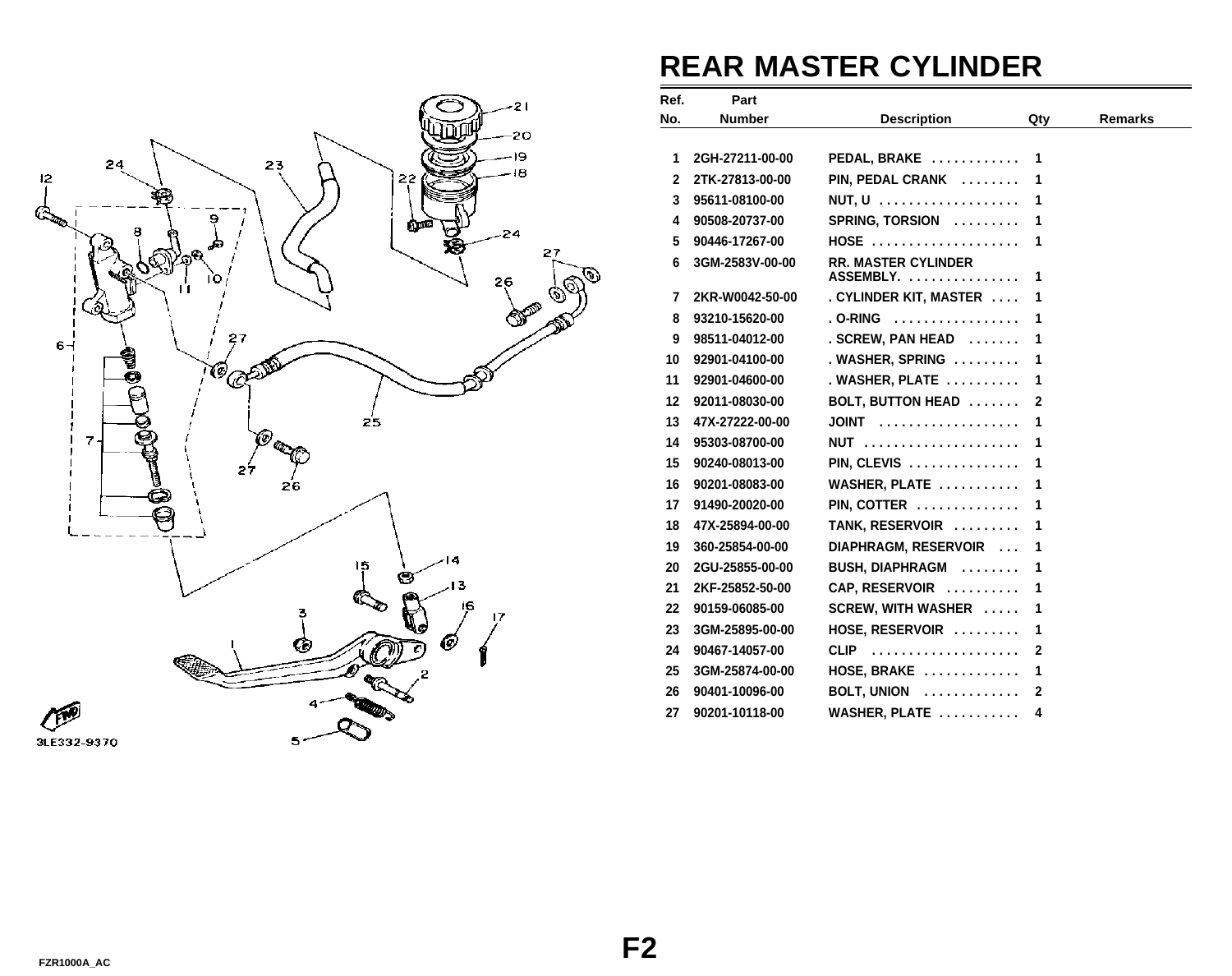![](_page_62_Figure_0.jpeg)

3LK4110-0380

## **COWLING 1**

| Ref.         | Part            |                                                      |                         |                      |
|--------------|-----------------|------------------------------------------------------|-------------------------|----------------------|
| No.          | <b>Number</b>   | <b>Description</b>                                   | Qty                     | <b>Remarks</b>       |
|              |                 |                                                      |                         |                      |
| 1            | 3GM-2831W-00-00 | STAY, MIRROR 1                                       | 1                       |                      |
| $\mathbf{2}$ | 95026-06012-00  | BOLT, FLANGE                                         | $\mathbf{2}$            |                      |
| 3            | 3GM-28381-00-00 | WINDSHEILD                                           | 1                       |                      |
| 4            | 90150-05020-00  | <b>SCREW, ROUND HEAD </b>                            | 6                       |                      |
| 5            | 95706-05500-00  | NUT, FLANGE                                          | $6\phantom{1}6$         |                      |
| 6            | 3JJ-2835Y-00-00 | LABEL, CAUTION                                       | 1                       |                      |
| 7            | 3GM-W2834-50-P0 | BODY, COWLING                                        | $\mathbf 1$             | <b>BLK METALL. 2</b> |
| 8            | 3GM-28390-50-00 | . GRPHC SET, COWLING                                 | 1                       |                      |
| 9            | 90480-14229-00  | <b>GROMMET</b>                                       | 4                       |                      |
| 10           | 90179-06500-00  | NUT                                                  | 4                       |                      |
| 11           | 3LE-28356-50-00 | <b>UNAVAILABLE IN PRICE BOOK</b><br>$(3GM-28356-00)$ | 1                       |                      |
| 12           | 3GM-28357-00-00 | STAY 2                                               | 1                       |                      |
| 13           | 95811-08035-00  | BOLT, FLANGE (95821-08035).                          | 2                       |                      |
| 14           | 90105-08295-00  | <b>BOLT, WASHER BASEDBASED</b>                       | 2                       |                      |
| 15           | 3GM-28321-00-00 | STAY, LEG SHIELD L (LEFT)                            | 1                       |                      |
| 16           | 3GM-28322-00-00 | STAY, LEG SHIELD R                                   | 1                       |                      |
| 17           | 91316-06012-00  | <b>BOLT, SOCKET HEAD </b>                            | $\mathbf{2}$            |                      |
| 18           | 2GH-26280-10-00 | MIRROR ASSEMBLY                                      | 1                       | <b>WHITE</b>         |
| 19           | 2GH-26290-10-00 | MIRROR ASSEMBLY                                      | 1                       | <b>WHITE</b>         |
| 20           | 1AE-26298-00-00 | PLATE, MIRROR FITTING 1                              | 2                       |                      |
| 21           | 3AE-26299-00-00 | <b>UNAVAILABLE IN PRICE BOOK</b>                     | 2                       |                      |
| 22           | 98706-06030-00  | <b>SCREW, FLAT HEAD </b>                             | $\overline{\mathbf{4}}$ |                      |
| 23           | 90176-06055-00  | NUT, CROWN                                           | 4                       |                      |
| 24           | 3GM-2838N-00-00 | $DUCT 1$                                             | 1                       |                      |
| 25           | 3GM-2838R-00-00 | <b>DUCT 2</b>                                        | 1                       |                      |
| 26           | 3GM-2838T-01-00 | <b>DUCT 3</b><br>.                                   | 1                       |                      |
| 27           | 3GM-2838U-01-00 | DUCT 4                                               | 2                       |                      |
| 28           | 3GM-2838J-01-00 | <b>DUCT 5</b><br>.                                   | 1                       |                      |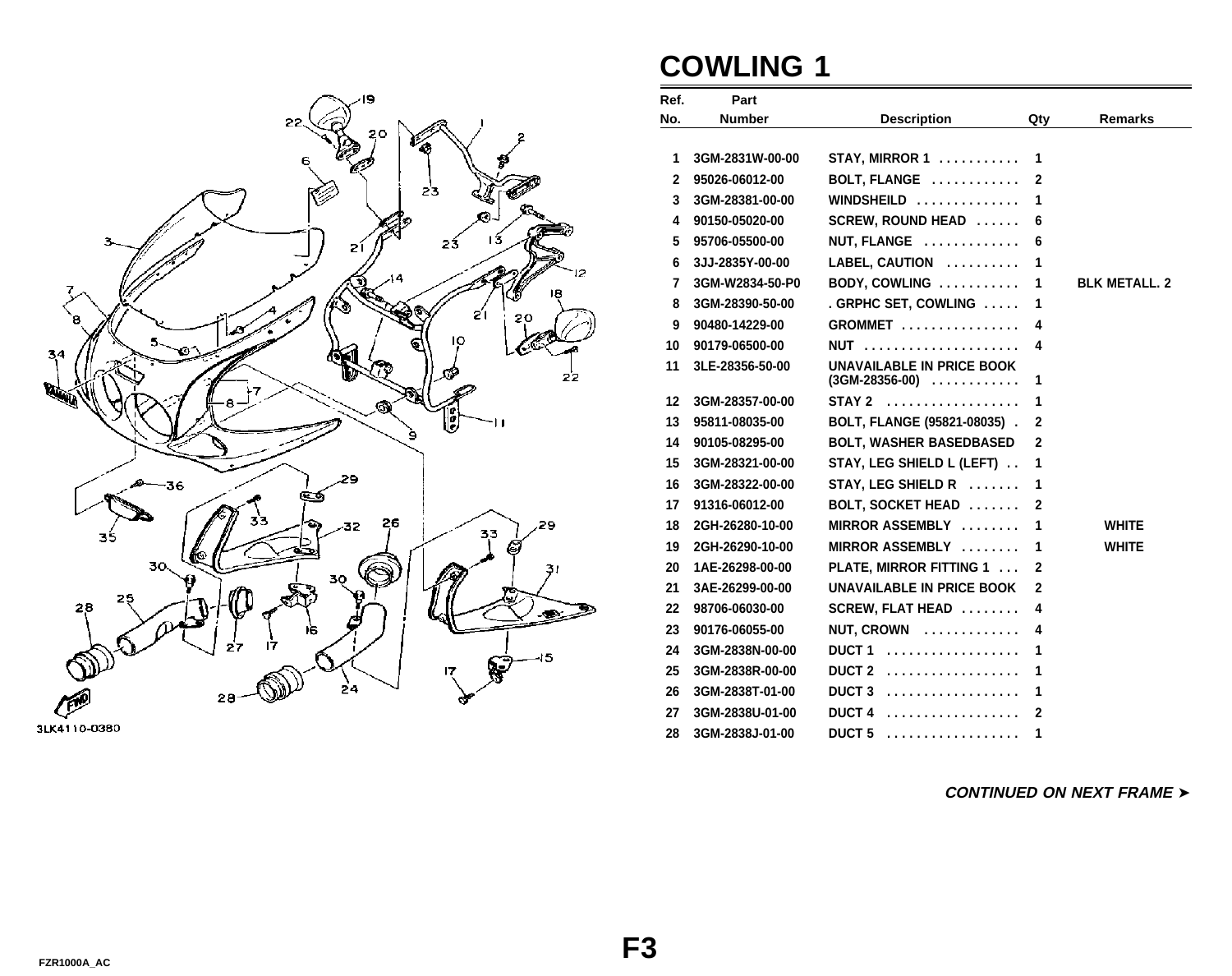<span id="page-63-0"></span>![](_page_63_Figure_0.jpeg)

#### **COWLING 1**

| Ref. | Part            |                    |     |                         |
|------|-----------------|--------------------|-----|-------------------------|
| No.  | <b>Number</b>   | <b>Description</b> | Qty | <b>Remarks</b>          |
|      |                 |                    |     |                         |
| 29   | 3GM-28247-00-00 | DAMPER 4  2        |     |                         |
| 30   | 90109-06797-00  |                    |     |                         |
| 31   | 3GM-2835U-00-00 | PANEL 1  1         |     |                         |
| 32   | 3GM-2835V-00-00 | PANEL 2  1         |     |                         |
| 33   | 90167-05025-00  | SCREW, TAPPING  4  |     |                         |
| 34   | 99236-00025-00  | EMBLEM, YAMAHA  1  |     |                         |
| 35   | 3LK-84378-00-P0 | CAP  1             |     | <b>BLACK METALLIC 2</b> |
| 36   | 90167-05025-00  | SCREW, TAPPING  2  |     |                         |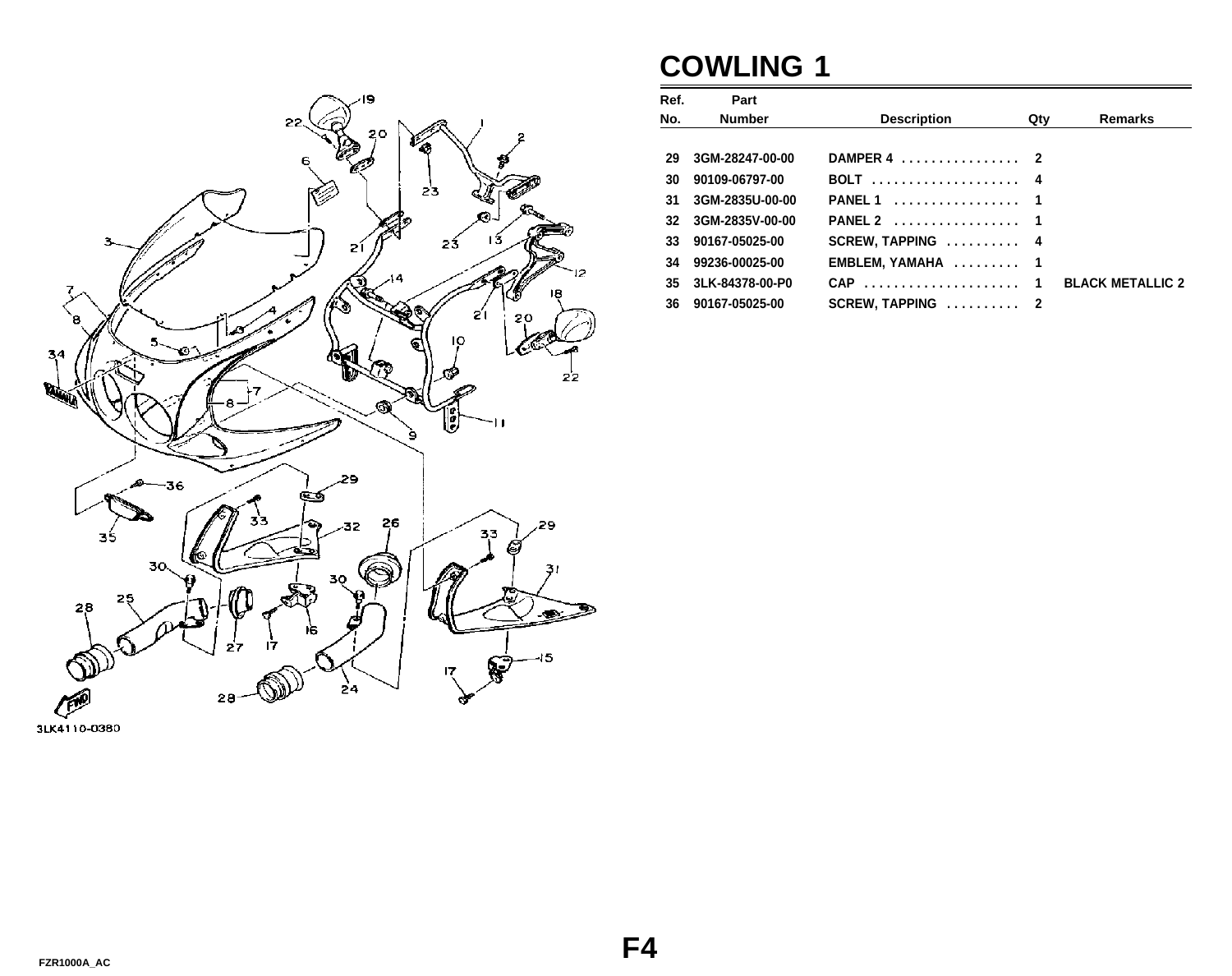![](_page_64_Figure_0.jpeg)

## **COWLING 2**

| Ref.           | Part            |                                                           |                |                         |
|----------------|-----------------|-----------------------------------------------------------|----------------|-------------------------|
| No.            | <b>Number</b>   | <b>Description</b>                                        | Qty            | <b>Remarks</b>          |
|                |                 |                                                           |                |                         |
| 1              | 3GM-Y283J-40-P0 | <b>BODY, FRONT LOWE 1 </b>                                | 1              | <b>BLACK METALLIC 2</b> |
| $\overline{2}$ | 3GM-28328-50-00 | . EMBLEM<br>.                                             | 1              |                         |
| 3              | 3GM-2836V-50-00 | . GRAPHICSET3 COWLIN                                      | 1              |                         |
| 4              | 90480-35526-00  | .GROMMET                                                  | 1              |                         |
| 5              | 90480-13398-00  |                                                           | 2              |                         |
| 6              | 3GM-Y283K-40-P0 | <b>BODY, FRONT LOWE 2 </b>                                | 1              | <b>BLACK METALLIC 2</b> |
| 7              | 3GM-28338-50-00 | . EMBLEM<br>.                                             | 1              |                         |
| 8              | 3GM-2836W-50-00 | . GRAPHICSET4 COWLIN                                      | 1              |                         |
| 9              | 90480-35526-00  |                                                           | 1              |                         |
| 10             | 90480-13398-00  | . GROMMET                                                 | $\mathbf{2}$   |                         |
| 11             | 3GM-2836K-00-P0 | PANEL, INNER 1                                            | 1              | <b>BLACK METALLIC 2</b> |
| 12             | 90110-05079-00  | BOLT, hexagon socket head                                 | 4              |                         |
| 13             | 90149-05224-00  | <b>SCREW, SPEC"L SHAPE</b><br>$\cdots$                    | 4              |                         |
| 14             | 90202-05180-00  | WASHER, PLATE                                             | 8              |                         |
| 15             | 90183-05024-00  | NUT, SPRING                                               | 8              |                         |
| 16             | 90387-067N5-00  | <b>COLLAR</b><br>.                                        | 4              |                         |
| 17             | 90110-06083-00  | <b>BOLT, HEX SKT</b><br><b>HEADHEXAGON SOCKET</b><br>HEAD | 4              |                         |
| 18             | 90179-05523-00  |                                                           | 2              |                         |
| 19             | 90202-05180-00  | WASHER, PLATE                                             | $\overline{2}$ |                         |
| 20             | 90149-05224-00  | SCREW, SPEC"L SHAPE                                       | 2              |                         |
| 21             | 3GM-2836A-00-00 | <b>BRACKET 1</b>                                          | 1              |                         |
| 22             | 3GM-2836E-00-00 | BRACKET 2                                                 | 1              |                         |
| 23             | 3GM-2836F-00-00 | <b>BRACKET 3 </b>                                         | 1              |                         |
| 24             | 3GM-2836G-00-00 | $BRACKET 4$                                               | 1              |                         |
| 25             | 90179-05523-00  | NUT                                                       | 4              |                         |
| 26             | 90202-05180-00  | WASHER, PLATE                                             | 4              |                         |
| 27             | 90149-05224-00  | <b>SCREW, SPEC"L SHAPE</b><br>$\cdots$                    | 4              |                         |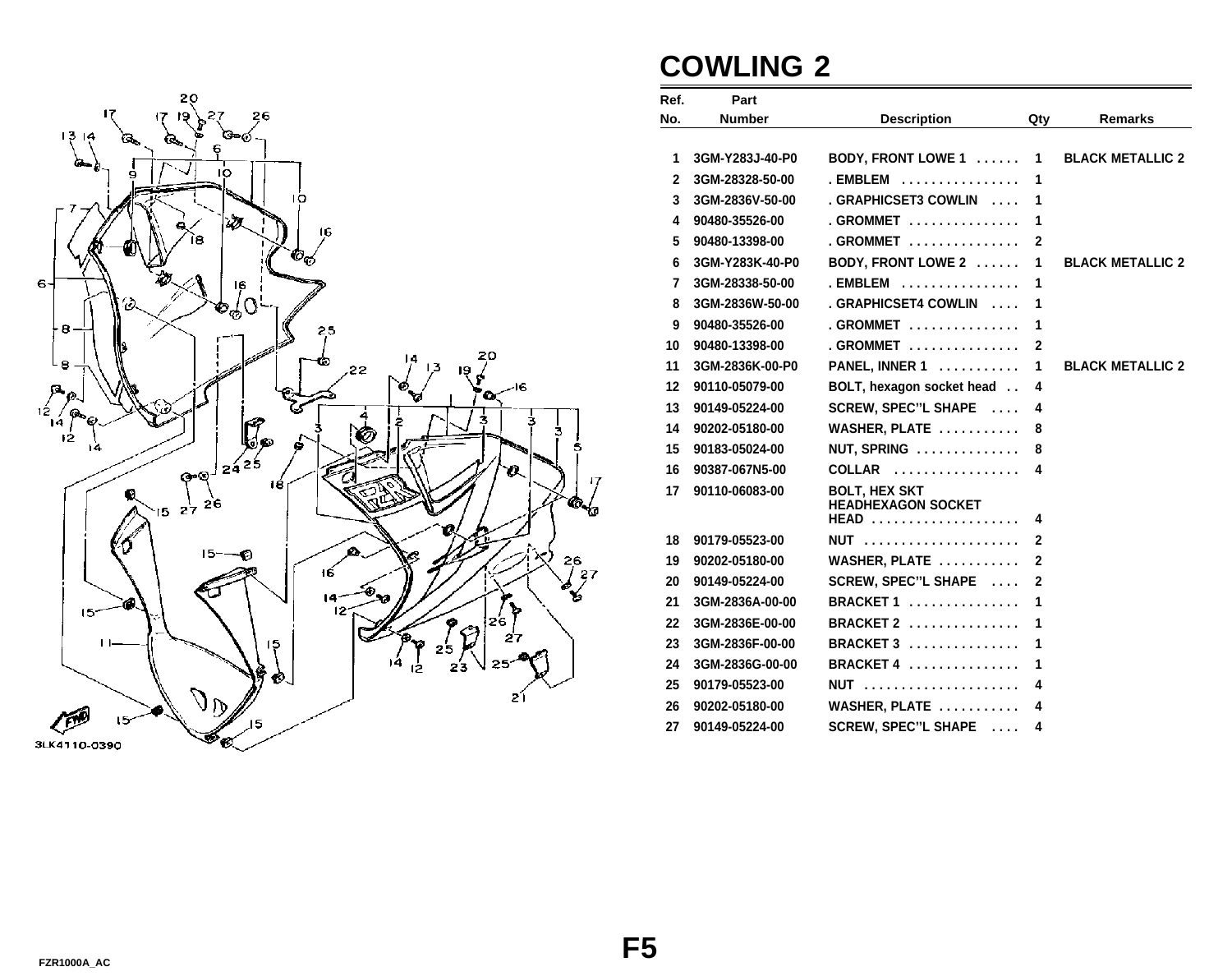![](_page_65_Figure_0.jpeg)

## **METER**

| Ref. | Part            |                                                  |              |                |
|------|-----------------|--------------------------------------------------|--------------|----------------|
| No.  | <b>Number</b>   | <b>Description</b>                               | Qty          | <b>Remarks</b> |
|      |                 |                                                  |              |                |
| 1    | 3LG-83570-00-00 | SPEEDOMETER ASSEMBLY                             | 1            |                |
| 2    | 3GM-83540-00-00 | TACHOMETER ASSEMBLY                              | 1            |                |
| 3    | 3GM-83590-00-00 | <b>WATER TEMP</b><br>METERASSEMBLY               | 1            |                |
| 4    | 3GM-83559-00-00 | COVER, METER                                     | 1            |                |
| 5    | 3GM-8353H-00-00 | CASE, UNDER                                      | 1            |                |
| 6    | 2GH-83578-00-00 | <b>KNOB, TRIP METER</b><br>.                     | 1            |                |
| 7    | 3HE-83509-50-00 | <b>SOCKET CORD ASSEMBLY</b>                      | 1            |                |
| 8    | 4G1-84744-00-00 | BULB, MTR.12V3.4W                                | 4            |                |
| 9    | 3GM-83517-00-00 | BULB (12V-1.7W)                                  | 3            |                |
| 10   | 2GV-83517-00-00 | <b>BULB (12V-1.7W, T6.5)</b><br>.                | 1            |                |
| 11   | 98580-04010-00  | <b>SCREW, PAN HEAD</b><br>.                      | 4            |                |
| 12   | 92901-04100-00  | WASHER, SPRING                                   | 4            |                |
| 13   | 92901-04600-00  | WASHER, PLATE                                    | 4            |                |
| 14   | 90167-04057-00  | SCREW, TAPPING                                   | $\mathbf{2}$ |                |
| 15   | 98580-03010-00  | <b>SCREW, PAN HEAD</b><br>$(98502 - 03010)$<br>. | 3            |                |
| 16   | 92990-03100-00  | <b>WASHER, SPRING</b><br>(92901-03100)<br>.      | 3            |                |
| 17   | 90159-03102-00  | <b>SCREW, WITH WASHER</b><br>$\cdots$            | 3            |                |
| 18   | 90164-04008-00  | SCREW, TAPPING                                   | 4            |                |
| 19   | 90167-03058-00  | SCREW, TAPPING                                   | 1            |                |
| 20   | 3GM-83520-00-00 | <b>SOCKET CORD ASSEMBLY</b><br>$\sim$ .          | 1            |                |
| 21   | 3GM-83513-00-00 | <b>DAMPER</b><br>.                               | 1            |                |
| 22   | 3GM-83525-00-00 | CLIP<br>.                                        | 3            |                |
| 23   | 98501-03012-00  | <b>SCREW, PAN HEAD</b><br>.                      | 1            |                |
| 24   | 92990-03100-00  | <b>WASHER, SPRING</b><br>.<br>(92901-03100)      | 1            |                |
| 25   | 90480-14229-00  | <b>GROMMET</b>                                   | 2            |                |
| 26   | 90387-07391-00  | <b>COLLAR</b><br>.                               | $\mathbf{2}$ |                |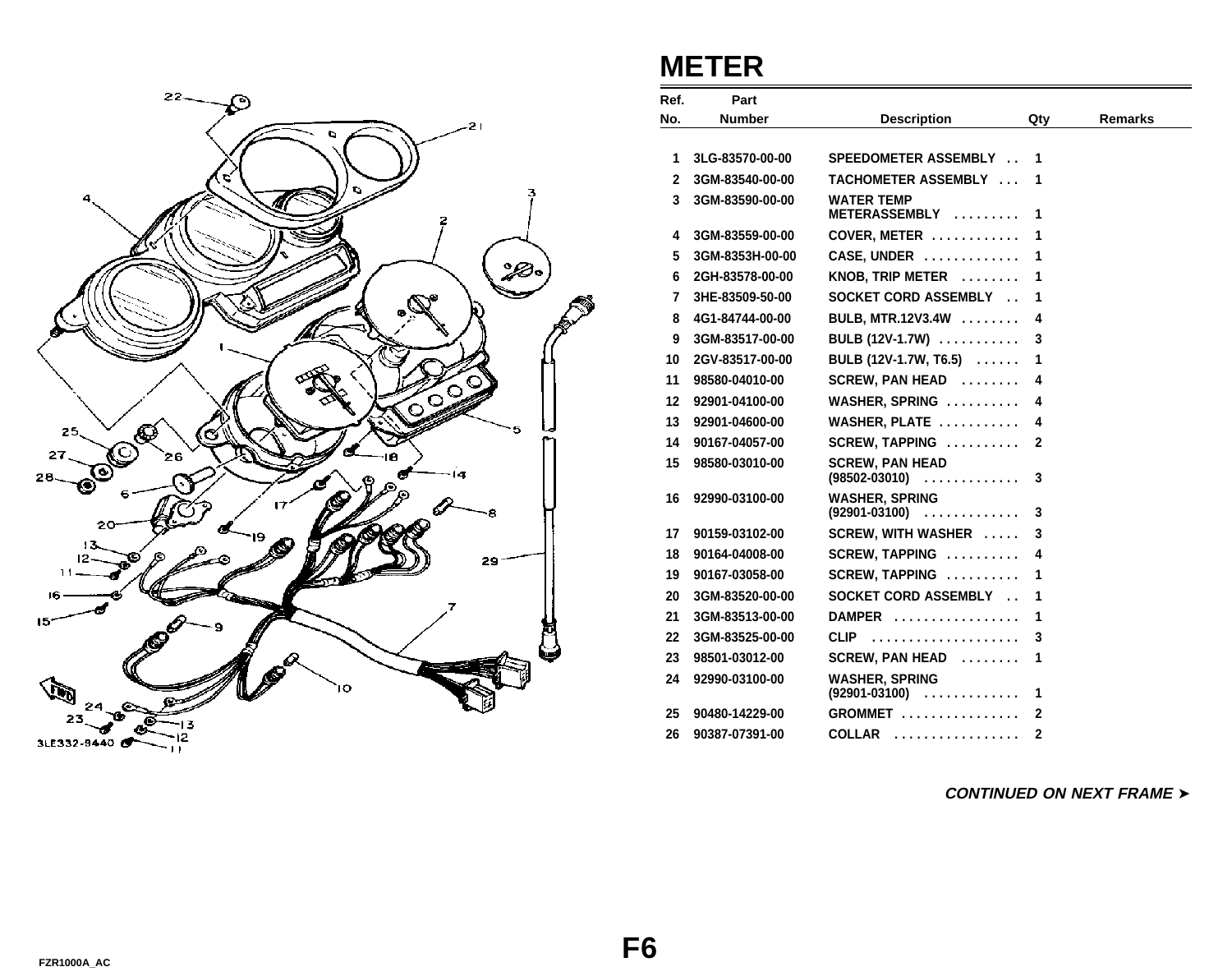<span id="page-66-0"></span>![](_page_66_Figure_0.jpeg)

### **METER**

| Ref. | Part            |                                           |     |                |
|------|-----------------|-------------------------------------------|-----|----------------|
| No.  | <b>Number</b>   | <b>Description</b>                        | Qtv | <b>Remarks</b> |
| 27   | 90201-06059-00  | WASHER, PLATE  2                          |     |                |
| 28   | 95316-06600-00  |                                           |     |                |
| 29   | 2GH-83550-00-00 | <b>SPEEDOMETER CABLECABLE</b><br>ASSEMBLY |     |                |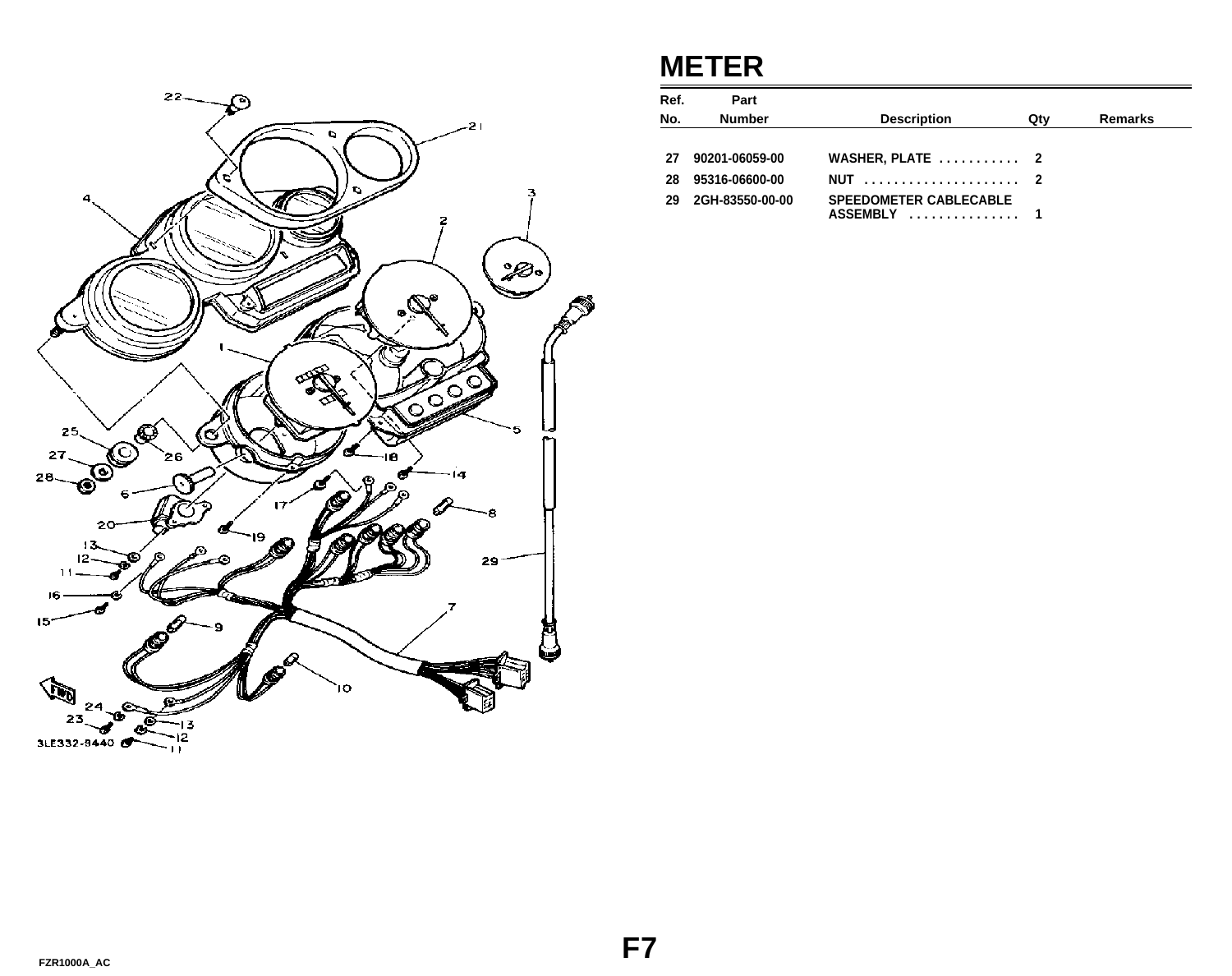![](_page_67_Figure_0.jpeg)

## **HEADLIGHT**

| Ref.         | Part            |                                                                               |              |                |
|--------------|-----------------|-------------------------------------------------------------------------------|--------------|----------------|
| No.          | <b>Number</b>   | <b>Description</b>                                                            | Qty          | <b>Remarks</b> |
|              |                 |                                                                               |              |                |
| 1            | 3GM-84330-00-00 | BODY ASSEMBLY                                                                 | 1            |                |
| $\mathbf{2}$ | 3LG-84320-00-00 | <b>LENS ASSEMBLY</b><br>.                                                     | 1            |                |
| 3            | 3LG-8432A-00-00 | <b>LENS ASSEMBLY</b><br>.                                                     | 1            |                |
| 4            | 1ML-84314-00-XX | <b>BULB (12V-35/35W)</b><br>$(1FM-84314-H0-00)$                               | $\mathbf{2}$ | <b>HALOGEN</b> |
| 5            | 2F9-84375-00-00 | <b>SETTING PLATE, BULB </b>                                                   | $\mathbf{2}$ |                |
| 6            | 2F9-84397-01-00 | COVER, SOCKET                                                                 | $\mathbf{2}$ |                |
| 7            | 3AJ-8431U-00-00 | <b>HOLDER</b><br>.                                                            | $\mathbf{2}$ |                |
| 8            | 51L-84334-00-00 | NUT, ADJUSTING                                                                | 4            |                |
| 9            | 2AX-84331-00-00 | <b>SCREW, RIM ADJUSTING</b>                                                   | $\mathbf{2}$ |                |
| 10           | 3MA-8430M-00-00 | <b>GEAR UNIT ASSEMBLY</b><br>$\overline{a}$ . $\overline{a}$ . $\overline{a}$ | $\mathbf{2}$ |                |
| 11           | 97706-40616-00  | SCREW, TAPPING                                                                | 4            |                |
| 12           | 3HE-84366-00-00 | <b>DAMPER, HEADLIGHT 1</b><br>$\mathbf{1}$                                    | 1            |                |
| 13           | 2LA-84397-00-00 | COVER, SOCKET                                                                 | 1            |                |
| 14           | 2LA-84397-10-00 | COVER, SOCKET                                                                 | 1            |                |
| 15           | 93210-06632-00  | <b>O-RING</b><br>.                                                            | $\mathbf{2}$ |                |
| 16           | 3GM-84344-00-00 | WASHER, PLAIN                                                                 | $\mathbf{2}$ |                |
| 17           | 3LK-84359-00-00 | CORD, HEADLIGHT                                                               | 1            |                |
| 18           | 5Y9-12491-00-00 | <b>CLAMP1</b><br>.                                                            | 3            |                |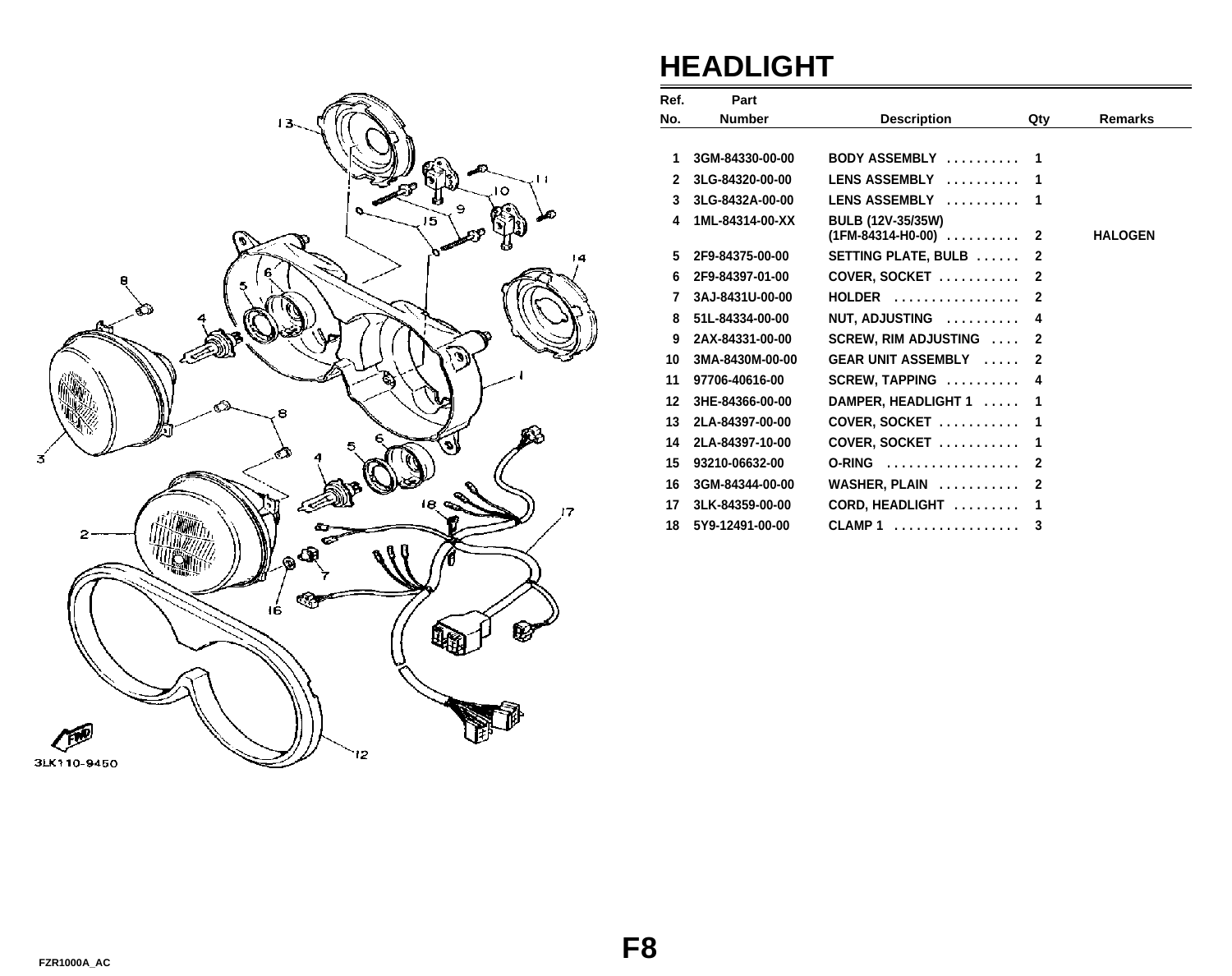![](_page_68_Figure_0.jpeg)

#### **TAILLIGHT**

| Ref.           | Part            |                                       |                |                         |
|----------------|-----------------|---------------------------------------|----------------|-------------------------|
| No.            | <b>Number</b>   | <b>Description</b>                    | Qty            | <b>Remarks</b>          |
| 1              | 3LK-84710-10-00 | <b>TAILLIGHT UNIT</b><br>ASSEMBLYASSY |                |                         |
| $\overline{2}$ | 256-84714-61-00 | . BULB (12V-27/8W)                    | $\mathbf{2}$   |                         |
| 3              | 3LK-8473A-00-00 | . CORD ASSEMBLY                       | 1              |                         |
| 4              | 90480-18407-00  | GROMMET                               | 3              |                         |
| 5              | 90387-062W3-00  | COLLAR                                | $\mathbf 2$    |                         |
| 6              | 90201-063J2-00  | WASHER, PLATE                         | $\mathbf{2}$   |                         |
| $\overline{7}$ | 95380-06600-00  | NUT                                   | $\mathbf{2}$   |                         |
| 8              | 2LJ-84751-00-90 | <b>BRACKET, LICENSE</b>               | 1              | <b>UNI-CROM (BLACK)</b> |
| 9              | 90387-061M0-00  | COLLAR                                | 2              |                         |
| 10             | 95616-06100-00  |                                       | $\overline{2}$ |                         |
| 11             | 92906-10200-00  | WASHER                                | 1              |                         |
| 12             | 3G1-85130-01-00 | <b>REAR REFLECTOR ASSEMBLY</b>        | $\mathbf{2}$   |                         |
| 13             | 95701-05500-00  | NUT, FLANGE                           | $\mathbf{2}$   |                         |
| 14             | 5Y9-12491-00-00 | <b>CLAMP 1</b>                        | 1              |                         |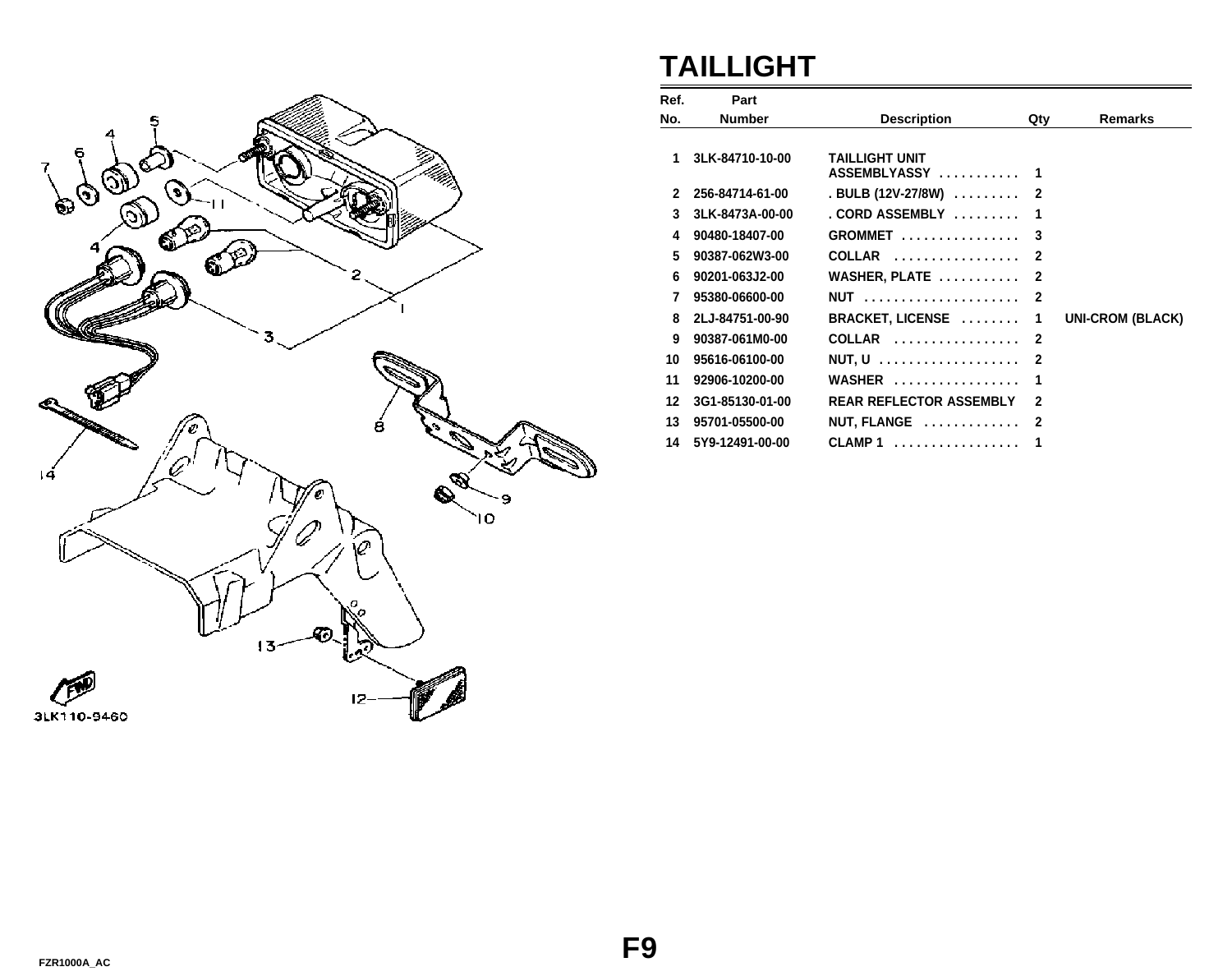![](_page_69_Figure_0.jpeg)

# **TURNSIGNAL**

| Ref.         | Part            |                                          |              |                |
|--------------|-----------------|------------------------------------------|--------------|----------------|
| No.          | <b>Number</b>   | <b>Description</b>                       | Qty          | <b>Remarks</b> |
|              |                 |                                          |              |                |
| 1            | 1LJ-83310-20-00 | <b>FRONT FLASHER LIGHT</b><br>ASSEMBLY 1 | 1            |                |
| $\mathbf{2}$ | 256-84714-61-00 | . BULB (12V-27/8W)                       | 1            |                |
| 3            | 51L-83332-01-00 | . LENS, FLASHER                          | 1            |                |
| 4            | 97706-40620-00  | . SCREW, TAPPING                         | 1            |                |
| 5            | 1LJ-83320-20-00 | <b>FRONT FLASHER LIGHT</b><br>ASSEMBLY 2 | 1            |                |
| 6            | 256-84714-61-00 | $.BULB (12V-27/8W) \ldots \ldots$        | 1            |                |
| 7            | 51L-83342-01-00 | . LENS, FLASHER $2$                      | 1            |                |
| 8            | 97706-40620-00  | . SCREW, TAPPING                         | 1            |                |
| 9            | 95306-12600-00  |                                          | $\mathbf{2}$ |                |
| 10           | 18G-83365-00-00 | CAP                                      | $\mathbf{2}$ |                |
| 11           | 1UF-83330-00-00 | <b>REAR FLASHER LIGHT</b><br>ASSEMBLY 1  | 1            |                |
| $12 \,$      | 51L-83342-01-00 | . LENS, FLASHER 2                        | 1            |                |
| 13           | 256-83311-70-XX | . BULB, TS 12V27W                        | 1            |                |
| 14           | 97706-40620-00  | . SCREW, TAPPING                         | 1            |                |
| 15           | 1UF-83340-00-00 | <b>FLASHER LIGHT ASSEMBLY 2</b>          | 1            |                |
| 16           | 51L-83332-01-00 | LENS, FLASHER                            | 1            |                |
| 17           | 256-83311-70-XX | . BULB, TS 12V27W                        | 1            |                |
| 18           | 97706-40620-00  | . SCREW, TAPPING                         | 1            |                |
| 19           | 95706-12500-00  | NUT, FLANGE                              | $\mathbf{2}$ |                |
| 20           | 18G-83365-00-00 | CAP                                      | $\mathbf{2}$ |                |
| 21           | 90214-12033-00  | WASHER, CLAW                             | $\mathbf{2}$ |                |

-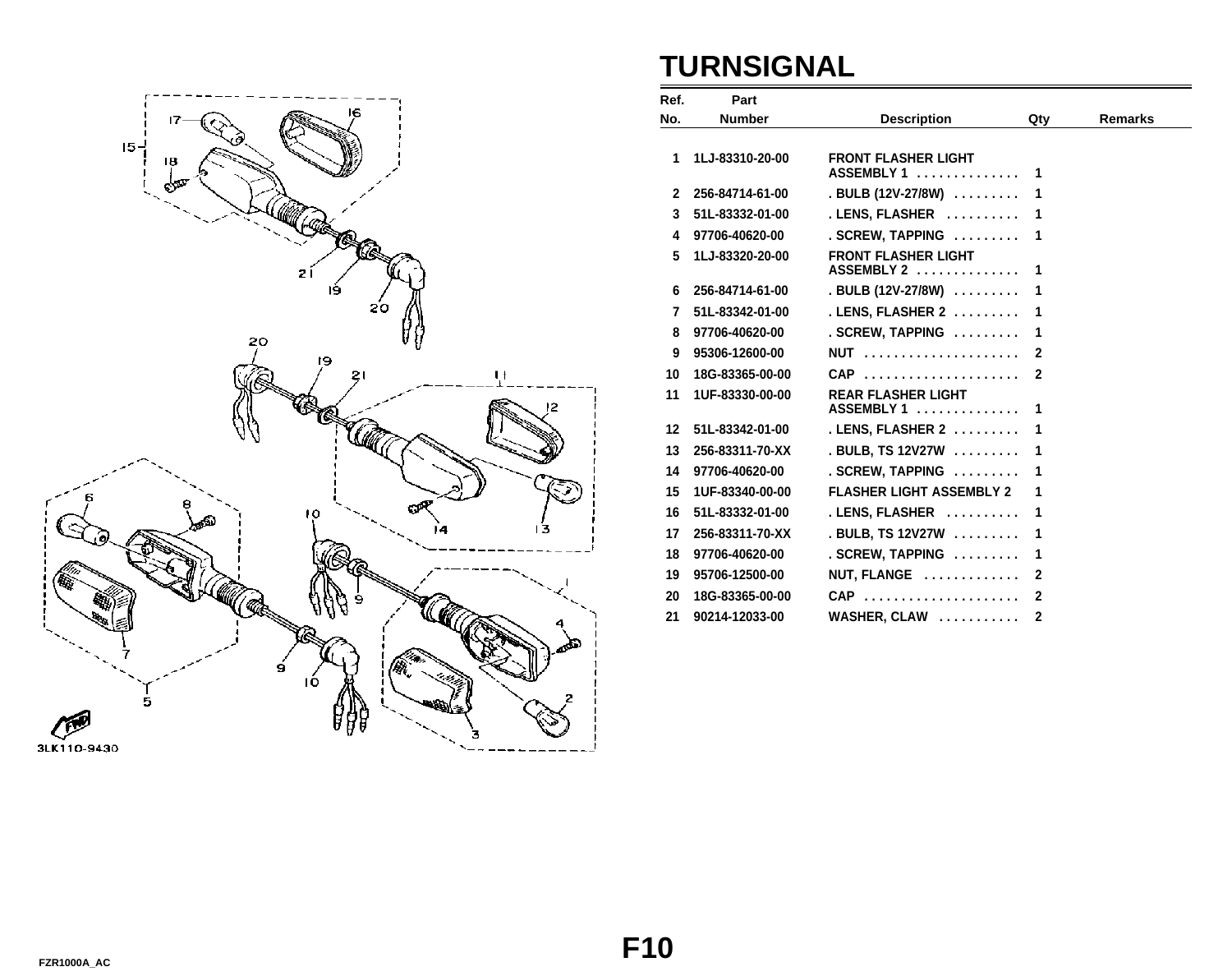![](_page_70_Figure_0.jpeg)

# **ELECTRICAL 1**

| Ref. | Part                   |                                                  |                |                |
|------|------------------------|--------------------------------------------------|----------------|----------------|
| No.  | <b>Number</b>          | <b>Description</b>                               | Qty            | <b>Remarks</b> |
|      |                        |                                                  |                |                |
| 1    | 3LK-82305-01-00        | IGNITOR UNIT ASSEMBLY                            | 1              |                |
| 2    | 90110-06158-00         | <b>BOLT, HEXAGON SOCKET</b><br><b>HEAD</b>       | 1              |                |
| 3    | 31A-14477-00-00        | <b>PLATE</b>                                     | 1              |                |
| 4    | 3GM-82310-00-00        | IGNITION COIL ASSEMBLY                           | 1              |                |
| 5    | 3GM-82320-00-00        | IGNITION COIL ASSEMBLY                           | 1              |                |
| 6    | 2KT-82370-00-00        | PLUG CAP ASSEMBLY                                | 4              |                |
| 7    | 1AE-82540-00-00        | <b>NEUTRAL SWITCH ASSEMBLY</b>                   | 1              |                |
| 8    | 93210-29196-00         | <b>O-RING</b><br>.                               | 1              |                |
| 9    | 98503-06014-00         | <b>SCREW, PAN HEAD</b><br>$(92502 - 06016)$<br>. | $\mathbf{2}$   |                |
| 10   | 3GM-85720-00-00        | OIL LEVEL GAUGE ASSEMBLY                         | 1              |                |
| 11   | 95026-06016-00         | BOLT, FLANGE                                     | $\mathbf 2$    |                |
| 12   | 1AE-82509-00-00        | WIRE, SUB LEAD                                   | 1              |                |
| 13   | <b>2EL-82560-00-00</b> | <b>THERMO SWITCH ASSEMBLY</b>                    | 1              |                |
| 14   | 11H-83591-00-00        | THERMO UNIT                                      | 1              |                |
| 15   | 98580-05010-00         | SCREW, PAN HEAD                                  | 1              |                |
| 16   | 92990-05100-00         | WASHER, SPRING                                   | 1              |                |
| 17   | 3HW-85820-01-00        | <b>SERVOMOTOR ASSEMBLY </b>                      | 1              |                |
| 18   | 90480-14412-00         | GROMMET                                          | 2              |                |
| 19   | 90387-065V1-00         | COLLAR                                           | $\mathbf{2}$   |                |
| 20   | 91001-06030-00         | BOLT, FLANGE                                     | $\mathbf{2}$   |                |
| 21   | 2UJ-83350-00-00        | <b>FLASHER RELAY ASSEMBLY.</b>                   | 1              |                |
| 22   | 2TV-83371-00-00        | <b>HORN</b><br>.                                 | 1              |                |
| 23   | 91026-06012-00         | BOLT, FLANGE (1VJ)                               | 1              |                |
| 24   | 3GM-85752-01-00        | <b>SENDER UNIT ASSEMBLY,</b><br>FUEL METER       | 1              |                |
| 25   | 42X-85753-00-00        | <b>GASKET, SENDER UNIT </b>                      | 1              |                |
| 26   | 90149-06011-00         | $SCREW$ ,,,,,,,,,,,,,,,,,,,,,                    | 2              |                |
| 27   | 90202-05187-00         | WASHER, PLATE                                    | $\overline{2}$ |                |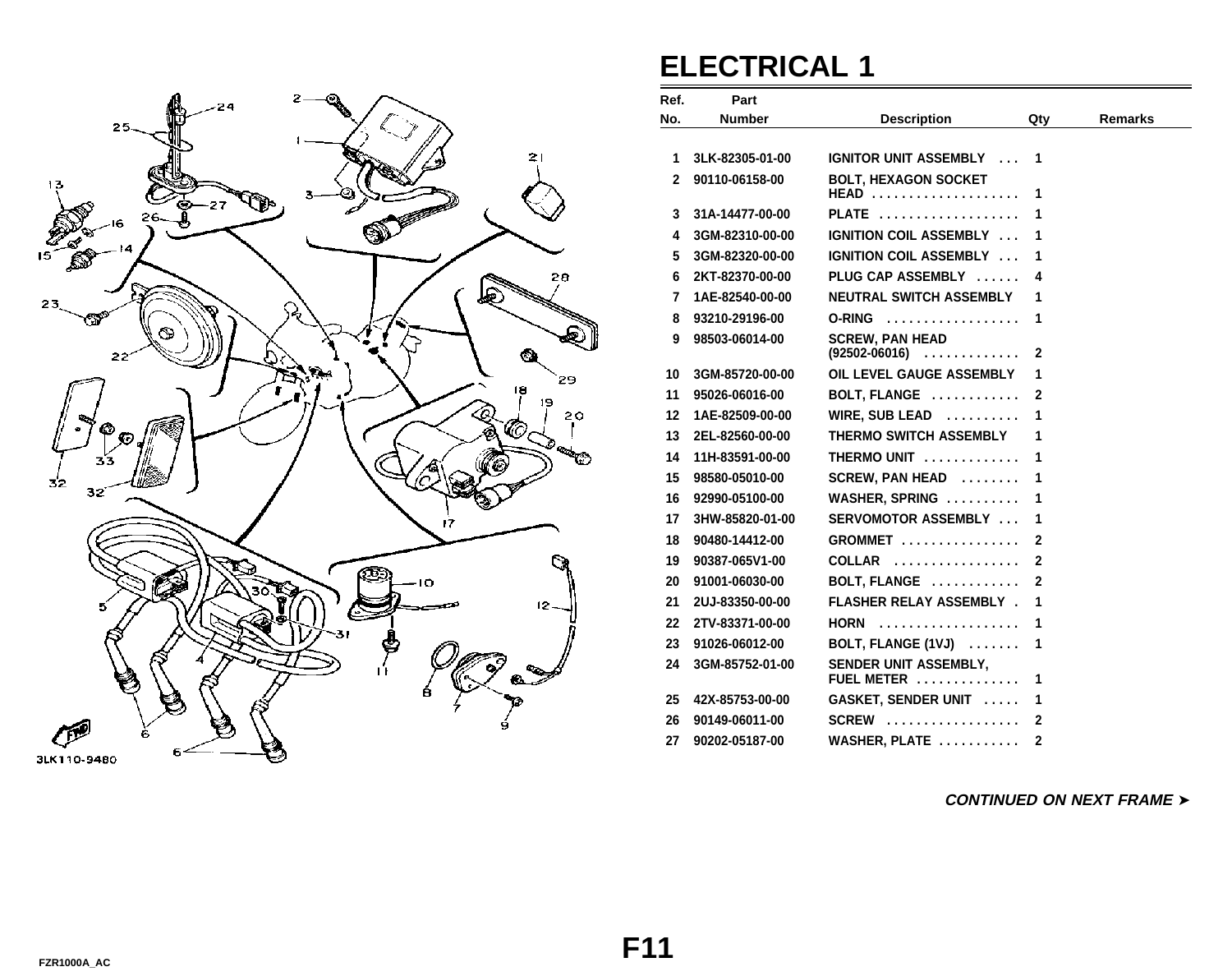<span id="page-71-0"></span>![](_page_71_Figure_0.jpeg)

# **ELECTRICAL 1**

| Ref.            | Part            |                                |                |                |
|-----------------|-----------------|--------------------------------|----------------|----------------|
| No.             | <b>Number</b>   | <b>Description</b>             | Qty            | <b>Remarks</b> |
|                 |                 |                                |                |                |
| 28              | 1FK-85130-00-00 | <b>REAR REFLECTOR ASSEMBLY</b> | $\blacksquare$ |                |
| 29              | 95701-05500-00  | NUT, FLANGE  2                 |                |                |
| 30              | 97011-06020-00  |                                |                |                |
| 31              | 92990-06600-00  | WASHER, PLATE  4               |                |                |
| 32 <sub>2</sub> | 11H-85110-01-00 | REFLECTOR ASSEMBLY  2          |                |                |
| 33              | 95701-05500-00  | NUT, FLANGE  2                 |                |                |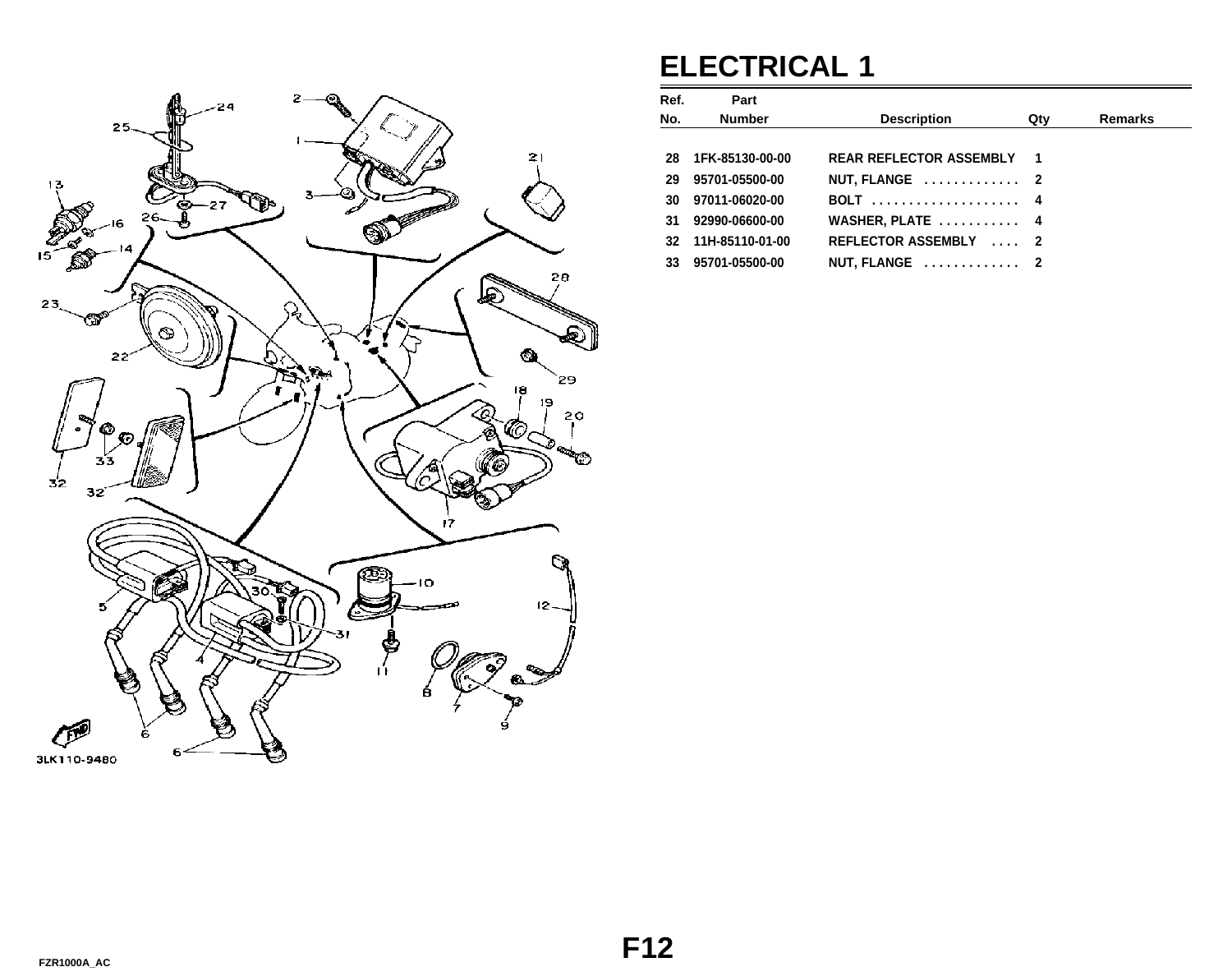

## **ELECTRICAL 2**

| Ref.         | <b>Part</b>     |                                            |              |                |
|--------------|-----------------|--------------------------------------------|--------------|----------------|
| No.          | <b>Number</b>   | <b>Description</b>                         | Qty          | <b>Remarks</b> |
|              |                 |                                            |              |                |
| 1            | 36Y-81940-00-00 | <b>STARTER RELAY ASSEMBLY</b> .            | 1            |                |
| $\mathbf{2}$ | 95701-06500-00  | <b>NUT, FLANGE</b>                         | $\mathbf{2}$ |                |
| 3            | BTY-YB14L-A2-00 | <b>BATTERY ASSEMBLY</b><br>.<br>(YB14L-A2) | 1            | YAMAHA         |
| 4            | 90445-08719-00  | <b>HOSE</b>                                | 1            |                |
| 5            | 5X2-24183-00-00 | DAMPER, LOCATING 3                         | 3            |                |
| 6            | 2T4-82131-00-00 | BAND, BATTERY                              | 1            |                |
| 7            | 1UA-82124-00-00 | BAND, BATTERY                              | 1            |                |
| 8            | 2GH-82115-00-00 | WIRE, PLUS LEAD                            | 1            |                |
| 9            | 3GM-82116-00-00 | WIRE, MINUS LEAD                           | 1            |                |
| 10           | 3JV-82501-00-00 | <b>MAIN SWITCH STEERING</b><br>LOCK        | 1            |                |
| 11           | 3GM-23426-00-00 | <b>DAMPER</b><br>.                         | 1            |                |
| 12           | 90149-06228-00  | <b>SCREW</b><br>.                          | 2            |                |
| 13           | 3GM-82530-02-00 | <b>STOP SWITCH</b><br>ASSEMBLYASSY         | 1            |                |
| 14           | 3LK-82590-00-00 | <b>WIRE HARNESS</b><br>ASSEMBLYASSY        | 1            |                |
| 15           | 1AE-82151-00-00 | .<br>. FUSE (30A-BL)                       | 2            |                |
| 16           | 42X-82151-00-00 | . FUSE (10A-BL)<br>.                       | 4            |                |
| 17           | 2GH-82151-00-00 | . FUSE (20A-BL)<br>.                       | 2            |                |
| 18           | 3GM-82509-00-00 | <b>WIRE, SUB LEAD</b><br>.                 | 1            |                |
| 19           | 437-83936-01-00 | <b>BAND, SWITCH CORD </b>                  | 5            |                |
| 20           | 90465-13169-00  | <b>CALMP</b><br>.                          | 1            |                |
| 21           | 90464-13073-00  | <b>CLAMP</b><br>.                          | 1            |                |
| 22           | 90464-13073-00  | <b>CLAMP</b><br>.                          | 1            |                |
| 23           | 90464-13073-00  | <b>CLAMP</b>                               | 1            |                |
| 24           | 3EN-81950-00-00 | <b>RELAY ASSEMBLY</b><br>.                 | 1            |                |
| 25           | 3GM-81950-00-00 | <b>RELAY ASSEMBLY</b><br>.                 | 1            |                |
| 26           | 3KS-85370-00-00 | <b>RESISTOR ASSEMBLY</b><br>.              | 1            |                |

**[CONTINUED ON NEXT FRAME](#page-73-0)** ➤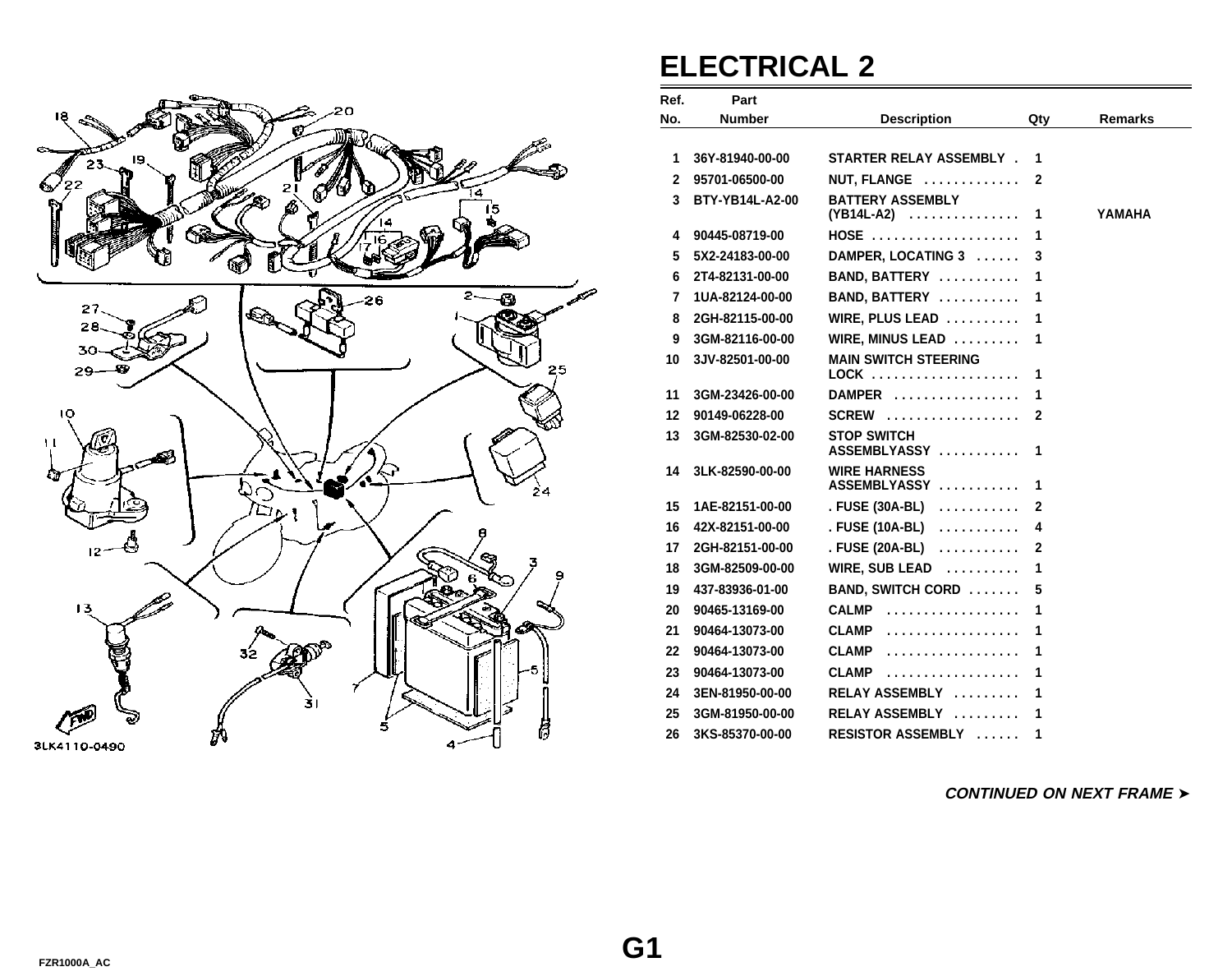<span id="page-73-0"></span>

## **ELECTRICAL 2**

| Ref. | Part                |                              |     |                |
|------|---------------------|------------------------------|-----|----------------|
| No.  | <b>Number</b>       | <b>Description</b>           | Qty | <b>Remarks</b> |
|      |                     |                              |     |                |
| 27   | 98516-05012-00      | SCREW, PAN HEAD 4CG  2       |     |                |
| 28   | 92906-05600-00      | WASHER, PLATE  2             |     |                |
| 29   | 95701-05500-00      | NUT, FLANGE  2               |     |                |
| 30   | 3TJ-83964-00-00     | SWITCH  1                    |     |                |
| 31   | 2KT-82566-01-00     | SWITCH, SIDE STAND  1        |     |                |
| 32   | $(3GM-81965-00-00)$ | CONDENSER, SMOOTHNG  1       |     |                |
| 33   | 90152-05021-00      | <b>SCREW, COUNTERSUNK  2</b> |     |                |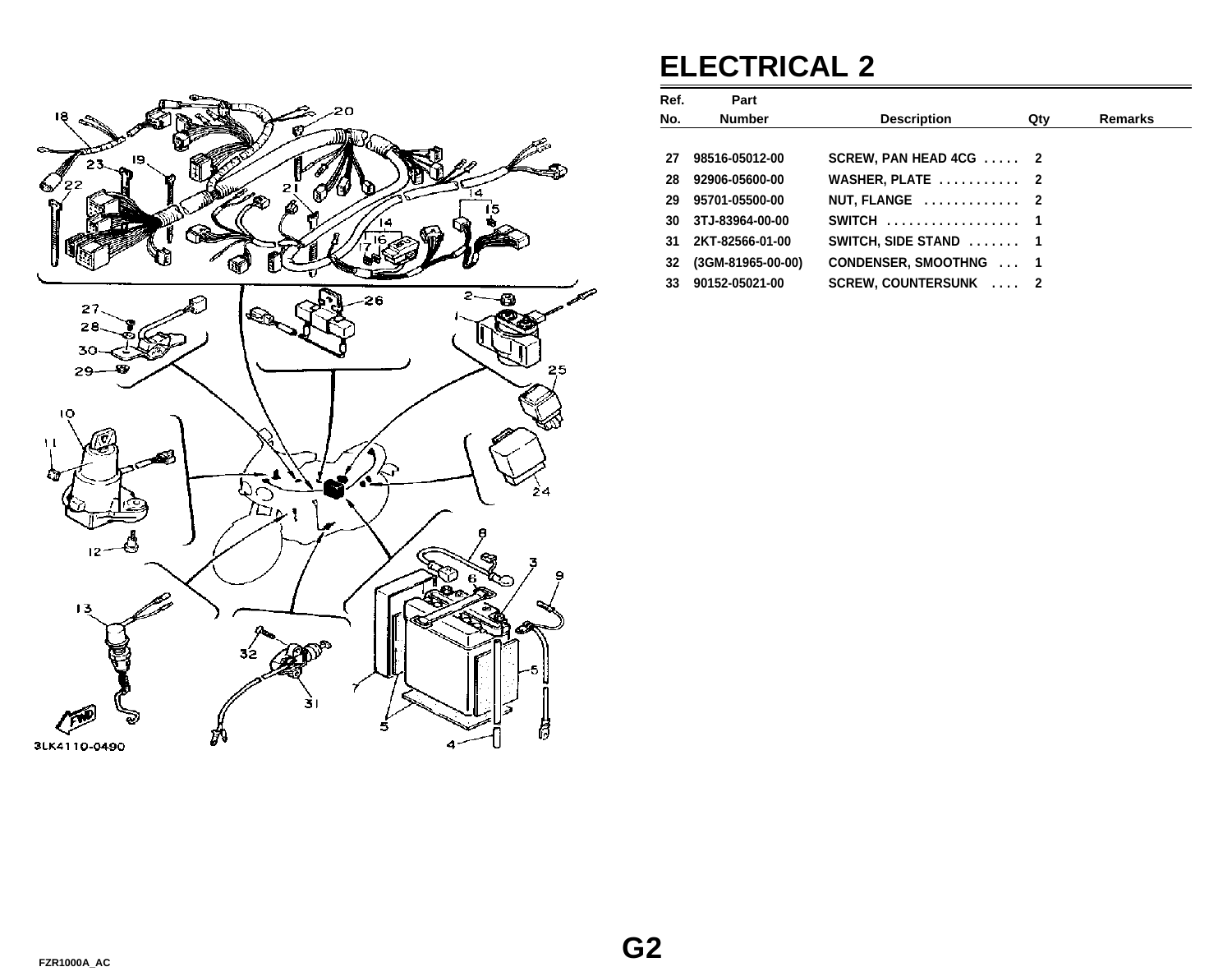

## **HANDLE SWITCH - LEVER**

| Ref. | Part            |                             |                          |                |
|------|-----------------|-----------------------------|--------------------------|----------------|
| No.  | <b>Number</b>   | <b>Description</b>          | Qty                      | <b>Remarks</b> |
|      |                 |                             |                          |                |
| 1    | 3GM-83922-00-00 | LEVER R                     | 1                        |                |
| 2    | 90109-06577-00  | <b>BOLT</b>                 | 1                        |                |
| 3    | 95601-06100-00  |                             | 1                        |                |
| 4    | 90501-10312-00  | <b>SPRING, COMPRESSION </b> | 1                        |                |
| 5    | 90149-06153-00  | SCREW, SPEC"L SHAPE         | 1                        |                |
| 6    | 90170-06010-00  | NUT                         | 1                        |                |
| 7    | 1A0-83980-30-00 | STOP SWITCH ASSEMBLY        | 1                        |                |
| 8    | 3LK-83973-00-00 | SWITCH, HANDLE 3            | 1                        |                |
| 9    | 98506-05035-00  | . SCREW, PAN HEAD           | $\overline{\phantom{a}}$ |                |
| 10   | 1VE-83975-00-00 | SWITCH, HANDLE 2            | 1                        |                |
| 11   | 98506-05040-00  | . SCREW, PAN HEAD           | 1                        |                |
| 12   | 98506-05045-00  | SCREW, PAN HEAD             | 1                        |                |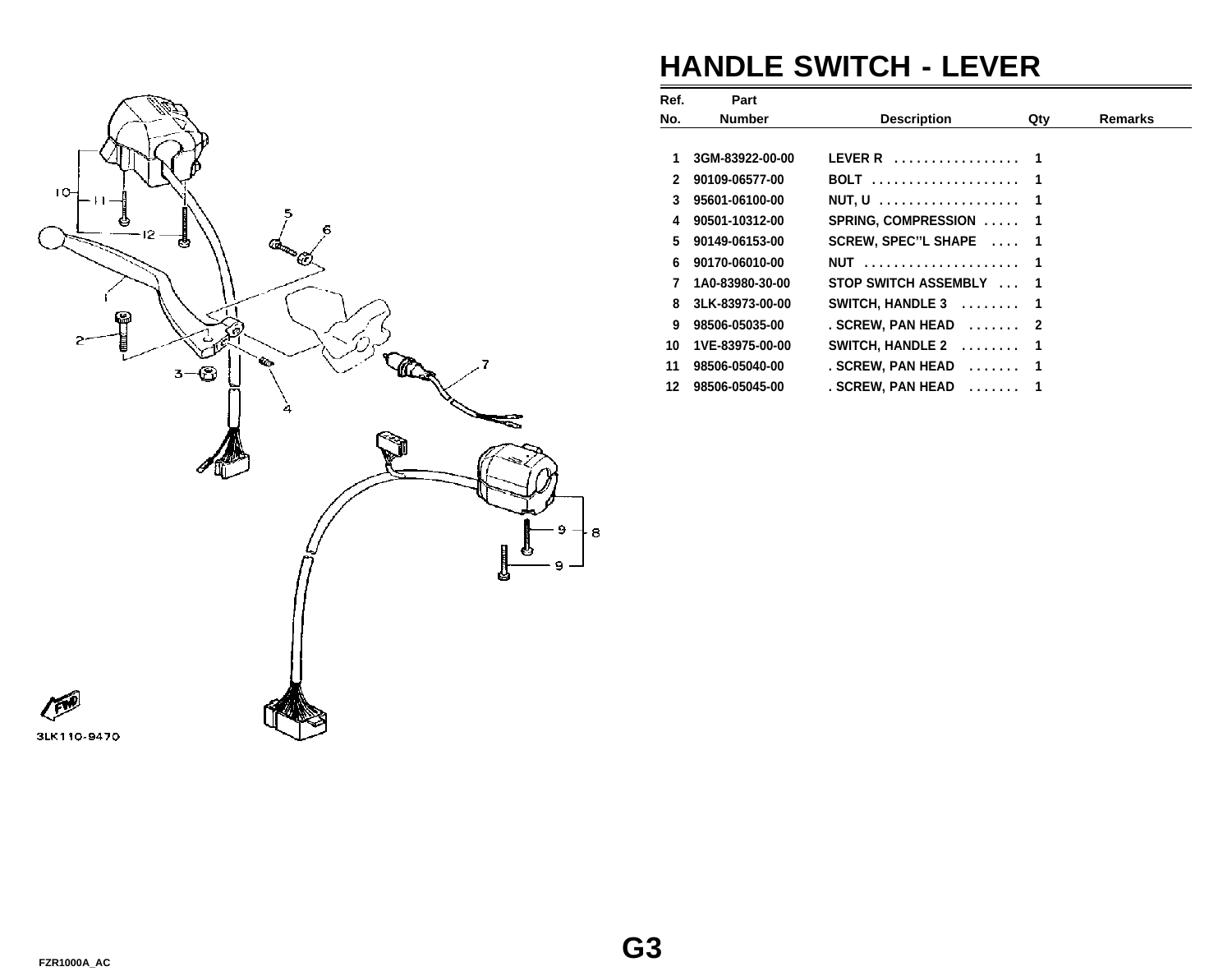MOTORCYCLE

DATE 11/8/89

## **FZR1000A, AC**<br>1990 SERVICE DATA

| MODEL / MODEL CODE AND THE RESIDENCE OF A SECOND PRODUCT. | <b>FZR1000A</b><br>3LK                            |
|-----------------------------------------------------------|---------------------------------------------------|
|                                                           | FZR1000AC<br>3LK                                  |
| INITIAL ENGINE NUMBER / FRAME NUMBER                      | A: 3LK-006101/JYA3LKE0( )LA006101                 |
|                                                           | AC: 3LK-010101/JYA3LKC0( )LA010101                |
| ENGINE: ABBERICHARD BERBEIT                               | Liquid-Cooled, 4-Stroke, 5-Valve, DOHC Four       |
| Bore / Stroke / Number Cylinders / Displacement           | 75.5mm / 56mm / 4 / 1003cc                        |
| Compression Ratio/Pressure Standard (Min~Max)             | 12:1 / 199 psi (193~210 psi) @ 400 rpm            |
| Valve Clearance (Cold): Intake / Exhaust                  | $0.11\!\sim\!0.20$ mm / $0.21\!\sim\!0.30$ mm     |
| Oil Type: Above 5°C (40°F)                                | Yamalube 4° or SAE 20W40 SE or SF                 |
| Oil Type: Below 15°C (60°F)                               | Yamalube 4" or SAE 10W30 SE or SF                 |
| Capacity: Oil and Filter Change / Oil Change Only         | 3000cc (3.2 qt) / 2700cc (2.9 qt)                 |
| Oil Filter Part Number                                    | 36Y-13441-00-00                                   |
| <b>TRANSMISSION</b>                                       |                                                   |
| Oil Type/Capacity/Drive Chain Free Play                   | See ENGINE / <i>Φ</i> / 15∼20mm                   |
| <b>MIDDLE OEAR CASE: OII Iype Congcity.</b>               | $\phi$   $\phi$                                   |
| <b>FINAL GEAR CASE: Off or Grease Type/Capacity</b>       | $\phi$   $\phi$                                   |
| FUEL TANK: Main / Reserve / Fuel Type                     | 19 Lit (5 gal)/3.5 Lit (0.9 gal)/Unleaded Regular |
| COOLING SYSTEM: Coolan! Type / Mixing Ratio (Liquid)      | Ethylene Glycol - Water / 1:1                     |
| <b>CARBURETOR:</b>                                        |                                                   |
| Manufacturer / Type / ID Number                           | Mikuni/BDST38 / A:3LK-00 AC:3LK-10                |
| Main Jet / Pilot Jet / Pilot Screw (Turns Out)            |                                                   |
| Needle Jet / Jet Needle / Clip Position                   | Y-0 / 5CEW9 / Fixed                               |
| Slide Cutaway                                             | Φ                                                 |
| Float Height / Fuel Level                                 | NA / 11 ±0.5mm (With Special Tool)                |
| Idle rpm                                                  | $1000 = 50$                                       |
| Max CO® / Max HC® / Set CO®                               | 7% / 2000 ppm / 4.0 ±0.5% @ 1000 rpm              |
| SUSPENSION: NEWSLETCHER WAS                               |                                                   |
| Front: Oil Type / Level / Quantity                        | 10 wt. Fork Oil* / 116mm / 535cc                  |
| Gas or Air Pressure Min $\sim$ Max / Standard             | $\phi$ / $\phi$                                   |
| Rear: Gas or Air Pressure Min $\sim$ Max / Standard       | NA / 1.2 kg/cm <sup>2</sup> (17 psi)              |
|                                                           | 130/60 ZR17 / 2.5 kg/cm <sup>2</sup> (36 psi)     |
| Size / Nominal Pressure: Rear                             | 170/60 ZR17 / 2.5 kg/cm <sup>2</sup> (36 psi)     |
| <b>BATTERY: ENDING:</b>                                   |                                                   |
| Model / Capacity                                          | YB-14L / 12V 14AH                                 |
| Specific Gravity / Charge Rate                            | 1.280 / 1.4A                                      |
| <b>IGNITION SYSTEM:</b>                                   | Transistor Controlled (Digital)                   |
| Timing (BTDC)                                             | 5° @ 1000 rpm Full Adv: 40° @ 5500 rpm            |
| Spark Plug / Gap                                          | NGK DP8EA-9 or ND X24EP-U9 / 0.8~0.9mm            |
| LIGHTING SYSTEM:                                          |                                                   |
| Headlight / Taillight / Turn Signal                       | 12V 8W-27W / 12V 27-8W / 12V 27W                  |
| SERVICE LITERATURE:                                       |                                                   |
| <b>Owner's Manual</b>                                     | LIT-11626-07-26                                   |
| Service Manual Supplement                                 | LIT-11616-07-26                                   |
| <b>Assembly Monual</b>                                    | LIT-11666-07-26                                   |
| Consumer Information                                      | LIT-11656-04-54                                   |
|                                                           |                                                   |

 $\phi$  = Does not apply to this model<br>NA = Information not available

 $\sim$ 

 $*$  = Available from YPAD<br> $\circledast$  = For diagnostic use only

| <b>TORQUE VALUES</b>                      | meneraleraler |      | mannanananan |              |
|-------------------------------------------|---------------|------|--------------|--------------|
| APPLICATION                               | <b>SIZE</b>   | m-kg | fi-ib        | <b>NOTES</b> |
| Front Axle Nut                            | M14           | 7.0  | 50           |              |
| Front Axle Holder Nut                     | M8            | 20   | 14           |              |
| Rear Axle Nut                             | M16           | 15.0 | 108          |              |
| Rear Axle Pinch Bolt                      | Φ             |      |              |              |
| Clutch Nut                                | M20           | 7.0  | 50           |              |
| Drain Plug                                | M14           | 43   | 31           |              |
| <b>Flywheel Nut</b>                       |               |      |              |              |
| Cylinder Head Cover                       | M6            | 1.0  |              |              |
| <b>Cylinder Head</b>                      | M9            | 41   | 30           |              |
| Engine Mounting Bolts: Front & Rear Upper | M10           | 6.0  | 43           |              |
| Front Lower                               |               | 33   | 24           |              |
| Rear Upper                                |               | 55   | 40           |              |
| <b>Pivot Shaft</b>                        | M14           | 13.0 | 94           |              |
| Spark Plug                                |               | 1.75 | 13           |              |

<sup>1</sup> Use Lock Washer<br><sup>2</sup> Use Loctite®<br><sup>3</sup> Use Motor Oil

<sup>4</sup> Use Motor Oil on Washers

 $<sup>5</sup>$  Stake</sup> <sup>6</sup> Left-Hand Threads

 $\phi$  Does not apply to this model



PAGE 1 OF 2